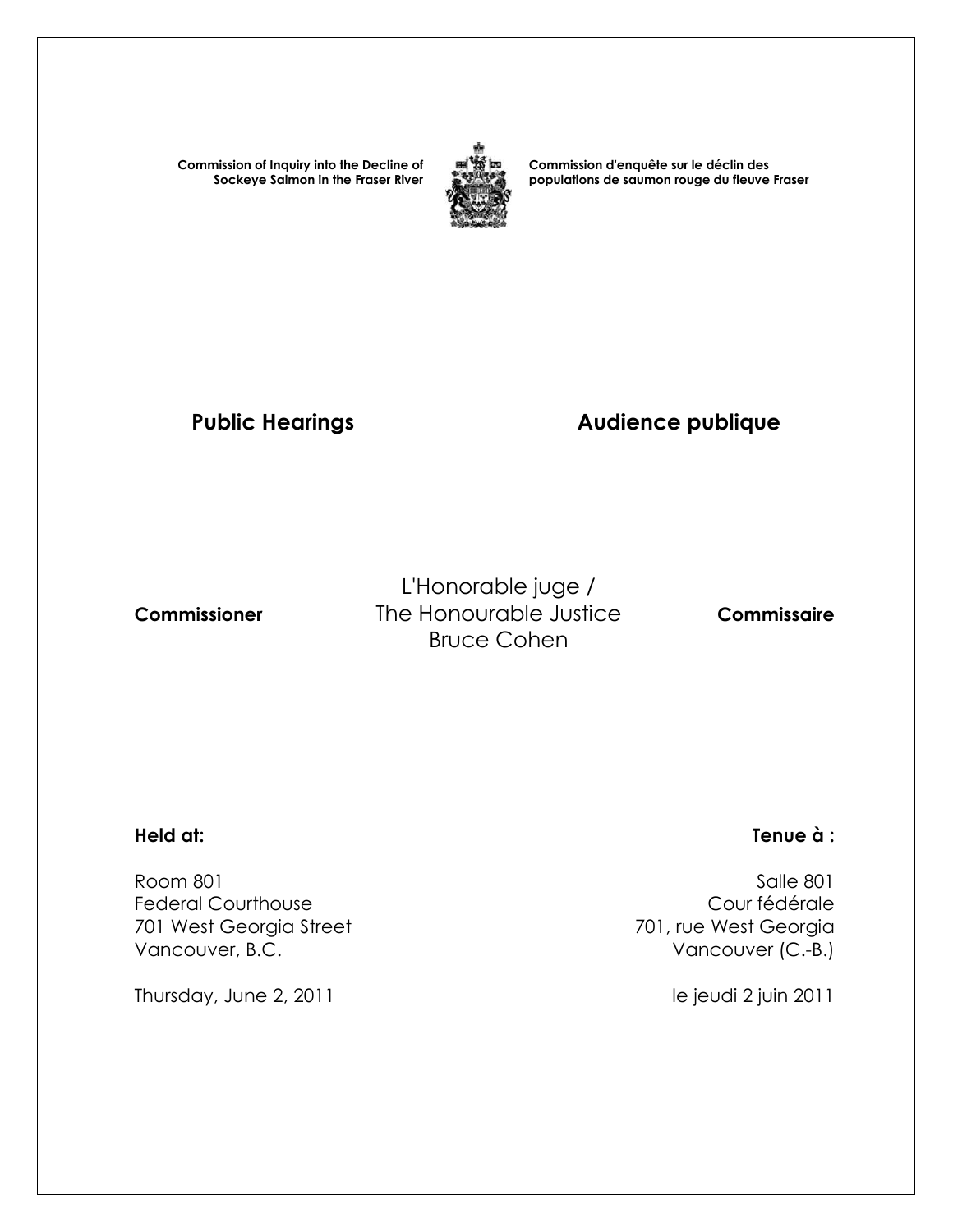## - ii -

## **APPEARANCES / COMPARUTIONS**

| Brian Wallace, Q.C.<br>Lara Tessaro  | <b>Senior Commission Counsel</b><br><b>Junior Commission Counsel</b>                                                                                                                                                                                                  |
|--------------------------------------|-----------------------------------------------------------------------------------------------------------------------------------------------------------------------------------------------------------------------------------------------------------------------|
| Tim Timberg<br>Geneva Grande-McNeill | Government of Canada ("CAN")                                                                                                                                                                                                                                          |
| Clifton Prowse, Q.C.                 | Province of British Columbia ("BCPROV")                                                                                                                                                                                                                               |
| No appearance                        | Pacific Salmon Commission ("PSC")                                                                                                                                                                                                                                     |
| No appearance                        | <b>B.C. Public Service Alliance of Canada</b><br>Union of Environment Workers B.C.<br>("BCPSAC")                                                                                                                                                                      |
| No appearance                        | Rio Tinto Alcan Inc. ("RTAI")                                                                                                                                                                                                                                         |
| <b>Shane Hopkins-Utter</b>           | <b>B.C. Salmon Farmers Association</b><br>("BCSFA")                                                                                                                                                                                                                   |
| No appearance                        | Seafood Producers Association of B.C.<br>('SPABC")                                                                                                                                                                                                                    |
| No appearance                        | Aquaculture Coalition: Alexandra<br>Morton; Raincoast Research Society;<br>Pacific Coast Wild Salmon Society<br>("AQUA")                                                                                                                                              |
| Tim Leadem, Q.C.                     | <b>Conservation Coalition: Coastal Alliance</b><br>for Aquaculture Reform Fraser<br>Riverkeeper Society; Georgia Strait<br>Alliance; Raincoast Conservation<br>Foundation; Watershed Watch Salmon<br>Society; Mr. Otto Langer; David Suzuki<br>Foundation ("CONSERV") |
| Don Rosenbloom                       | Area D Salmon Gillnet Association; Area<br>B Harvest Committee (Seine) ("GILLFSC")                                                                                                                                                                                    |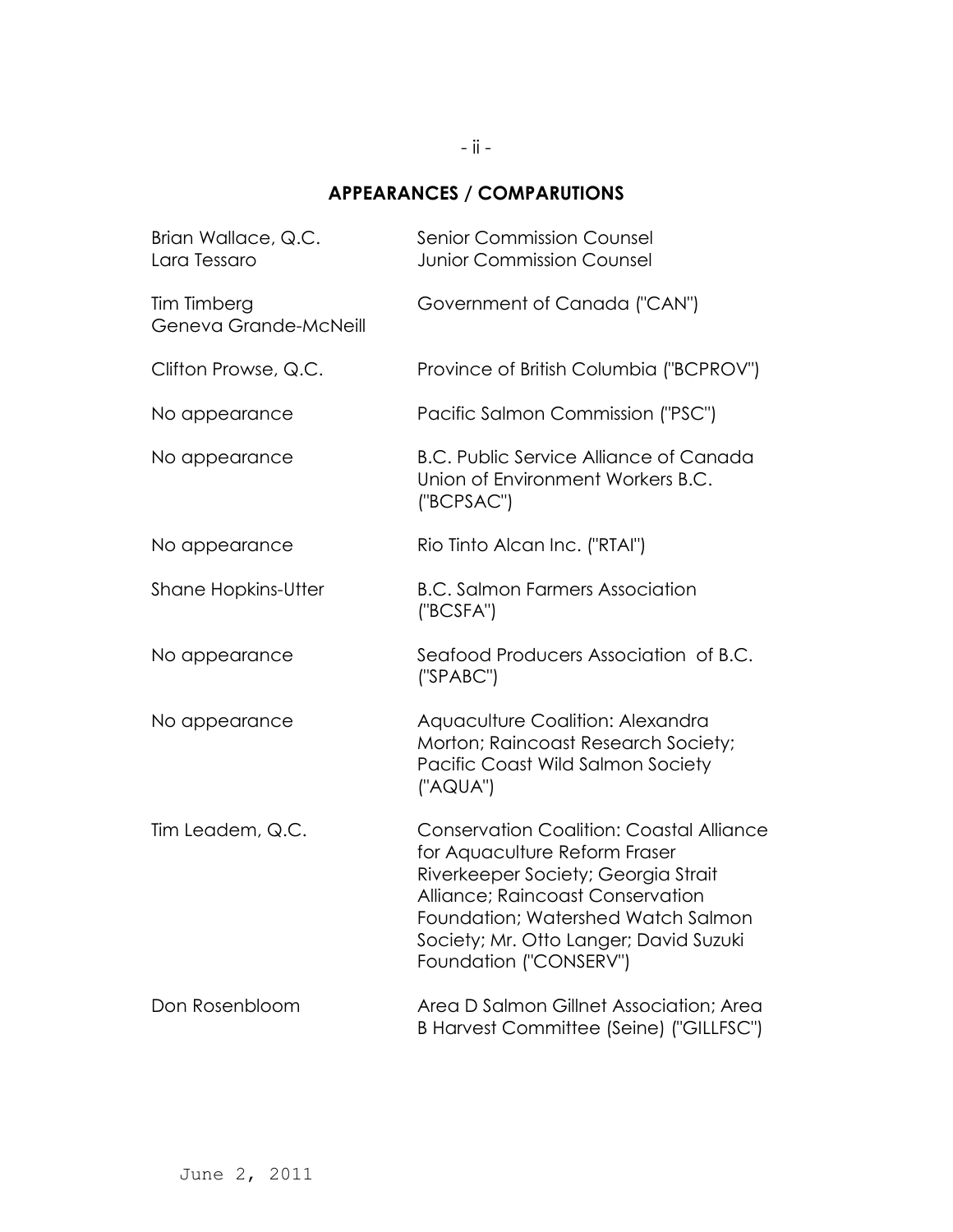# **APPEARANCES / COMPARUTIONS, cont'd.**

| <b>Phil Eidsvik</b>                  | Southern Area E Gillnetters Assn.<br><b>B.C. Fisheries Survival Coalition ("SGAHC")</b>                                                                                                                                                                                                                                                                                                                                                                                                                                                                                                       |
|--------------------------------------|-----------------------------------------------------------------------------------------------------------------------------------------------------------------------------------------------------------------------------------------------------------------------------------------------------------------------------------------------------------------------------------------------------------------------------------------------------------------------------------------------------------------------------------------------------------------------------------------------|
| Christopher Harvey, Q.C.             | West Coast Trollers Area G Association;<br>United Fishermen and Allied Workers'<br>Union ("TWCTUFA")                                                                                                                                                                                                                                                                                                                                                                                                                                                                                          |
| Keith Lowes                          | B.C. Wildlife Federation; B.C. Federation<br>of Drift Fishers ("WFFDF")                                                                                                                                                                                                                                                                                                                                                                                                                                                                                                                       |
| No appearance                        | Maa-nulth Treaty Society; Tsawwassen<br>First Nation; Musqueam First Nation<br>("MTM")                                                                                                                                                                                                                                                                                                                                                                                                                                                                                                        |
| No appearance                        | <b>Western Central Coast Salish First</b><br>Nations:<br>Cowichan Tribes and Chemainus First<br><b>Nation</b><br>Hwlitsum First Nation and Penelakut Tribe<br>Te'mexw Treaty Association ("WCCSFN")                                                                                                                                                                                                                                                                                                                                                                                           |
| <b>Brenda Gaertner</b><br>Leah Pence | <b>First Nations Coalition: First Nations</b><br>Fisheries Council; Aboriginal Caucus of<br>the Fraser River; Aboriginal Fisheries<br>Secretariat; Fraser Valley Aboriginal<br>Fisheries Society; Northern Shuswap Tribal<br>Council; Chehalis Indian Band;<br>Secwepemc Fisheries Commission of the<br>Shuswap Nation Tribal Council; Upper<br>Fraser Fisheries Conservation Alliance;<br>Other Douglas Treaty First Nations who<br>applied together (the Snuneymuxw,<br>Tsartlip and Tsawout); Adams Lake<br>Indian Band; Carrier Sekani Tribal<br>Council; Council of Haida Nation ("FNC") |
| No appearance                        | Métis Nation British Columbia ("MNBC")                                                                                                                                                                                                                                                                                                                                                                                                                                                                                                                                                        |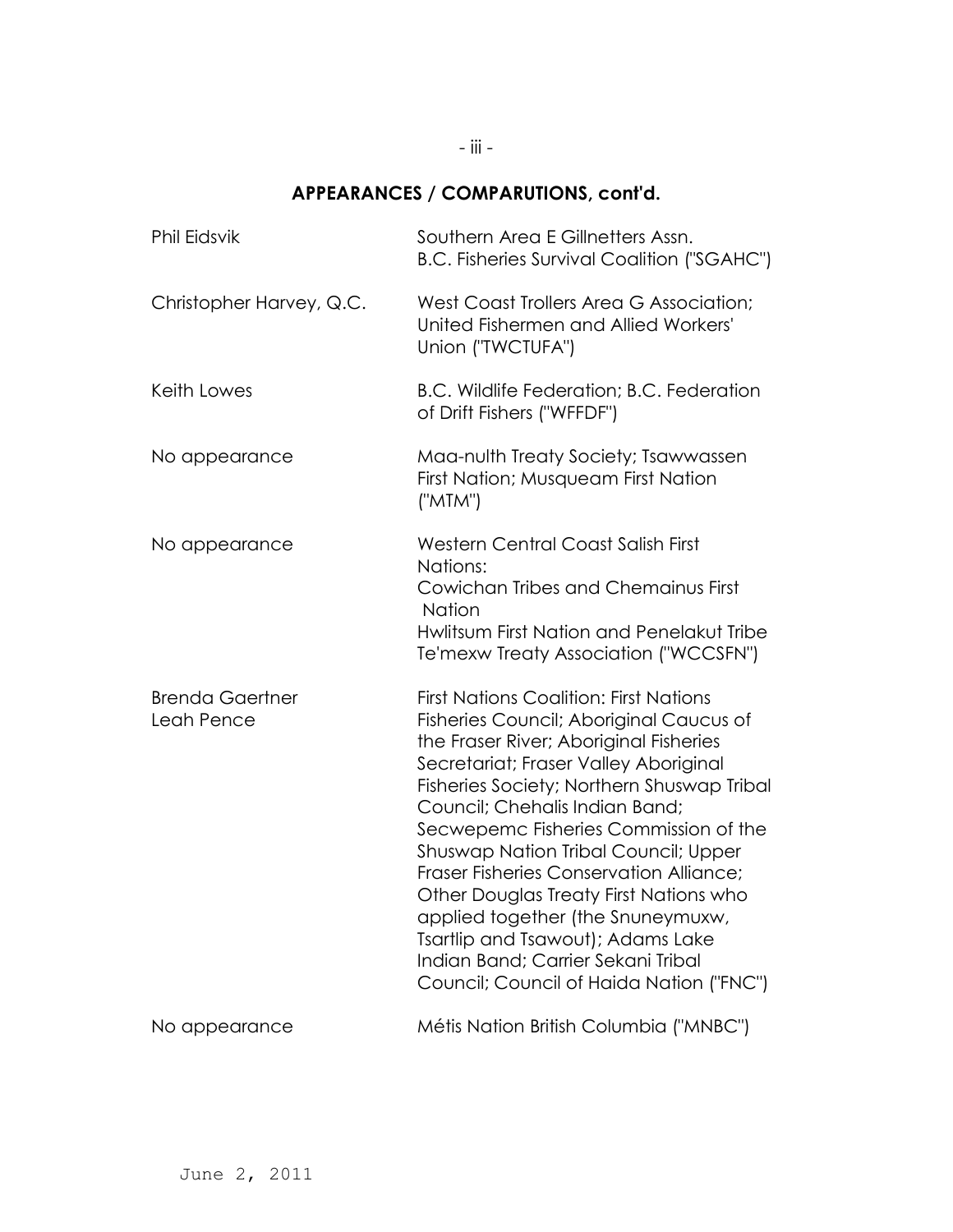- iv -

# **APPEARANCES / COMPARUTIONS, cont'd.**

| No appearance | Sto:lo Tribal Council<br>Cheam Indian Band ("STCCIB")                                                 |
|---------------|-------------------------------------------------------------------------------------------------------|
| No appearance | Laich-kwil-tach Treaty Society<br>Chief Harold Sewid, Aboriginal<br>Aquaculture Association ("LJHAH") |
| No appearance | Musgamagw Tsawataineuk Tribal<br>Council ("MTTC")                                                     |
| No appearance | Heiltsuk Tribal Council ("HTC")                                                                       |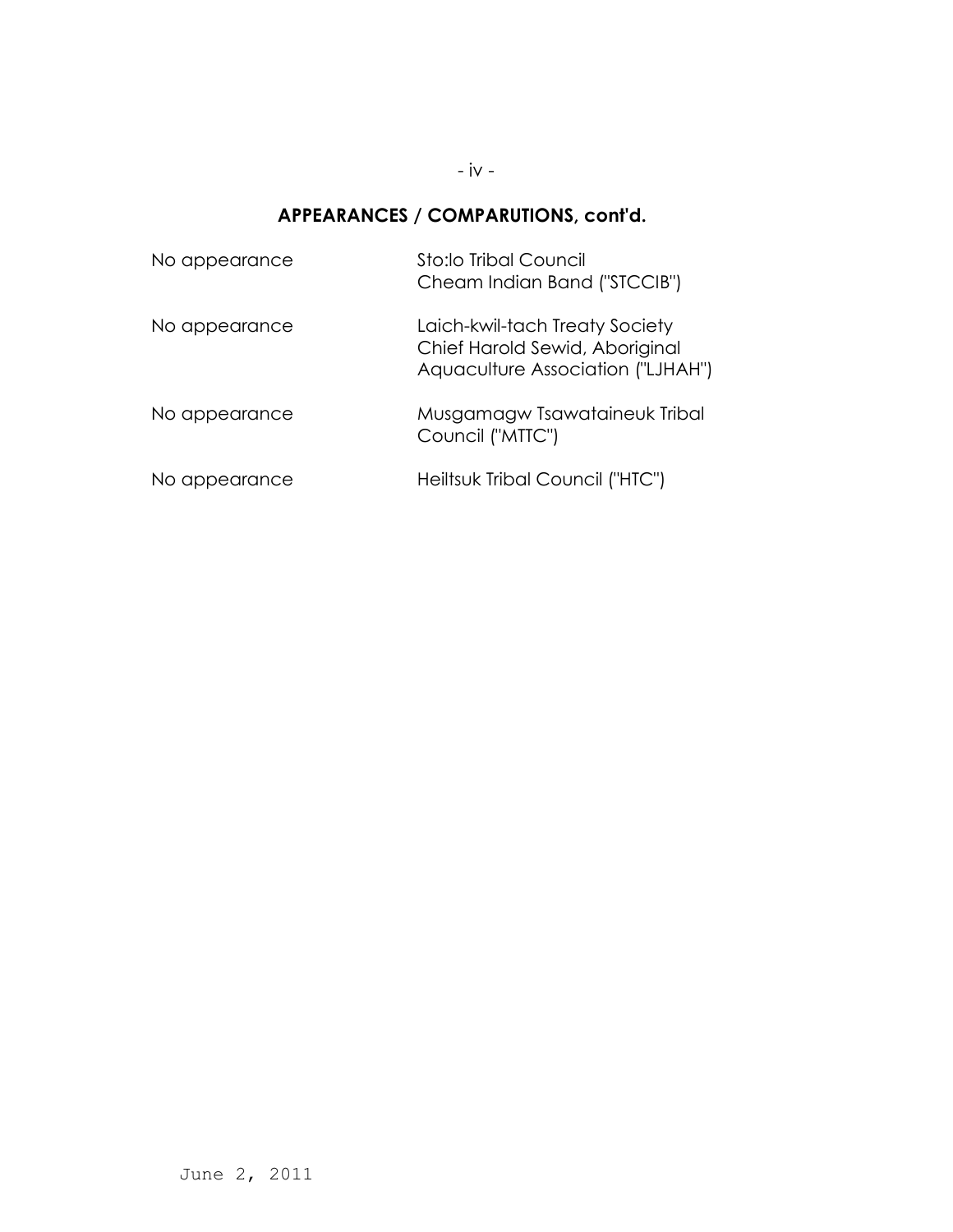- v -

## **TABLE OF CONTENTS / TABLE DES MATIERES**

PAGE And the contract of the contract of the page of the page of the contract of the page of the contract of the contract of the contract of the contract of the contract of the contract of the contract of the contract of t

| PANEL NO. 38 (Recalled)                                                                                                                                                                                    |                                                   |
|------------------------------------------------------------------------------------------------------------------------------------------------------------------------------------------------------------|---------------------------------------------------|
| <b>BRIAN RIDDELL</b><br>Cross-exam by Mr. Leadem<br>Cross-exam by Mr. Hopkins-Utter<br>Cross-exam by Mr. Rosenbloom<br>Cross-exam by Mr. Harvey<br>Cross-exam by Mr. Eidsvik<br>Cross-exam by Ms. Gaertner | 2/4/6/8<br>11<br>15<br>23/33<br>35<br>42-48/55/58 |
| <b>JEFFERY YOUNG</b><br>Cross-exam by Mr. Leadem<br>Cross-exam by Mr. Rosenbloom<br>Cross-exam by Mr. Harvey<br>Cross-exam by Ms. Gaertner                                                                 | 1/3/5/7<br>13/22<br>31<br>41-48/53/58/60          |
| PANEL NO. 39                                                                                                                                                                                               |                                                   |
| PAUL RYALL (Recalled)<br>In chief by Mr. Wallace<br>Cross-exam by Mr. Timberg                                                                                                                              | 62/66/68/71-74/77/81/82/87<br>88/95               |
| <b>MARK SAUNDERS (Recalled)</b><br>In chief by Mr. Wallace<br>Cross-exam by Mr. Timberg                                                                                                                    | 62/65/67/70-72/76/82<br>92                        |
| <b>ROB MORLEY (Recalled)</b><br>In chief by Mr. Wallace                                                                                                                                                    | 63/67/73/80/84                                    |
| JEFFERY YOUNG (Recalled)<br>In chief by Mr. Wallace                                                                                                                                                        | 63/67/73/75/83/87                                 |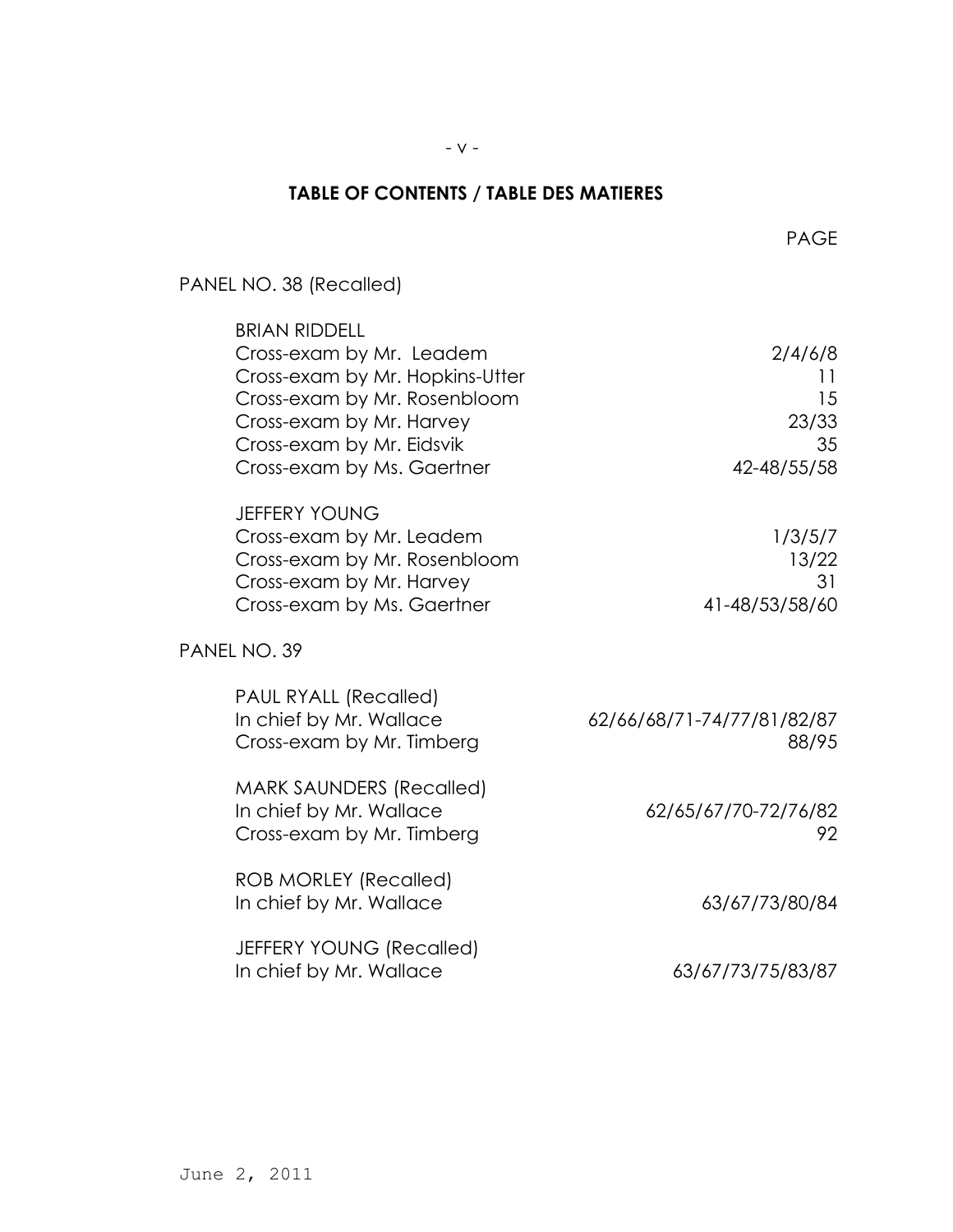# **EXHIBITS / PIECES**

| No. | Description                                                                                                                                           | Page |
|-----|-------------------------------------------------------------------------------------------------------------------------------------------------------|------|
| 939 | An Upstream Battle-Declines in 10 Pacific Salmon<br>Stocks and Solutions for their Survival, 2008                                                     | 8    |
| 940 | Email from Mark Saunders dated June 26,<br>2006                                                                                                       | 67   |
| 941 | Approval of Approach to Planning for Priority<br>Conservation Units, Ops Committee note and                                                           |      |
| 942 | Table 1<br>Discussion Paper, Interim Guidance for the<br>Development of Strategic Plans under<br>Canada's Policy for the Conservation of Wild         | 69   |
|     | Pacific Salmon, 2007, Fraser                                                                                                                          | 79.  |
| 943 | Operations Committee - WSP Strategy 4 Update:<br>Integrated Planning June 25, 2009                                                                    | 81   |
| 944 | Report of the Skeena Independent Science Review<br>Panel submitted May 15, 2008                                                                       | 87   |
| 945 | Excel spreadsheet - Inventory of Meetings Related to                                                                                                  | 89   |
| 946 | Fraser Sockeye Planning and WSP implementation<br>Pacific Region Integrated Fisheries Management<br>Plan Salmon Southern B.C. June 1, 2011 to May 31, |      |
|     | 2012                                                                                                                                                  | 96   |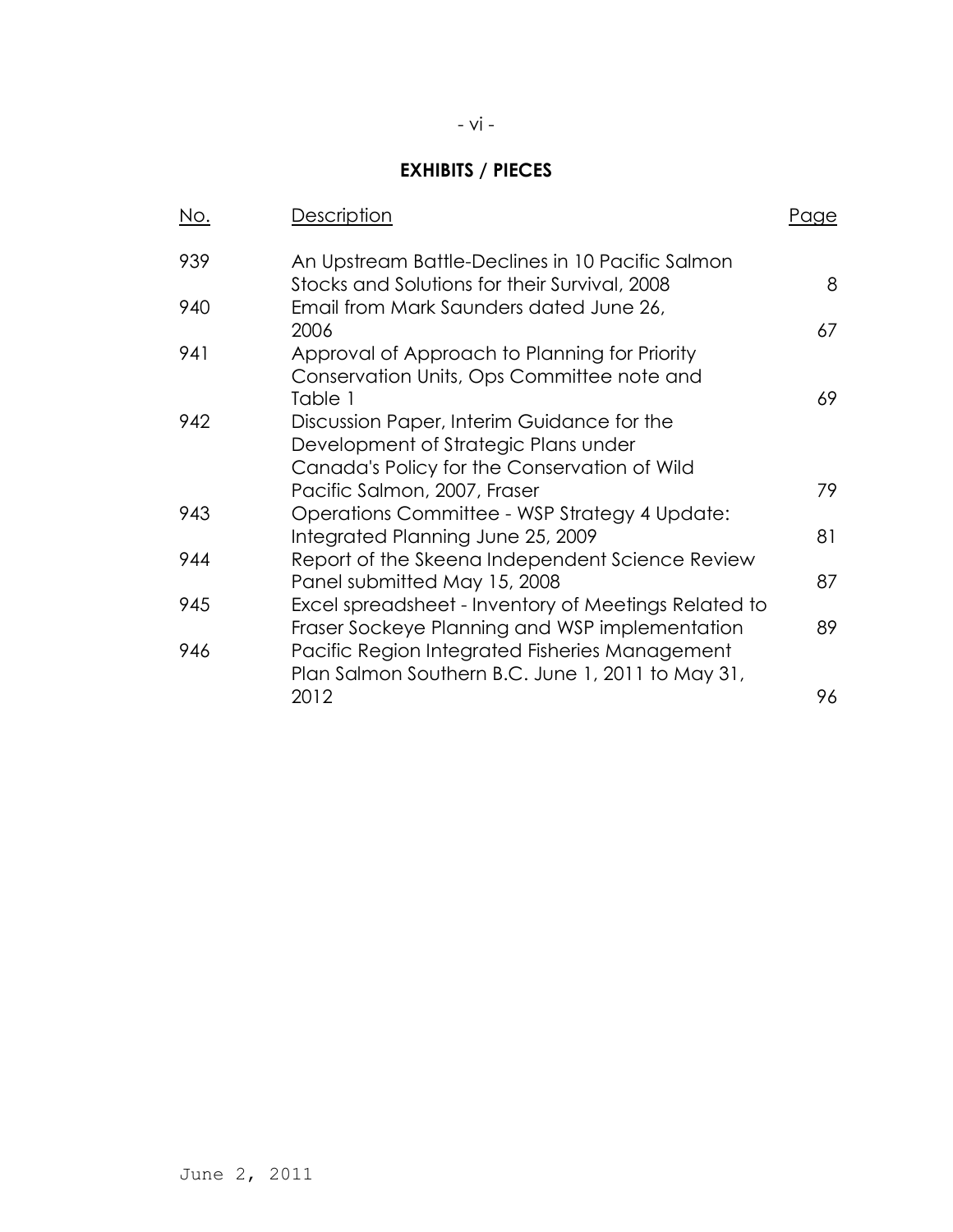1 Vancouver, B.C./Vancouver<br>2 (C.-B.) 2 (C.-B.)<br>3 June 2, 3 June 2, 2011/le 2 juin 2011  $\frac{4}{5}$ 5 THE REGISTRAR: The hearing is now resumed.<br>6 THE COMMISSIONER: Mr. Leadem and counsel a 6 THE COMMISSIONER: Mr. Leadem and counsel and hearing staff and witnesses, my sincere apologies for the 8 delay. I spent a long session with a dentist this<br>9 morning. At least there you get freezing. 9 morning. At least there you get freezing.<br>10 MR. LEADEM: My condolences, Mr. Commissioner. MR. LEADEM: My condolences, Mr. Commissioner. 11 Sometimes I feel my brain has been frozen. 12 MR. ROSENBLOOM: Thank you for telling us. I think 13 it's advisable none of us bring applications this 14 morning. 15 MR. LEADEM: Mr. Commissioner, it's Leadem, initial T., 16 appearing as counsel for the Conservation 17 Coalition. As you heard yesterday, Mr. Young, 18 who's on the panel, is an aquatic biologist with 19 the David Suzuki Foundation, and the David Suzuki<br>20 Foundation is one of the members of the coalition Foundation is one of the members of the coalition 21 for whom I act, so I will treat him as my witness 22 and limit my questions to ones of direct 23 examination and not lead the witness.<br>24 I'm not going to leave you out i I'm not going to leave you out in the lurch 25 there, Dr. Riddell, as if I could. By all means, 26 if I ask a question that would prompt something<br>27 that you would like to say, by all means please that you would like to say, by all means please 28 jump in. 29 30 JEFFERY YOUNG, recalled. 31<br>32 BRIAN RIDDELL, recalled. 33 34 CROSS-EXAMINATION BY MR. LEADEM: 35 36 Q I want to begin by examining with you, Mr. Young, 37 what we've now marked as Exhibit 937 in these 38 proceedings. It's a report entitled "Returning 39 Salmon - Integrated Planning and the Wild Salmon 40 Policy in B.C." How did this report come into 41 being?<br>42 MR. YOUNG: MR. YOUNG: So we were quite closely engaged at that 43 point with the implementation of the Wild Salmon 44 Policy and so it was kind of a key strategy to 45 improving conservation of salmon in B.C., and 46 beyond that, we recognized that the integrated 47 planning component of that, or the strategic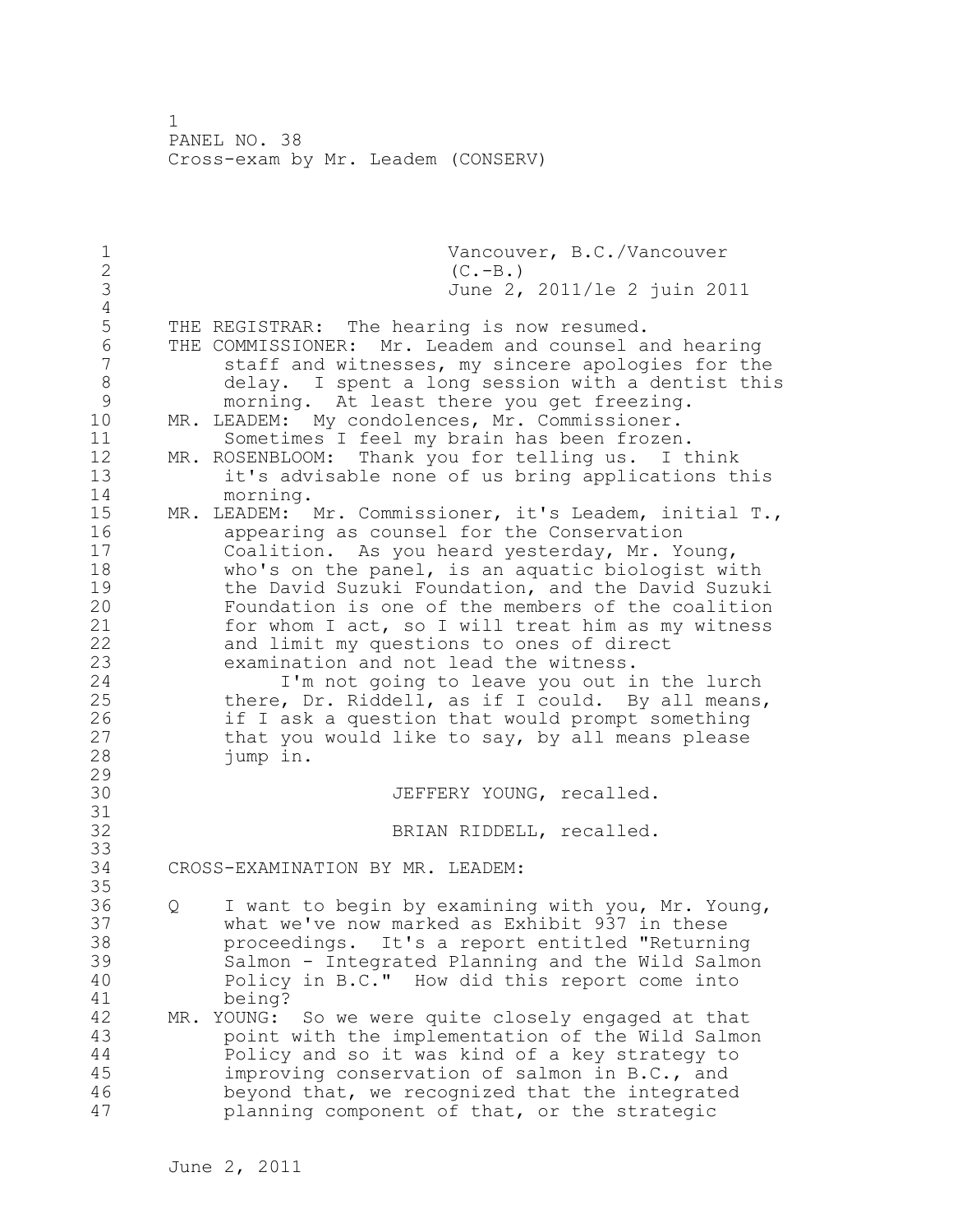1 planning component of that policy was a key 2 challenge, something that we thought the 3 Department could use some support and advice<br>4 around. We knew that there was some good exp 4 around. We knew that there was some good experts<br>5 out there in terms of looking at these types of 5 out there in terms of looking at these types of<br>6 ouestions around planning, and so we worked with 6 questions around planning, and so we worked with ESSA Technology. I particularly worked with Mark 8 Nelitz and we commissioned this report to evaluate<br>9 sessentially some of the practical ways in which we 9 essentially some of the practical ways in which we could undertake integrated planning under the Wild 11 Salmon Policy. 12 Q And, Dr. Riddell, in your experience, in your past 13 experience as a DFO scientist, was it common that 14 environmental groups and outside groups would 15 often do this, would retain a contractor and 16 provide advice to the DFO in this mechanism? 17 DR. RIDDELL: I think that in the last sort of ten 18 years of my career, it became much more common. 19 David Suzuki Foundation probably led the way, but<br>20 Watershed Watch, Ecotrust, a number of groups Watershed Watch, Ecotrust, a number of groups 21 would submit papers on particular topics at the 22 time. 23 Q And how generally are these received by the 24 Department? 25 DR. RIDDELL: I believe thoughtfully. How much was 26 there interaction with the sort of authors and the<br>27 organizations? That varied quite a bit on the organizations? That varied quite a bit on the 28 topic. 29 This particular one that you're referring to, 30 it got a fairly wide read. It came in as I was<br>31 actually leaving, so I can't comment too much of 31 actually leaving, so I can't comment too much on<br>32 the Department, but it was really tackling an ar the Department, but it was really tackling an area 33 of the coast that we saw as an omission in the 34 Department at the time 'cause we had a pilot 35 program in the Fraser and Barclay Sound and the 36 Skeena through PSF, but we didn't have a lot going 37 on in the central coast although there'd been a 38 lot of work done there. 39 So this was actually a kind of a timely 40 document. 41 Q All right. Mr. Young, if I could ask you to turn<br>42 to page 2 of this report under the heading, to page 2 of this report under the heading, 43 "Recommendations", and there's a bold section with 44 some bullets after it. The bullet section reads: 45 46 The David Suzuki Foundation is asking the 47 federal government to: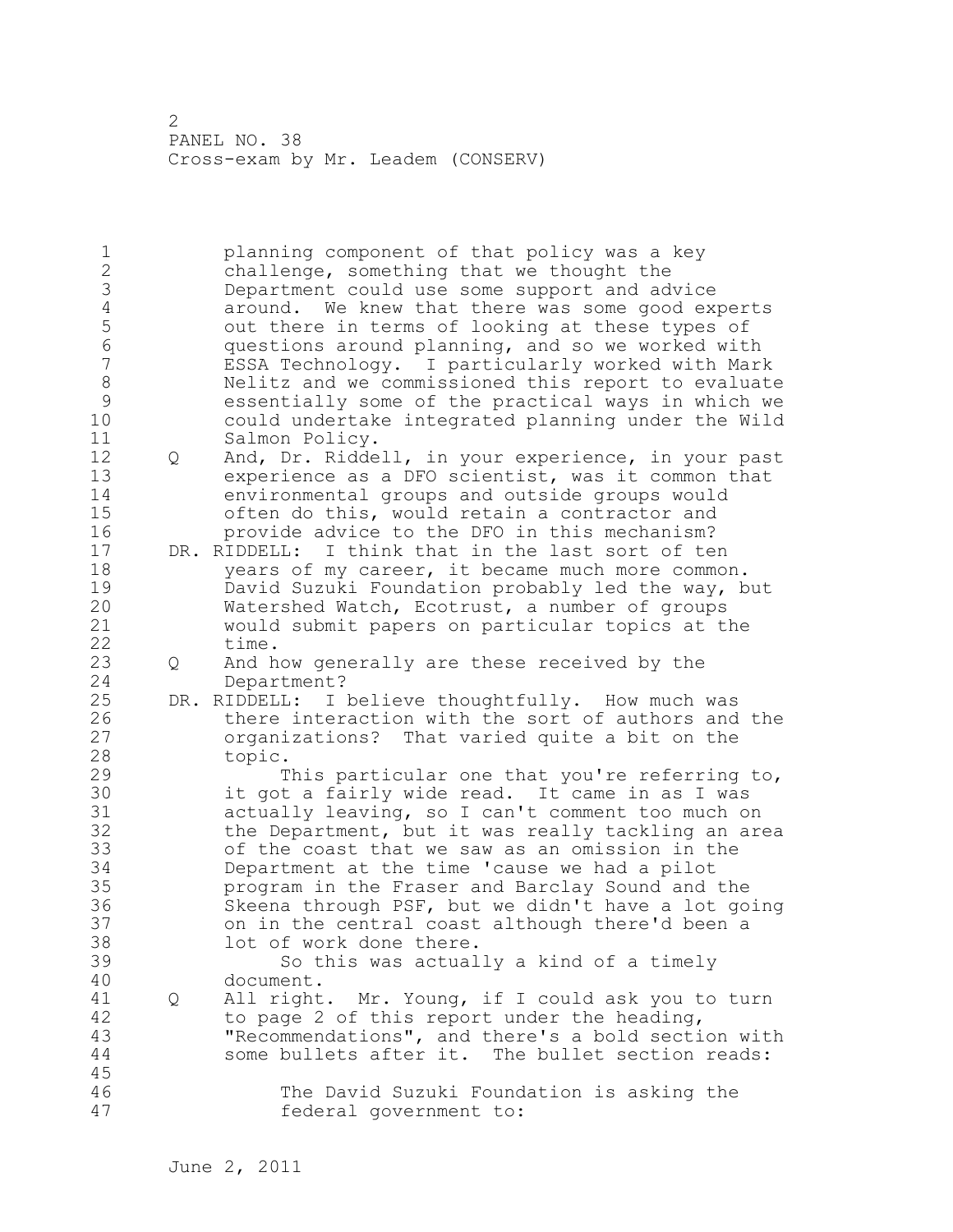1 Have you had an opportunity to review those 2 recommendations? 3 MR. YOUNG: Yes, I have.<br>4 Q And are they still 4 Q And are they still consistent today? I note that<br>5 the report was authored back in 2008. 5 the report was authored back in 2008.<br>6 MR. YOUNG: I would sav thev're still cons 6 MR. YOUNG: I would say they're still consistent, and<br>7 merhaps slightly more urgent. perhaps slightly more urgent. 8 Q I'll now ask you to turn, in that same document,<br>9 to Table 1 - which begins on page 11, Mr. Lunn -9 to Table 1 - which begins on page 11, Mr. Lunn -<br>10 and this runs on for several pages in the and this runs on for several pages in the 11 document. Can you describe for the Commissioner 12 what this table represents or what it purports to 13 show? 14 MR. YOUNG: I think this is an attempt to break down 15 the strategies and activities of the Wild Salmon 16 Policy into some practical recommendations around 17 actually getting the work done, who to work with 18 potentially, and some of the key activities that 19 19 need to be undertaken. So I think it was an<br>20 11 attempt to really codify and practically ide attempt to really codify and practically identify 21 what sort of work we needed to do, and make that 22 as reasonable and realistic as possible. 23 Q The action steps that I find in the left-most 24 column start with 1.1 and then 1.2. Do they 25 correspond to something? 26 MR. YOUNG: Yeah, I believe they correspond to the<br>27 actual action steps identified in the Wild Sa actual action steps identified in the Wild Salmon 28 Policy. 29 MR. LEADEM: All right. So if I could just quickly 30 pull up Exhibit 8, page 16, Mr. Lunn, just so we<br>31 can get confirmation of that. can get confirmation of that. 32 Q There's a Table 1 from the Wild Salmon Policy is 33 now being shown on your screen. So is that what 34 you mean by the strategies and action steps that 35 are now depicted in Table 1 of this particular 36 Exhibit 937? 37 MR. YOUNG: Yes, that's correct. 38 Q And I'm going to ask you -- I'm not going to go 39 through any of these chapter and verse, Mr. 40 Commissioner. They obviously are many strategies 41 and much information is contained in them.<br>42 1n the interest of time I'm going to In the interest of time I'm going to move on 43 and ask you to turn to Table 2, Mr. Young, which 44 is at page 19. This one should be entitled, 45 "Synthesis of challenges (see Table 1) associated 46 with implementing Strategies 1, 2 and 3." What 47 does this purport to show?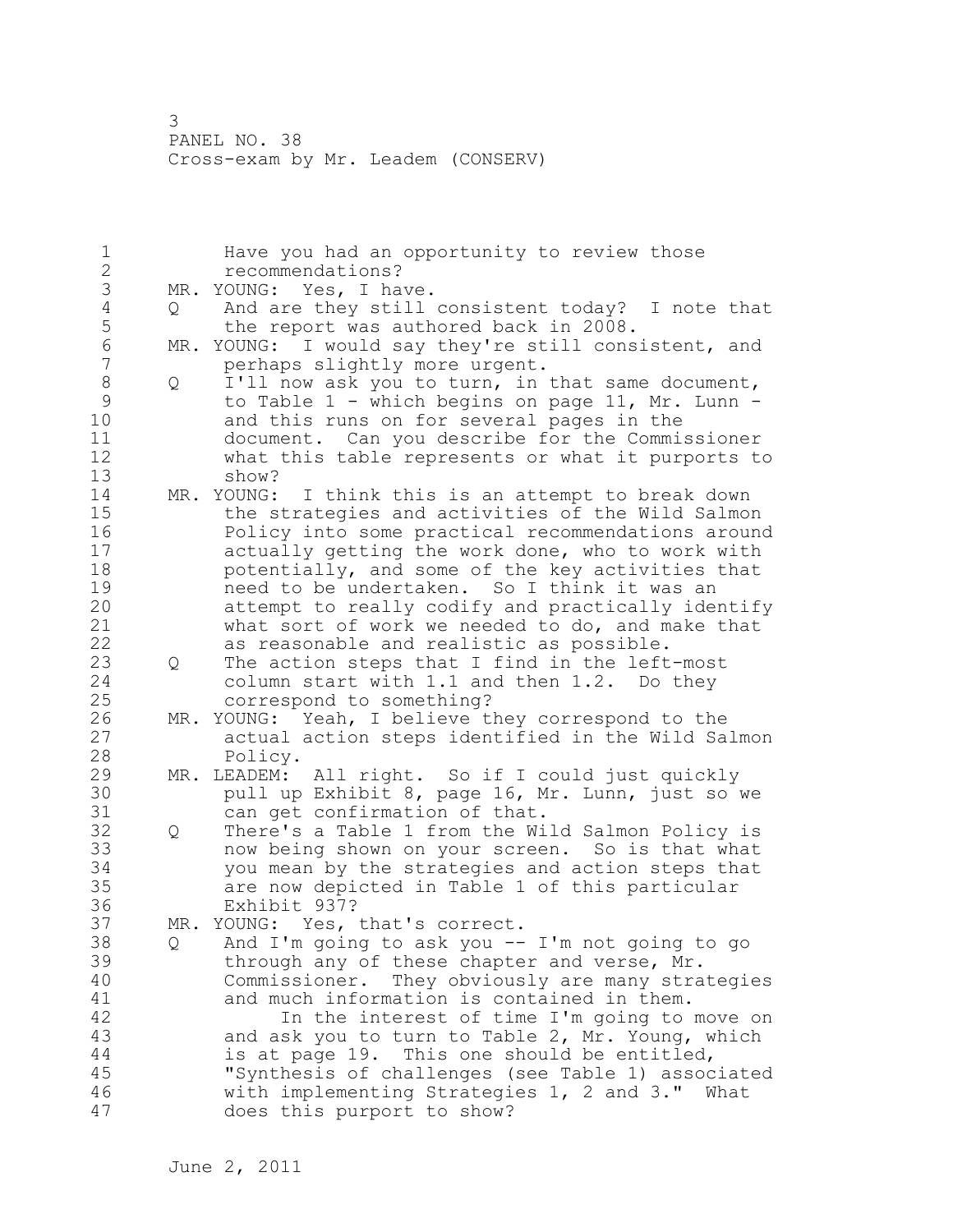1 MR. YOUNG: This table is attempting to identify some 2 of the key challenges that were being faced with 3 Wild Salmon Policy implementation, categorizing 4 them into different areas, decision-making<br>5 authorities' state of knowledge and so on, 5 authorities' state of knowledge and so on, and as<br>6 a means to really try to break down where some of 6 a means to really try to break down where some of<br>7 the key barriers were to implementing the policy the key barriers were to implementing the policy 8 as a way to encourage and try to evaluate options<br>9 for overcoming them. 9 for overcoming them.<br>10 0 I'm just going to re 10 Q I'm just going to reflect on two of these. The 11 first one refers to decision-making authority and 12 begins by saying: 13 14 Working with other government agencies, 15 ENGOs, First Nations, and communities will be 16 essential for successful WSP<br>17 implementation... implementation... 18 19 How essential is that in your view?<br>20 MR. YOUNG: It's absolutely essential. MR. YOUNG: It's absolutely essential. I think as 21 we've heard throughout the Commission, the role of 22 the province is quite significant particularly 23 around habitat. As also identified in Strategy 4 24 under the Policy through integrated planning, 25 working with different communities and First 26 Nations and ENGOs is a key element of implementing<br>27 a policy. So identifying and working through a policy. So identifying and working through 28 those relationship is a key requirement. 29 Q The authors of this go on and say: 30<br>31 31 WSP was not developed in partnership with any<br>32 of these groups... of these groups... 33 34 I'm just going to stop there. Although there 35 wasn't any partnership, was there consultation 36 with some of the groups in the making of the WSP? 37 MR. YOUNG: Actually, I'd ask Brian to see if he has a 38 perspective on that. 39 DR. RIDDELL: Well, this was a line that stuck out to 40 me in reviewing the document. It's true that 41 there weren't formal partnerships. I would say,<br>42 though, that the Department at the time did make though, that the Department at the time did make 43 sincere efforts to be in consultation with as many 44 groups as possible. Various groups made various 45 efforts. Unfortunately we didn't all have equally 46 good consultation in all areas of the coast. 47 But it is true the statement, if we refer to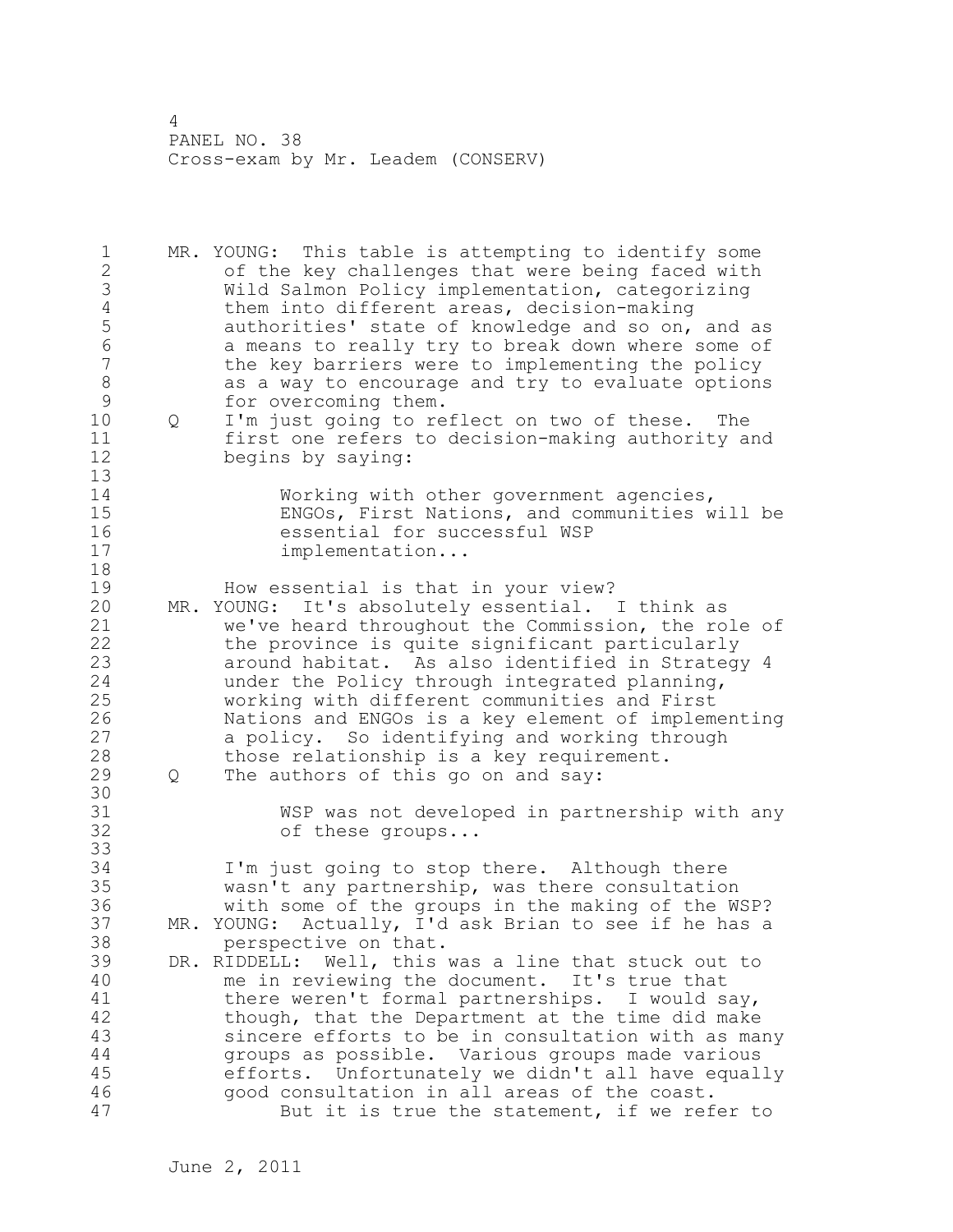1 partnerships, I think that there was a serious 2 effort to involve people through consultation. 3 Q It goes on to say:  $\frac{4}{5}$ 5 ...there are no formal agreements to jointly<br>6 . Simplement the WSP. implement the WSP. 7 8 Would it be helpful to have joint agreements 9 between Department of Fisheries and Oceans and some of the stakeholders to have a joint 11 implementation of WSP? Would that help to further 12 the process along? Either one of you. 13 DR. RIDDELL: I can start. I referred to this 14 yesterday. Basically, that some of the efforts 15 are now working with the Department with members 16 of working teams, but there is certainly 17 involvement of more groups outside of DFO 18 specifically now. So I'd say, yes, that we can 19 use other people's expertise and availability and effort.<br>MR. YOUNG: 21 MR. YOUNG: I'll just add to that quickly. So I agree, 22 I would just emphasize to you that particularly 23 the relationship with the province is quite 24 critical, and I think further work could probably 25 be done there in terms of clear collaboration on 26 Wild Salmon Policy implementation.<br>27 1'd also like to just mention I'd also like to just mention quickly around 28 decision-making authority, although it's not 29 specifically referenced in this part of the table. 30 My view is that some of the -- looking at<br>31 challenges within the implementation of the 31 challenges within the implementation of the policy that some decision-making authority and 33 integration of the Wild Salmon Policy within the 34 Department of Fisheries and Oceans is quite 35 critical and a key challenge as well, and it is 36 reflected in other parts of this document. 37 Q And the last part of this table that I wanted to 38 reflect on or get your reflections on is on the 39 next page, on page 20, under the heading, 40 "Communication and awareness", I find these words: 41<br>42 There has been more outreach regarding the 43 WSP to outside groups than within DFO, 44 resulting in a lack of clarity within the 45 Department about the WSP intent and content 46 and about how it will play out on the ground 47 (e.g. what does the policy mean for general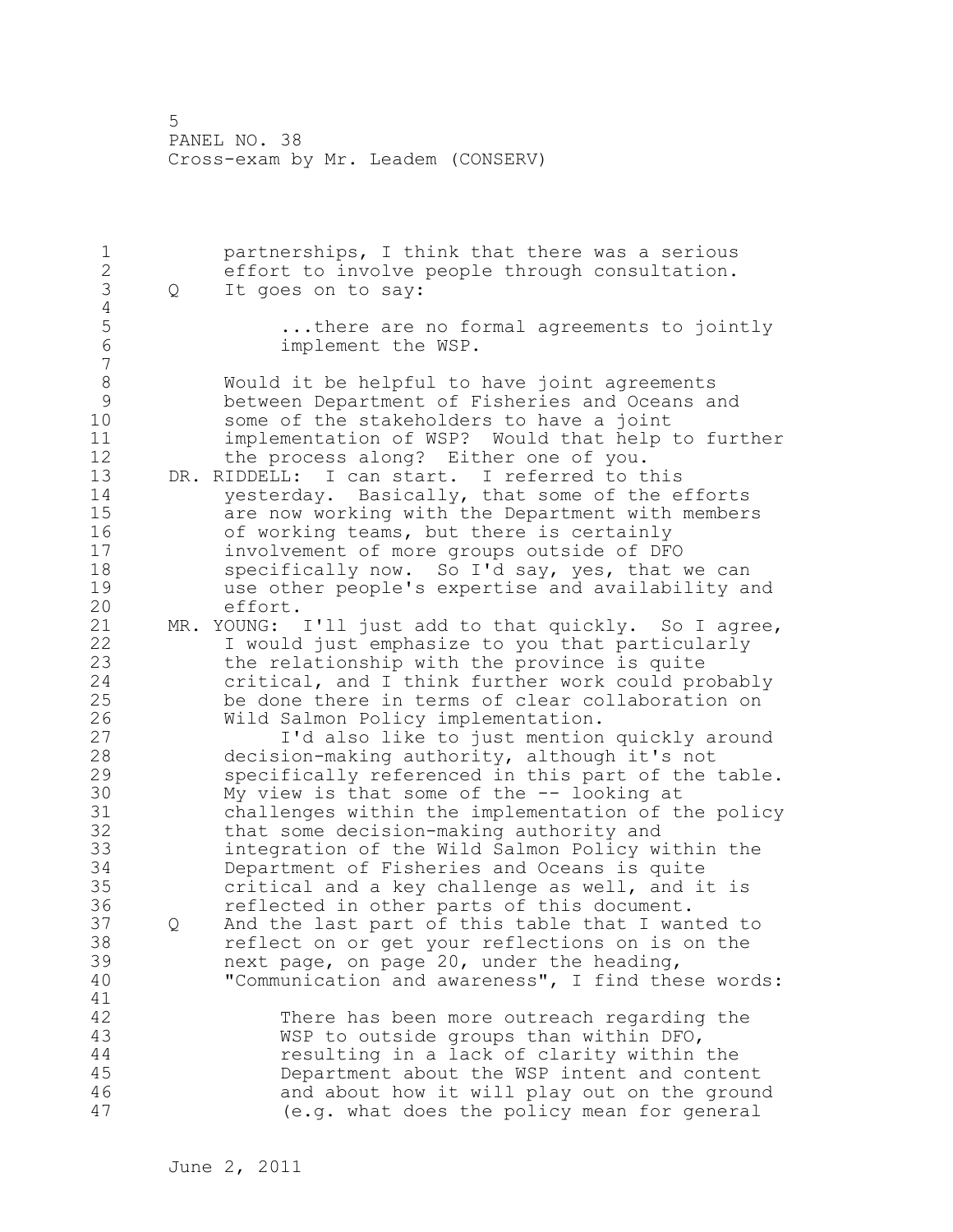| 1                               |     | fishing exploitation levels?).                                                                          |
|---------------------------------|-----|---------------------------------------------------------------------------------------------------------|
| $\frac{2}{3}$<br>$\overline{4}$ |     | I wonder if you can expand on that, Mr. Young?<br>MR. YOUNG: I think this is partly what I was alluding |
| 5                               |     | to. So, for example, I think it's clear,                                                                |
| $\sqrt{6}$                      |     | actually, within the policy that ultimately the                                                         |
| $\overline{7}$<br>8             |     | information, the outcomes from evaluating CUs and<br>monitoring their status, needs to feed indirectly  |
| 9                               |     | to the management decisions of the Department                                                           |
| 10                              |     | including fisheries and habitat. And that it                                                            |
| 11                              |     | seems we're still in a state where habitat                                                              |
| 12                              |     | management and fisheries management are still not                                                       |
| 13<br>14                        |     | fully integrating the Wild Salmon Policy                                                                |
| 15                              |     | components where necessary, and that perhaps there<br>is some challenges in terms of integrating across |
| 16                              |     | the Department, and communication may be one of                                                         |
| 17                              |     | those factors contributing to that.                                                                     |
| 18                              | Q   | Did you want to add anything to that, Dr. Riddell?                                                      |
| 19<br>20                        | DR. | RIDDELL: Well, I don't fully disagree with it, but                                                      |
| 21                              |     | I don't really fully agree with it either in the<br>sense that there's definitely, as in any large      |
| 22                              |     | bureaucracy, communication is a challenge. We                                                           |
| 23                              |     | definitely talked about a Wild Salmon Policy                                                            |
| 24                              |     | culture, that it was a change of thinking that                                                          |
| 25<br>26                        |     | needed to be spread throughout the Department.                                                          |
| 27                              |     | There were many efforts made to distribute<br>the information and get people onside, but I don't        |
| 28                              |     | think it's unfair to say that there are some areas                                                      |
| 29                              |     | and some individuals who have not bought in fully                                                       |
| 30                              |     | and so I can see people believing that.                                                                 |
| 31<br>32                        | Q   | We heard a lot of evidence back in November when                                                        |
| 33                              |     | we met to initially discuss the Wild Salmon Policy<br>about how the actual drafting of the policy had   |
| 34                              |     | bogged down, and it needed someone like Pat Chamut                                                      |
| 35                              |     | to actually come in and to take the reins and to                                                        |
| 36                              |     | bring it home.                                                                                          |
| 37<br>38                        |     | Are we at that state now where we really do                                                             |
| 39                              |     | need a champion, or need someone to actually come<br>in to re-jumpstart the Wild Salmon Policy?         |
| 40                              |     | Well, you may be at a different state.<br>DR. RIDDELL:<br>$\mathbf I$                                   |
| 41                              |     | mean, I think it's a very different argument.                                                           |
| 42                              |     | What you were referring to is really in the early                                                       |
| 43<br>$4\,4$                    |     | 2000s when there was quite a debate about whether<br>you're conserving fisheries or conserving fish,    |
| 45                              |     | and there was a fundamental disagreement within                                                         |
| 46                              |     | the Department.                                                                                         |
| 47                              |     | Now, really, we're looking at a commitment to                                                           |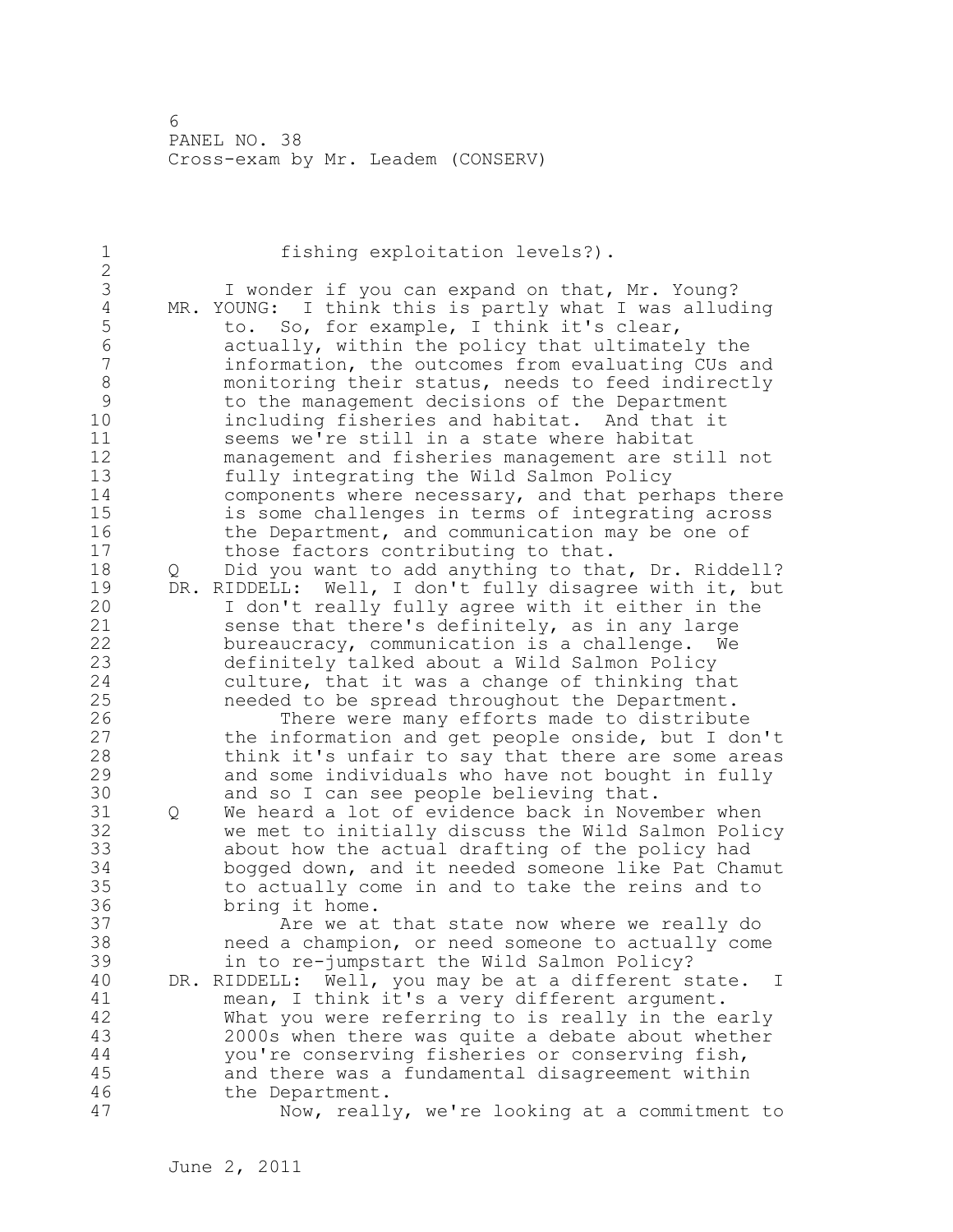1 implement and put it on the ground even in the 2 annual fisheries management planning. Would a 3 dedicated effort help? I think I said that<br>4 vesterday; absolutely. A single champion? 4 yesterday; absolutely. A single champion? I<br>5 think it's more like a small dedicated group 5 think it's more like a small dedicated group of<br>6 experts that would drive this forward. 6 experts that would drive this forward. But it's still a big task in a sense, because 8 as you just referred to in a previous question,<br>9 betwee is the whole involvement of ENGOs and Fir 9 there is the whole involvement of ENGOs and First<br>10 Mations. Consultation is still a verv big effort Nations. Consultation is still a very big effort. 11 But you've got to do the technical work that you 12 can go out and actually present to people and have 13 a fruitful conversation. 14 MR. YOUNG: Actually, I'll add quickly to that. I 15 agree with Brian's point that a core group with 16 dedicated support would be necessary to get a lot 17 of the elements moving forward more quickly. But 18 I still think, though, of the idea of a champion, 19 someone with kind of a dedicated effort just<br>20 around the policy and its implementation wou. around the policy and its implementation would be 21 useful. 22 But in addition to that, or at least in 23 concert with that, ensuring that the 24 accountability and authority to make this a 25 priority implementation would be necessary as 26 well, and I think at this point, at the RDG level,<br>27 that would probably be where it would have to come that would probably be where it would have to come 28 down from. 29 Q Do you see that that champion, as you described 30 it, Mr. Young, would have to come from within the 31 Department, or would it be possible for somebody<br>32 to parachute in and to seize that role? to parachute in and to seize that role? 33 MR. YOUNG: I'm not quite sure. I think that there 34 needs to be someone within the Department to take 35 on that role. Where they come from, I'm not sure 36 how important that is, although clearly it would 37 have to be someone with the capacity and ability 38 to champion and lead something like this, and that 39 would require some knowledge clearly of the issues 40 that the Wild Salmon Policy addresses. 41 Q And ultimately would that person also have<br>42 authority as you mentioned yesterday, back authority as you mentioned yesterday, back in 43 Ottawa, to make sure that some of the decisions 44 can actually be funded and be implemented in a 45 timely manner? 46 MR. YOUNG: Yeah, that's my view. I think that either 47 this champion clearly has to have a strong level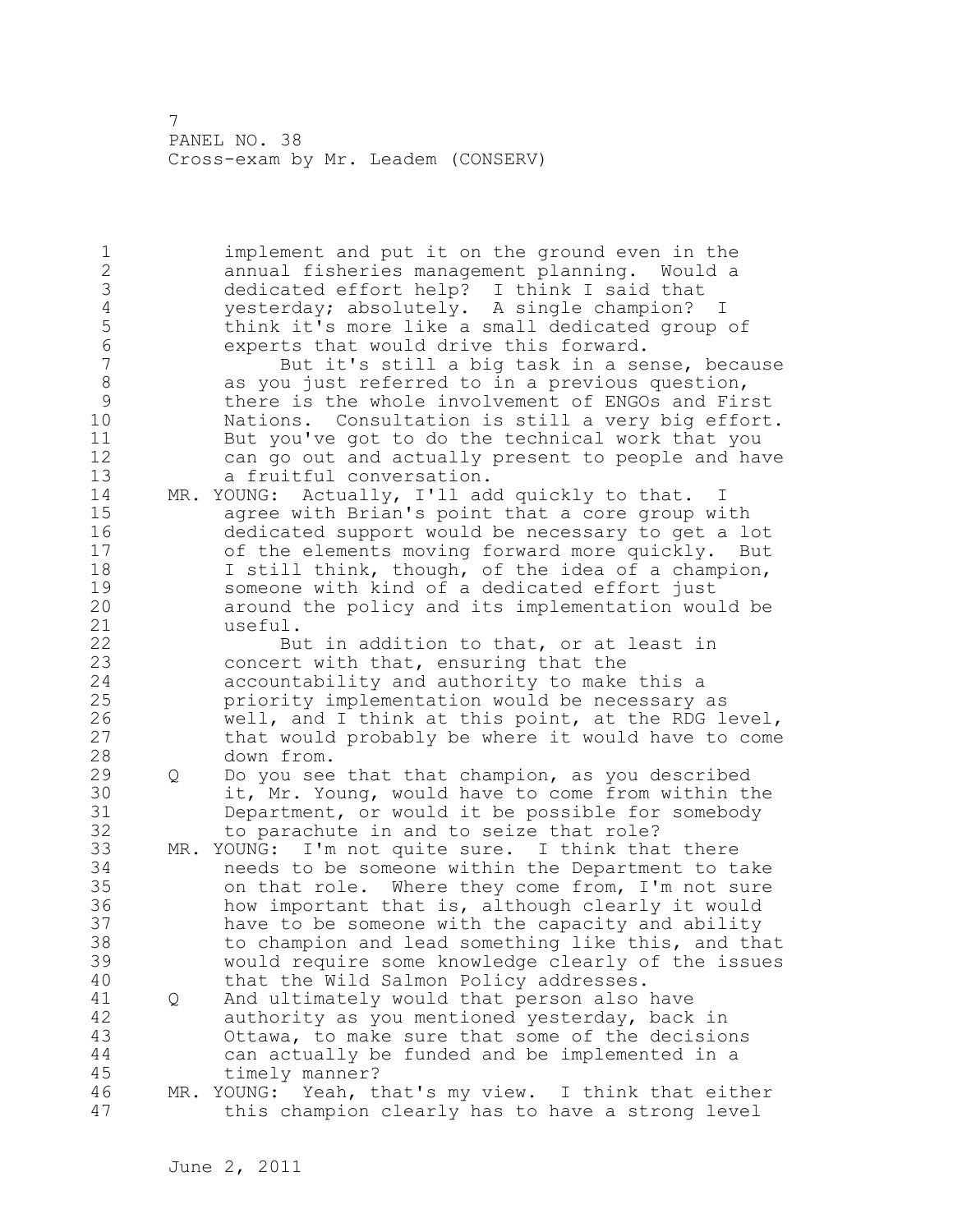1 of authority and ability to delegate that 2 authority where necessary, or at least that the 3 authority is somehow vested appropriately within 4 the Department to ensure that this moves forward.<br>5 MR. LEADEM: I'm going to move away from this document 5 MR. LEADEM: I'm going to move away from this document<br>6 mow. Mr. Commissioner. I'm going to show Mr. 6 now, Mr. Commissioner. I'm going to show Mr. 7 Young another document. It's document number 2 in 8 Canada's list of documents. 9 Q This is a report from the David Suzuki Foundation<br>10 entitled. "An Upstream Battle: Declines in 10 entitled, "An Upstream Battle: Declines in 10 11 Pacific salmon stocks and solutions for their 12 survival." Are you familiar with this report, Mr. 13 Young? 14 MR. YOUNG: Yes, I am. 15 MR. LEADEM: And I'll ask you just to turn to the 16 index, Mr. Lunn. I'm not going to spend a lot of 17 time with this, but -- back one page -- there it 18 is. This looks at ten units or -- they call it 19 stocks back then. Number 4 I note is Cultus Lake<br>20 sockeye salmon. Obviously, then, one of the sockeye salmon. Obviously, then, one of the 21 stocks of concern at the time of that report was 22 the Cultus Lake sockeye salmon. 23 MR. YOUNG: Yeah, that's correct, and I'll just 24 indicate quickly the ten stocks, as they were 25 chosen, was not simply to say these are the ten 26 most at-risk stocks, or the only at-risk stocks.<br>27 We wanted to get a bit of a cross-section of whe We wanted to get a bit of a cross-section of where 28 we're seeing some challenges for salmon across 29 species and geographies to best undertake some 30 case studies to understand what the common<br>31 challenges were to better understand how be challenges were to better understand how best to 32 work through those. 33 MR. LEADEM: Might this be marked as the next exhibit, 34 please, Mr. Registrar. 35 THE REGISTRAR: Exhibit 939. 36 37 EXHIBIT 939: An Upstream Battle-Declines in 38 10 Pacific Salmon Stocks and Solutions for 39 their Survival, 2008 40 41 MR. LEADEM:<br>42 0 Now, m 42 Q Now, my last questions or series of questions is 43 to you, Dr. Riddell, because we're going to be 44 discussing implementation of the Wild Salmon 45 Policy in the panel that's coming up afterwards 46 and, as I understand it, you're not going to be a 47 member of that panel, are you?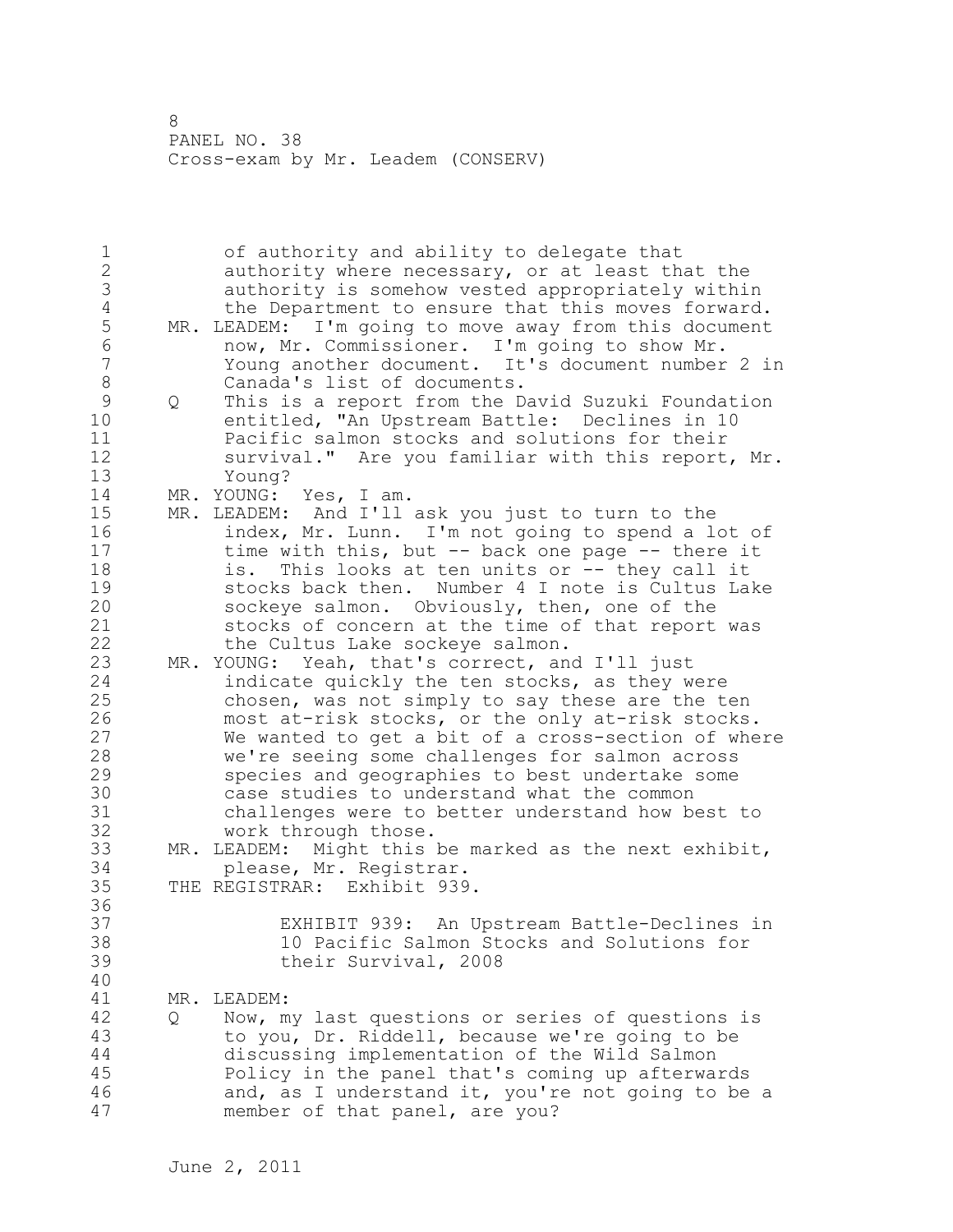1 DR. RIDDELL: Not to my knowledge. 2 Q You say that with a smile. 3 DR. RIDDELL: Actually, it would have been a good one, 4 I think.<br>5 Q I think 5 Q I think so.<br>6 DR. RIDDELL: (I 6 DR. RIDDELL: (Indiscernible - overlapping voices) members. 8 Q I'm going to take advantage of the fact that you<br>9 are here and that it is an important topic. Jus 9 are here and that it is an important topic. Just<br>10 ask you just generally how you see the ask you just generally how you see the 11 implementation playing out in the context of the 12 existing structure where we have integrated 13 fisheries management plans and integrated harvest 14 management committees, things of that nature. How 15 do you see the concept of conservation units 16 playing out in implementation of the Wild Salmon 17 Policy? 18 DR. RIDDELL: I think there's a couple of points better 19 than that. The conservation units are the new<br>20 stocks. These are the units of geographic stocks. These are the units of geographic 21 production of salmon that need to be at the basis 22 of all the integrated harvest planning 23 discussions. Within that, then, of course you 24 have your management goals which would be defined 25 by your benchmarks, and you'll have your annual 26 monitoring programs upon which you would base your annual assessments. 28 How does it integrate with the Integrated 29 Harvest Planning Committee? I see that as 30 actually only a component of implementing the<br>31 bolicy because the next panel that we're refe 31 bolicy because the next panel that we're referring<br>32 to really gets to the heart of involving people to really gets to the heart of involving people 33 that would be affected by these decisions and 34 involving ecosystem-based management in real time. 35 That means that there are groups, the provincial 36 government, municipal governments in there, First 37 Nations, community groups. There are many groups 38 that probably want to have an input into what the 39 long-term strategic plans are for salmon in their 40 area. 41 **Decisions made that are solely based on**<br>42 Salmon are very likely to limit opportunitie salmon are very likely to limit opportunities for 43 logging or for development in the community and so 44 on. So there are inherently other environmental 45 conflicts. 46 That was the intention of Strategy 4 is to 47 have a broader discussion about what the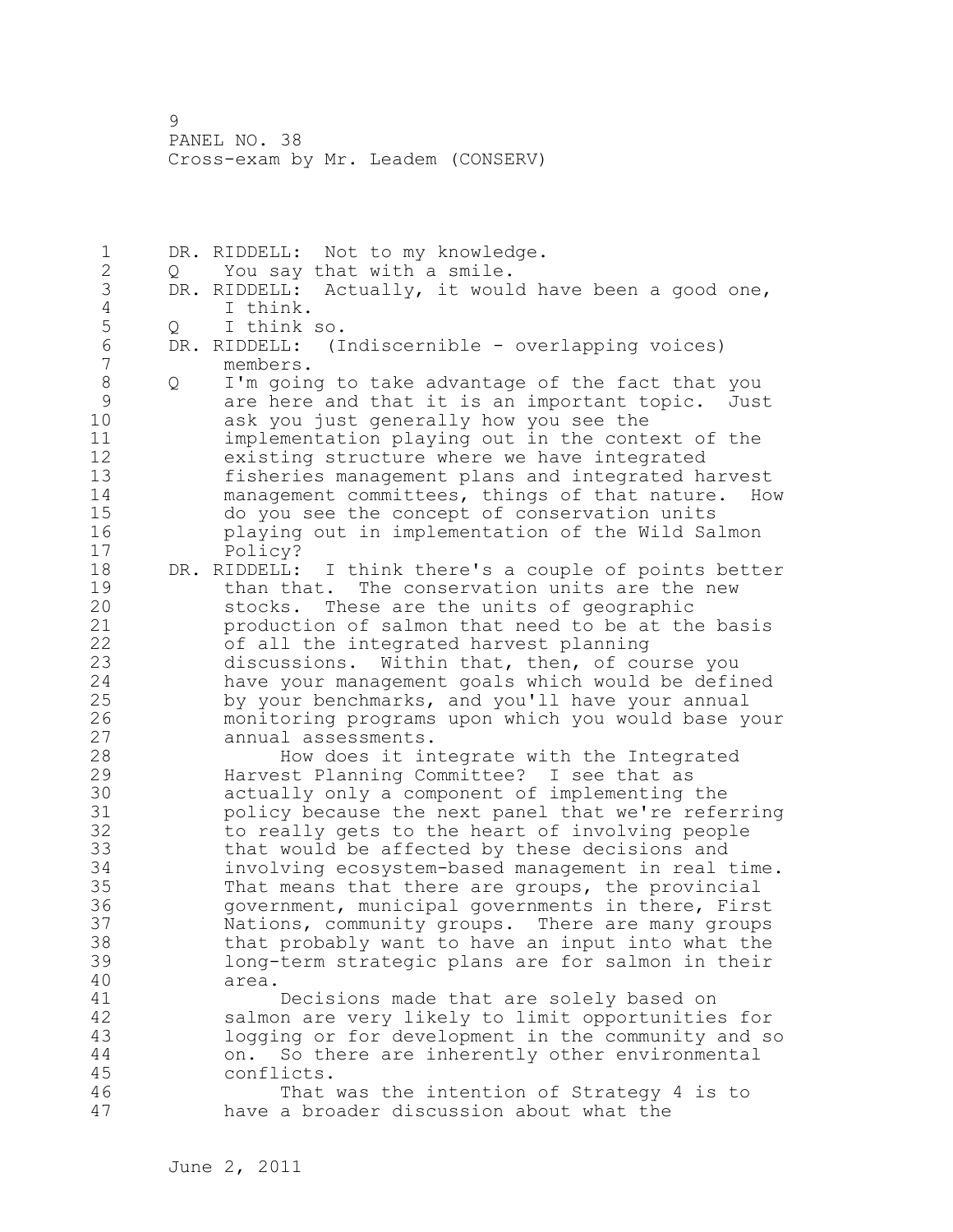1 commitment to salmon is in particular geographic 2 areas. So I really see the Integrated Harvest 3 Planning is just really addressing that, that it's<br>4 the harvest component. It's critical to 4 the harvest component. It's critical to<br>5 implementing Strategy 5, which is the and 5 implementing Strategy 5, which is the annual<br>6 delivery. But hopefully when we do the revi 6 delivery. But hopefully when we do the review of Strategy 6, or in Strategy 6, people will look at 8 whether or not there's any willingness of people 9 in geographic areas to take on the challenge in Strategy 4 and to unify into an advisory group 11 that would then provide advice to government, 12 including to the Department of Fisheries and 13 Oceans, about salmon in those areas. 14 Q Thank you for that answer and for your thoughts on 15 it. It comes back to something that we've heard 16 already, that if you look at the Fraser River, 17 it's a pretty vast geographic area that we're 18 discussing, and the conservation units are in 19 different parts of that geographic area. So I<br>20 like your concept that it may come down to som like your concept that it may come down to some 21 very localized planning in terms of the protection 22 of the conservation unit on a very localized 23 level. Do I have that right? Is that what you 24 seem to be suggesting there? 25 DR. RIDDELL: Yes, and within the Department we 26 struggled with how many of these geographic areas<br>27 vou'd have, because they probably would require you'd have, because they probably would require 28 some core funding to have an effective 29 consultation, you know, management of all the 30 interest groups.<br>31 We were thi 31 We were thinking one model would be along the<br>32 lines of the First Nations Linquistic Groups which lines of the First Nations Linguistic Groups which 33 would define between 11 and 14 regions of British 34 Columbia. In the Fraser River, you might have 35 sort of three fairly large geographic areas and, 36 of course, when it's nested like that, you 37 ultimately have to have a common voice somehow. 38 So, really, you'd have to look at how many of 39 these you have to have to have people feel that 40 they are involved and people are listening. We 41 were thinking very much that it would come down to<br>42 maybe something in the range of 11 to 14 of these maybe something in the range of 11 to 14 of these 43 -- call them a council for lack of a better name 44 yet -- to represent all the interests in those 45 groups. 46 Q And what role would the Department of Fisheries 47 and Oceans play in that scheme that you've been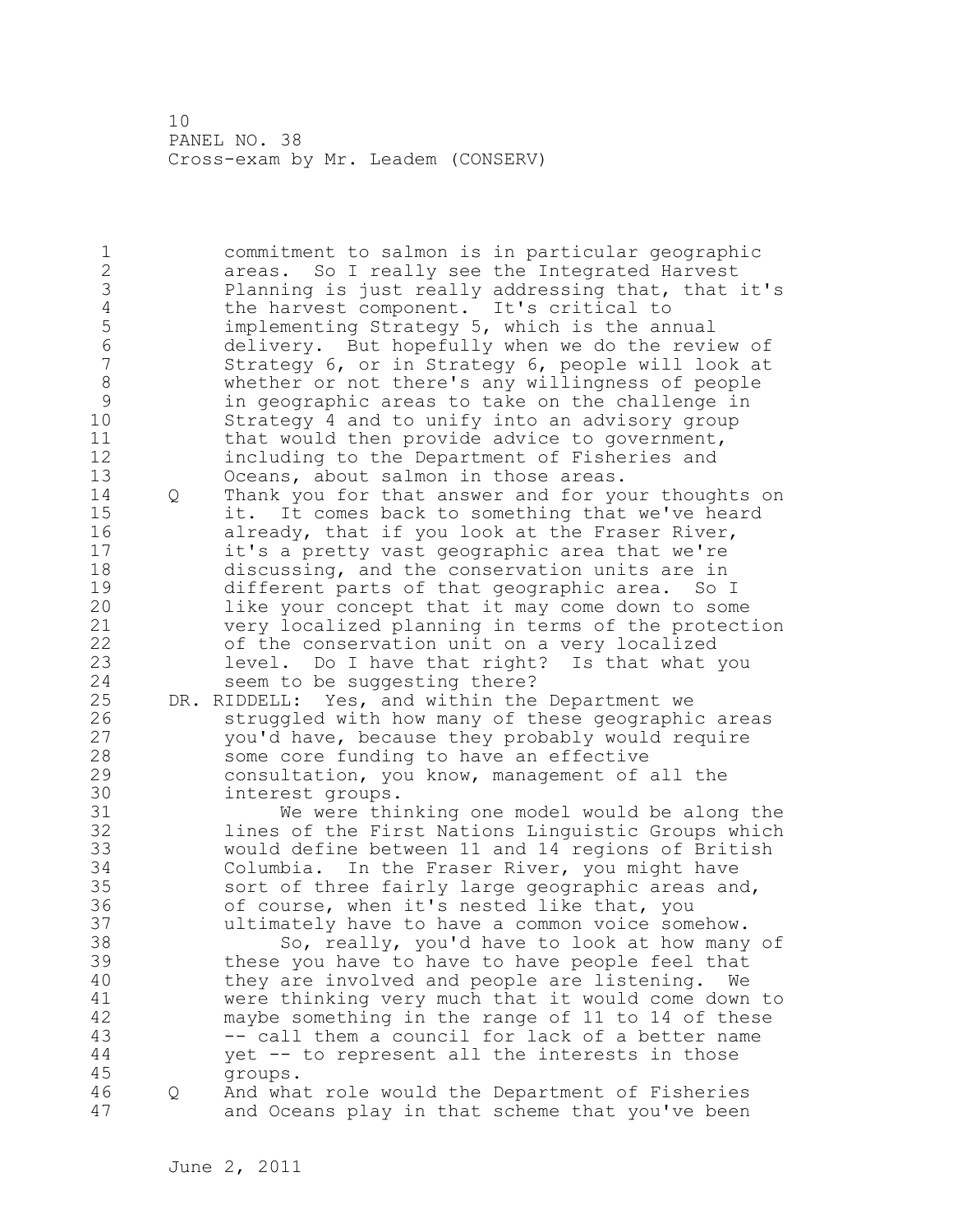11 PANEL NO. 38 Cross-exam by Mr. Hopkins-Utter (BCSFA)

| $\mathbf 1$     |   | outlining to us?                                                                                  |
|-----------------|---|---------------------------------------------------------------------------------------------------|
| $\overline{2}$  |   | DR. RIDDELL: They would be advisory to the council.                                               |
| 3               |   | It's a bit of a circle, I'm afraid, though,                                                       |
| $\sqrt{4}$      |   | because the people doing the assessments and doing                                                |
| 5               |   | the work in the habitat and so on, they would keep                                                |
| $6\phantom{.}6$ |   | the people in the councils up to date in current                                                  |
| $\overline{7}$  |   | information and current assessments. The advice                                                   |
| $\,8\,$         |   | coming out of the councils would then come back                                                   |
| 9               |   |                                                                                                   |
|                 |   | into the Department as recommendations to -- well,                                                |
| 10              |   | probably down through the Minister's office and                                                   |
| 11              |   | back to the Regional Director General, down to the                                                |
| 12              |   | fisheries managers. So I'm not sure that would be                                                 |
| 13              |   | the perfect circle, but it's sort of like a                                                       |
| 14              |   | circle.                                                                                           |
| 15              |   | Thank you for that. I'll wait to ask you,<br>MR. LEADEM:                                          |
| 16              |   | Mr. Young, when you reappear in a reincarnation on                                                |
| 17              |   | the next panel.                                                                                   |
| 18              |   | THE COMMISSIONER: Thank you very much, Mr. Leadem.                                                |
| 19              |   | MR. WALLACE: Thank you, Mr. Leadem. Next in order,                                                |
| 20              |   | Canada has no questions which then takes us to the                                                |
| 21              |   | Salmon Farmers Association -- oh, yes, Salmon                                                     |
| 22              |   | Farmers Association.                                                                              |
| 23              |   | MR. HOPKINS-UTTER: Good morning, Mr. Commissioner.                                                |
| 24              |   | Shane Hopkins-Utter, H-o-p-k-i-n-s-hyphen-U-t-t-e-                                                |
| 25              |   | r for the B.C. Salmon Farmers Association.                                                        |
| 26              |   |                                                                                                   |
| 27              |   | CROSS-EXAMINATION BY MR. HOPKINS-UTTER:                                                           |
| 28              |   |                                                                                                   |
| 29              |   | I just have a few questions arising from the                                                      |
| 30              | Q |                                                                                                   |
|                 |   | testimony given yesterday by Dr. Riddell.                                                         |
| 31              |   | Unfortunately I don't have the benefit of the                                                     |
| 32              |   | transcript so I'm just going to be going on the                                                   |
| 33              |   | notes that I was taking down yesterday, so please                                                 |
| 34              |   | forgive me if I've written anything down wrong,                                                   |
| 35              |   | and feel free to correct me.                                                                      |
| 36              |   | I just wanted to ask you about the Gordon and                                                     |
| 37              |   | Betty Moore Foundation that you were talking about                                                |
| 38              |   | yesterday as one of the funders of the Pacific                                                    |
| 39              |   | Salmon Foundation. That's an American Foundation,                                                 |
| 40              |   | isn't it?                                                                                         |
| 41              |   | DR. RIDDELL:<br>That's correct.                                                                   |
| 42              | Q | And that Foundation lists all the grants that they                                                |
| 43              |   | award on their website. Did you know that?                                                        |
| 44              |   | Yes, I did.<br>DR. RIDDELL:                                                                       |
| 45              |   |                                                                                                   |
|                 |   |                                                                                                   |
|                 | Q | I went online last night. I just wanted to                                                        |
| 46<br>47        |   | actually have a look at the funding that you've<br>received and the website - please feel free to |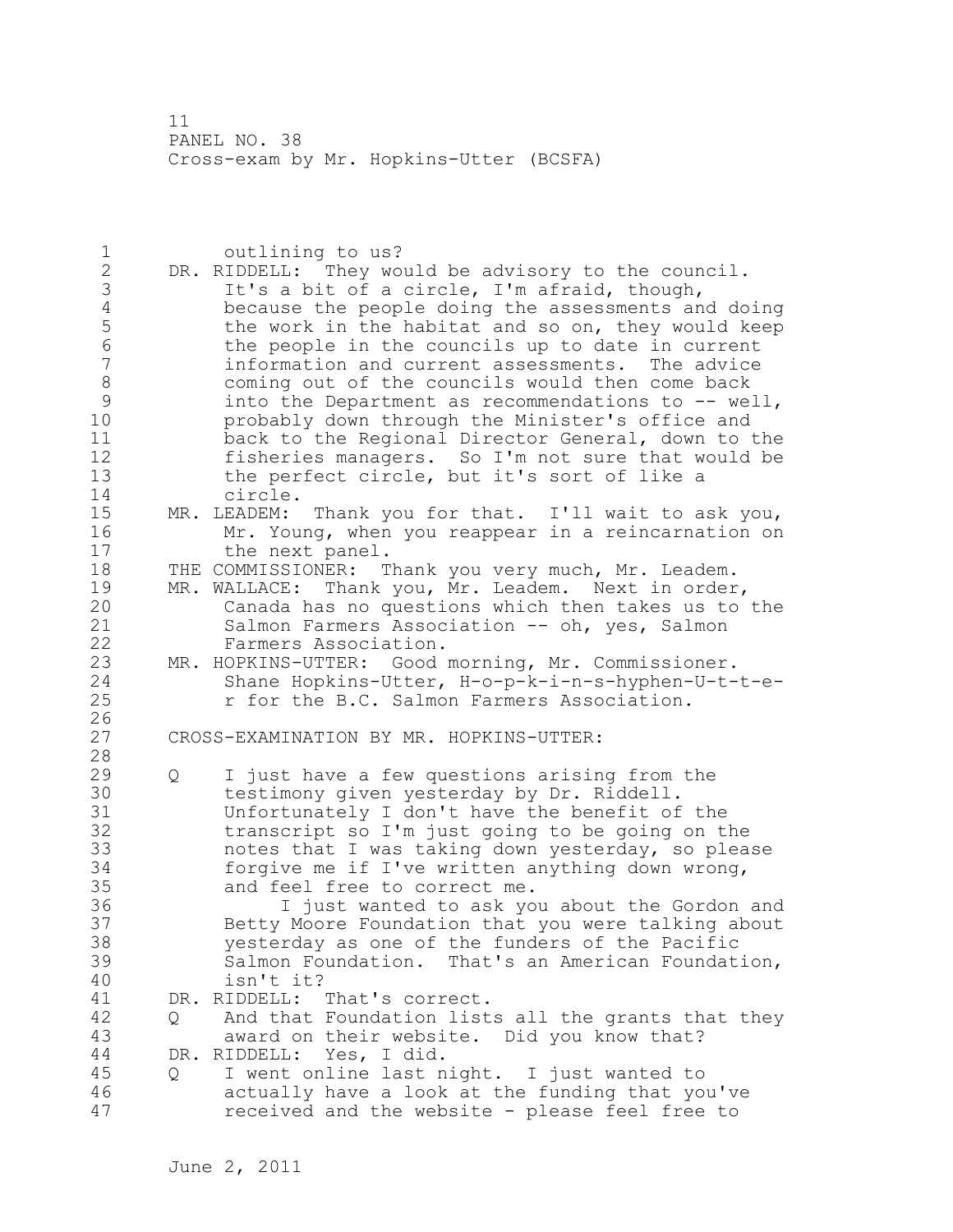12 PANEL NO. 38 Cross-exam by Mr. Hopkins-Utter (BCSFA)

1 correct me, I just want a general estimate - the 2 grants that they list seem to total approximately 3 \$3,700,000 between 2008 and March of this year to 4 the Pacific Salmon Foundation. Does that number<br>5 sound about right? 5 sound about right?<br>6 DR. RIDDELL: It could 6 DR. RIDDELL: It could be correct. I haven't actually added it up, but it's for three major activities 8 in the Skeena Basin, and it has been going for 9 about three years, so I think it would be in that range, yes. 11 Q That actually seems like quite a lot of funding. 12 DR. RIDDELL: Yes. 13 Q Is that money that was not otherwise available 14 through the Government of Canada, then? 15 DR. RIDDELL: That magnitude of money was certainly not 16 available for one area. Maybe I should just 17 clarify. The use of those funds is really broken 18 down into a governance allocation, and that's 19 where we are trying to get an example of a<br>20 Strategy 4 working group for the Skeena Ba Strategy 4 working group for the Skeena Basin. 21 That pays for people's involvement. There's a 22 very regular set of meetings. Regrettably it has 23 taken quite a bit of time to get people moving 24 forward in agreement. 25 A large chunk of the money annually goes 26 directly to new science programs, many of them<br>27 targeted at the need for information on habita targeted at the need for information on habitat 28 quality, habitat mapping. We've had programs 29 looking at by-catch in fisheries to address 30 concerns of the upper river First Nations. We've<br>31 had a number of large programs looking at chinook had a number of large programs looking at chinook 32 assessments, DNA analysis and population 33 estimates, and significant sum into steelhead 34 management. 35 Then there's basically an administration 36 overhead to the Foundation that pays for our staff 37 and travel time to implement those programs. 38 Q Does any of that money go towards marketing and 39 education? 40 DR. RIDDELL: It would go to education. It does not go 41 to marketing.<br>42 0 Okav. Are vo 42 Q Okay. Are you aware of Gordon and Betty Moore 43 grants to other groups that may include marketing? 44 DR. RIDDELL: Yes, I am. 45 Q And are those groups also located in British 46 Columbia? 47 DR. RIDDELL: Some of them are, yes.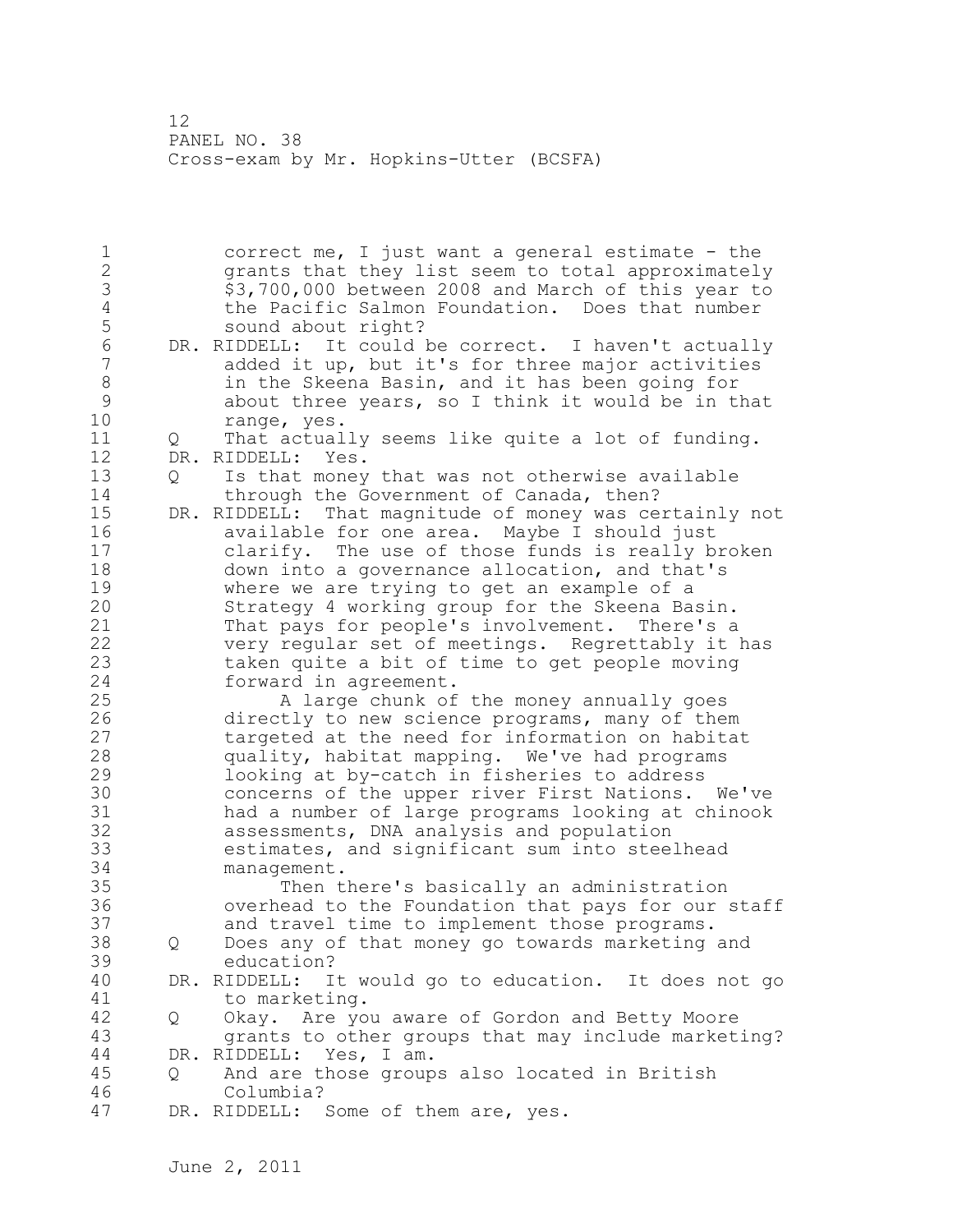1 MR. HOPKINGS-UTTER: Thank you. Those are my 2 questions. 3 MR. WALLACE: Mr. Commissioner, next on the list, Mr. 4 Rosenbloom.<br>5 MR. ROSENBLOOM: 5 MR. ROSENBLOOM: Yes. Don Rosenbloom. I appear on<br>6 behalf of Area D Gillnet, Area B Seiner. 6 behalf of Area D Gillnet, Area B Seiner. Mr. Lunn, if you'd be good enough to put 8 Exhibit 939 back on the screen, and the index page<br>9 that was there previously. that was there previously. 10 11 CROSS-EXAMINATION BY MR. ROSENBLOOM: 12 13 Q I understand, Mr. Young, that the 1 to 10 species 14 as listed there are not necessarily the David 15 Suzuki Foundation's list of the most aggravated 16 situations in terms of stock health; is that 17 correct? 18 MR. YOUNG: Yeah, that's correct. I indicated how we 19 had chosen those stocks. That's not to say that<br>20 some of them be what we consider the most some of them be what we consider the most 21 significant stocks are concerned, but that wasn't 22 the intent of the list was to identify the ten 23 most egregious declines. 24 Q But they are ten stock that the Foundation feels 25 should be closely monitored? 26 MR. YOUNG: I think inherently, given the situation<br>27 with these stocks, yes, but I would generally with these stocks, yes, but I would generally say 28 as well that one of the benefits of the Wild 29 Salmon Policy is that ultimately, I think, it's of 30 benefit to get to a point where we have a good<br>31 understanding of the status of CUs in this case understanding of the status of CUs in this case 32 across the province, including ones that are doing 33 quite well, so that we can understand how to 34 maintain those benefits. 35 Q When you look at this list, is it correct to say 36 only Cultus is within the Fraser watershed? No, 37 I'd be wrong about that, wouldn't I? Oh, 38 obviously wrong about that. How many of the ten 39 would be within the watershed of the Fraser? 40 MR. YOUNG: Well, with respect to sockeye, Cultus is 41 the only one. But the North Thompson coho,<br>42 Brunette River coho are the others that wou Brunette River coho are the others that would be 43 from the Fraser watershed. 44 Q We're so single-focused at this inquiry for 45 obvious reasons, and relates to the terms of 46 reference imposed upon the Commission. But can 47 you give us a general sense whether the Cultus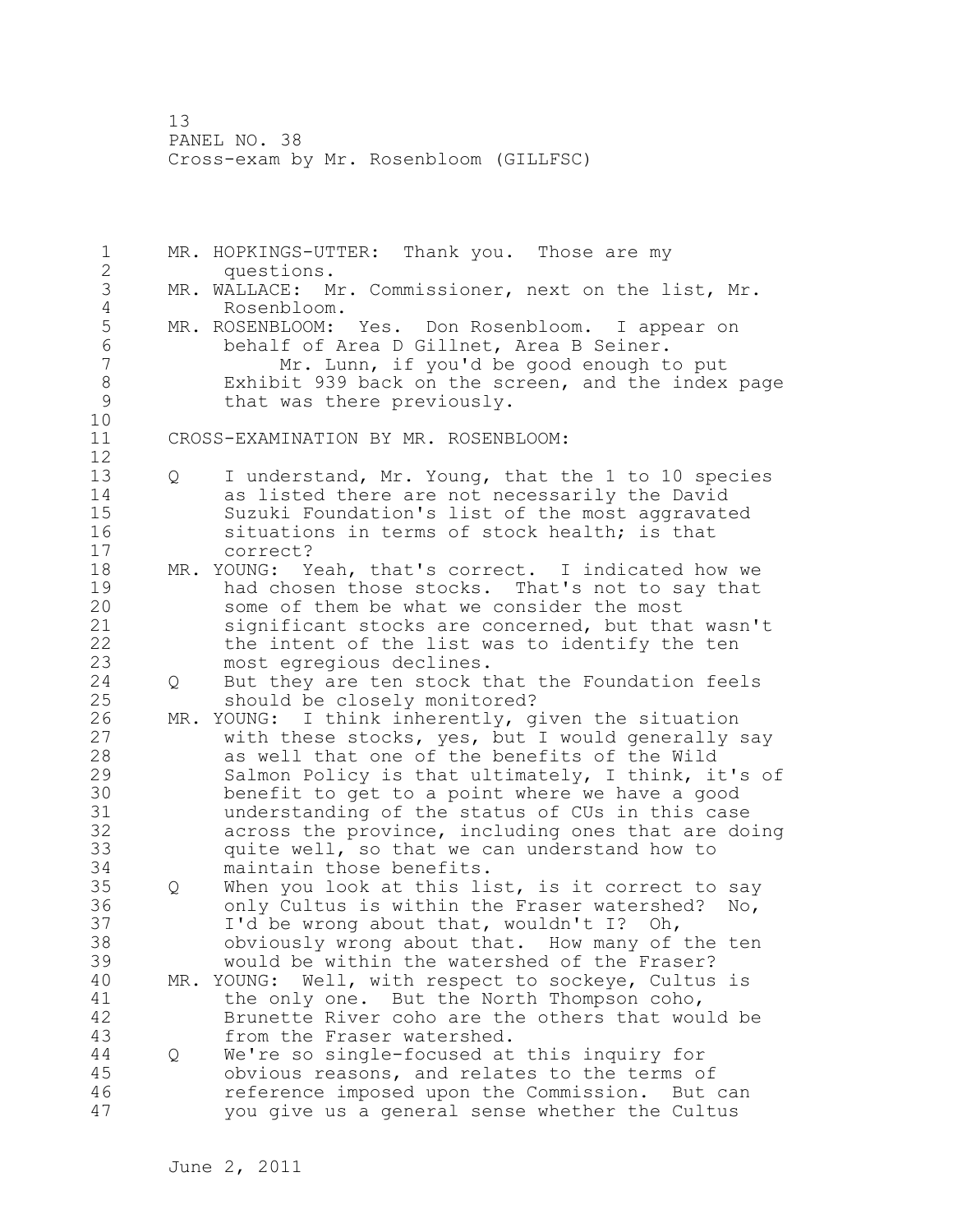1 Lake sockeye would, from your perspective, be the 2 most advanced in terms of implementation of WSP? 3 I want to get a sense, because I think the<br>4 Commission should get a sense, whether the 4 Commission should get a sense, whether the WSP has<br>5 been primarily focused, in terms of 5 been primarily focused, in terms of<br>6 implementation, within Barclav Soun 6 implementation, within Barclay Sound and the Fraser watershed, or whether indeed what we're 8 hearing about in respect to our focus would be 9 applied across the board in terms of the degree of<br>10 implementation anywhere else in the province. implementation anywhere else in the province. 11 MR. YOUNG: Ultimately, that's actually a fairly 12 complicated question. I would say that, at a 13 broad level, there's been a certain amount of 14 progress with respect to Strategies 1, 2 and 3 in 15 terms of getting the basic science completed that 16 would apply to all salmon within B.C. I think 17 that there have been some unique efforts 18 undertaken in Cultus Lake and Barclay Sound and 19 Skeena, for example. Probably Barclay Sound, and<br>20 to some extent Skeena, are the closest to being to some extent Skeena, are the closest to being 21 identified as something that was at least partly 22 or said to be an attempt to implement the Wild 23 Salmon Policy. However, they're also kind of 24 missing some of those key first elements. 25 I think the Cultus sockeye situation, I think 26 that was borne out of issues predating the Wild<br>27 Salmon Policy, driven a lot by the COSEWIC Salmon Policy, driven a lot by the COSEWIC 28 listing. I think there's some lessons that we 29 could learn from that process that we could 30 definitely use to help our understanding of how to implement the Wild Salmon Policy. 32 Q Would you say Cultus is the most implemented of 33 the WSP program of those ten? 34 MR. YOUNG: I struggle with really being able to say 35 that one of these stocks or another has the most 36 implementation of the Wild Salmon Policy. I mean, 37 for example, we don't have benchmarks for Cultus 38 sockeye explicitly under the Wild Salmon Policy 39 which I see as kind of a key early element of WSP 40 implementation. So, at that level, no, it's not. 41 In terms of having taken some efforts that<br>42 involve different stakeholders and evaluation involve different stakeholders and evaluation 43 information, I guess you could say that Cultus 44 Lake may be in a better position to be able to 45 proceed with WSP implementation. 46 Q Dr. Riddell, do you have anything to add in terms 47 of responding to my question?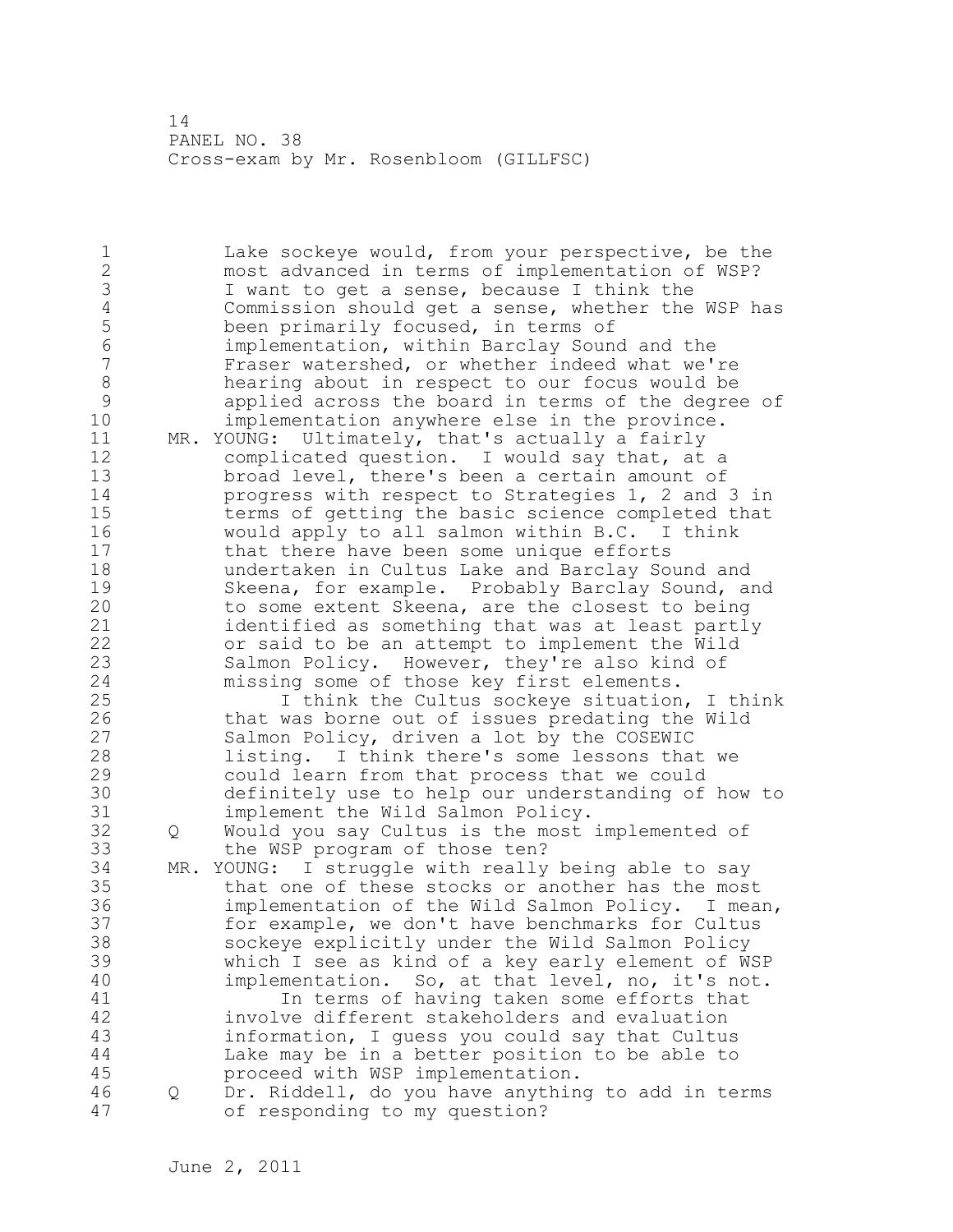1 DR. RIDDELL: Well, I think a direct answer to your 2 question would be that probably the greatest 3 focused attention has been on Cultus Lake. Is it 4 the greatest implementation of the policy? Of<br>5 those ten, I don't think there'd be any questi-5 those ten, I don't think there'd be any question<br>6 that it has proceeded the furthest, but I would 6 that it has proceeded the furthest, but I would<br>7 boint out that there have been a number of the point out that there have been a number of the 8 stock assessment review documents including a<br>9 10 lower benchmark, which was defined a few year 9 lower benchmark, which was defined a few years ago<br>10 so that we had a lower level where we could, if we so that we had a lower level where we could, if we 11 had to, we would have to shut down fisheries to 12 avoid getting down to extremely small population 13 sizes that would have long-term genetic impacts in 14 the stock as well. That work was done, I think in 15 about 2005. 16 So there's also the habitat monitoring going 17 on. There are issues in the lake and in the 18 downstream area that people are paying attention 19 to. I think you've probably heard a lot of this<br>20 in the previous few days. So I think Jeff is in the previous few days. So I think Jeff is 21 correct in the sense that it's not being managed 22 directly on the Wild Salmon Policy, but it 23 certainly has gone the furthest in terms of what's 24 going to be required to implement the policy 25 there. 26 Q Dr. Riddell, you and I have had numerous exchanges<br>27 during the life of this inquiry regarding fiscal during the life of this inquiry regarding fiscal 28 capacity of DFO to pull off the Wild Salmon Policy 29 with full implementation. You'll recall testimony 30 you gave some time ago regarding more recent budgetary restrictions imposed upon the Department 32 by Treasury Board. You'll recall testimony you 33 gave about the five percent reduction and you 34 educated us that from your perspective, because it 35 was a five percent reduction of overall budget of 36 the Department, and because salaries obviously 37 could not be tampered with based upon collective 38 agreements, the five percent really represented, I 39 believe from your testimony, approximately 15 40 percent reduction on the operational side. You 41 remember giving that evidence?<br>42 DR. RIDDELL: Yes, I do. DR. RIDDELL: Yes, I do. 43 Q Right. Now, what I don't believe has been

44 elicited from you or anyone else at this inquiry, 45 unless I missed it on a day I wasn't here, is when 46 the Department is facing down these difficult 47 budgetary problems, and when the Department is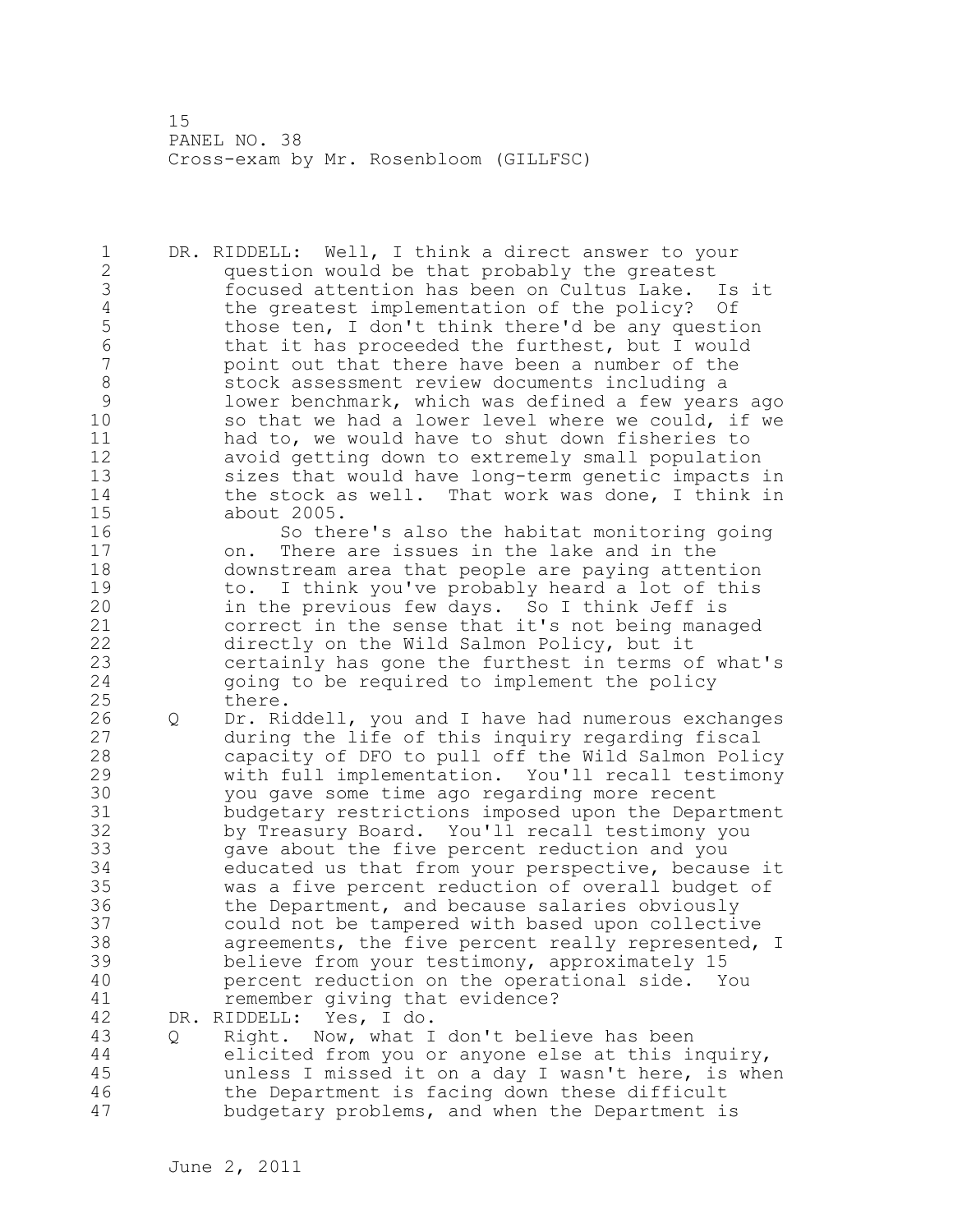1 obligated by international agreement to focus on 2 certain areas of the province because of those 3 international obligations, it is at the expense 4 obviously of other areas that are under-funded 5 because there's a transfer of money from one<br>6 because there is that fair to sav? 6 program to another. Is that fair to say?<br>7 DR. RIDDELL: It's fair to sav, and I think we DR. RIDDELL: It's fair to say, and I think we did have 8 a fairly extensive discussion on material like 9 that at one point when I was giving testimony,<br>10 because the Fraser sockeve is clearly seen as because the Fraser sockeye is clearly seen as the 11 priority for management and conservation within 12 DFO on the west coast. 13 Q Right. 14 DR. RIDDELL: As a program manager, there were many, 15 many discussions with staff about we have to fund 16 the key program. Under the Pacific Salmon Treaty 17 there are obligations that must be met there. So 18 there are consequences to other assessment 19 programs 'cause there's a limited budget.<br>20 What that really has done, over time What that really has done, over time, you try 21 to find money in many ways and many different 22 agreements and we sometimes would have things from 23 B-based budgets where there was soft short-term 24 allocations, or you had partnerships with other 25 groups on a temporary basis. So one of the things 26 1 always tried to limit was how this made our<br>27 assessment sort of a piecemeal -- 'cause a assessment sort of a piecemeal -- 'cause a 28 consistent assessment through the province is kind 29 of the legacy of information that you leave 30 behind. But there's no question that what you're<br>31 discussing is an impact that we've dealt with for discussing is an impact that we've dealt with for 32 a number of years. 33 Q There may be a gap in the evidentiary base at this 34 inquiry up to this point in time, and what I want 35 to solicit from you is what expense is there in 36 transferring money from programs outside of the 37 sockeye of the Fraser River and the watershed? 38 You probably, better than anybody, can speak to 39 the province-wide situation. What are some of the 40 other critical areas in terms of requiring 41 significant financial resources by Department to<br>42 sustain a healthy resource, be it with sockeye sustain a healthy resource, be it with sockeye 43 specie or any other specie? 44 The point I'm really asking is, at the end of 45 the day, should the Commission not be mindful of 46 what are the consequences when there is a 47 financial shortage and where government is trading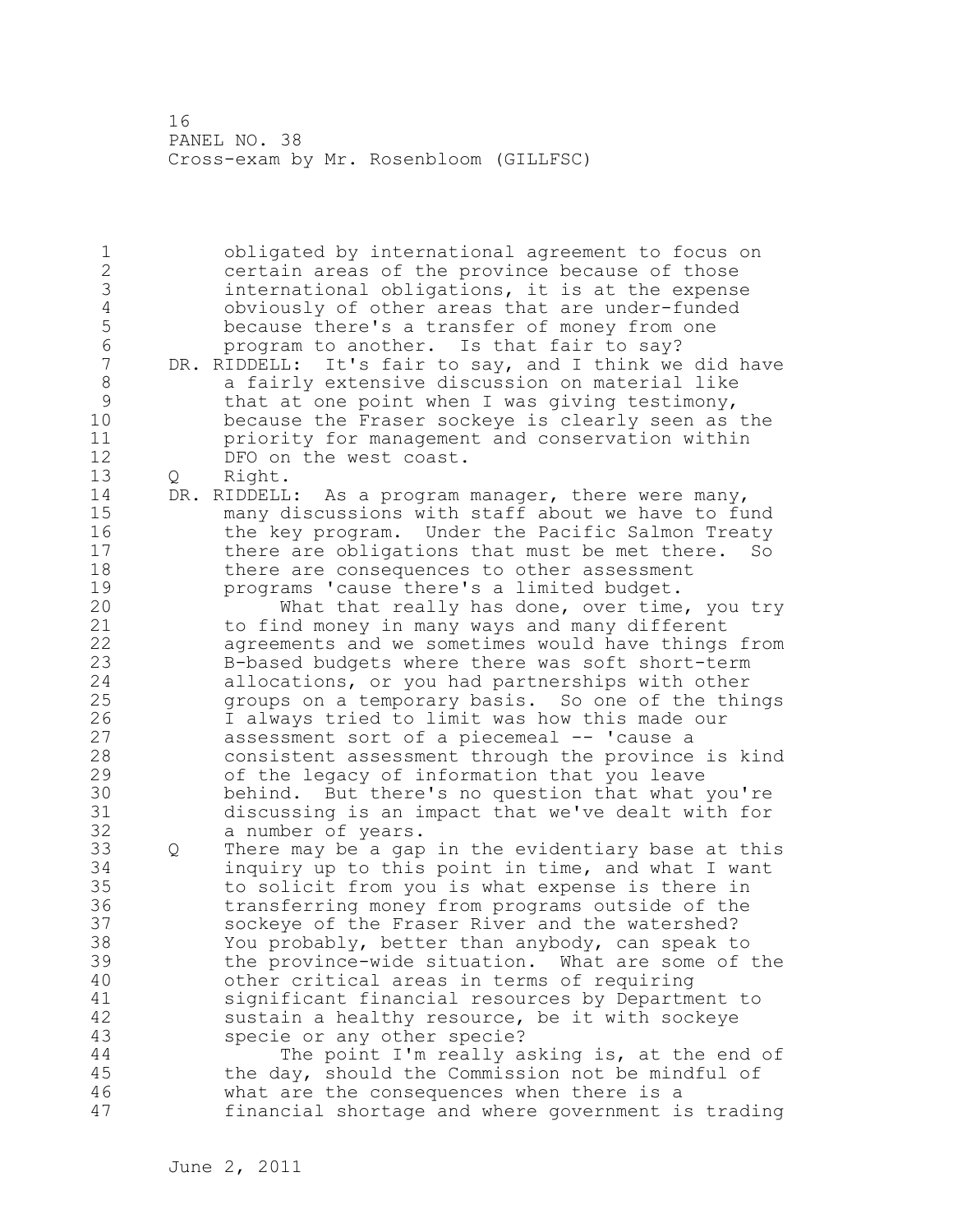1 monies from programs outside of the sockeye of the 2 Fraser, and what is the prejudice to those other 3 programs?<br>4 DR. RIDDELL: 4 DR. RIDDELL: Well, I think you had a discussion on<br>5 stock assessment priorization and how the budg 5 stock assessment priorization and how the budget 6 process functions. I think the best way to answer 7 your question is sort of examples. I think I also 8 recall describing that the sockeye issue really<br>9 depends on the year of the four-year cycle, and 9 depends on the year of the four-year cycle, and so<br>10 vou have one vear where you have the Adams you have one year where you have the Adams 11 returning, you have the big Summer returns and so 12 you have a bad year where they -- it costs a lot 13 of money. I think the budget going into the 14 Fraser varied by about twofold, and so that was 15 basically about \$1 million that you had to find 16 from other programs outside. 17 But the best case example is that in the 18 early 2000s, because it limited fishing demand at 19 the time and because there was no real perceived<br>20 conservation concern, we actually stopped conservation concern, we actually stopped 21 enumerating pink salmon. So in recent years where 22 we've had extremely good returns of pink salmon in 23 the Fraser, there's not a quantitative assessment. 24 The second one that would take a reduction in 25 costs is really chum coast-wide. Chum hasn't had 26 a cost. To really understand chum, you need to do<br>27 aqe-structured analysis, so that has taken a back age-structured analysis, so that has taken a back 28 seat. Now we have a problem where there are 29 certain areas where chum are a conservation 30 concern and we have very limited data.<br>31 after chum comes coho. So there' 31 After chum comes coho. So there's a very -- Q Coastwide? 33 DR. RIDDELL: No. We very much would try to maintain 34 the indicator stocks in southern B.C. All of 35 these things through time became kind of a 36 hierarchy of what's the least impact and what 37 needs to be required, because a number of 38 government priorities from the Pacific Salmon 39 Treaty through agreements with First Nations and 40 so on down the list. 41 So the particular area that you're talking<br>42 about, northern B.C., if the stocks are about, northern B.C., if the stocks are 43 particularly healthy then, you know, the primary 44 assessment was the Babine fence sockeye. So now 45 in that area, where we talk about looking at 46 benchmarks, we are looking at how you're using a 47 fairly weak information base for a number of small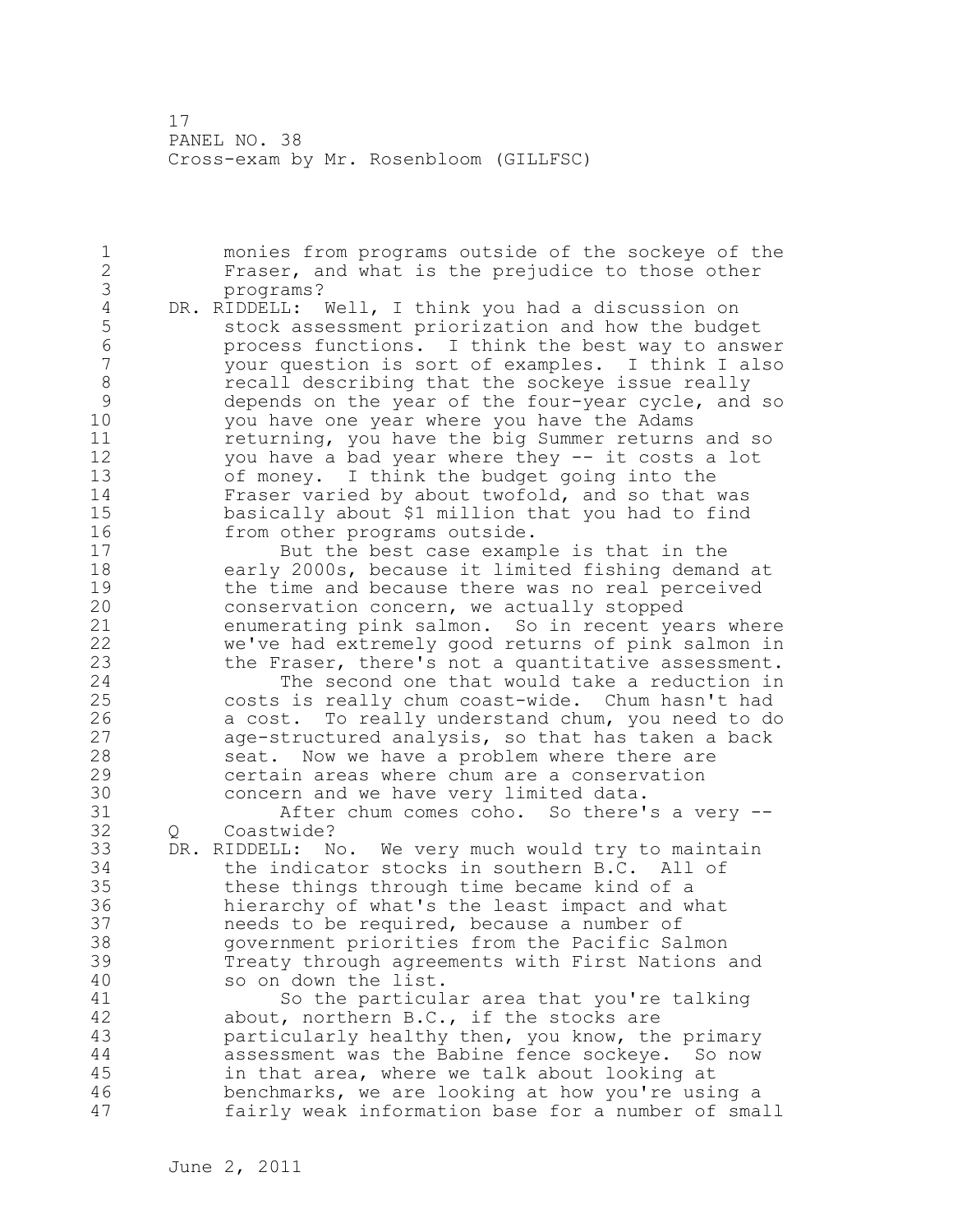1 sockeye stocks. 2 So there's an effect of not having these 3 resources through time. I mean, really, all we<br>4 did at the time was try to get the best allocat. 4 did at the time was try to get the best allocation<br>5 we could to meet most of the priorities for the 5 we could to meet most of the priorities for the<br>6 monev we had. 6 money we had.<br>7 0 And these sto Q And these stock that you mention, the list of, I 8 believe four, are obviously stock of consequence 9 in terms of the commercial fishery.<br>10 DR. RIDDELL: Many of them will be, yes. DR. RIDDELL: Many of them will be, yes. 11 Q Yes. And is it your evidence that, as a result of 12 this budgetary shortfall, that those stock have 13 suffered in terms of the fiscal attention that 14 should be given to them? 15 DR. RIDDELL: Well, I'm not sure that I would be able 16 to really say that. I mean, if the fisheries are 17 managed in a conservative manner -- like many pink 18 and chum fisheries in central and northern B.C. 19 are limited to around 50 percent harvest rate, in<br>20 most cases that's not going to be a significant most cases that's not going to be a significant 21 impact on the stock. Until recent years with 22 marine survival we hadn't really seen a major 23 problem. 24 David Peacock, a manager in the north, was 25 just telling me the other day, though, that we are 26 seeing recent declines that are significantly<br>27 1imiting fisheries on the central coast for p limiting fisheries on the central coast for pink 28 and chum. So these things kind of come and go, 29 but depending on the sort of level of impact 30 historically, I don't now if you could say that 31 across the board. 32 Q All right. Mr. Young, do you wish to have any 33 input in response to my question? 34 MR. YOUNG: No. 35 Q Thank you. Yesterday you both spoke of the kind 36 of monies that you believe are necessary to get 37 the WSP into full implementation if I understood 38 your testimony correctly. Assume for a moment, 39 Dr. Riddell, that those monies are not 40 forthcoming; in other words, that we are going to 41 carry on into the future and near future with<br>42 continuing budgetary restrictions, that DFO's continuing budgetary restrictions, that DFO's 43 budget will either remain neutral or will be 44 diminished by Treasury Board over the next four or 45 five years. Just accept that for a moment. 46 What is the prognosis for the WSP 47 implementation if indeed we carry on with what has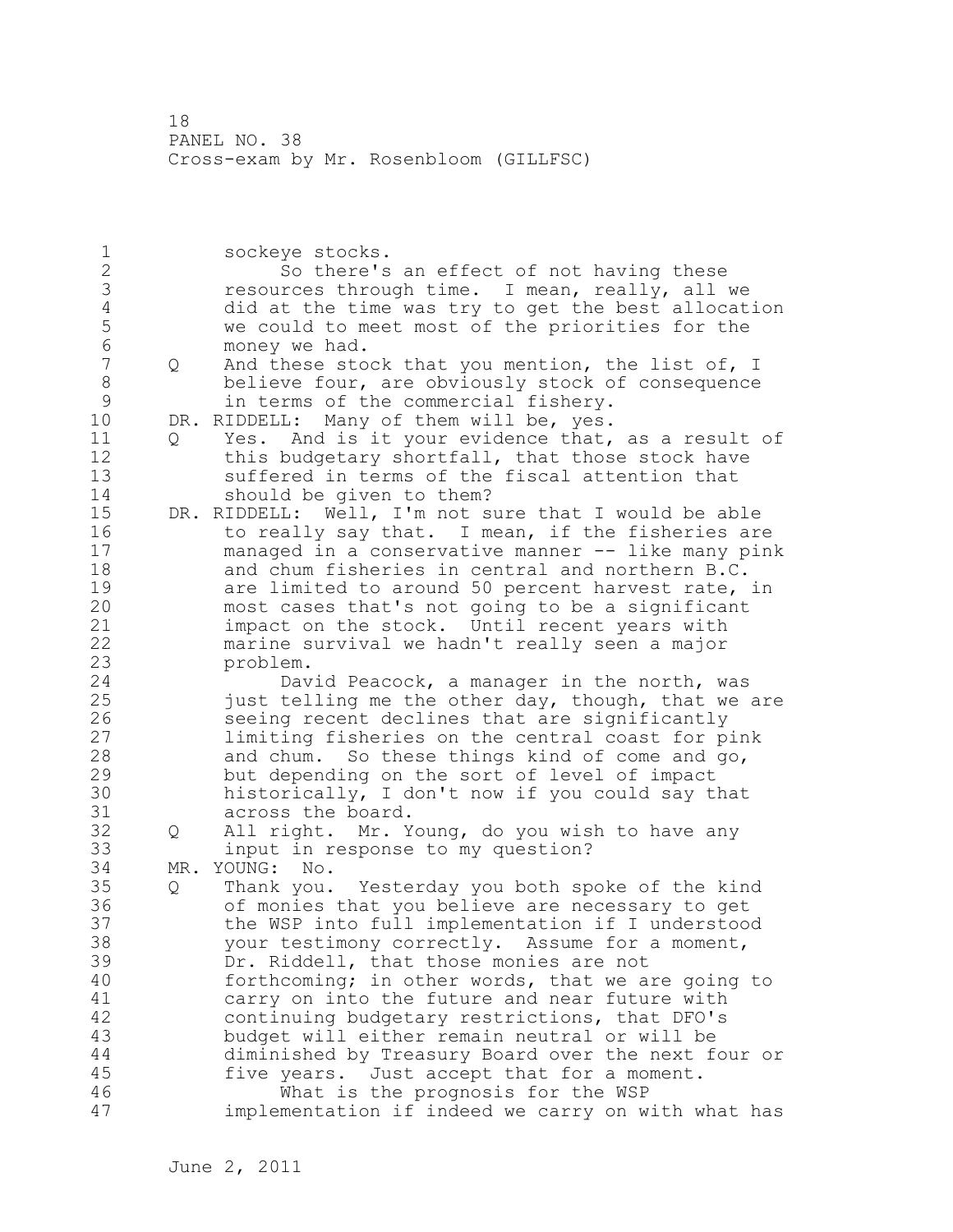1 been the history financially over the last two or 2 three years with the Department? 3 DR. RIDDELL: Well, I'm not sure that I can really<br>4 speak for the Department anymore. I'm only re 4 speak for the Department anymore. I'm only really<br>5 knowing what you're hearing in the paper in terms 5 knowing what you're hearing in the paper in terms 6 6 of reductions. If there are further reductions in<br>7 capacity, then I don't think it would be a capacity, then I don't think it would be a 8 surprise that we'd have a slower implementation,<br>9 even from what we've seen. But I think that we 9 even from what we've seen. But I think that we<br>10 have made enough progress in some of the have made enough progress in some of the 11 implementation steps that the Department would be 12 much more willing to start working with external 13 groups, as we've just talked about, in terms of 14 **really getting the analyses done, implementing** 15 some monitoring programs through stewardship 16 groups, looking for sort of a more widely 17 dispersed implementation process to put this in 18 place. 19 Now, I think that puts the overall process a<br>20 bit at risk in the sense that you do need to try bit at risk in the sense that you do need to try 21 and ensure that everything is done fairly across 22 the board and that people are using the same 23 standards and so on. So there is definitely what 24 you call an overall management responsibility that 25 the Department has to pick up if it becomes much 26 more diversified like that.<br>27 0 Isn't it dangerous when gov 27 Q Isn't it dangerous when government becomes 28 dependent, in part, on ENGOs, being funded by 29 foundations, outside foundations? Isn't there a 30 danger when you become dependent upon that kind of 31 relationship for what surely you would consider<br>32 bublic interest initiatives by DFO? public interest initiatives by DFO? 33 DR. RIDDELL: Well, I've struggled with that question 34 quite a bit in the last two years. I think 35 there's a pro and a con for it. Let me say the 36 pro, to start with, is that as I'm continuing to 37 see reductions being pressured on government and 38 knowing, the way I do, what another five or ten 39 percent cut means to stock assessment, I've kind 40 of changed my thinking on this in the sense that 41 if we can find money in other ways to do short-<br>42 term technical work that can be reviewed through term technical work that can be reviewed through 43 independent peer assessment so that it's credible, 44 and people can verify it, then I think we should 45 try and use as much money from other places as we 46 can to deliver on these programs. 47 Where I think we need to be very careful,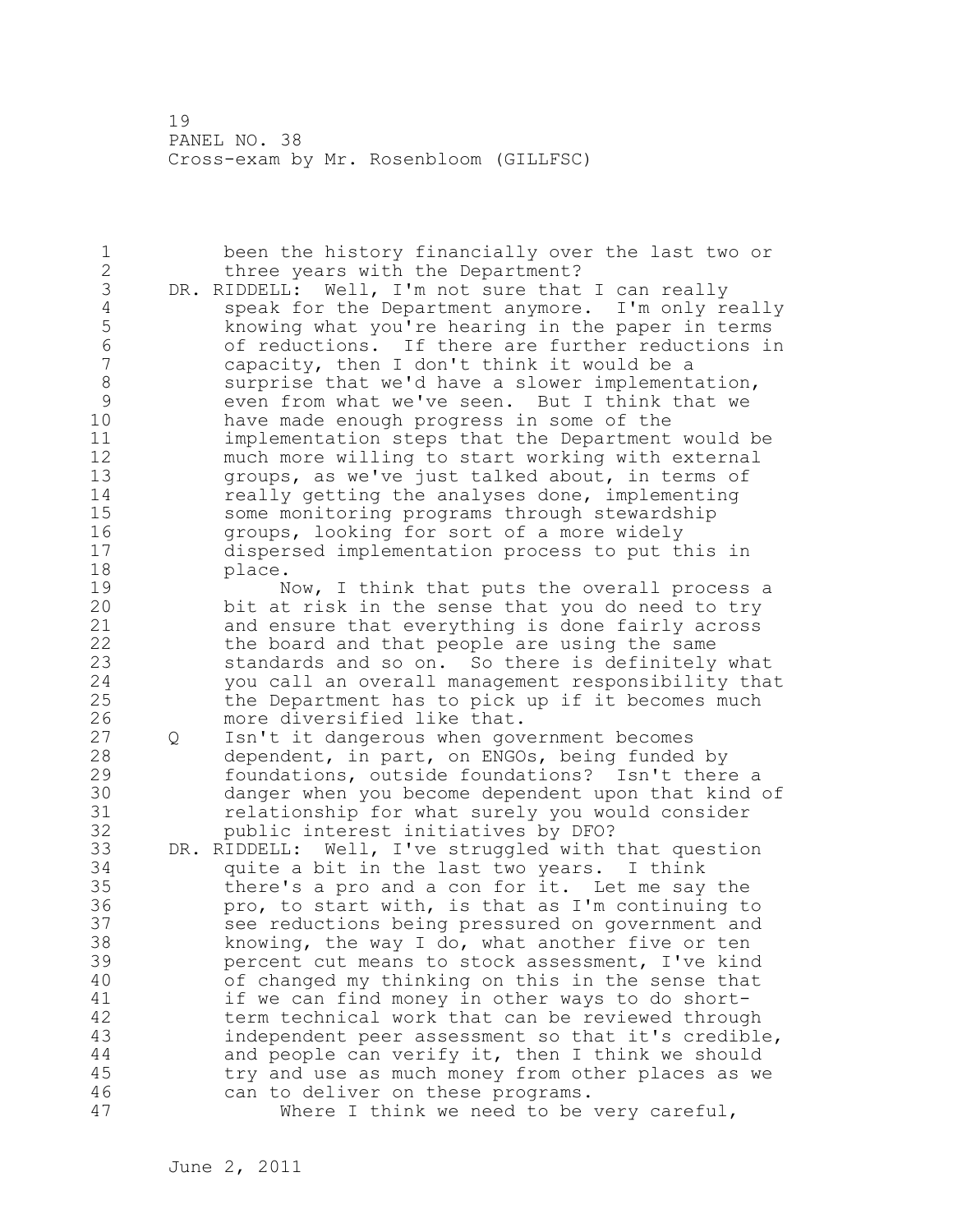1 though, is that the money that is left in 2 government is directed to continued maintaining a 3 stock assessment basis that we can depend on for 4 doing the annual assessments. My concern now is<br>5 that you leave the responsibility solely with 5 that you leave the responsibility solely with<br>6 (3) oovernment, that they will have to continue to 6 government, that they will have to continue to divert funds into getting more people doing work 8 in these evaluations, and maybe will do less<br>9 monitoring of fisheries or will do less 9 monitoring of fisheries or will do less enforcement. 11 I would rather see government focus that 12 money in having a legacy of good quality data for 13 assessment, appropriate sort of management and 14 monitoring of fisheries, and the other 15 environmental impacts, and other groups could 16 provide the money to do the short-term technical 17 assessments. I think we've seen very good work 18 done through the examples that you've shown by 19 David Suzuki Foundation going out to people<br>20 10 20 Docally that can write reports and provide locally that can write reports and provide advice 21 back to government. 22 We can do the same thing with our local 23 university. We have some people that the rest of 24 the world comes to for advice. We can have people 25 at these schools doing some of the analyses. I'm 26 working with a graduate of UBC right now in the<br>27 Skeena. So there are very good people that can Skeena. So there are very good people that can 28 address some of the issues that are limiting 29 progress in the WSP. 30 Yes, some of the money is likely to come<br>31 maybe from the Moore Foundation or from other maybe from the Moore Foundation or from other 32 foundations. I don't really see that as a big 33 threat as long as it's worked out as a specific 34 objective to be done, that it can be peer-reviewed 35 and people can discuss it and agree with whether 36 the analyses is correct or not. 37 Q Most of the significant money from foundations to 38 Canadian environmental groups is American, isn't 39 it? 40 DR. RIDDELL: Yes, I think pretty much everything that 41 I'm aware of, although there are some Japanese<br>42 foundations. I don't think there's any money foundations. I don't think there's any money 43 here, though, for that. 44 Q Yes. I'd like to just deal with one other brief 45 area of focus. We've talked about enhancement 46 programs, the hatchery programs, and I believe 47 both of you spoke yesterday, or one of you did,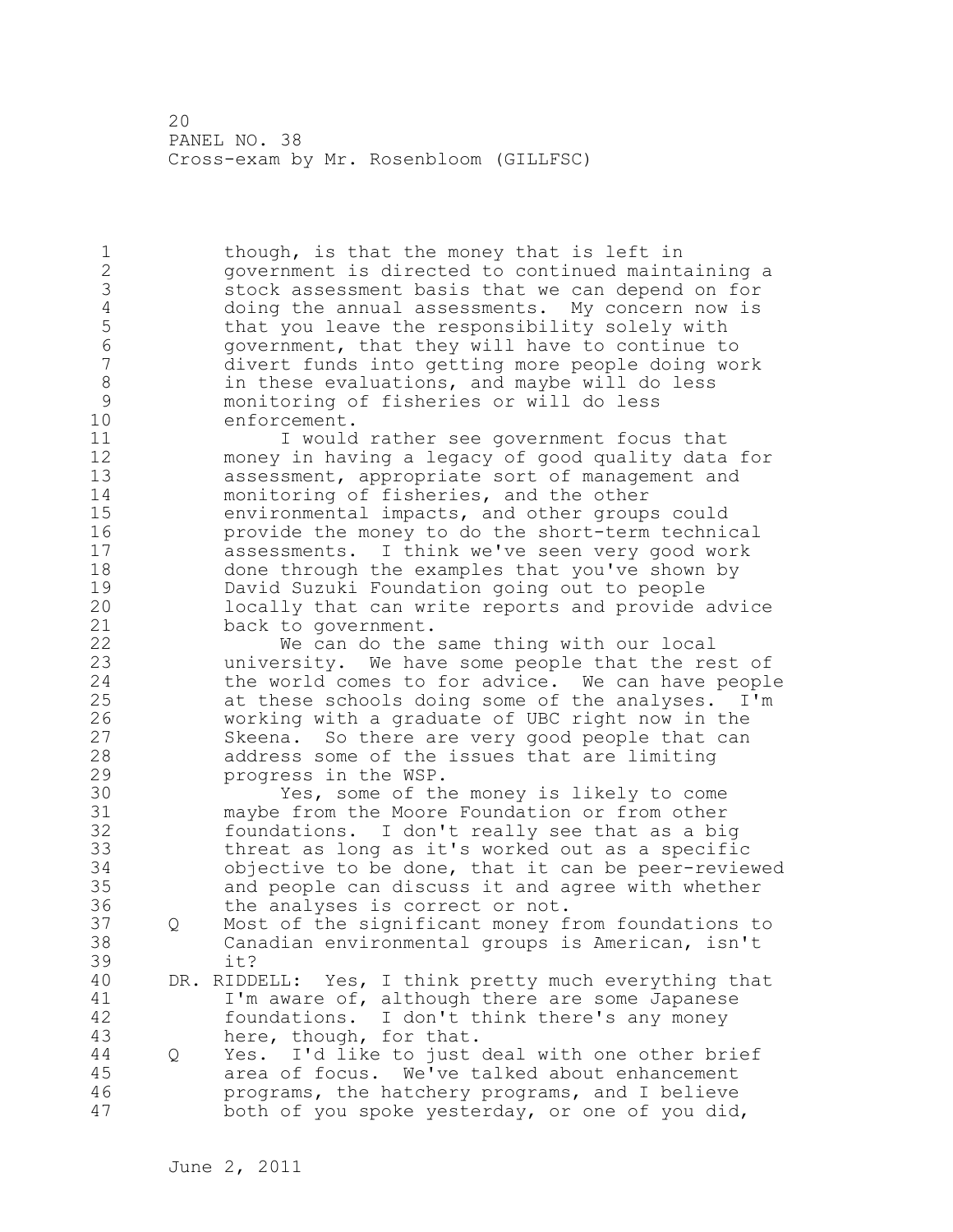1 about some issues and I just want to explore them 2 briefly. 3 You're a geneticist by background, are you<br>4 mot. Dr. Riddell? 4 not, Dr. Riddell?<br>5 DR. RIDDELL: Yes. 5 DR. RIDDELL: Yes.<br>6 0 Do you have c 6 Q Do you have concern as to the degree of the 7 percentage of stock that is a hatchery-based stock 8 as opposed to wild stock?<br>9 DR. RIDDELL: Percentage of st 9 DR. RIDDELL: Percentage of stocks? No, I don't have a<br>10 barticular concern on that. I have concerns in particular concern on that. I have concerns in 11 particular areas, but in terms of the big picture, 12 in terms of the number of populations in British 13 Columbia that have extensive enhancement on them, 14 it's not a very large percentage of the total 15 population at all. 16 Q Do you have any idea, just off the top of your 17 head, about what percentage of, for example, 18 sockeye of our coast is enhanced? 19 DR. RIDDELL: Well, you see, the sockeye number in the north is going to be large, because you'd have to 21 determine how much of the Babine Development 22 Program you want to count as enhanced. Enhanced, 23 there is the spawning channels. A substantial 24 number of the smolts coming out of Babine Lake, 25 probably 50 percent plus, are from the spawning 26 channels. And then put that in the context of the total Skeena. 28 So I think when they actually look at 29 returns, it could easily be 50 to 60 percent of 30 the Skeena sockeye return are from spawning<br>31 channels. But, now, spawning channels are channels. But, now, spawning channels are not 32 ones that people really focus a lot of attention 33 genetically because you do allow mate selection to 34 proceed in the artificial rivers that you built. 35 Q Yes. 36 DR. RIDDELL: They're not the hatchery analogy. 37 Q What about the south coast? 38 DR. RIDDELL: South coast, you get small numbers in the 39 Fraser, probably under five percent, and may vary 40 in a particularly low year. So if you have the 41 low cycle four-year, and then you had a good<br>42 Weaver return, you could find that your popul Weaver return, you could find that your population 43 numbers could come up to 10 to 20 percent I would 44 think. 45 The bigger numbers, though, are things like 46 coho salmon where you have very large hatchery 47 programs in the past. We have had years where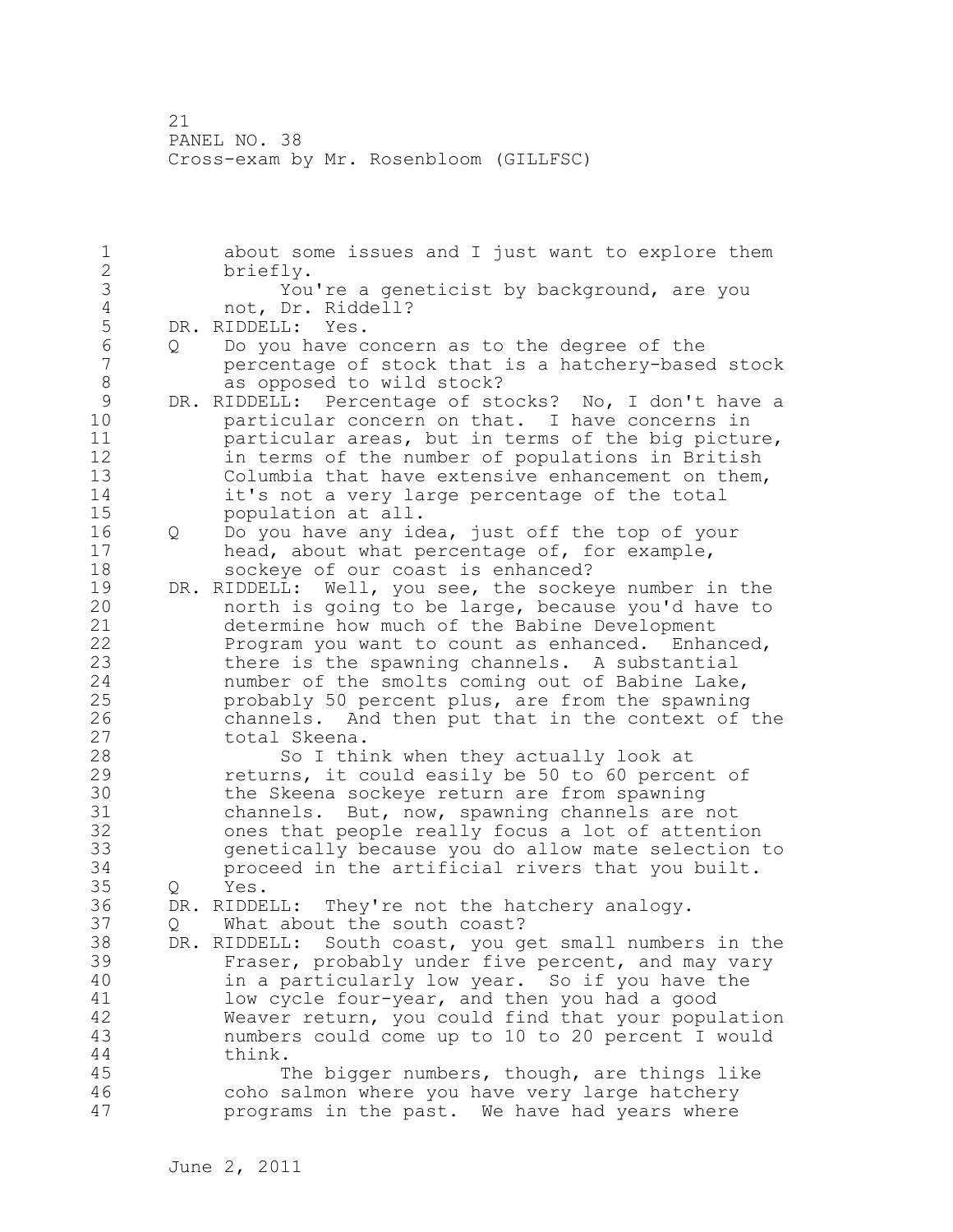1 coho catch in the Strait of Georgia has been 50 to 2 60 percent from the local hatcheries in the lower 3 Fraser and around the Strait of Georgia. So it<br>4 varies by area and species. 4 varies by area and species.<br>5 0 And am I correct that there 5 Q And am I correct that there is no real scientific 6 work done on the resilience of the hatchery fish as opposed to the wild fish in terms of their 8 cycle and their return and recruits per spawner? 9 DR. RIDDELL: No, I don't think so. We do have wild<br>10 stock monitoring for coho and we do have hatche stock monitoring for coho and we do have hatchery 11 monitoring. You do find that the hatchery fish 12 are surviving less than the wild fish, so that's 13 an element of resilience. 14 There is a number of programs, particularly 15 very intensive studies in recent years and mostly 16 **in the northwest States, that hatchery fish are** 17 surviving more poorly than wild and their genetic 18 fitness is less. 19 But if you're talking about sockeye salmon,<br>20 there's very little work that's been done on tha there's very little work that's been done on that. 21 It's largely been work done on coho salmon and 22 steelhead and some chinook. 23 Q My last question is: As a geneticist, does that 24 concern you that there is so little knowledge of 25 the disparity in health - sorry, that's not a good 26 term - the difference in survival of the hatchery<br>27 fish as opposed to the wild fish? Is this a fish as opposed to the wild fish? Is this a 28 matter that should concern us? 29 DR. RIDDELL: Well, since it's my particular bias, I'd 30 have to say yes. But, really, in terms of the big<br>31 bicture, I don't think there's any question that picture, I don't think there's any question that 32 we needed to do more in understanding the effect 33 of the hatcheries through time. I think people 34 have come to an awareness now that you really have 35 to be cautious about what the major hatcheries are 36 doing. 37 For example, ask yourself a simple question: 38 that we continue to limit fisheries in the Strait 39 of Georgia, but we still have full output of coho 40 smolts from our major hatcheries, right? What is 41 causing that? Is that really cost-effective to<br>42 continue those programs like that, or should we continue those programs like that, or should we 43 put that money into restoration of natural 44 habitats? 45 Q Thank you. Any comment, Mr. Young? 46 MR. YOUNG: I generally agree with what Brian said. I 47 just want to add one element around sockeye. In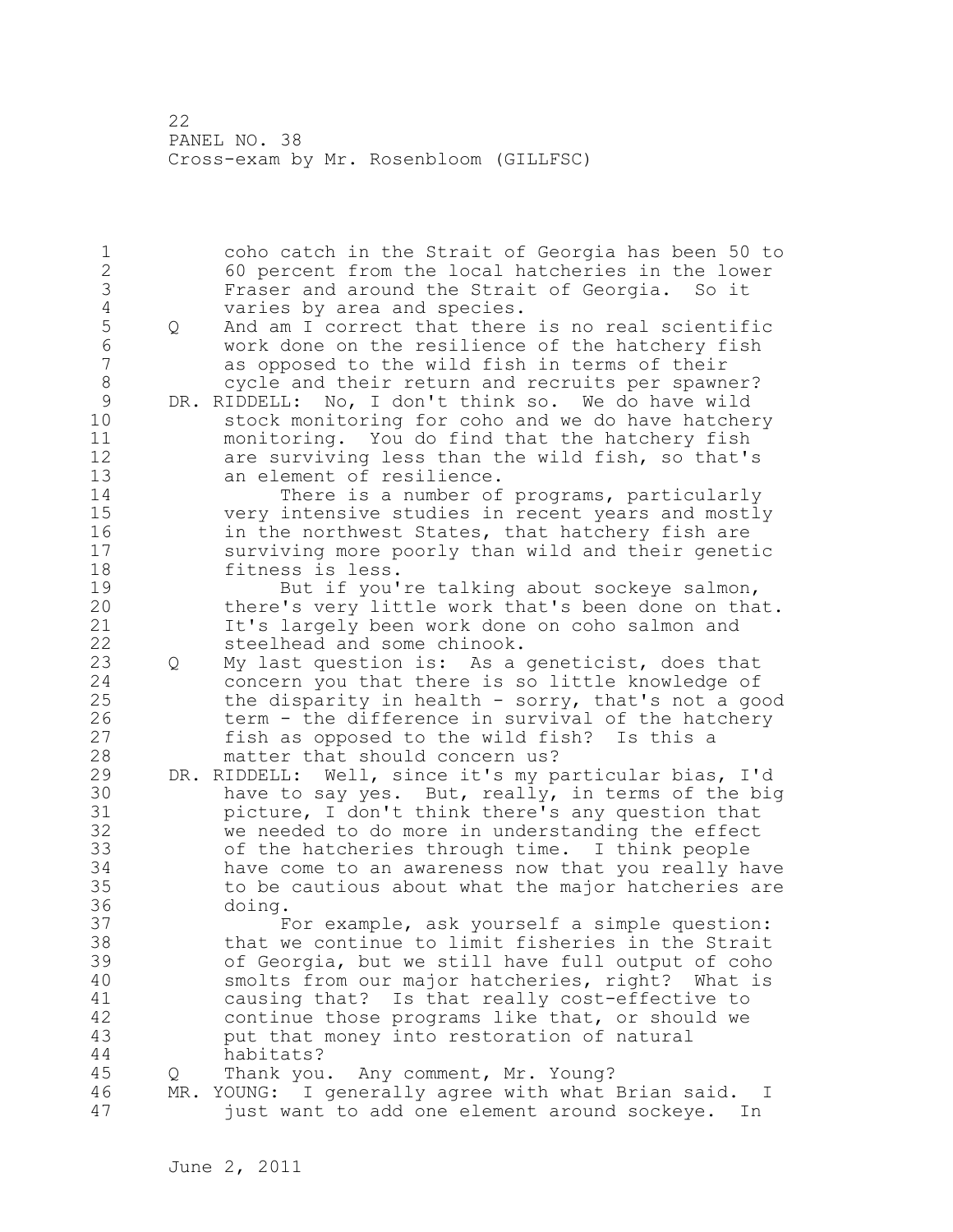1 the Fraser -- and that's looking at it not as a 2 total amount of sockeye, but as separate CUs. 3 Clearly we've heard a bit about how Cultus sockeye 4 itself has been enhanced. I do have some concerns 5 about how that may develop although I do think<br>6 thev're looking fairly closely at some of those 6 they're looking fairly closely at some of those<br>7 oenetic issues, and I hope we do learn as much 7 genetic issues, and I hope we do learn as much as 8 we can about how we're using enhancement in Cultus 9 as a means to deal with issues there as well as<br>10 anderstanding how we're going to approach understanding how we're going to approach 11 enhancement moving forward. 12 MR. ROSENBLOOM: Thank you. 13 MR. WALLACE: Mr. Harvey. 14 MR. HARVEY: Thank you. Gentlemen, it's Chris Harvey 15 representing the Area G Trollers and the United<br>16 Fishermen and Allied Workers Union. Fishermen and Allied Workers Union. 17 18 CROSS-EXAMINATION BY MR. HARVEY:  $\frac{19}{20}$ 20 Q I'm going to be taking the advantage of your 21 presence here, Dr. Riddell, to clarify some things 22 that arose out of your earlier testimony. On 23 December 1st, you gave evidence - and perhaps Mr. 24 Lunn could get the transcript ready in case we 25 have to refer to it - December 1st transcript, 26 page 64.<br>27 I h I had asked you some questions about the 28 major contribution of the Wild Salmon Policy. You 29 mentioned early on the establishment of two 30 benchmarks, not just one, and you mentioned that a<br>31 bit later in the transcript as well. That implies bit later in the transcript as well. That implies 32 to me that you place some importance on the 33 establishment of not just a lower benchmark, which 34 we've heard a lot about, but the upper benchmark; 35 is that correct? 36 DR. RIDDELL: Yes, but the context of my comment would 37 have been actually opposite of that because we 38 always had a target escapement goal which was 39 defined by the spawners providing the maximum 40 sustained yield, and that would actually be the 41 target reference point. We very -- well, we never<br>42 had a specified lower benchmark for any salmon had a specified lower benchmark for any salmon 43 stocks. That was the significant addition in the 44 policy. 45 Q Yes. But is the Wild Salmon Policy, though, not 46 meant to have two benchmarks in the sense of, one, 47 that it's undesirable to go below, and another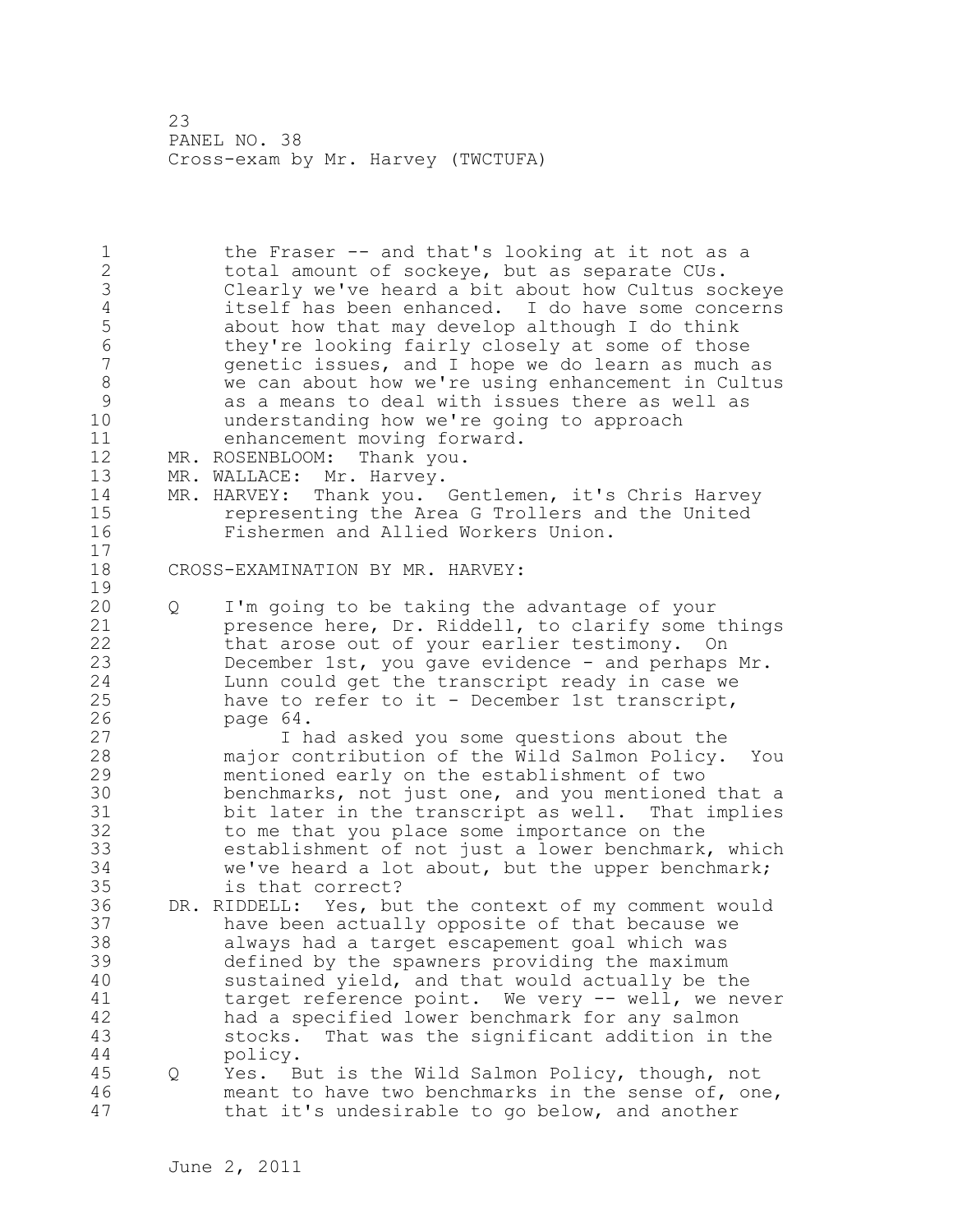1 that it's undesirable to go above. 2 DR. RIDDELL: I mean, the undesirable above is not as 3 critical as the lower, but yes, you could state it 4 that way.<br>5 Q Perhaps n 5 Q Perhaps not as undesirable, but it is undesirable<br>6 in two senses, is it not, that it yet, of course, 6 in two senses, is it not, that it yet, of course,<br>7 impacts on the harvests and the users whether impacts on the harvests and the users whether 8 commercial, aboriginal or sports, and also, if it<br>9 oets to such a level, it will impact on the 9 gets to such a level, it will impact on the<br>10 ecosystem that the sockeve fry rely on for ecosystem that the sockeye fry rely on for their 11 survival during their freshwater stage, correct? 12 DR. RIDDELL: Well, I think in that same day, we were 13 discussing about how far above, and I think that 14 the consensus from a number of people seem to be 15 about two times the target reference point, so 16 that's substantially above. So I don't disagree 17 with the way you're stating it in the sense that, 18 yes, it's less desirable to be far above the 19 target because you clearly are taking away from<br>20 other opportunities of use. other opportunities of use. 21 But all I was trying to say there is how 22 critical it is to be -- you know, what is the 23 impact of going far above? Well, far above is 24 quite a ways above. A little bit above -- I mean, 25 the target for management might be plus or minus 26 25 percent, would be how a manager might think<br>27 about trying to achieve that target. So if yo about trying to achieve that target. So if you 28 got to 125 percent of goal, that's not going to be 29 anything comparable to the risk of going below the 30 limit reference point. 31 Q No. But it is going to begin to present a risk 32 provided the scientific basis for the benchmark is 33 correct. It may present a risk to the ecosystem 34 that supports the sockeye during their freshwater 35 phase. 36 DR. RIDDELL: Not if it's within about 100 percent. 37 Q That's -- 38 DR. RIDDELL: As I said, it's about people that are 39 talking about -- and I think you were referring to 40 the Alaskan paper that referred to this as well -- 41 and people looking at, "Where is Over-spawning"<br>42 was the topic. Where is this really becoming a was the topic. Where is this really becoming a 43 problem or could have a significant effect? And 44 they're thinking twice the MSY value. 45 Q Yes. 46 DR. RIDDELL: Right? We have had examples, however, 47 where it's been well above twice recently.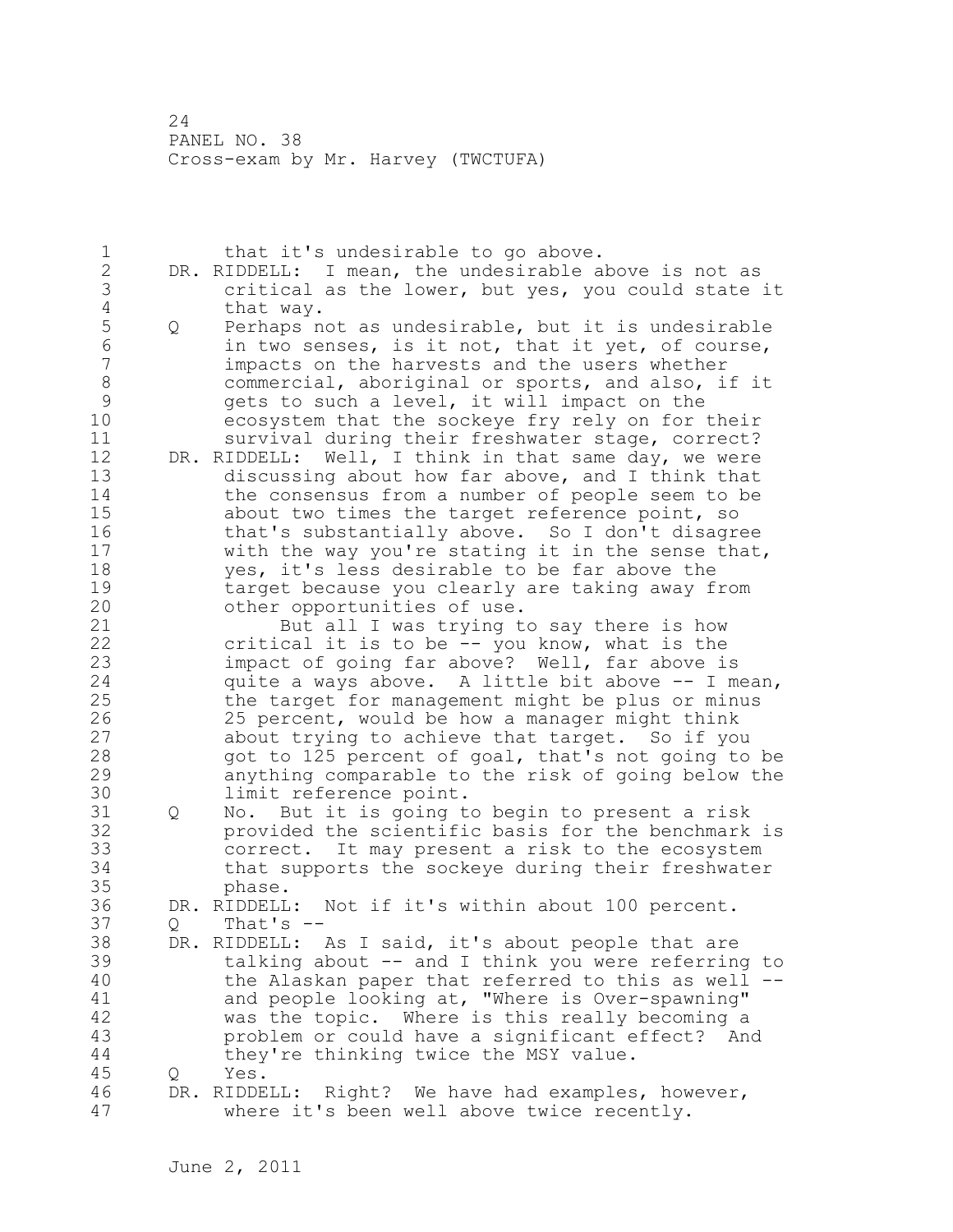1 Q Yes. 2 DR. RIDDELL: And clearly that's what generates many of 3 these concerns.<br>4 0 Yes. All right 4 Q Yes. All right, yes, and I'm going to ask you something about that. 6 MR. HARVEY: But at page 78, if we could look at that,<br>7 Mr. Lunn, December 1st transcript, page 78. I Mr. Lunn, December 1st transcript, page 78. 8 asked you a question about the upper benchmark. I 9 suppose just to get the full passage of it, I'll start at page 77 towards line 32. I said: 11 12 What I'm leading up to - and I'll get to it -<br>13 What -- is there anything in the Wild Salmon what  $-$  is there anything in the Wild Salmon 14 Policy that would assist, if it turns out 15 that we've been putting, in recent years, too 16 many fish on the spawning grounds and we've 17 been oversupplying the spawning grounds, 18 leading to weakened -- smaller and weakened 19 smolts, increase in disease, a depletion of<br>20 the food resources in the lakes, and an the food resources in the lakes, and an 21 increase in the predators feeding on vast 22 numbers of fry? Is there anything in the 23 Wild Salmon Policy which, if that is the 24 cause of a loss of productivity and a 25 decrease, a declining return, if that is the 26 cause of it, is there anything in the Wild<br>27 Salmon Policy that addresses it? Salmon Policy that addresses it? 28 29 And you said: 30<br>31 31 Yes. The Wild Salmon Policy requires two<br>32 benchmarks -benchmarks --33 34 MR. WALLACE: Mr. Commissioner, I hesitate to 35 interrupt, but I'm not sure of the utility here 36 off putting a question and answer that has already 37 been put by this questioner to this witness 38 before. 39 MR. HARVEY: All right. Well, I was just trying to 40 establish the context. 41 Q But, at any rate, at page 78, when you're asked<br>42 about the upper benchmarks, you referred to a about the upper benchmarks, you referred to a 43 paper, and you said -- this is at line 17 (sic). 44 45 And the benchmarks may not be any different 46 at all. 47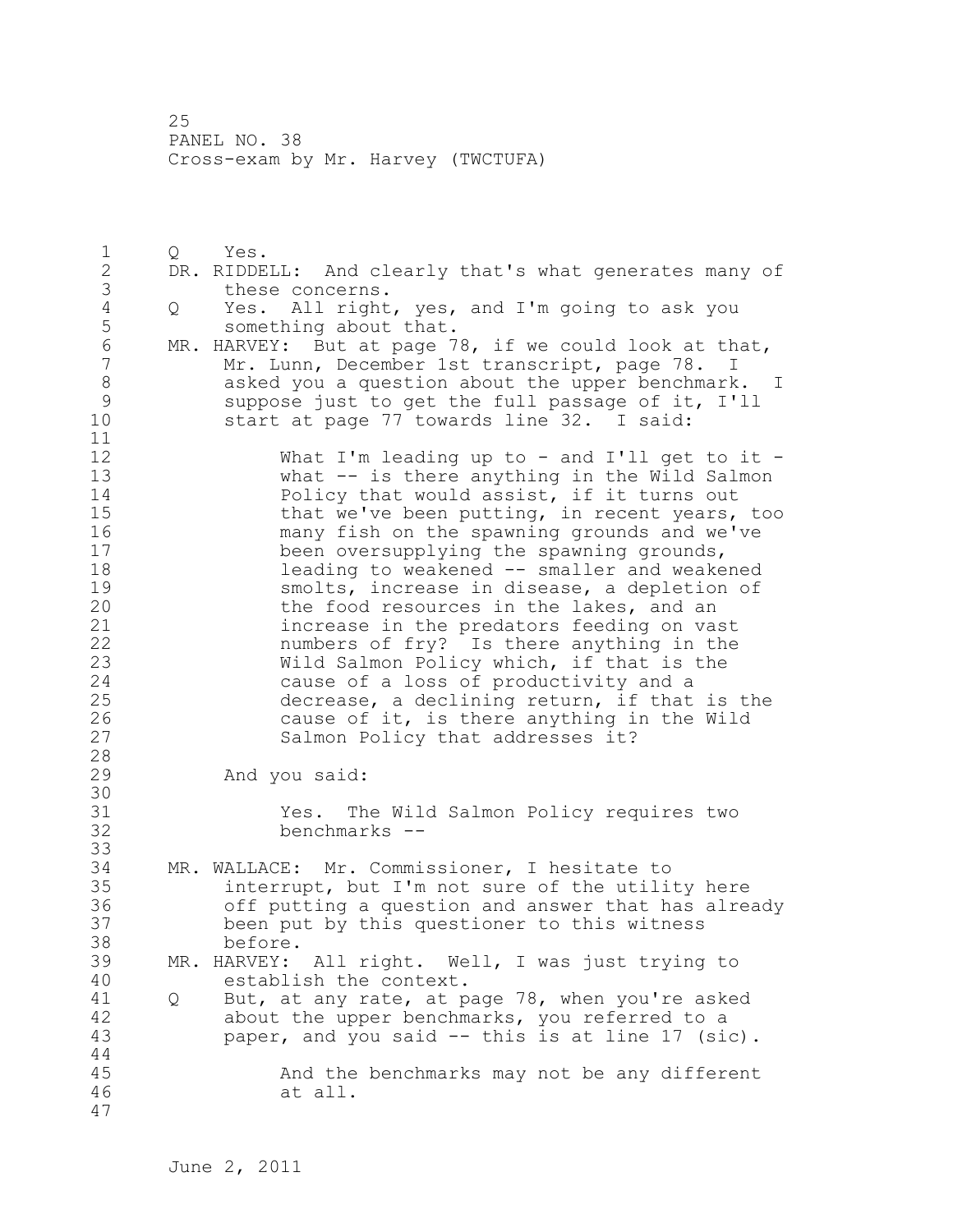1 That's from the historic benchmarks. 2 3 That is yet to be determined, and that is the<br>4 paper that one of you referred to as 194 4 paper that one of you referred to as 194<br>5 pages long and was just being reviewed n 5 **12** pages long and was just being reviewed now.<br>6 1 would expect that when that comes through 6 I would expect that when that comes through that you will see changes [to]in the upper 8 benchmarks.  $\begin{array}{c} 9 \\ 10 \end{array}$  $MR.$  HARVEY: Now, that paper, I don't  $--$  I wasn't able 11 to see that it was identified in connection with 12 this, so I'd like Mr. Lunn to pull up Exhibit -- 13 was it 182? 14 MR. LUNN: Exhibit 184, I think. 15 MR. HARVEY: One-eighty-four. This is -- Mr. Lunn, is 16 this 194 pages long? 17 MR. LUNN: It is, yes. 18 DR. RIDDELL: That's good, eh? 19 MR. HARVEY: Yes.<br>20 0 Dr. Riddell, 20 Q Dr. Riddell, is this the paper that you were 21 referring to? 22 DR. RIDDELL: Yes, it is. 23 Q All right. Now, in this paper, I'd just like to 24 make reference to a few things to see whether this 25 is what you had in mind. 26 First of all, page 12 -- I'm sorry. Yes,<br>27 page 12 has these two graphs, one showing page 12 has these two graphs, one showing 28 productivity declining, one showing effective 29 total spawners increasing, more or less mirroring 30 one another. I think you said last time that may<br>31 be a coincidence. It is either cause and effect 31 be a coincidence. It is either cause and effect<br>32 or coincidence or a combination of the two. I or coincidence or a combination of the two, I 33 suppose. Would you -- could you say that, or can 34 you say anything more precise? 35 DR. RIDDELL: Well, the reason I put it in those terms 36 is that there have been a number of management 37 actions taken for particular stocks of concern. 38 You spent time talking about Cultus in particular. 39 Q Yes. 40 DR. RIDDELL: One of the things that you're looking at 41 in effective total spawners in the mid-'90s on is<br>42 a significant increase, because we have limited a significant increase, because we have limited 43 fisheries to allow increased escapements to 44 protect weaker populations and that has, in some 45 cases, resulted in large escapements to a couple 46 of stocks, notably to Quesnel and to the Adams in 47 two years -- two cycles.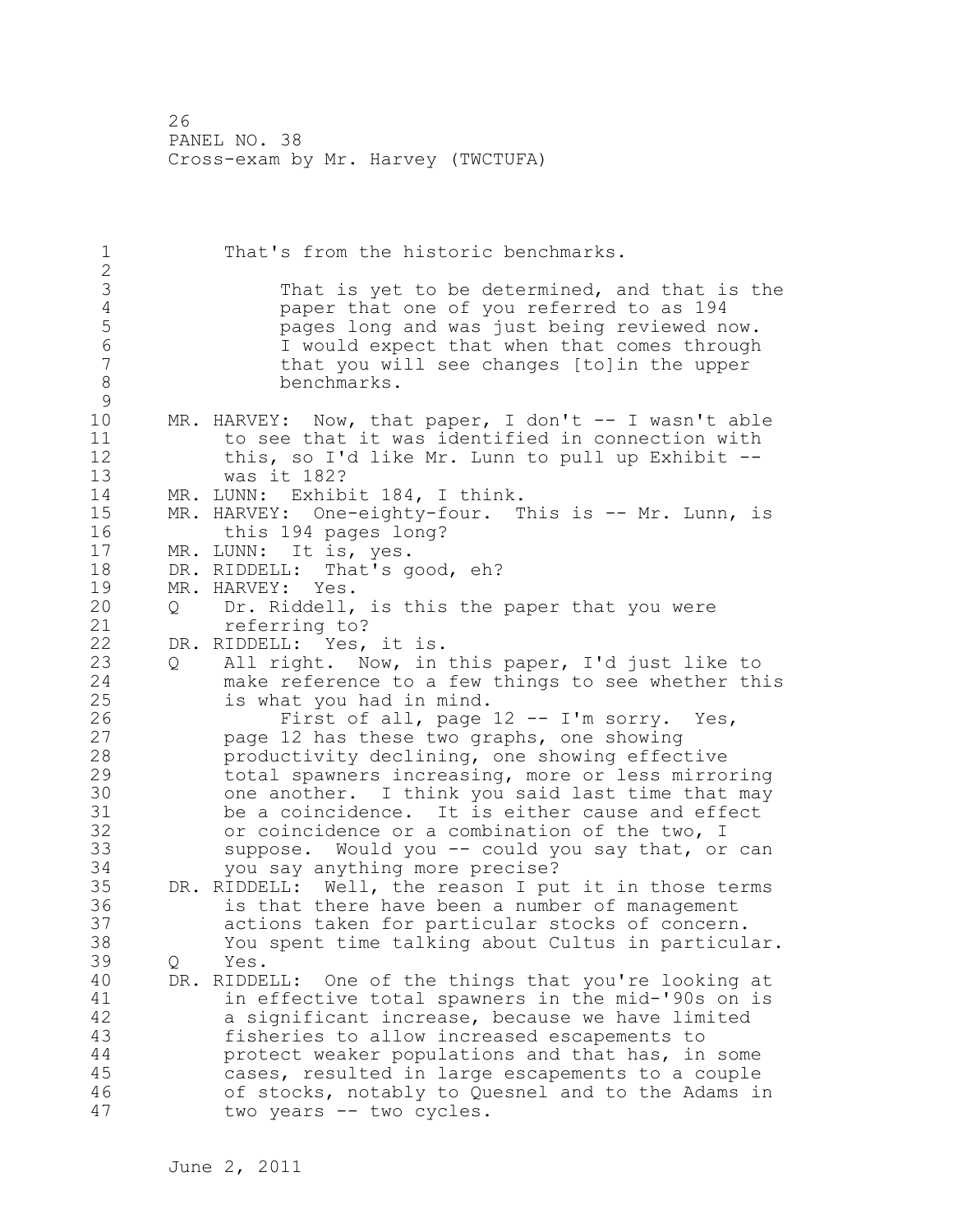1 Q Yes. And the intent of the Wild Salmon Policy is 2 to somehow balance things in the socioeconomic 3 analysis and also in the ecosystem-based<br>4 management analysis, to do a balancing. 4 management analysis, to do a balancing. Basically 5 that's correct, isn't it?<br>6 DR. RIDDELL: Well, it's corre 6 DR. RIDDELL: Well, it's correct in intent, but I don't<br>7 try to use "balance" much anymore because it's try to use "balance" much anymore because it's 8 either sort of on or off in people's minds. What 9 is really missing in the discussion of Wild Salmon Policy is that Strategy 4 should be a fuller 11 discussion than just simply talking about balance. 12 Q Yes. 13 DR. RIDDELL: I mean, you can talk, when you have the 14 CUs defined, what is the state of the CU? Does it 15 limit fishing in particular times? What are your 16 opportunities to restore the productivity of that 17 CU? It doesn't have to mean that fisheries have 18 to be shut down immediately because something is 19 in the red zone.<br>20 0 No. 20 Q No. 21 DR. RIDDELL: But we have to get to the point of having 22 the CUs defined, the status assessed and having a 23 process to have that dialogue, and that is what I 24 referred to earlier. I think your conversation in 25 the next few days will be important with Strategy 26 4.<br>27 Q Ye 27 Q Yes. But the intent of the policy, though, is to 28 get to the stage where that dialogue can take 29 place in an informed basis, informed by 30 socioeconomic data, but informed also by ecosystem 31 data including the risk of declining productivity which results from large escapements. 33 DR. RIDDELL: Correct. 34 Q Yes. 35 DR. RIDDELL: Actually, in the previous page, as you 36 flipped through there, is the wild salmon document 37 diagram of the three zones. In dealing with the 38 Skeena work that we were just talking about, we've 39 had an interesting discussion that -- well, maybe 40 I'm wrong. I thought it had right above it there 41 was the red, amber, green.<br>42 To address what you'r To address what you're talking about, it's 43 quite possible that above the green you have 44 another amber, which really addresses what you're 45 referring to. At some point in time, it's of less 46 value to put those fish on the spawning grounds. 47 There's no question about that.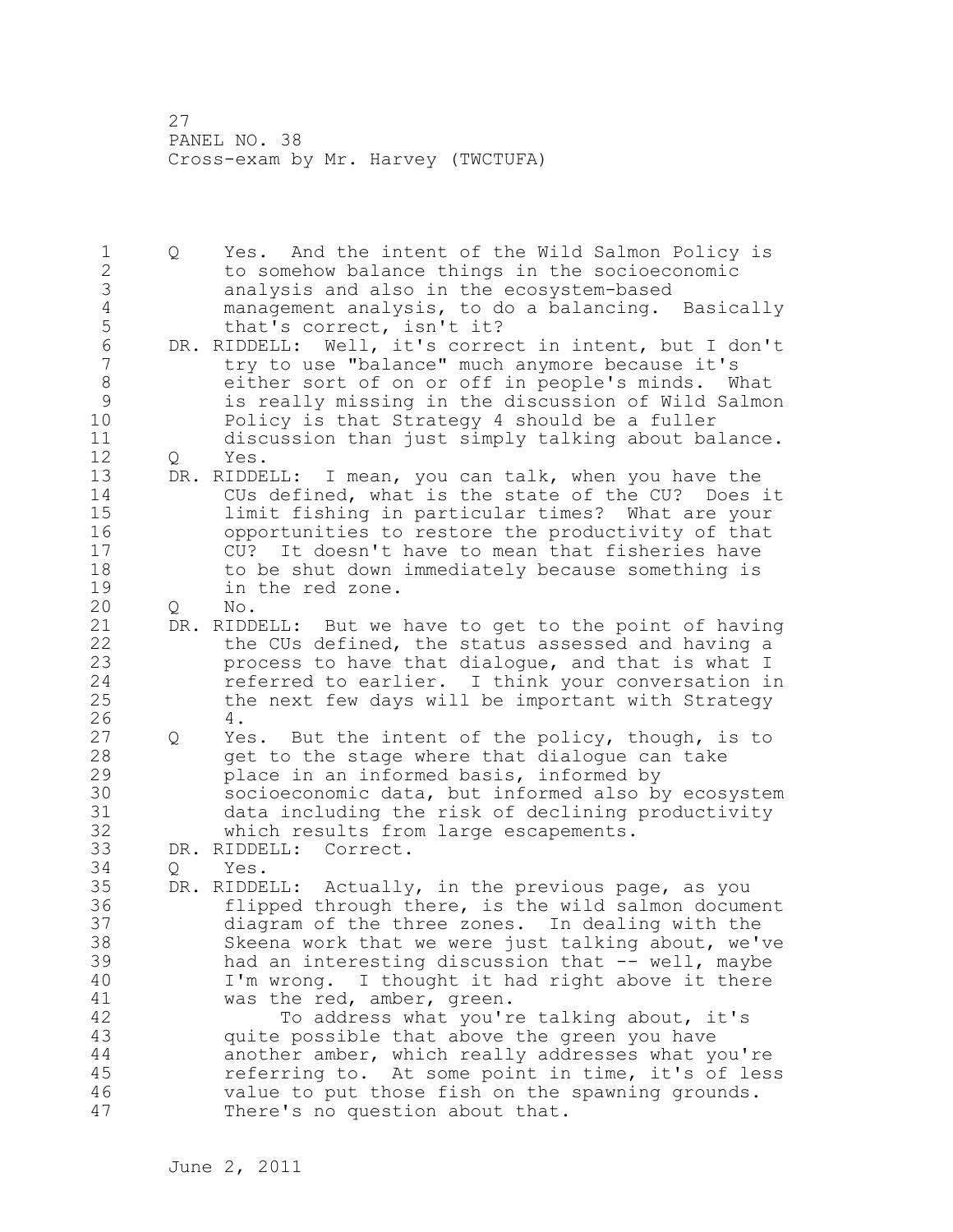1 Q Yes. But I'm going to come to the terms of the 2 Wild Salmon Policy in a moment, but generally, the 3 Wild Salmon Policy is very weak on that score,<br>4 isn't it? It doesn't ever identify what you'v 4 isn't it? It doesn't ever identify what you've<br>5 iust mentioned, that there might be an amber zo 5 just mentioned, that there might be an amber zone<br>6 above the green, doesn't ever identify the 6 above the green, doesn't ever identify the detrimental effects of exceeding the upper 8 benchmark. 9 DR. RIDDELL: Well, that's true, but the reason for<br>10 that is when you really look at reference poin that is when you really look at reference points 11 around the world, many people refer to the upper 12 as the management target. The reason for doing 13 that is that is where there should be a more 14 fulsome dialogue about what are the objectives 15 within a particular management scenario. 16 Q Yes. 17 DR. RIDDELL: And it's those objectives that you're 18 **referring to, the biological, the social and the** 19 economic.<br>20 Q Yes. Now 20 Q Yes. Now, the biological objective is meant to 21 take into account the carrying capacity of the 22 freshwater system; is that correct? 23 DR. RIDDELL: Yes. 24 Q And there's a discussion in this paper at page 32 25 on that. 26 MR. HARVEY: If Mr. Lunn could turn is to that.<br>27 0 There's a carrying capacity discussion tha 27 Q There's a carrying capacity discussion that goes 28 on for several pages. The second page has a graph 29 of the carrying capacity of various lakes. For 30 example, if we look in the green section, the<br>31 Ouesnel system average has got a one million Quesnel system average has got a one million 32 spawner carrying capacity, Shuswap 1.5, et cetera. 33 Is this part of the information that you had in 34 mind when you said that when this paper is 35 published and analyzed, you expect it would lead 36 to changes in upper benchmarks? 37 DR. RIDDELL: That would be part of the data that would 38 be considered in defining the upper benchmark. 39 Q All right. Also, I think, if we could turn to 40 page 155, there's another graph more or less the 41 same, somewhat more refined, I think, with all<br>42 these various numbers. Again, Quesnel is in the these various numbers. Again, Quesnel is in the 43 one million range and Shuswap in the 1.8 or 1.7 44 million range. 45 That compares -- well, I guess I don't have 46 to go through the record with you. But this 47 paper, I've read it and I've read these analyses.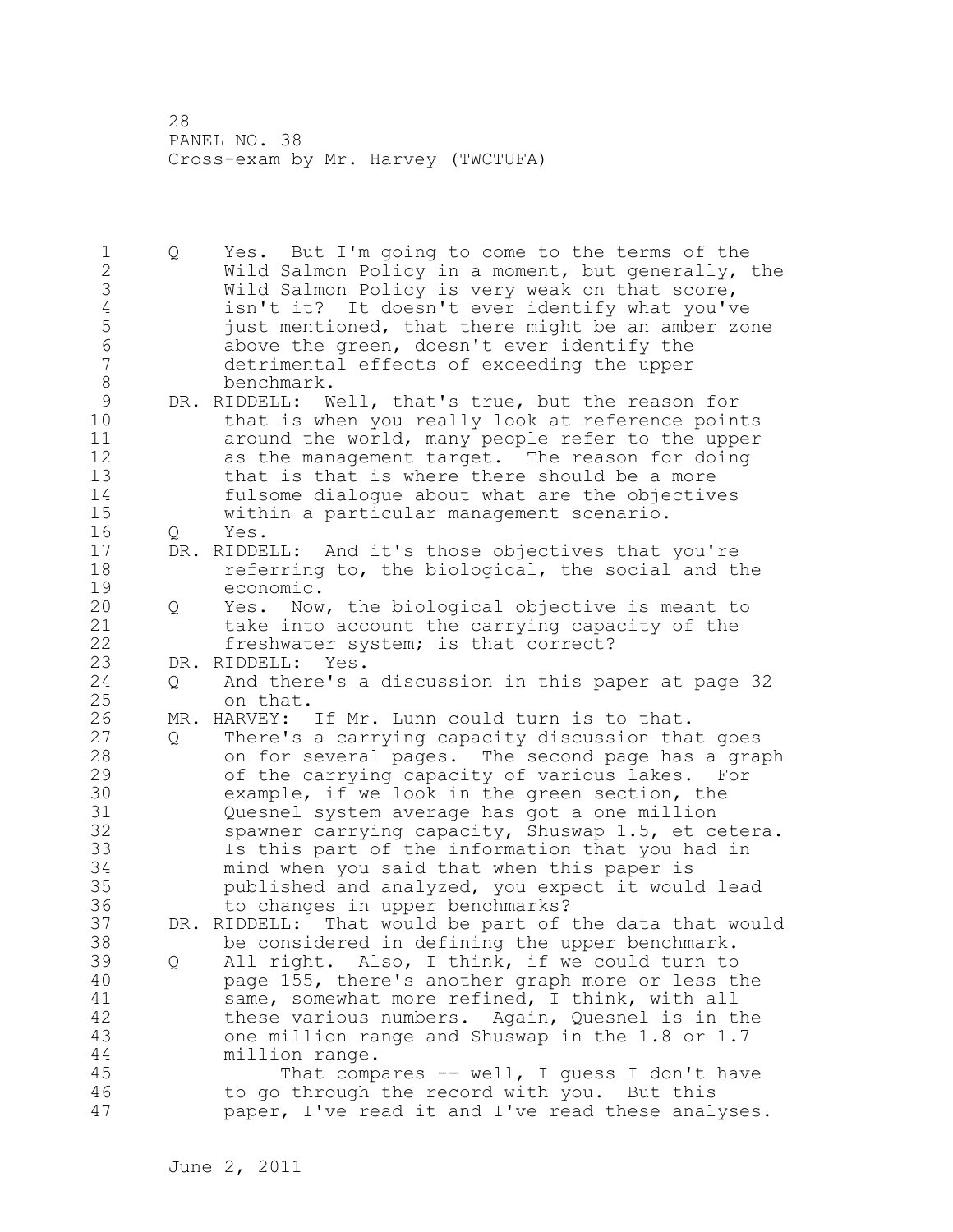| 1<br>$\mathbf{2}$<br>3<br>$\overline{4}$<br>5<br>6<br>$\overline{7}$<br>8 | Q | They're somewhat complex; fair to say?<br>That's why you need the dialogue.<br>DR. RIDDELL:<br>Yes. But you can't have dialogue with members of<br>the public on a subject like that, can you? That<br>may be a good subject for scientific dialogue, but<br>if you expect these matters to be resolved on a<br>consensus basis with non-scientifically trained<br>members of the public, you're not going to get a                                                                                                                                      |
|---------------------------------------------------------------------------|---|----------------------------------------------------------------------------------------------------------------------------------------------------------------------------------------------------------------------------------------------------------------------------------------------------------------------------------------------------------------------------------------------------------------------------------------------------------------------------------------------------------------------------------------------------------|
| $\mathsf 9$<br>10<br>11<br>12<br>13<br>14<br>15<br>16                     |   | very good answer, are you?<br>DR. RIDDELL: I wouldn't agree with that, actually.<br>My<br>experience, and this has been in a number of very<br>public and open forums and through the Pacific<br>Salmon Treaty work as well, probably some of the<br>most complicated analyses done on the entire coast<br>is with chinook salmon, and the coast-wide chinook<br>model.                                                                                                                                                                                  |
| 17<br>18<br>19<br>20                                                      | Q | Yes.<br>DR. RIDDELL: And you can make substantial progress if<br>you take the time to build it from A to Z so<br>people understand the logic.                                                                                                                                                                                                                                                                                                                                                                                                            |
| 21                                                                        | Q | Yes.                                                                                                                                                                                                                                                                                                                                                                                                                                                                                                                                                     |
| 22<br>23<br>24                                                            |   | DR. RIDDELL: Really, what you want to do with all this<br>information is look at the consequence of actually<br>using any of these particular benchmarks.                                                                                                                                                                                                                                                                                                                                                                                                |
| 25                                                                        | Q | Yes.                                                                                                                                                                                                                                                                                                                                                                                                                                                                                                                                                     |
| 26<br>27<br>28<br>29<br>30<br>31<br>32<br>33<br>34<br>35<br>36            |   | DR. RIDDELL: That's where the trade-off analyses that<br>Dr. Walters refers to at the time, where you can<br>actually look at what are the consequences of a<br>range of target escapement goals. I think it's by<br>going through that dialogue, well, people will see<br>that a few hundred thousand sockeye here in terms<br>of the upper benchmark or the target reference<br>point, it actually doesn't have a great deal of<br>effect in the future projection. It can have a<br>very big effect when you're talking about the<br>lower benchmark. |
| 37<br>38<br>39<br>40                                                      | Q | Yes.<br>So you can do things to show people how<br>DR. RIDDELL:<br>these analyses are conducted and what the trade-<br>offs mean to them in real numbers and fish.                                                                                                                                                                                                                                                                                                                                                                                       |
| 41<br>42<br>43<br>44<br>45<br>46<br>47                                    | Q | We've had some other evidence since you were last<br>here. Dr. Peterman gave evidence. Now, every<br>time I refer to it, Mr. Timberg stands up and<br>objects. So he's not here to object, so this time<br>I'd like to put the page number so that there's no<br>doubt about what Dr. Peterman did say.<br>It's April 20th, page 95. This follows a                                                                                                                                                                                                      |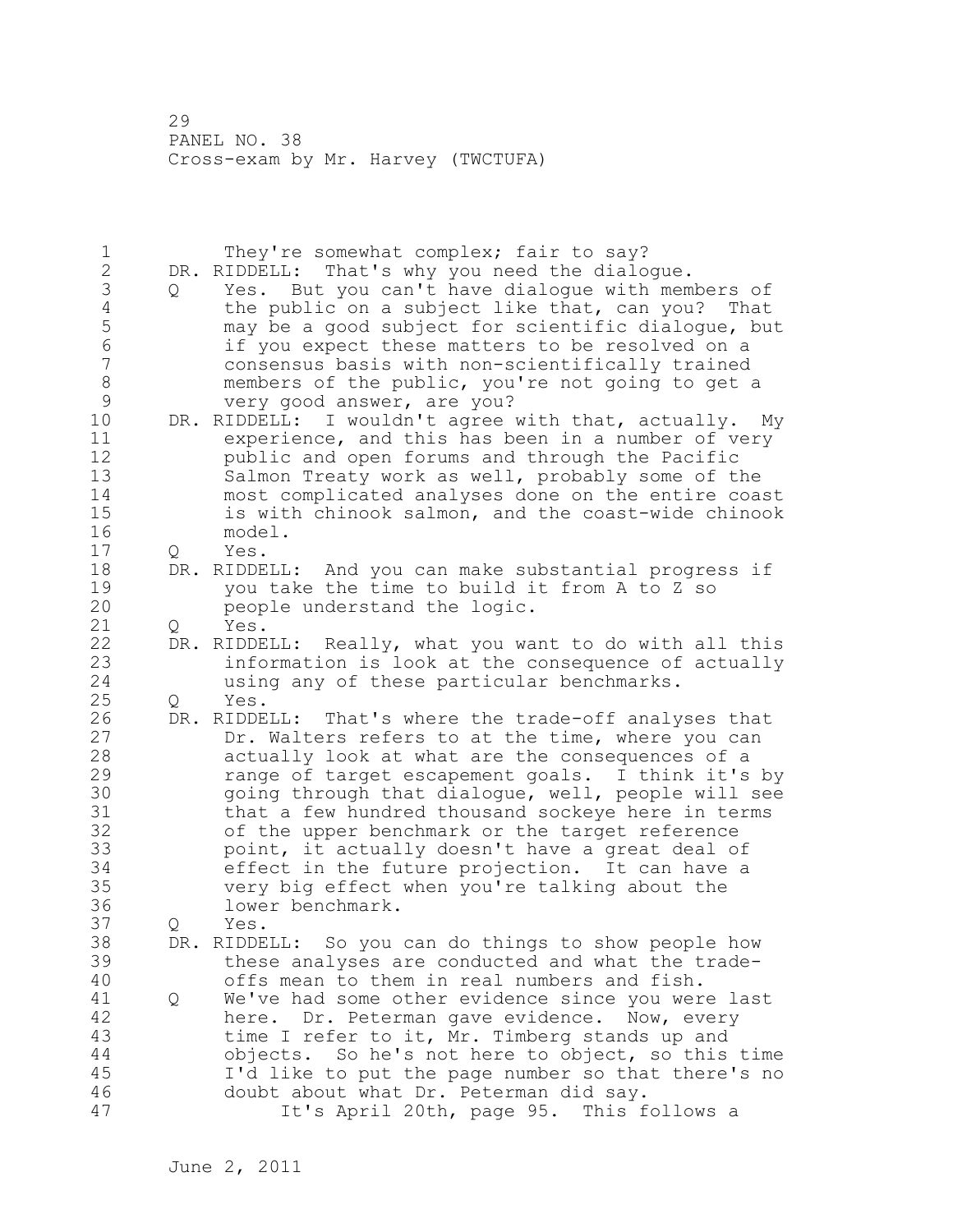1 discussion about a paper. I think it was entitled 2 something like, "Does Over-escapement Cause Stock 3 Collapse." And if we could start reading just<br>4 where the -- about halfway down the final 4 where the -- about halfway down the final<br>5 paragraph that's quoted there from a prev 5 paragraph that's quoted there from a previous 6 report. It said: 7 8 The Panel's opinions about the effect of<br>9 delayed density dependence on the long-9 delayed density dependence on the longterm decline in Fraser sockeye 11 productivity ranged from **likely** to 12 **possible** to **unlikely** as a contributing factor.  $\frac{14}{15}$ 15 Could I ask where you stand on that<br>16 continuum? continuum? 17 18 Dr. Peterman says:  $\frac{19}{20}$ Where do I stand on that continuum? Well, 21 depends on the stock. I guess our analyses 22 that I reported on this morning would suggest 23 that delayed density dependence has played a 24 role in the Quesnel for the long-term decline 25 in productivity.  $\frac{26}{27}$ 27 But we have not seen evidence of that for the<br>28 other Fraser Sockeve stocks. other Fraser Sockeye stocks. 29 Q So, and I think - I haven't got it in front 30 of me - but I think one of the mandates of<br>31 this Commission is to find as a fact the 31 this Commission is to find as a fact the<br>32 feasons for the 2009 failure - I'm reasons for the 2009 failure - I'm 33 paraphrasing. You would support, as a 34 finding of fact, that the high escapement 35 levels in the Quesnel led to the substantial 36 and serious declines of the Quesnel 2009 37 return... 38 39 No, I'm afraid I can't speak specifically to 40 2009. 41<br>42 All right. At any rate, [do you] you do say 43 that delayed density dependence is a likely 44 cause contributing to the long-term decline 45 of the Quesnel run? 46 47 In the Brigitte Dorner and Peterman report?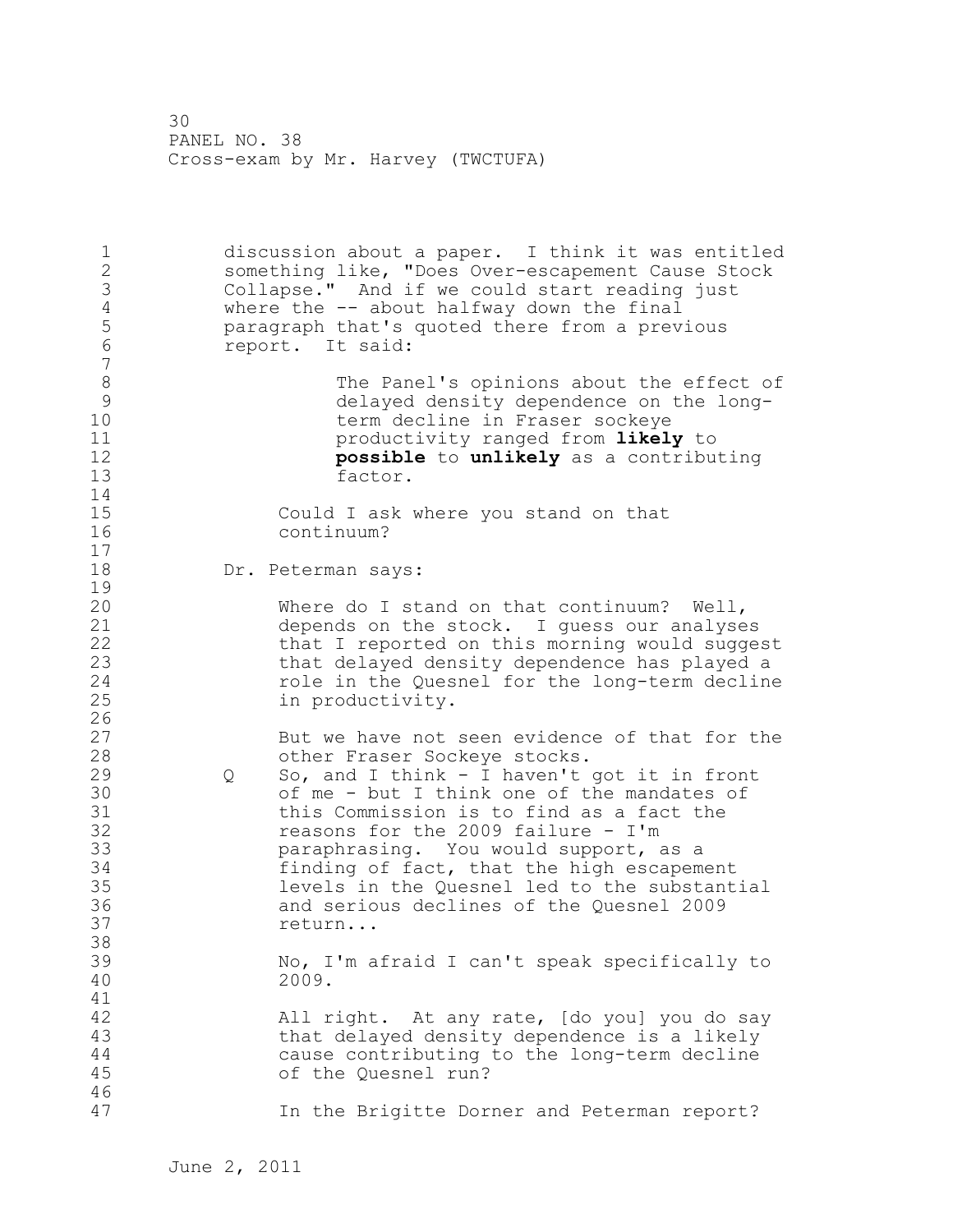1 Well, I thought that's what you just said a<br>2 minute ago. minute ago. 3 4 He says, "Yes." That's one of the passages.<br>5 That --That  $-$ 6 MR. WALLACE: Excuse me, Mr. Commissioner. Just a note<br>7 that Mr. Harvey has run the clock out. that Mr. Harvey has run the clock out. 8 MR. HARVEY: I see. I think -- well, perhaps this is a<br>9 aood time for a break, because I'm not finished 9 good time for a break, because I'm not finished<br>10 and Mr. Eidsvik goes next. Perhaps I could cut and Mr. Eidsvik goes next. Perhaps I could cut 11 into some of his time if he consents. 12 THE COMMISSIONER: All right. 13 THE REGISTRAR: The hearing will now recess for 15 14 minutes. 15 16 (PROCEEDINGS ADJOURNED FOR MORNING RECESS) 17 (PROCEEDINGS RECONVENED) 18 19 THE REGISTRAR: Order. The hearing is now resumed.<br>20 MR. WALLACE: Mr. Commissioner, for the record, bec MR. WALLACE: Mr. Commissioner, for the record, because 21 Mr. Harvey began referring to some transcript 22 references, Commission Counsel provided Dr. 23 Riddell with the transcript in the same context 24 that surrounded the quote that Mr. Harvey put to 25 him. 26 MR. HARVEY: Thank you. 27 28 CROSS-EXAMINATION BY MR. HARVEY, continuing: 29 30 Q Dr. Riddell, I certainly give you time to comment,<br>31 but I would like to go as quickly as I can. Mr. but I would like to go as quickly as I can. Mr. 32 Eidsvik and I have agreed that I'll leave him what 33 I can, but he'll permit me to eat into his time, 34 as it were. 35 We've had Dr. Peterman's evidence, and we've 36 also had evidence of Jeremy Hume describing the 37 impacts on the food web of a large number of fry 38 in the freshwater system, and I expect you're 39 probably familiar with that. 40 What I would like to ask, unless you have 41 anything else to comment, Dr. Riddell, on that,<br>42 1'd like to ask Mr. Young if you agree, Mr. You I'd like to ask Mr. Young if you agree, Mr. Young, 43 that conservation of sockeye must necessarily 44 include conservation of the food web and the other 45 elements in the ecosystem that sockeye rely on? 46 MR. YOUNG: Yes, I'd agree with that. If possible, I 47 wouldn't mind commenting on the topic at hand, as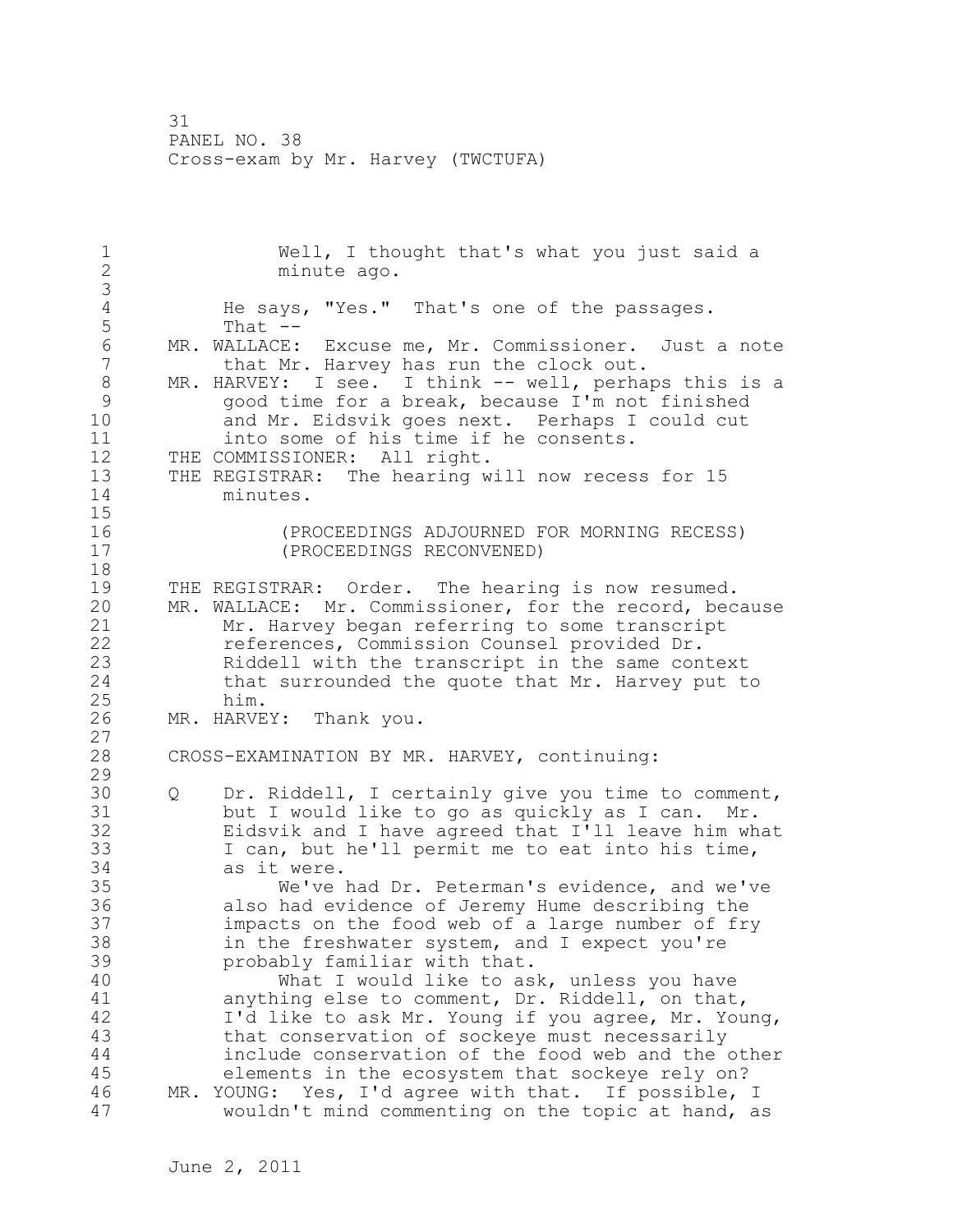1 well.<br>2 0 All r 2 Q All right. 3 MR. YOUNG: Yeah, just to say that just with respect to<br>4 the over spawning discussion, that my best 4 the over spawning discussion, that my best<br>5 interpretation of the information so far is 5 interpretation of the information so far is that<br>6 there are identifications of density dependent 6 there are identifications of density dependent<br>7 issues with some Fraser sockeve CUs. I don't issues with some Fraser sockeye CUs. I don't know 8 that it's clearly applied in the same way across 9 all CUs. I think it's also been fairly well demonstrated that high escapement levels that do 11 need density dependence don't actually put that CU 12 at risk, itself, of a conservation issue or of 13 extinction. But that I do fully support the idea 14 of working -- actually, reaching a point where 15 we're working to maintain all of our CUs at a 16 target reference point level, and that I look 17 forward to getting to that place. 18 I just want to also say that exploiting CUs 19 that are at their target reference point or higher<br>20 is something that I think is useful to work is something that I think is useful to work 21 towards as much as we can. Selectivity of our 22 fisheries is one of the opportunities to do so. 23 I also want to say one other thing, 24 especially within the context of ecosystems and 25 benefits to ecosystems, although yes, there can be 26 some density dependent effects at high escapement<br>27 devels potentially for some CUs, there's also some levels potentially for some CUs, there's also some 28 ecosystem benefits to those high levels of 29 abundance as well. It's a strong nutrient input 30 or else it provides some adaptive and selection<br>31 opportunities for the sockeye, themselves. opportunities for the sockeye, themselves. 32 Q Mr. Young, do you accept that there are any 33 benefits at all to cropping sockeye, any benefits 34 to the population? 35 MR. YOUNG: Well, firstly, I'm going to have to accept 36 the term "cropping". I'm not sure exactly how I 37 want to interpret that. But I would say that for 38 the -- purely for looking at the short-term 39 productivity of a CU, clearly there are places for 40 at least some CUs where a high level of return 41 reduces the number of spawners produced per --<br>42 sorry, recruits per spawner. I think, then, y sorry, recruits per spawner. I think, then, you 43 could say that there may be some benefits in terms 44 of maintaining stocks near a target reference 45 point in terms of producing the most number of 46 fish available to the fishery from that CU. 47 In terms of the benefit to the actual CU, I'm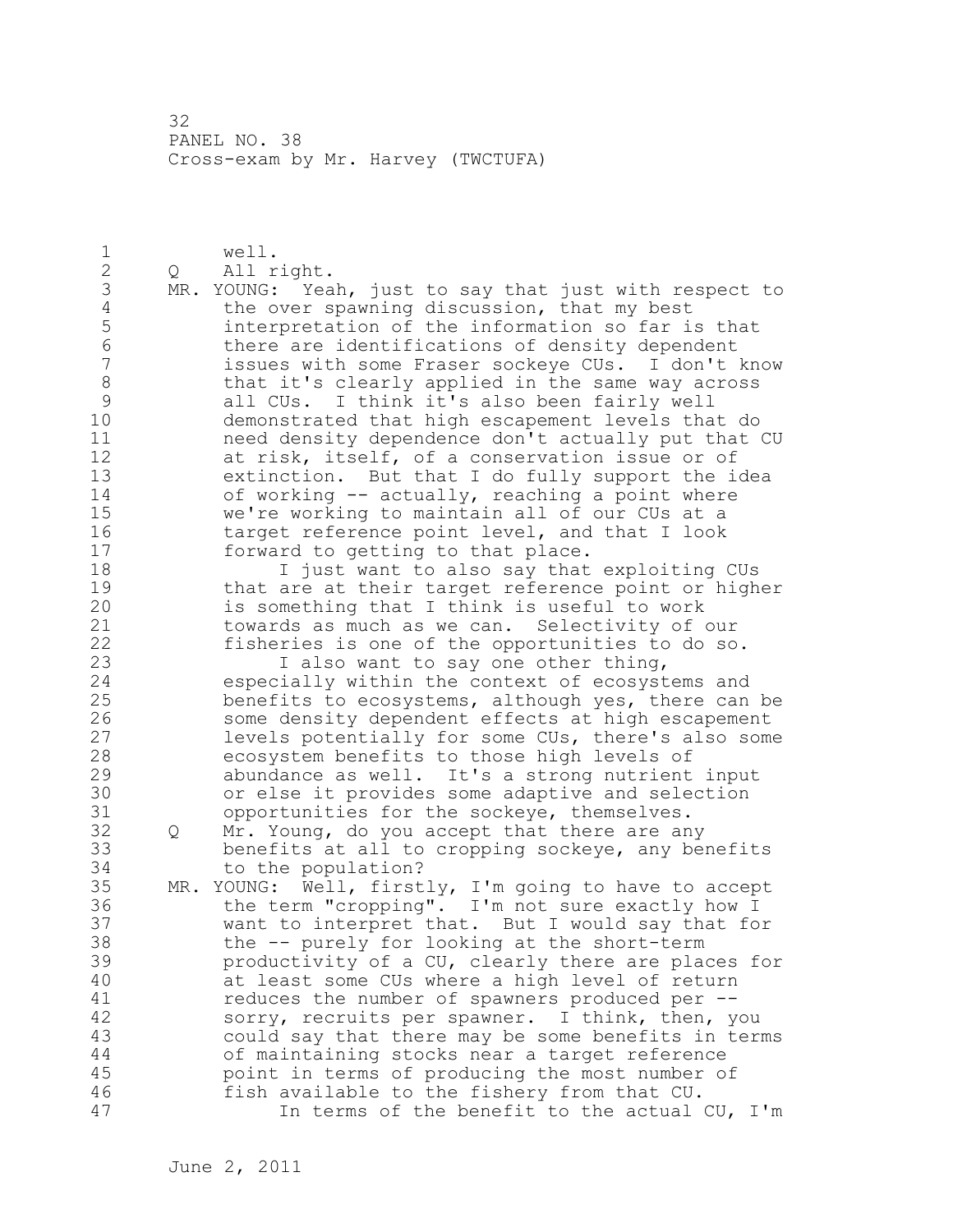1 not sure that I've really seen any evidence that 2 there's a specific ecosystem or CU benefit in a 3 sense of -- in a conservation sense, in a sense of<br>4 maintaining that CU going forward. 4 maintaining that CU going forward.<br>5 0 All right. Dr. Riddell, I'd like 5 Q All right. Dr. Riddell, I'd like to ask you, 6 finally, about the Wild Salmon Policy, itself, and this will be  $-$  assist us, I think, in moving into 8 the next panel. Exhibit 8 is the Wild Salmon 9 Policy, and with respect to -- and I just wanted<br>10 to sav, I went looking through it to see, as best to say, I went looking through it to see, as best 11 I could, how the upper benchmarks are meant to be 12 determined and applied. There's a reference on 13 page 18, this is in the course of Strategy 1, and 14 I'd like you to explain, if we can bring it up, 15 it's the upper right-hand quadrant of this, if 16 that could be -- that's it. 17 18 As with the lower benchmark, the upper 19 benchmark will also be determined on a case-<br>20 by-case basis depending on the species and by-case basis depending on the species and 21 types of information available, and may 22 apply: 23 • A proportion of the number of spawners (S) 24 estimated necessary to provide maximum 25 sustainable yield (MSY) on an average 26 annual basis given existing environmental conditions. 28 29 Can you explain that for us? 30 DR. RIDDELL: Yeah, that example came from some work 31 that had actually been done in Alaska, and you 32 referred to a type of that analysis in previous 33 testimonies. As a target, you don't necessarily 34 have to fix the target at the number of spawners 35 that would give you a maximum sustained yield. 36 For example, if you did that, you'd say, "Well, we 37 want to achieve 100 percent of Smsy." Alaska has 38 a target acknowledging that there's uncertainty in 39 the data, and their target is, I believe, down to 40 80 percent of the Smsy. And so all they're really 41 acknowledging is that with the uncertainty of the<br>42 quality of the data that we deal with, that if quality of the data that we deal with, that if 43 you've got 80 percent of msy or you've 100 percent 44 of msy, you probably couldn't tell the difference 45 in subsequent production of the progeny. 46 Q With respect to Alaska, is that for the purpose of 47 setting their upper reference limit?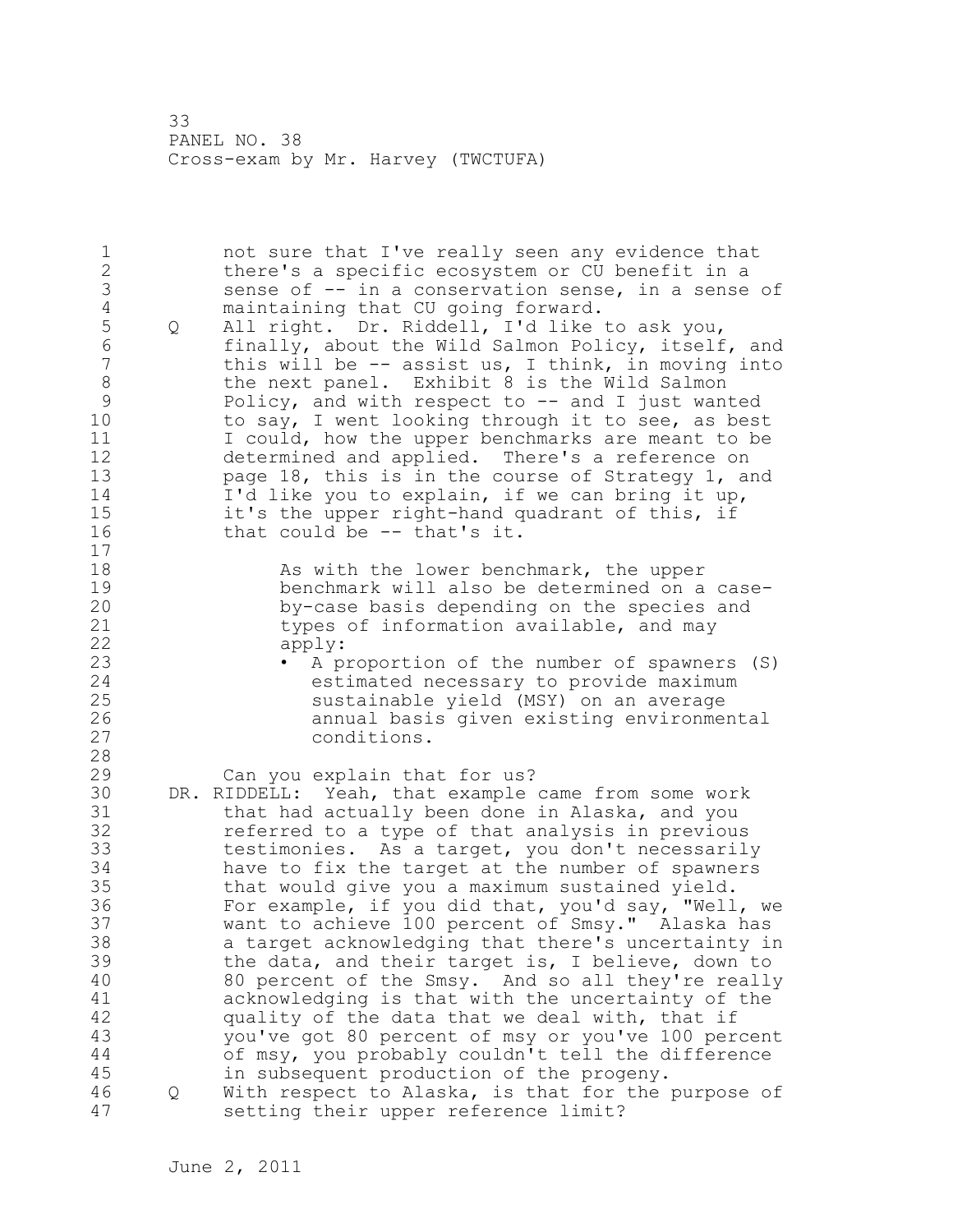1 DR. RIDDELL: They only speak about a target reference. 2 They have, well, some people argue that it's not 3 in their constitution, but the state biologist for 4 fisheries have a requirement to basically achieve<br>5 80 percent of their Smsy. Below that, they 5 80 percent of their Smsy. Below that, they 6 actually try to shut down the fishing. 7 Q All right. Is there anything equivalent here in 8 b the sense of giving guidance to the fisheries 9 managers as to whether they should be operating on<br>10 30 percent msy or 100 percent msy or 75 percent or 10 80 percent msy or 100 percent msy or 75 percent or 11 whatever? 12 DR. RIDDELL: There's nothing in the policy, now, 13 because that's part of the, as I described a 14 little bit before the break, that's part of the 15 management target discussion that should go on in 16 preparation of the annual fishing plans. I mean, 17 right now, implicitly it's 100 percent of Smsy, 18 but that doesn't have to be the case once you have 19 a fuller discussion on, as you started out, the 20 contact the social and the economic biological, the social and the economic 21 discussions. 22 Q When you say "as it stands now it should be 100 23 percent," is that the upper benchmark you're 24 talking about? 25 DR. RIDDELL: Yes, it is. 26 Q But it doesn't say that anywhere in the Wild<br>27 Salmon Policy, does it? Salmon Policy, does it? 28 DR. RIDDELL: It's not in the policy. In the absence 29 of actually defining the upper benchmark, the, if 30 you want, the default understanding, now, in<br>31 management would be that your management tare management would be that your management target is 32 as it has been in the past, the maximum sustained 33 yield spawners for sockeye. 34 Q Yes. 35 DR. RIDDELL: All right? But that can change as you 36 define the benchmarks that you just pointed out, 37 Susan Grant's recent paper, and that has a number 38 of various benchmarks identified in it. 39 Q Yes. Well, let's, just for the purpose of 40 argument, take 1.7 million for the Shuswap 41 capacity that's mentioned in the Grant paper. Is<br>42 that what you mean by msy? that what you mean by msy? 43 DR. RIDDELL: Well, you'd have to be careful to compare 44 it. If you're looking at habitat capacity, that's 45 frequently a maximum production, right? 46 Q Yes. 47 DR. RIDDELL: If you have very good conditions you can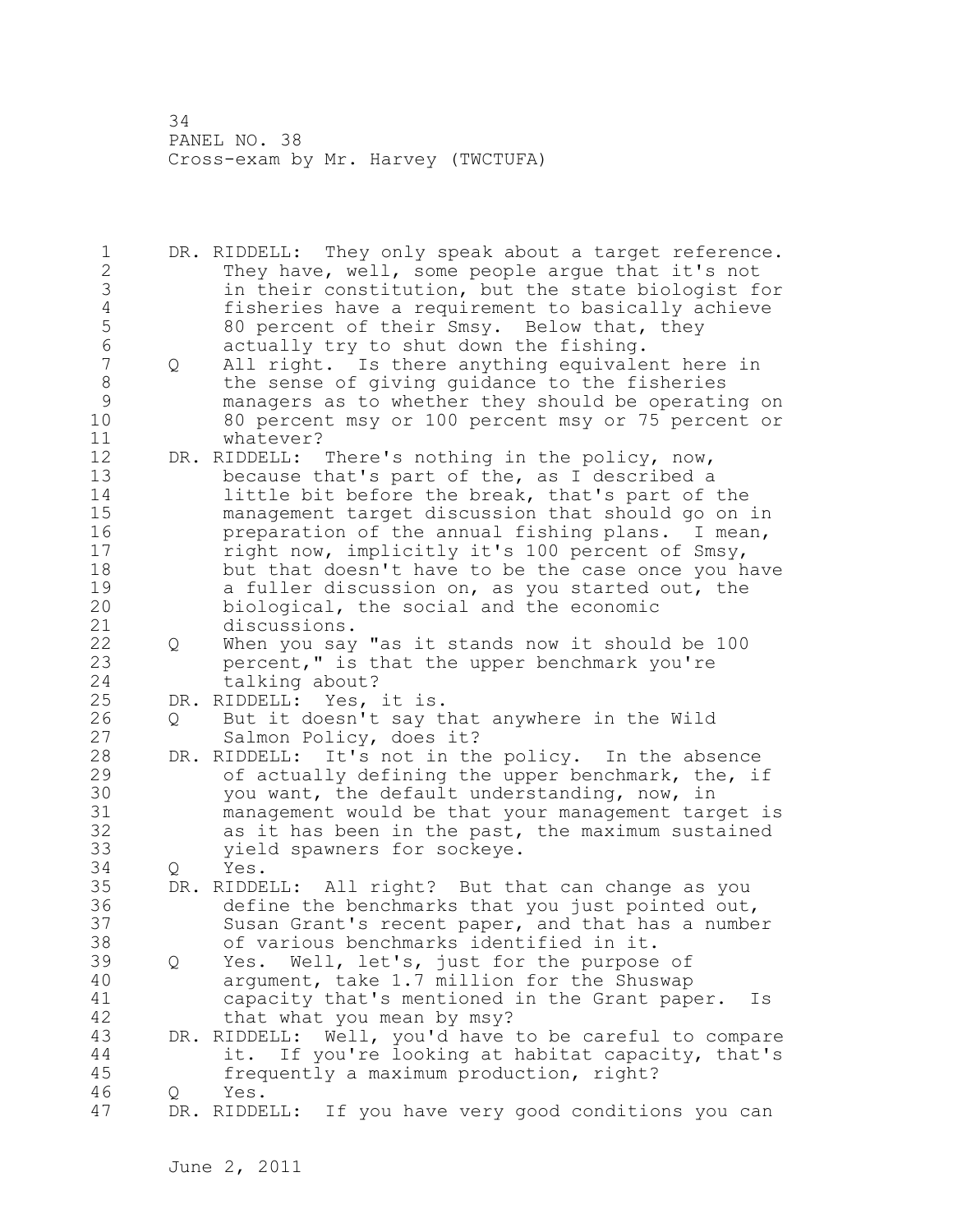1 find years where you get higher than that. But 2 the expected maximum value would be the 1.7 3 million spawners would fill the habitat, right?<br>4 15 The analyses that is most commonly done real 4 If the analyses that is most commonly done really<br>5 is the stock recruitment analysis, using the 5 is the stock recruitment analysis, using the 6 Ricker curves, and they may or may not actually determine the exact same values. So it depends on 8 what you're really basing the upper benchmark on. 9 Q Because you can sustain a maximum yield at less than the carrying capacity determined by Sue Grant 11 and others, can you not? 12 DR. RIDDELL: You probably could, within the biological 13 limits of how many fry could be produced, yes, you 14 could fill a habitat with less numbers of fish 15 than required for the Smsy. 16 MR. HARVEY: Yes, thank you. Those are my questions. 17 MR. WALLACE: Thank you, Mr. Commissioner. I have 10 18 minutes remaining for Mr. Eidsvik. 19 MR. EIDSVIK: Good morning, gentlemen. Good morning,<br>20 Mr. Commissioner. Philip Eidsvik for the Area E Mr. Commissioner. Philip Eidsvik for the Area E 21 Gillnetters and the B.C. Fisheries Coalition. 22 23 CROSS-EXAMINATION BY MR. EIDSVIK: 24 25 Q Funding for WSP is an interesting one. About how 26 many salmon streams are there in the Fraser<br>27 Watershed, if you had to quess a number? M Watershed, if you had to guess a number? More 28 than 100? More than 1,000? 29 DR. RIDDELL: Sockeye streams? Two hundred and -- 30 Q I'm just saying, "in general".<br>31 DR. RIDDELL: In general? 31 DR. RIDDELL: In general?<br>32 0 Yes. Coho, sockeve, 32 Q Yes. Coho, sockeye, pink, chums? 33 DR. RIDDELL: I think you would be getting upwards of 34 500. 35 Q Upwards of 500. Do we have data on the<br>36 escapements so that you could set bench escapements so that you could set benchmarks for 37 those streams? 38 DR. RIDDELL: Well, part of the policy is that you 39 don't need to. You need to for looking at 40 distribution, but you don't need to have hard 41 mumbers in all. You do have numbers in almost all<br>42 257 Fraser sockeye streams, because they're very 257 Fraser sockeye streams, because they're very 43 well known over a very long period of monitoring, 44 but the conservation units need to have a way of 45 evaluating the production from all of the streams 46 within a conservation unit and then it requires 47 the Department to define a way of evaluating the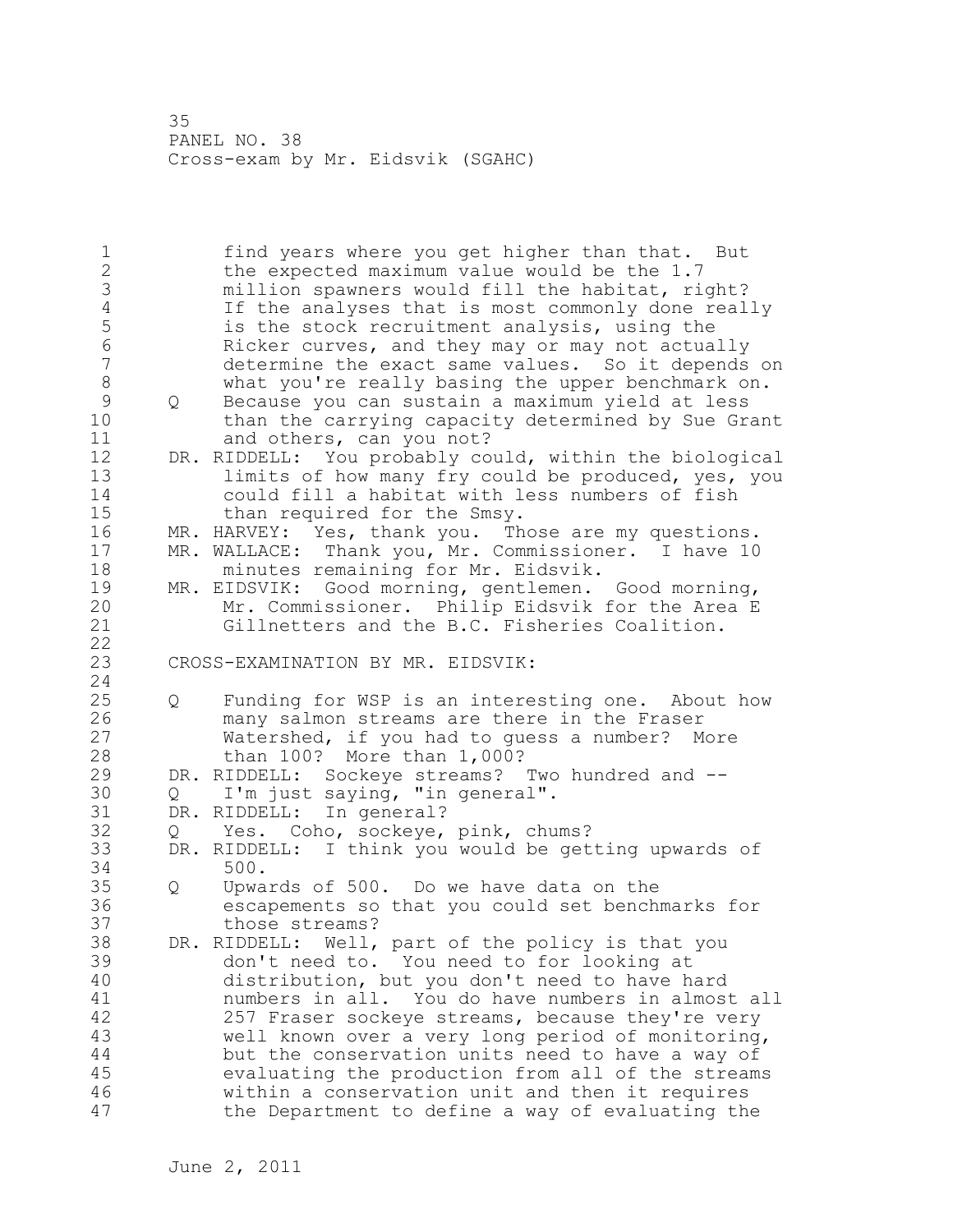1 distribution between the streams. 2 Q Okay. That helps me a little bit. So let's look 3 at the Stuart-Takla. I think there's 37 streams.<br>4 DR. RIDDELL: Eighty-seven. 4 DR. RIDDELL: Eighty-seven.<br>5 0 Eighty-seven streams w 5 Q Eighty-seven streams with spawners more than 100?<br>6 DR. RIDDELL: More than 100 spawners? 6 DR. RIDDELL: More than 100 spawners? 7 Q Yeah, per stream. Or are you just saying the 87 8 streams within -- 9 DR. RIDDELL: Eighty-seven streams is the number of streams that I know in a number of our assessments 11 for the Stuart-Takla system for sockeye, and they 12 will vary widely in the number of spawners. If 13 you're saying -- I don't honestly know if your 14 number is correct, if you exclude below 100 or 15 not. 16 Q Okay. 17 DR. RIDDELL: But it's in that range. 18 Q And you're confident that you've got good data on 19 a year to year basis for those 87?<br>20 DR. RIDDELL: We used to have very good DR. RIDDELL: We used to have very good data on a wide 21 number of those streams, and in recent years I 22 understand that the number of streams being 23 surveyed has dropped quite substantially. The 24 primary spawning streams are being regularly 25 monitored and they are doing aerial surveys for 26 the distribution amongst other streams.<br>27 Q And this is one of the things that our 27 Q And this is one of the things that our industry 28 was interested in, is 87 streams. What happens if 29 a landslide comes out and wipes out one of the 30 streams and it wipes out all the stock in a year,<br>31 then the ice melts and then you have the stream then the ice melts and then you have the stream 32 opens up again, but you've wiped out the stock in 33 a one-year basis. 34 DR. RIDDELL: See, this is the -- well -- 35 Q How do you manage that CU? 36 DR. RIDDELL: That is not a CU; that is a stream. The 37 CU concept is designed to address exactly what you 38 have just described. So there are two CUs in the 39 Stuart-Takla system, I believe, for run timing 40 differences. Within that CU we can tell very, 41 very little difference between many of the stocks,<br>42 openetically. And so the value of the CU is if you genetically. And so the value of the CU is if you 43 do have a landslide, because many of the areas are 44 locked, right, so we do lose the return spawners 45 in a particular stream. Once we get a freshet and 46 we clean up that stream and you get lots of the 47 dirt transferred to the lake, the populations in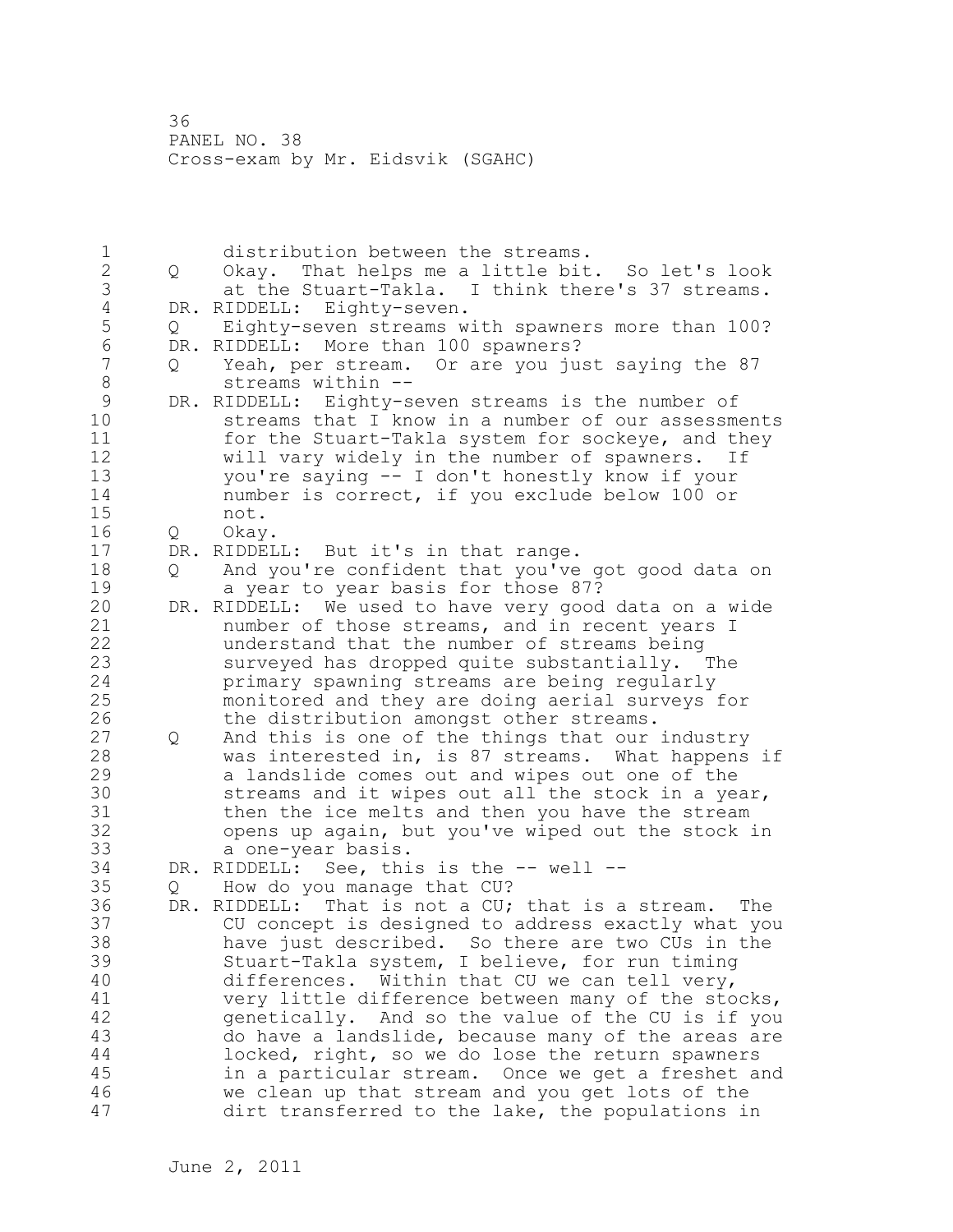1 the streams around it will eventually allow re-2 colonization of the stream to provide productive 3 **habitat again.**<br>4 That is o 4 That is one of the primary reasons for<br>5 defining spatial units, called conservation 5 defining spatial units, called conservation units. 6 Q So you manage by the conservation unit and not by the streams within the conservation unit? 8 DR. RIDDELL: Absolutely. That's the difference.<br>9 0 Now, right now we manage by four aggregate s 9 Q Now, right now we manage by four aggregate stocks;<br>10 have I got that correct, in terms of -have I got that correct, in terms of  $-$ -11 DR. RIDDELL: Well not quite. People describe it that 12 way. There are four run-timing groups of multiple stocks. 14 Q Right. 15 DR. RIDDELL: And where the debate comes in is whether 16 or not within any run-timing group all stocks 17 within a run-timing group are given equal 18 attention, and that tends not to be the case. Of 19 course, there are very large productive stocks for<br>20 the summertime Fraser sockeye. For example, there the summertime Fraser sockeye. For example, there 21 are two or three very, very productive 22 populations, but there are a variety of smaller 23 ones that, under the Wild Salmon Policy, we'll 24 have to also monitor to make sure that none of the 25 CUs are being driven to extinction through 26 management. That's really the bottom line.<br>27 0 And perhaps it's a question for tomorrow, b 27 Q And perhaps it's a question for tomorrow, but if 28 you could answer it quickly, I'd be interested: 29 Given the difficulties we have managing the four 30 aggregate stocks and some individual stocks<br>31 within, how are we going to manage for 39? within, how are we going to manage for 39? 32 DR. RIDDELL: I'm sorry, what was that? 33 Q How would we manage for 39 CUs, given the 34 difficulties we have sometimes with Summer run 35 interacting with Late run, the Early Stuart 36 interacting with Early Summer, and so on; how do 37 you manage for 39? 38 DR. RIDDELL: You're going to manage for 39 the exact 39 same way you've been managing four. Your 40 assessment criteria is more spatially resolved, 41 now. You're not, as I just said, your bottom line<br>42 equirement is that you can't directly manage the requirement is that you can't directly manage the 43 conservation unit to extinction. 44 The reason that wording was chosen is 45 analogous to your description before about a 46 landslide. We can't look after catastrophic 47 events, and so you really didn't want to strap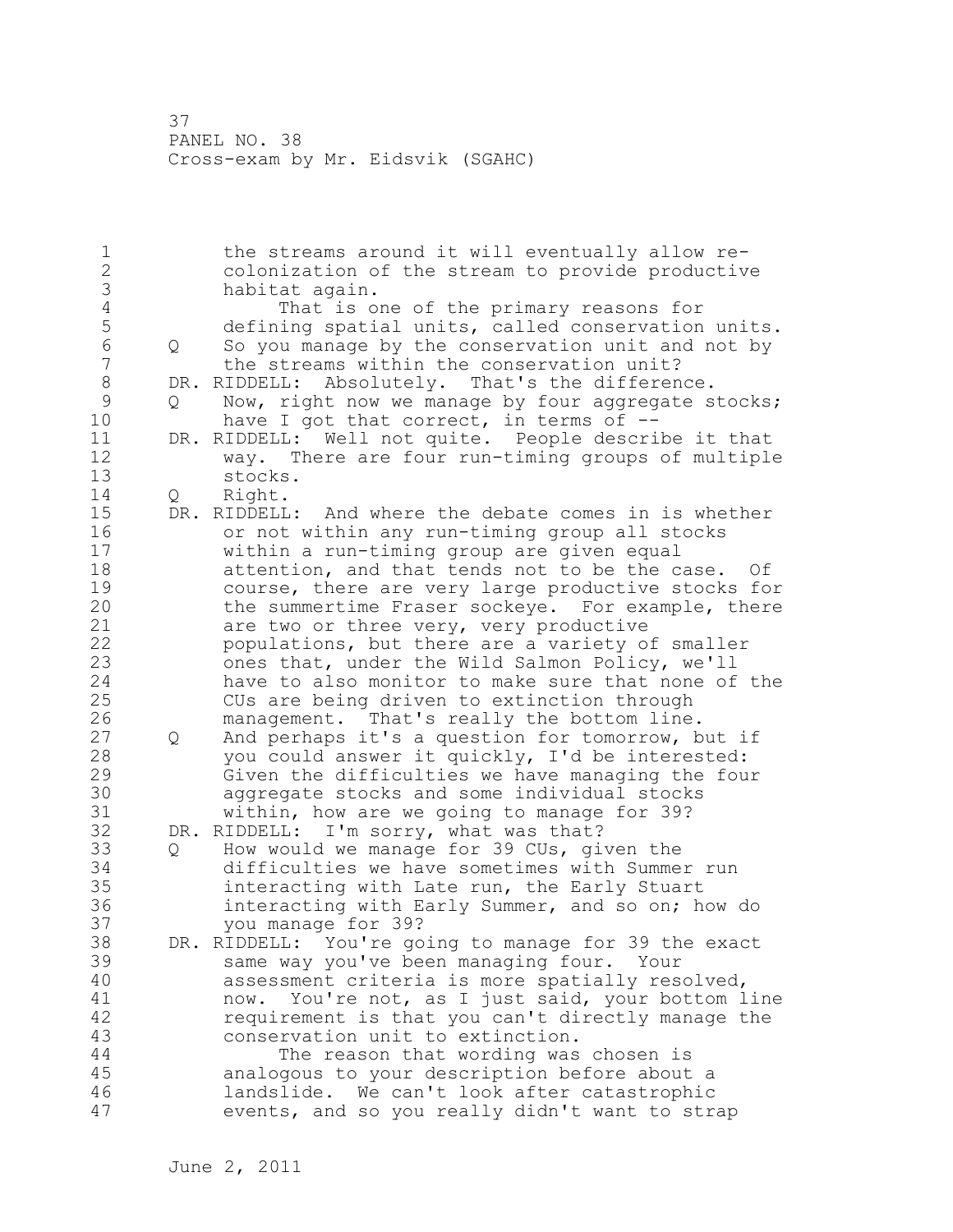1 yourself into a situation where if you lost 2 something that you had no control over. But 3 really what we're talking about, now, and this is<br>4 really part of the discussion you're talking abou 4 really part of the discussion you're talking about<br>5 in the next few days, how do you make these 5 in the next few days, how do you make these<br>6 decisions about how much you fish at what t 6 decisions about how much you fish at what time during the season and what stocks are limiting the 8 opportunities to fish within that run-timing.<br>9 and that will depend largely on absolute 9 And that will depend largely on absolute size<br>10 of the fish within a conservation unit, and the of the fish within a conservation unit, and the 11 driving factor, really, will be their 12 productivity, because the sustainable rate of 13 harvest in any fishery is driven by the 14 productivity parameter in a conservation unit, 15 largely, until it gets very, very small. If it's 16 very small it just becomes at risk of loss by 17 random events, even. 18 Q Yes. We know some streams you have highly 19 **productive streams, some are low, even within a**<br>20 **cU.** Pitt River, for example, has always been k CU. Pitt River, for example, has always been kind 21 of a tough one, because of the nature of the 22 gravel and the freshet and everything else, 23 compared to, say, Harrison or Cultus. That's, 24 again, you say, "I'm going to treat the CU 25 differently than that CU"? 26 DR. RIDDELL: Yeah, and that's part of this full<br>27 discussion, because we actually can measure discussion, because we actually can measure  $-$  you 28 have expectations of how productive a lake is 29 going to be, using some of the stuff that Mr. 30 Harvey referred to. We do have a Fraser Lakes<br>31 brogram that is expert in using these producti program that is expert in using these productivity 32 models where you just assess the quality of the 33 lake ecosystem. That can give you a value of 34 productivity for that sockeye stock that you can 35 start from. 36 If a population is depressed or if the 37 productivity is low, you may do things through 38 habitat restoration, or you may do things through 39 a temporary spawning facility to increase the 40 number of fish. 41 Q What happens, and I know we have some of these 42 problems not so much in the Fraser but elsewhere 43 on stocks, where we have sea lions in the mouth of 44 a river eating our coho stocks; do we shoot the 45 sea lions? 46 DR. RIDDELL: We have shot the sea -- well, not sea 47 lions --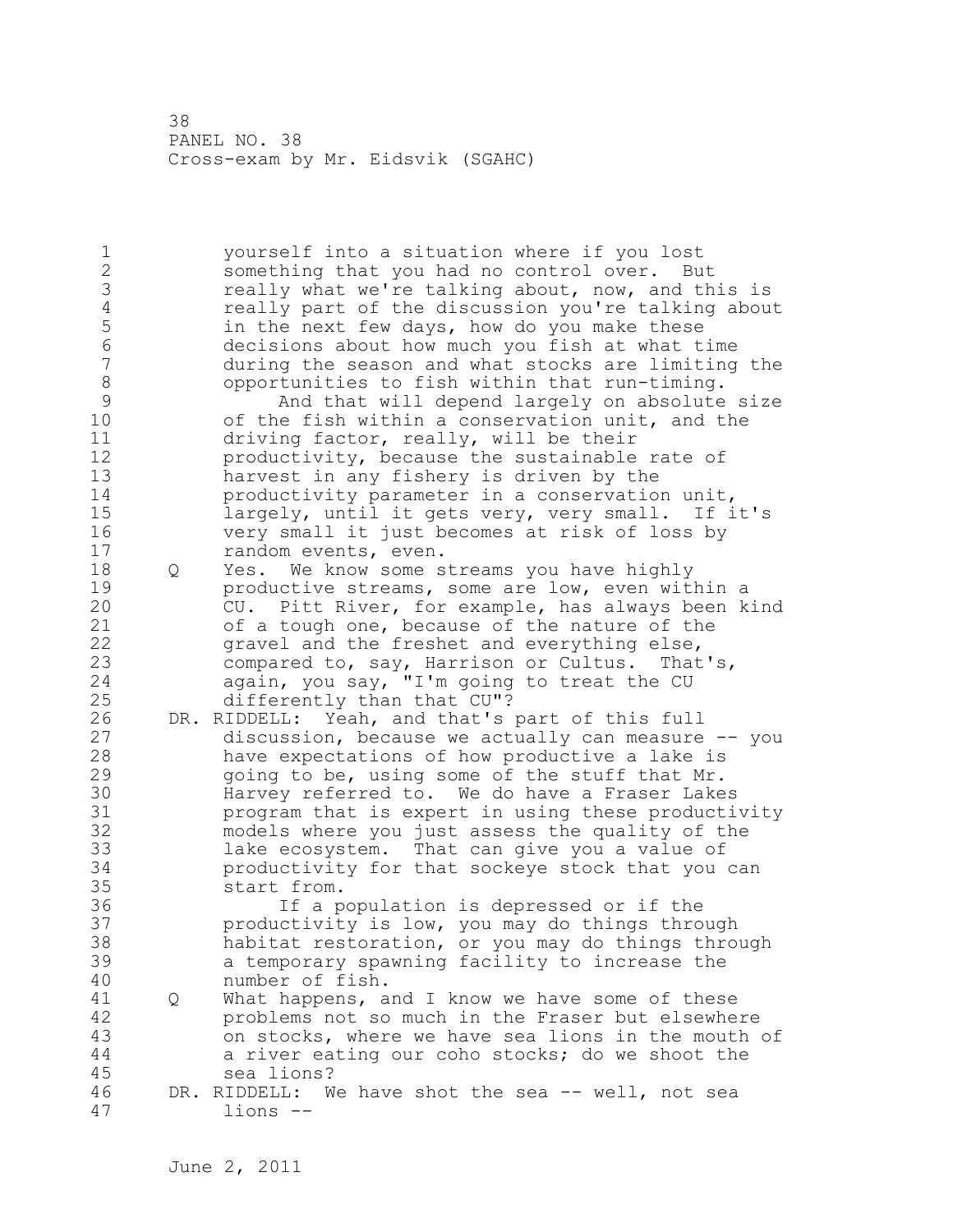1 Q For fish farmers we have, I think. 2 DR. RIDDELL: Yes, maybe. We haven't shot a lot of sea 3 lions that I'm aware of. We have shot seals.<br>4 These are part of the bigger ecosystem. I me 4 These are part of the bigger ecosystem. I mean, I<br>5 think, now, we're really talking about outside of 5 think, now, we're really talking about outside of<br>6 000 001 lakes. We definitely have seals in the Lower 6 our lakes. We definitely have seals in the Lower River, and that has an impact on some of our 8 assessment capacities, actually. 9 But when you're talking about seals as a<br>10 major source of mortality, now we're talking major source of mortality, now we're talking about 11 more of our marine ecosystems and other types of 12 studies. 13 Q Now, I was interested in your comment that some 14 people in DFO haven't bought into the WSP or have 15 concerns about it. I'm wondering, where are those 16 voices? 17 DR. RIDDELL: Well, I mean, I don't -- 18 Q I don't see them reflected in the WSP or public 19 discourse or this Commission. Maybe you can help<br>20 me on that one. Where are thev? me on that one. Where are they? 21 DR. RIDDELL: Well, I think in terms of the 22 departmental and public discourse, we're past 23 that. We had achieved this national policy, and 24 it is their requirement, now, to implement this 25 policy. I wouldn't want to say, now, that we have 26 people that are in disagreement or not<br>27 implementing, but in the absence of what implementing, but in the absence of what they see 28 as additional resources to implement it under -- 29 if they perceive it to be a more difficult task, 30 then they're certainly not making extra efforts to 31 do that or something. 32 Q One quick last question, and it was about funding 33 from NGOs and American foundations and some of the 34 work, and you thought that on a short term it 35 didn't matter. Some of the work they're doing 36 right now is quite long-term, though, isn't it, 37 advocating for PNCIMA, advocating for WSP and how 38 it's implemented. Those are long-term objectives? 39 DR. RIDDELL: Yeah, no, I wasn't answering for all -- 40 Q Okay. 41 DR. RIDDELL: -- sort of activities. I mean, I think<br>42 that an appropriate use, from my perspective, is that an appropriate use, from my perspective, is 43 where we can use other sources of work to do these 44 short-term. They can be verified by sort of 45 typical or public and academic peer review, so we 46 can evaluate the outcome of the work. 47 Q Okay.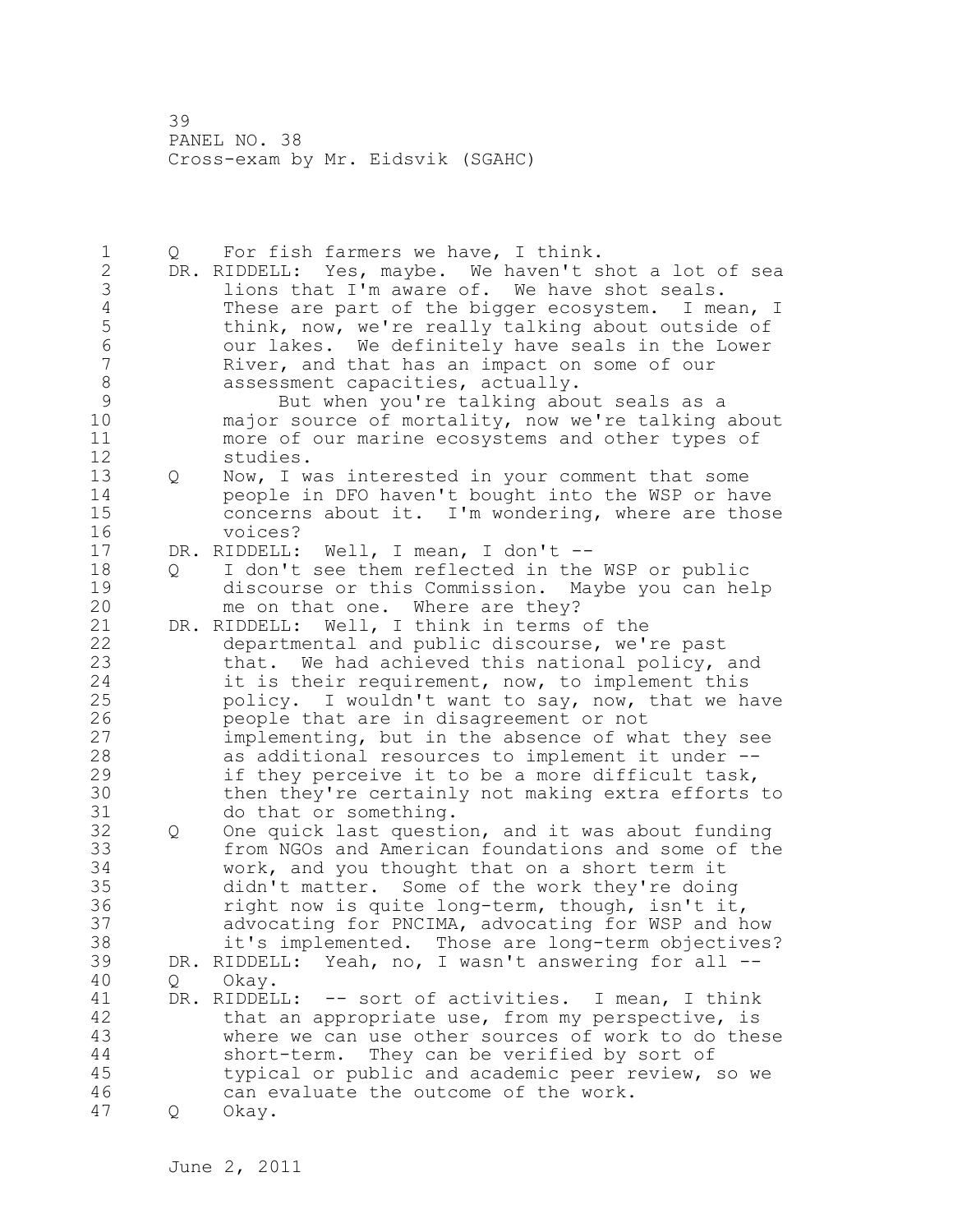1 DR. RIDDELL: But I'm sure that they do have other 2 agendas and other activities. 3 Q Yeah. And my last question, when an NGO sets up a<br>4 process, they would pick who attends and who gets 4 process, they would pick who attends and who gets 5 paid, they would pick the scientist that attends<br>6 and who gets paid, they would pick what papers to 6 and who gets paid, they would pick what papers to publish. Isn't it better to have an independent 8 science authority looking after salmon in British<br>9 Columbia, somebody that's not driven by an NGO? 9 Columbia, somebody that's not driven by an NGO?<br>10 And I can see I'm getting (indiscernible -And I can see I'm getting (indiscernible  $-$ 11 overlapping speakers) -- 12 MR. WALLACE: I was concerned about the way the 13 question was framed, which included some 14 hypothesis which he wasn't putting to the witness. 15 He simply was asking him to accept that -- 16 MR. EIDSVIK: I'm sorry, Mr. Wallace, I know the point 17 you're getting at, because I was trying to shorten 18 my question. 19 Q If an NGO runs the process, they get to choose who<br>20 comes and attends? comes and attends? 21 DR. RIDDELL: Well, ultimately, I suppose you're 22 correct, but, you know, if you're referring to my 23 particular case with the Pacific Salmon 24 Foundation, it's a very wide involvement of people 25 throughout the Skeena, because we know that if we 26 eliminate any one group that that's not to our<br>27 betterment in the long term. We are trying to betterment in the long term. We are trying to 28 have a totally open and transparent process, as 29 the policy requires. The objective that the 30 people involved has set for the Skeena Watershed Initiative in this sense is to implement the Wild 32 Salmon Policy and to meet the obligations of the 33 -- or the conditions of the MSC, so we try to make 34 sure that everybody who has a stake in this is 35 involved so that we don't have any stumbling 36 blocks down the road. 37 Q Do you report to the Minister of Fisheries through 38 parliament? 39 DR. RIDDELL: We do not. But any recommendation from 40 -- will go back to the Department. I mean, it's 41 an advisory process as the Wild Salmon Policy describes. 43 MR. EIDSVIK: Thank you for your questions (sic). 44 Thank you, Mr. Commissioner. 45 MR. WALLACE: Thank you. 46 MS. GAERTNER: Mr. Commissioner, Brenda Gaertner, and 47 with me, Leah Pence, for the First Nations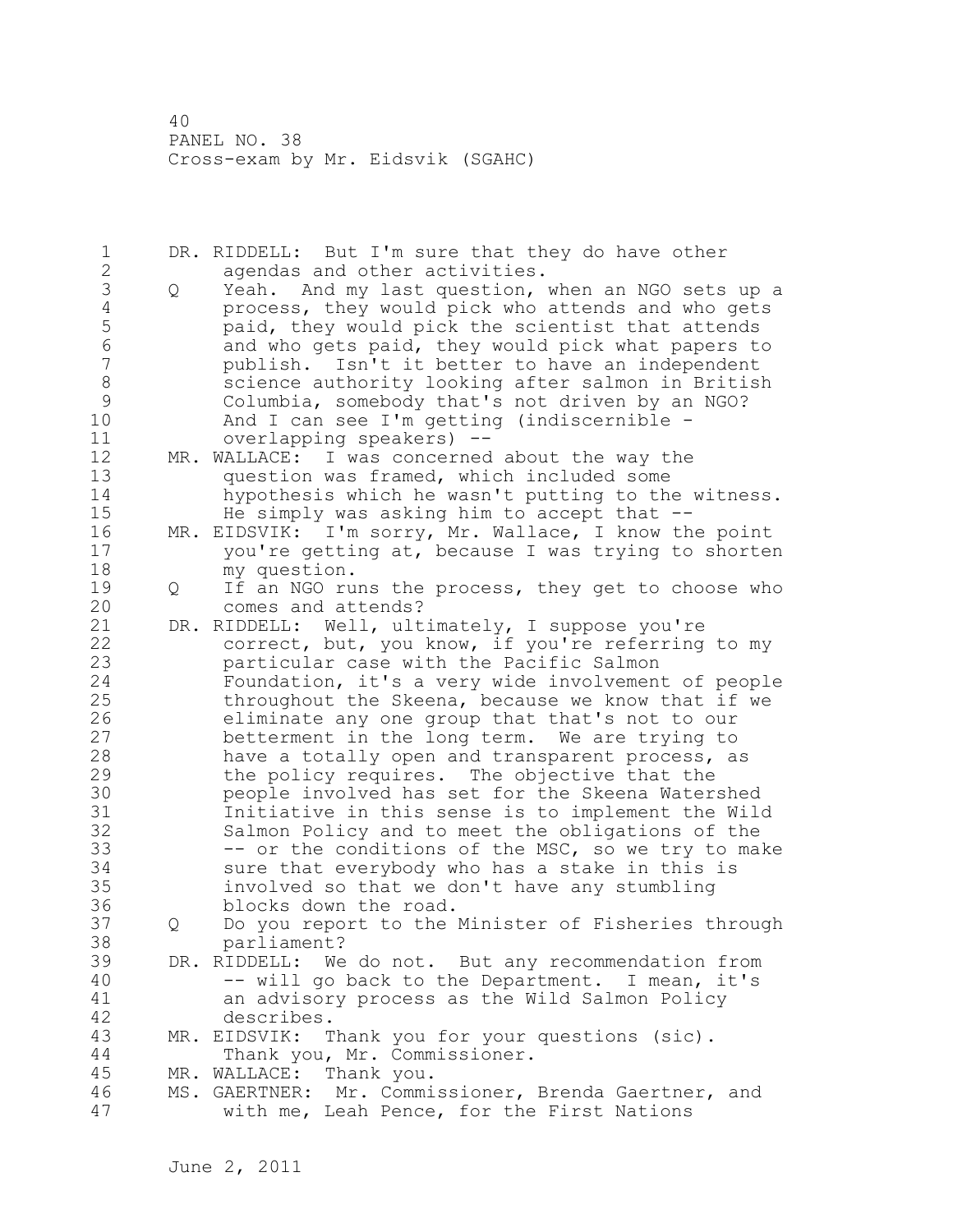1 Coalition. Just for your information, 2 Commissioner, and for the benefit of the panel, my 3 questions, which I believe I have 30 minutes to 4 deliver or engage with you on, are going to be<br>5 more strategic in nature. They're not going to 5 more strategic in nature. They're not going to be 6 as specific as we've had. I've got a couple questions on specific. 8 CROSS-EXAMINATION BY MS. GAERTNER: 10 11 Q But as we've heard a lot of evidence of, and Dr. 12 Davis spoke about, some of the challenges 13 associated with fisheries management towards the 14 sustainable fish and perhaps sustainable fisheries 15 is the challenge of managing people, not managing 16 fish. And you're both nodding on that one. 17 That's something you're very familiar with. 18 **I** want to move to some of the challenges 19 associated with getting people to work together<br>20 and the different knowledge basis and all those and the different knowledge basis and all those 21 types of things and talk about that with you, and 22 then move into some specific questions around the 23 implementation of the Wild Salmon Policy. 24 I'm going to start with Exhibit 224. And Mr. 25 Young, once that gets called up, you'll see that's 26 a paper that was partly sponsored by the David<br>27 Suzuki Foundation, and it's a paper on Knowled Suzuki Foundation, and it's a paper on Knowledge 28 Integration and Salmon Conservation and 29 Sustainability Planning. You're familiar with 30 that paper?<br>31 MR. YOUNG: Yes, MR. YOUNG: Yes, I am. 32 Q And perhaps you could give the Commissioner a 33 sense of why it was that the David Suzuki 34 Foundation thought it was important to have a 35 paper like that produced and made available to the 36 public and the Department of Fisheries and Oceans? 37 MR. YOUNG: As I mentioned earlier, I think Strategy 4 38 is a key element of the policy and its 39 implementation. I also think it was potentially 40 the most challenging for the -- one of the most 41 challenging for the Department to fully implement<br>42 and required the most input from other groups. and required the most input from other groups. 43 We saw an opportunity to try to get some 44 advice, bring an expert on board, to look at how 45 best to potentially bring together different 46 perspectives and stakeholders and interests around 47 the issue of integrated planning as required under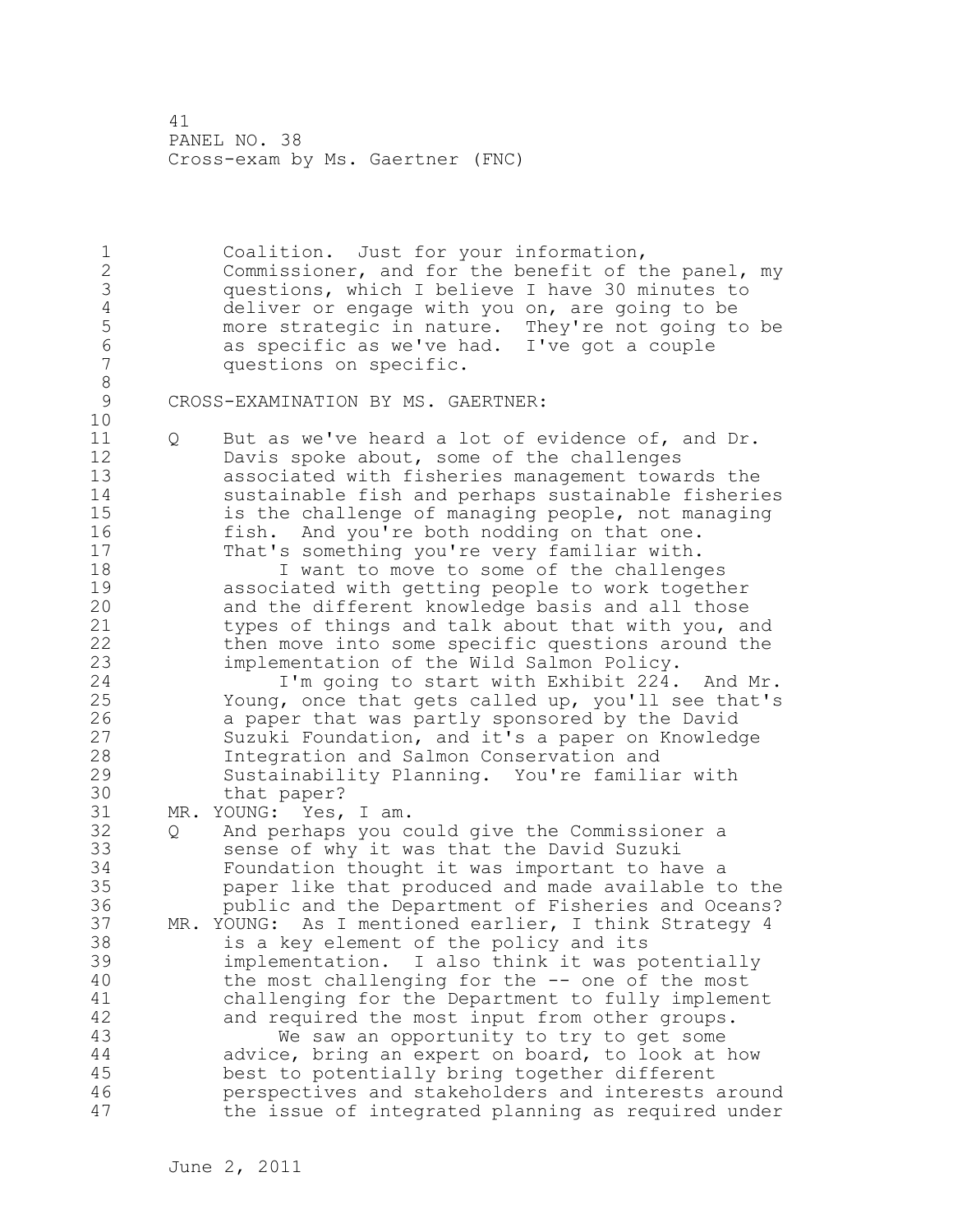1 the Wild Salmon Policy. Some of the outputs from 2 this work really did identify how important it was 3 to appropriately present information, for example,<br>4 ensure that enough technical support was provided 4 ensure that enough technical support was provided<br>5 to participants and that information was 5 to participants and that information was 6 communicated and presented in a way that people understood. 8 Q And you'll agree with me that that's of importance 9 not only for Strategy 4 but, in fact, for all of 10 the strategies, given the commitment under the 11 Wild Salmon Policy to integrate and address things 12 like First Nations and at the multiple sector 13 interests, all of those things in the development 14 of the benchmarks and the setting of conservation 15 units, it was to be a collaborative effort all the 16 way from the beginning, correct? 17 MR. YOUNG: Yeah, I would agree, with one just slight 18 caveat, and that's that with Strategies 1 through 19 3 there is a very strong technical biological<br>20 basis to a lot of that work that could still basis to a lot of that work that could still 21 integrate traditional knowledge and aboriginal 22 traditional knowledge, and should, and therefore 23 requires that sort of communication and 24 integration. But I just wanted to reiterate the 25 point that a lot of the core elements of 26 Strategies 1 through 3 still really depend on<br>27 having a strong understanding of the biology having a strong understanding of the biology and 28 the nature of the fish. 29 Q Dr. Riddell, is there anything you want to add at 30 this point of time? I'm going to take Mr. Young<br>31 through the paper a bit and then turn to you on through the paper a bit and then turn to you on a 32 couple of matters, but just on any of this? Are 33 you familiar with this paper? 34 DR. RIDDELL: Yes, I am. 35 Q All right. 36 DR. RIDDELL: I don't think I have anything to add 37 right now, though. 38 Q All right. I want to take you to pages vi through 39 to xii of the summary, which is ringtail pages 7 40 through to 13. And maybe I should just back up. 41 This paper was written by Julie Gardner. Mr.<br>42 Toung, you're familiar with Julie Gardner? Young, you're familiar with Julie Gardner? 43 MR. YOUNG: Yes, I am. 44 Q And you're aware that some of her areas of 45 specialization include marine conservation 46 protected areas and policy and governance matters 47 and land use planning issues and community-based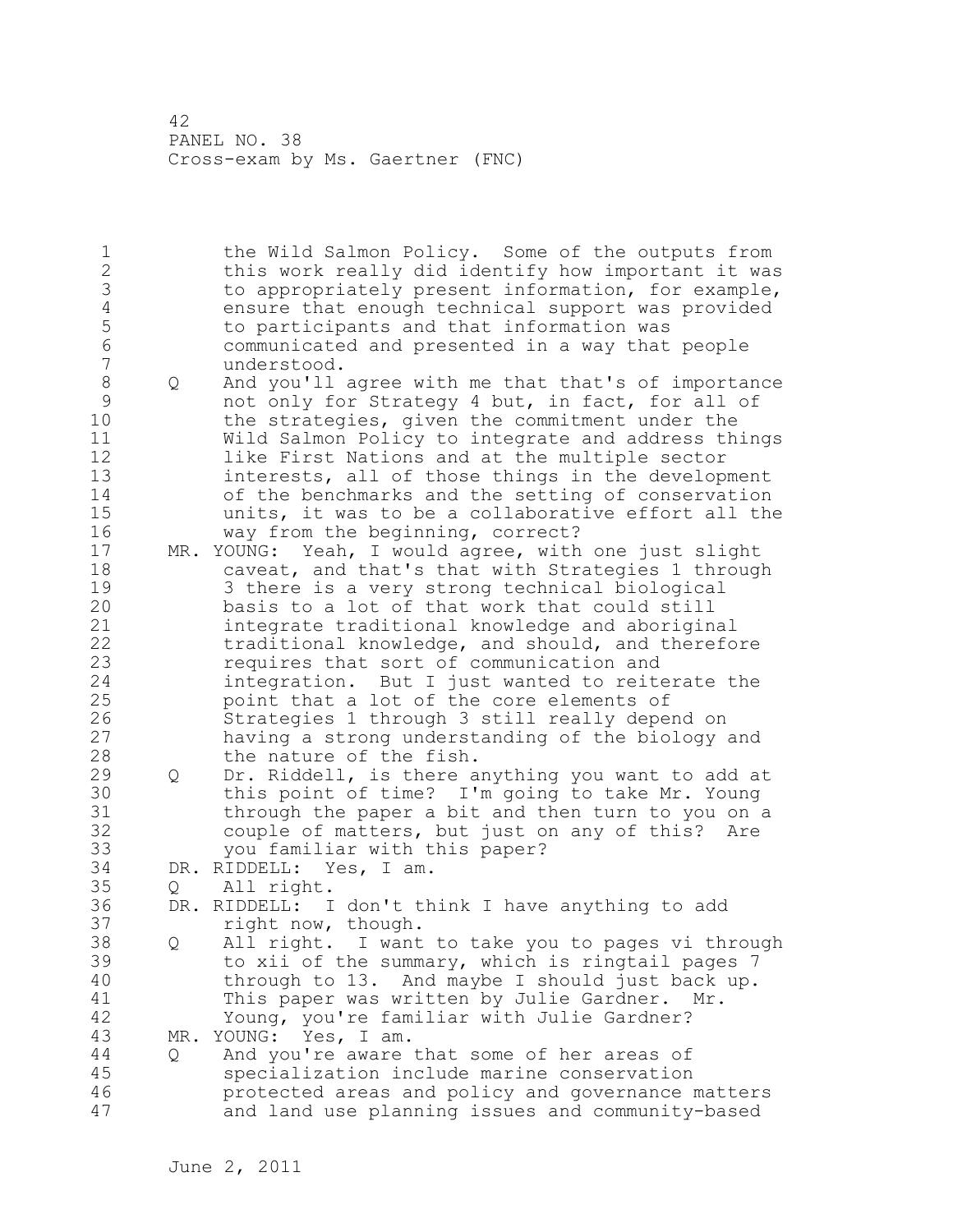1 stewardship? 2 MR. YOUNG: Yes. 3 Q And she's also done a fair bit of work in public 4 participation and collaborative processes and that<br>5 her work is used by both NGOs and the Department 5 her work is used by both NGOs and the Department<br>6 6 6 of Fisheries and Oceans to provide broader 6 of Fisheries and Oceans to provide broader understandings and ideas as it relates to those 8 matters?<br>9 MR. YOUNG: I 9 MR. YOUNG: I agree. That's why we commissioned her.<br>10 0 And Dr. Riddell, you're also very familiar with 10 Q And Dr. Riddell, you're also very familiar with 11 Ms. Gardner's work? 12 DR. RIDDELL: Yes, I am, and we've co-authored a few 13 papers. 14 Q All right. I want to turn, then, to those pages 15 that I've referenced, and starting on page 6 with 16 the recommendations. Now, she goes through these 17 recommendations in quite a bit of detail in the 18 **report.** I don't have time, today, to take you to 19 them, and I would suggest that they're definitely<br>20 suseful for the considerations we have here. useful for the considerations we have here. 21 But let's start with the first one, 22 recognizing different knowledge frames and, in 23 particular, recognizing those without placing them 24 in a hierarchy. Would you agree with me that one 25 of the challenges going forward in some of the 26 implementation of this is that there is a tendency<br>27 for scientists to place their information in a for scientists to place their information in a 28 slightly higher hierarchy than some of the local 29 knowledge and the traditional ecological 30 knowledge, and that we've got some work going<br>31 forward to integrate that in a way in that we forward to integrate that in a way in that we're 32 not always placing hierarchies, but recognizing a 33 complimentary basis on which this knowledge can be 34 used and put to work? 35 MR. YOUNG: I would generally agree with that. I think 36 that there's definitely some nuance to it. I 37 think often it's not intentional, I think, on 38 behalf of the scientists. I do think there's a 39 typical approach that DFO often takes to the way 40 they present information that could be problematic 41 for users, and that may be a part of the culture<br>42 of that organization. So I think there's a of that organization. So I think there's a 43 layered component to that. 44 I would also just like to acknowledge that 45 the -- a lot of the challenge may also be in terms 46 of understanding when we're talking about 47 different -- what types of information we're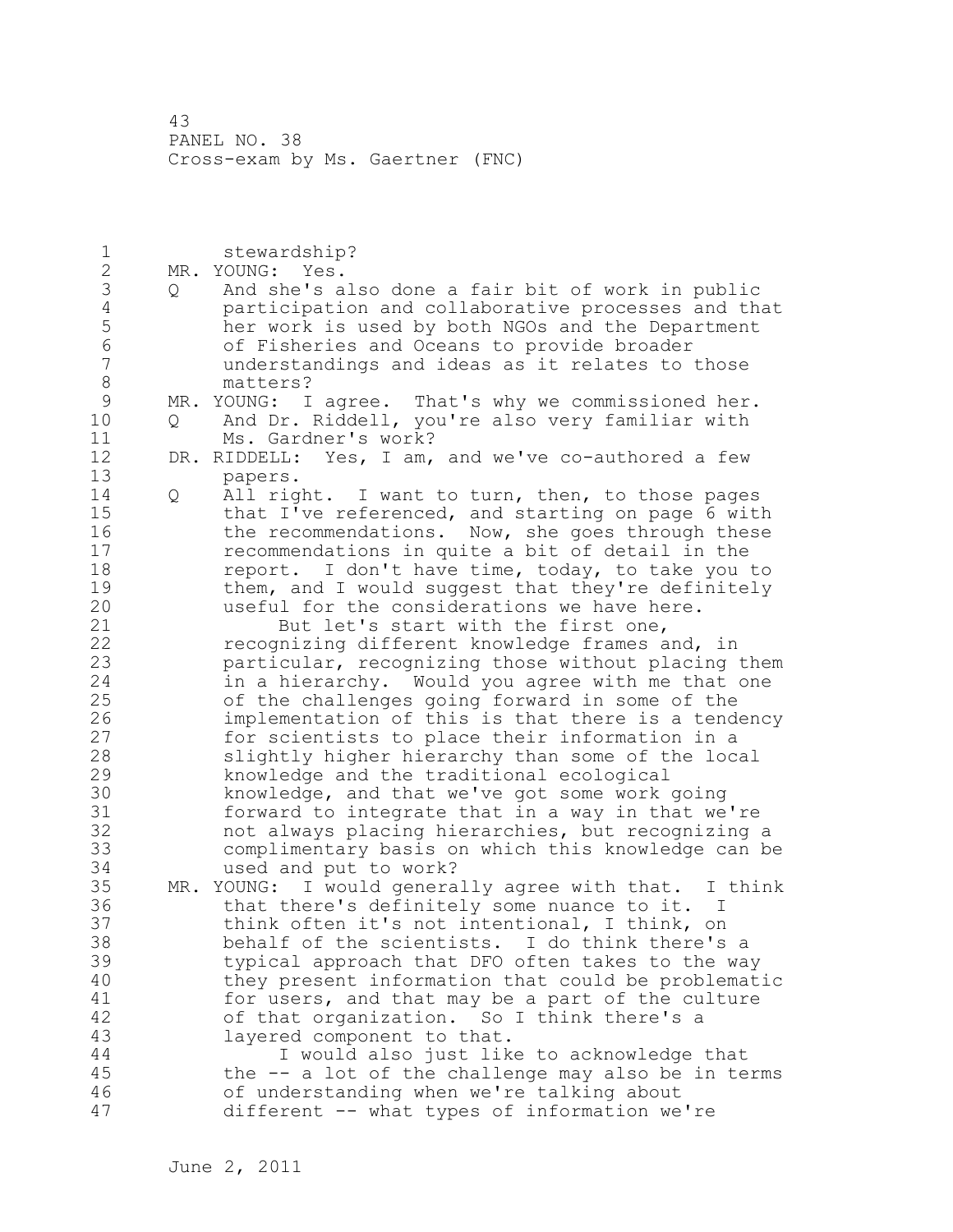1 talking about. So there's a whole -- yeah, and I 2 think this paper really goes into it in more 3 detail, a whole number of layers that kind of make 4 this up, but I do generally agree with your point.<br>5 Q And at the bottom of that same page she makes the 5 Q And at the bottom of that same page she makes the 6 suggestion that not all knowledge sources need to be brought to bear in a multi-party process at 8 every turn. And would you agree with me that's 9 also a challenge in implementation? For example,<br>10 many of my clients feel because they have been many of my clients feel because they have been 11 left of the process before that they have to be 12 involved at all of the processes, and that we've 13 really got to get an education process going on to 14 see how that knowledge can best be used at the 15 right time, from your own experiences? 16 MR. YOUNG: Yes, I would agree, and just generally to 17 add that for this type of integrated planning to 18 work, clearly all participants have to feel that 19 they're meaningfully contributing and able to<br>20 contribute. contribute. 21 Q And then if we were to jump over the next page, 22 I'm just going to highlight certain areas and then 23 we're going to have to move from there, but the 24 next comment she talks about, which I think is 25 extremely useful in some of these processes in 26 determining what information is needed, and she<br>27 talks about collaborating early on what talks about collaborating early on what 28 information is needed, and then clearly stating 29 the problem and the objectives and agreeing on the 30 indicators and agreeing on the research that would<br>31 be required. You'll agree with me that that's be required. You'll agree with me that that's 32 something that she concluded? 33 MR. YOUNG: I agree with you that that's how she 34 concluded. I also, personally, think that that's 35 actually the key, one of the key elements to all 36 of this. 37 Q And Dr. Riddell, do you have any comments on this, 38 as based on your Skeena experience and otherwise, 39 how important it is to make sure that those are 40 going to have -- those people that are going to 41 have to rely on the information are involved early<br>42 in determining what information is going to be in determining what information is going to be 43 needed and what the problems are and how we're 44 going to measure them and what research we're 45 going to take? 46 DR. RIDDELL: Yeah, I would agree. I think one thing 47 we're maybe missing in here, too, is that there is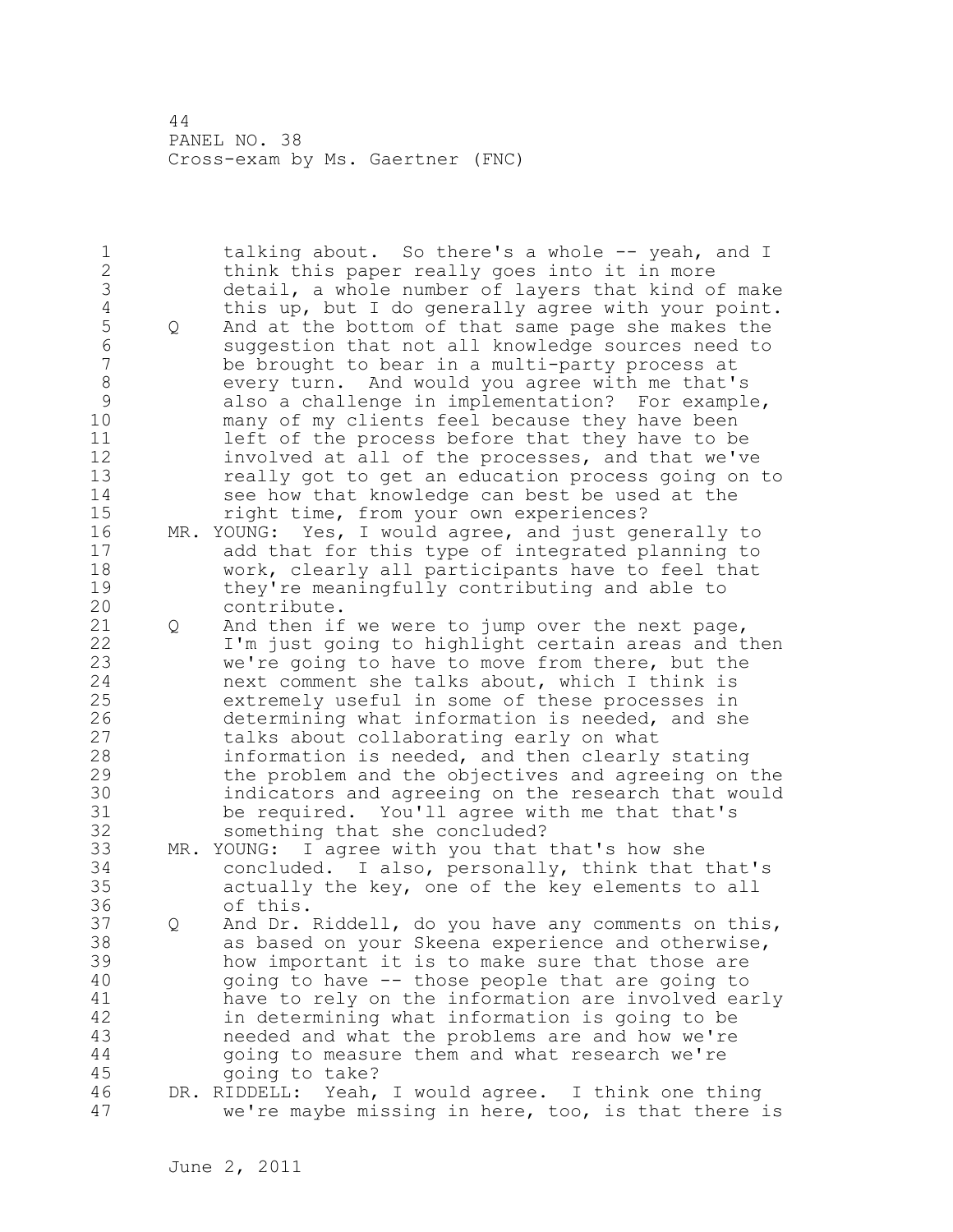1 a time element in the sense that the amount of 2 effort -- I think something that's holding up the 3 Skeena Watershed, as a particular example, is we<br>4 tend to go up for particular meetings, but there 4 tend to go up for particular meetings, but there<br>5  $\cdot$  isn't a regular interaction with some groups, 5 isn't a regular interaction with some groups,<br>6 because some people really need more time to 6 because some people really need more time to really understand what we're building on. 8 Q In particular, First Nations need more time often, 9 don't they? They often need a lot more capacity and more time to figure out how that type of 11 technical information is going to influence their 12 decisions and impact the exercise of their rights; 13 would you agree with that? 14 DR. RIDDELL: Yes. And I mean, I think that, in 15 fairness, sometimes we present issues that they 16 don't agree with, and ultimately we're going to 17 have to talk that through, and if we don't take 18 the time to do that I think the outcome is one, 19 now, that we're finding that they're not<br>20 participating, and that's a serious setb participating, and that's a serious setback for 21 us, if we lose the participants. 22 Q Then the next topic she turns to is collecting and 23 processing information, and there I found it 24 interesting that she talks about throughout the 25 process the assembly and the use of information, 26 but then she talked about consider participatory<br>27 cesearch and the need to make sure that -- or the research and the need to make sure that -- or the 28 benefits of ensuring that more than one interest 29 group, or that more than one perspective is used 30 **1988** right from the get-go in doing the research.<br>31 Would you agree with me as being a useful ap 31 Would you agree with me as being a useful approach to more streamlining the nature of the work that 33 needs to go on in something as complex as the 34 implementation of the Wild Salmon Policy? 35 MR. YOUNG: Yes, I'd agree. I think it comes back to 36 one thing I said about ensuring everyone feels 37 that they're participating fully and that 38 everyone's got an equal understanding of what the 39 challenges, objectives, problems are. I think 40 that's the way to do that. It also helps build 41 the trust between the participants.<br>42 Q Dr. Riddell? 42 Q Dr. Riddell? 43 DR. RIDDELL: Well, I would agree, with a caveat that 44 there are different levels of involvement in 45 research programs. Some of the very technical, 46 very specialized equipment type of thing, we try 47 to involve First Nations to the extent we can, but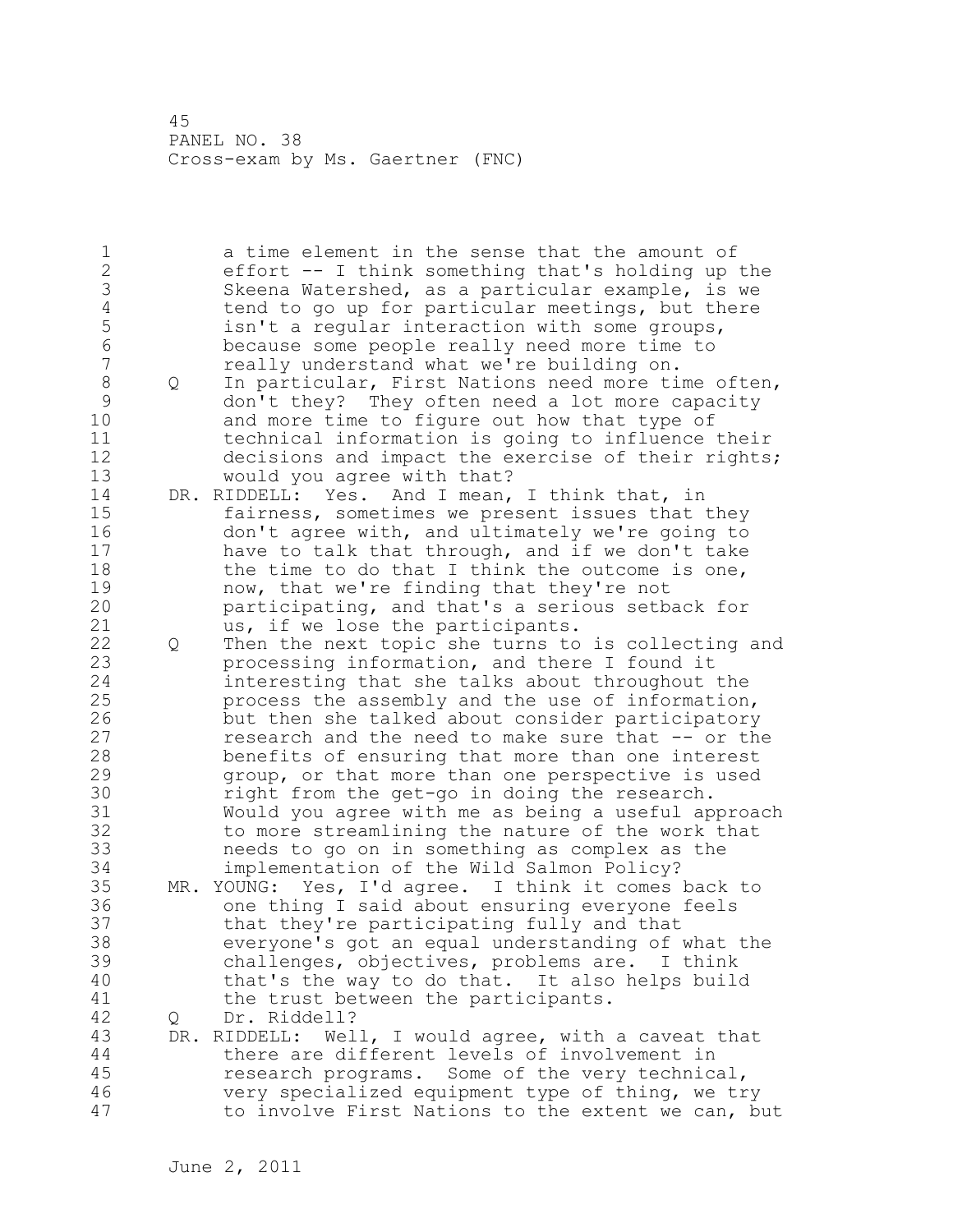1 they tend to become -- there's a long learning 2 process in how to apply some of these things. But 3 there are other activities where they're the lead<br>4 programs, and habitat monitoring, habitat mapping 4 programs, and habitat monitoring, habitat mapping,<br>5 some of these groups are quite expert in this, 5 some of these groups are quite expert in this,<br>6 0 now. So I agree, but there are different leve 6 mow. So I agree, but there are different levels<br>7 of involvement in many of the examples. of involvement in many of the examples. 8 Q And would you also agree that time upfront to 9 understand that division of tasks and how they'll integrate and how there'll be an iterative of 11 process between them, so that different 12 information is all equally used in the process, is 13 also very useful from the get-go? 14 DR. RIDDELL: I think that your latter point's proven 15 to be very important, that they are contributing 16 to the information that is used in moving forward. 17 Q All right, she moves, then, onto her fourth 18 recommendation, which is providing access to 19 information in a transparent way and equity in the<br>20 access to that information. Now, we've just, access to that information. Now, we've just, 21 well, you'd agree with me that that's extremely 22 important, to make sure that the information is 23 easily accessible as it comes in, that parties 24 don't seem to hold onto that information until it 25 serves a particular interest as to when that 26 information is provided?<br>27 MR. YOUNG: Yes, I would agre MR. YOUNG: Yes, I would agree. 28 Q Dr. Riddell? 29 DR. RIDDELL: Well, I agree with the statement, but I, 30 in all honesty, would have to point out that it's<br>31 a two-way street in this case. In the Skeena, in a two-way street in this case. In the Skeena, in 32 particular, there are severe limitations we're 33 encountering, because we're not given the 34 information back from First Nation groups that 35 have collected it. I'm sure that we're guilty of 36 the opposite, as well, but we find that this is 37 something that is -- there is a proprietary sense 38 when people collect data, and we need to get by 39 that in these larger watershed sort of processes. 40 Q I'm going to turn to that because of the 41 complexities around traditional ecological<br>42 knowledge, in a second, and the author doe knowledge, in a second, and the author does a 43 pretty good job of outlining some of those 44 concerns, so let's get to that. 45 Finally, she speaks about addressing 46 uncertainties and, in particular, she notes that 47 we can't expect uncertainties to be eliminated by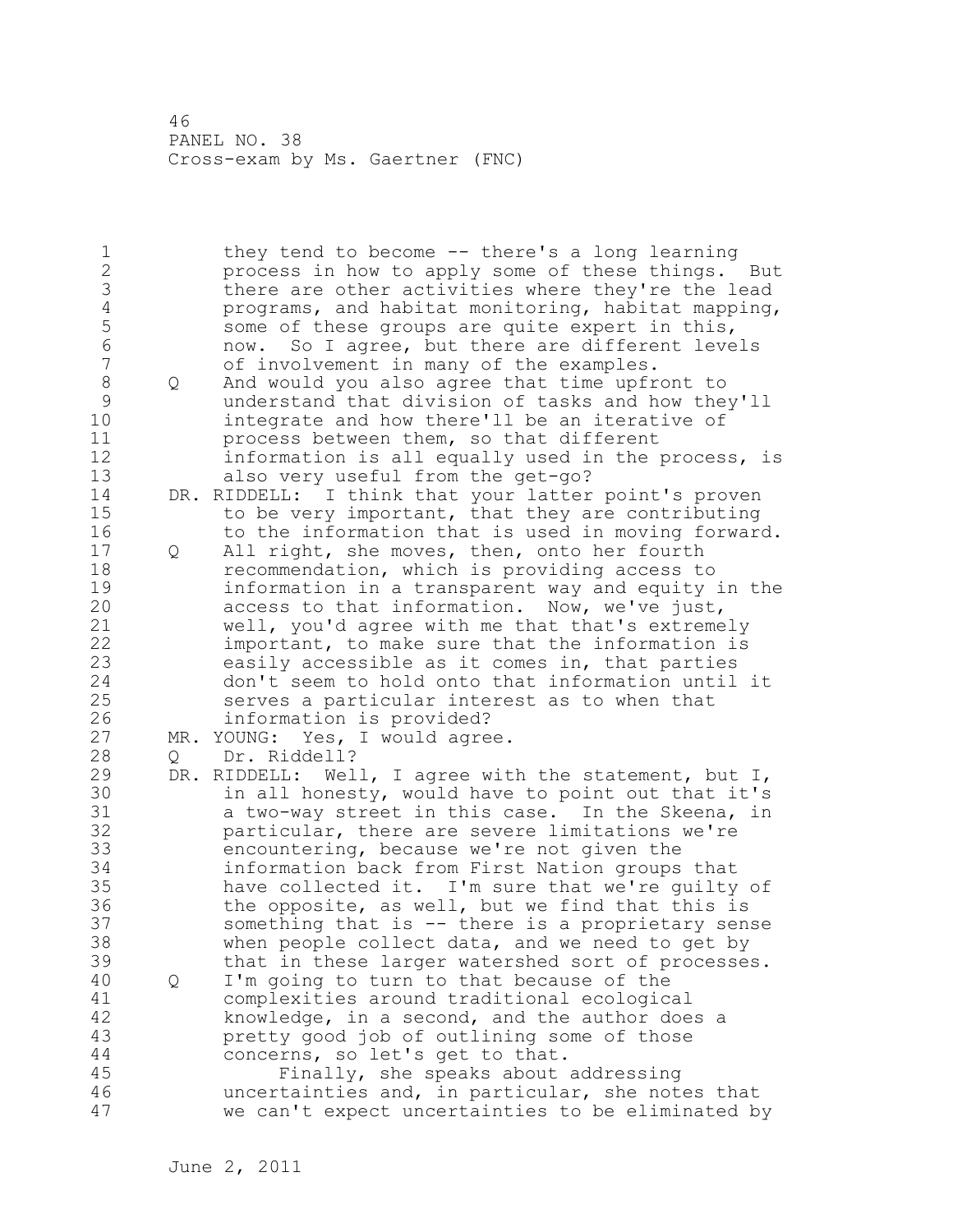1 models or otherwise, and that what we really need 2 to be doing is working towards describing that 3 uncertainty and sharing the risk assessment roles 4 around that and making sure we understand the<br>5 different perceptions on those risks. That's 5 different perceptions on those risks. That's 6 pretty straightforward as it comes in terms of moving forward; is that correct? In both of your 8 experiences, that's going to be necessary and 9 useful in the implementation of the Wild Salmon Policy? 11 MR. YOUNG: Yes, I'd agree. 12 DR. RIDDELL: Yes. 13 Q Now, the next component I found to be useful, 14 particularly, which is improving communication 15 across knowledge frames, and I want to take you to 16 the body of the document on that, and in 17 particular, let's start with page 24, which is 18 where she begins to look at aboriginal, local, and 19 fishermen's knowledge, and she describes the<br>20 hature of that knowledge, and then she goes nature of that knowledge, and then she goes on to 21 describe the relevance of that knowledge. 22 And then I want you to take specific note of 23 page 27, where she talks about limitations on the 24 integration of that knowledge into this work and 25 some of the challenges associated with that. And 26 the first is that there's often concerns around<br>27 the accuracy and verification that, from a the accuracy and verification that, from a 28 scientific perspective, you like clear data that's 29 observed in a particular way, and you like a 30 standardization and a scale, and that often when<br>31 vou move between that and traditional ecological you move between that and traditional ecological 32 knowledge there's a fair bit of work that needs to 33 go on to understand the traditional ecological 34 knowledge. 35 Do you appreciate that dynamic and have you 36 experienced that dynamic at the tables that you 37 work at? 38 MR. YOUNG: Yes, definitely. 39 Q Dr. Riddell? 40 DR. RIDDELL: Yes. Although I would say my experience 41 is more limited than many of the people working<br>42 directly in the areas. directly in the areas. 43 Q And then she goes on to talk about the challenges 44 associated with the proprietary nature of the 45 traditional knowledge and the concerns that First 46 Nations have around injustices to the holders of 47 that knowledge, depending on how that's used.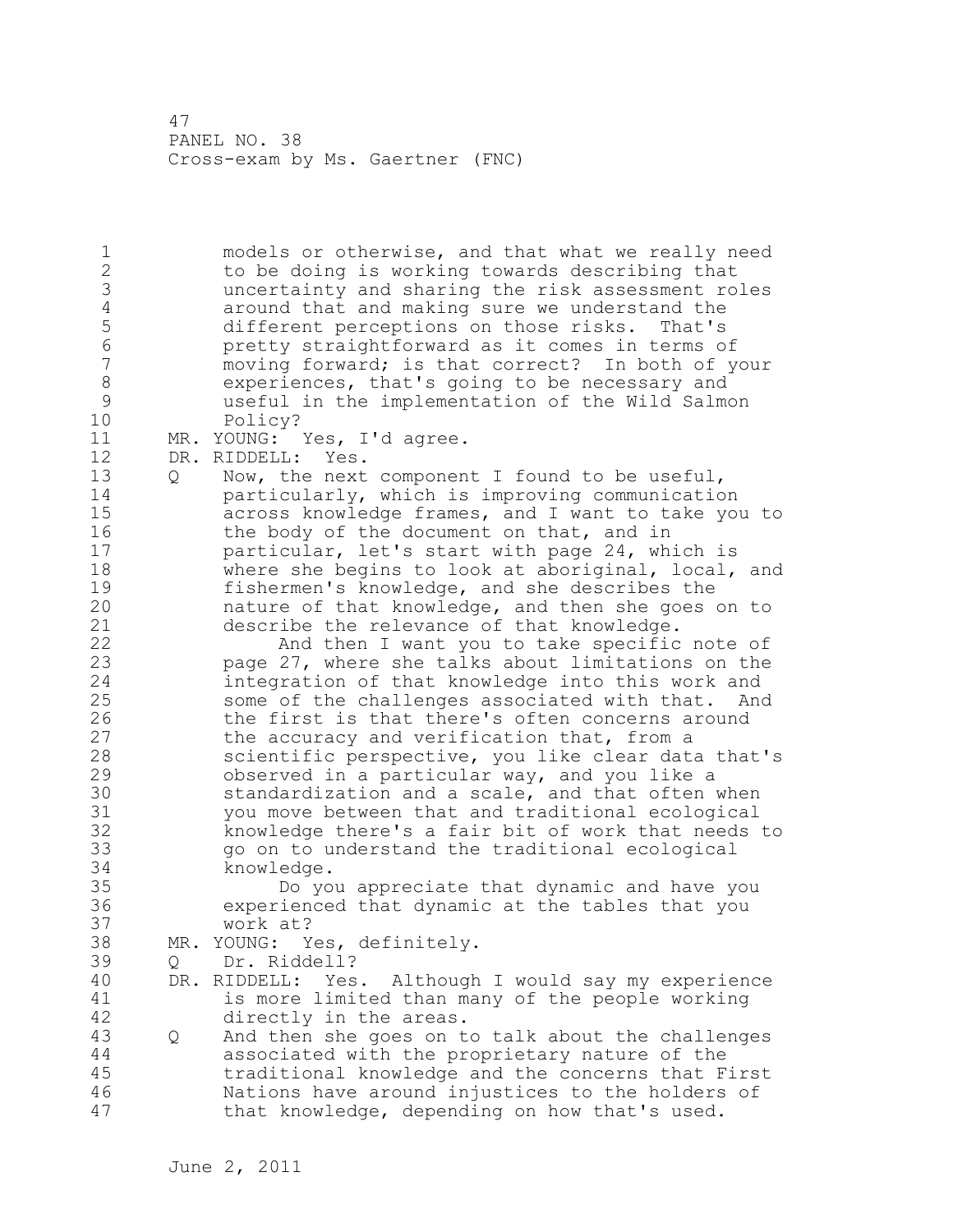1 Dr. Riddell, you just talked a bit about your 2 Skeena experience, about how there's a reluctance 3 sometimes by First Nations to provide that<br>4 information, Do you agree that that's par 4 information, Do you agree that that's partly in<br>5 cesponse to how it's going to be used, who's going 5 compare to how it's going to be used, who's going<br>6 to use it, how we're going to see that data used 6 to use it, how we're going to see that data used<br>7 mow, 20 years from now, 15 years from now, that now, 20 years from now, 15 years from now, that 8 there's a real trust issue that's going on that<br>9 has to be worked out between the different hold 9 has to be worked out between the different holders<br>10 of these different knowledge basis; is that of these different knowledge basis; is that 11 correct? 12 DR. RIDDELL: I don't think there's any question that 13 there's a trust element. The particular example I 14 was referring to probably doesn't even get this 15 deep into it, though, because we weren't even 16 talking about aboriginal traditional knowledges. 17 We were talking about programs that have been 18 funded by the Skeena Watershed Initiative, and 19 that the information is not being processed and<br>20 feturned openly so that the entire group working returned openly so that the entire group working, 21 all the parties in the Skeena Watershed 22 Initiative, can benefit from the investment in the 23 research, basically. So it's a slightly 24 different -- 25 Q All right. 26 DR. RIDDELL: -- example here.<br>27 0 All right, then I want to 27 Q All right, then I want to take you to page 29. In 28 particular, at the bullets under the paragraph 29 reading: 30<br>31 31 Underappreciation of [traditional local knowledge] in relation to the science frame 33 in fisheries management leads to the 34 following impacts: 35 36 And there's a list there. Mr. Young, from the 37 work that you've done at various tables and in 38 various places, do you agree that those are the 39 types of concerns that are often raised at tables 40 when we're integrating knowledge? 41 MR. YOUNG: Yes, I think I have seen this. I'll kind<br>42 of add the statement that Brian did as well, that of add the statement that Brian did as well, that 43 although I have worked at different tables like 44 this I don't have extensive experience, but I do 45 think that these are valid. 46 DR. RIDDELL: Could I just add, I think, in all -- this 47 is probably true, but I think that people are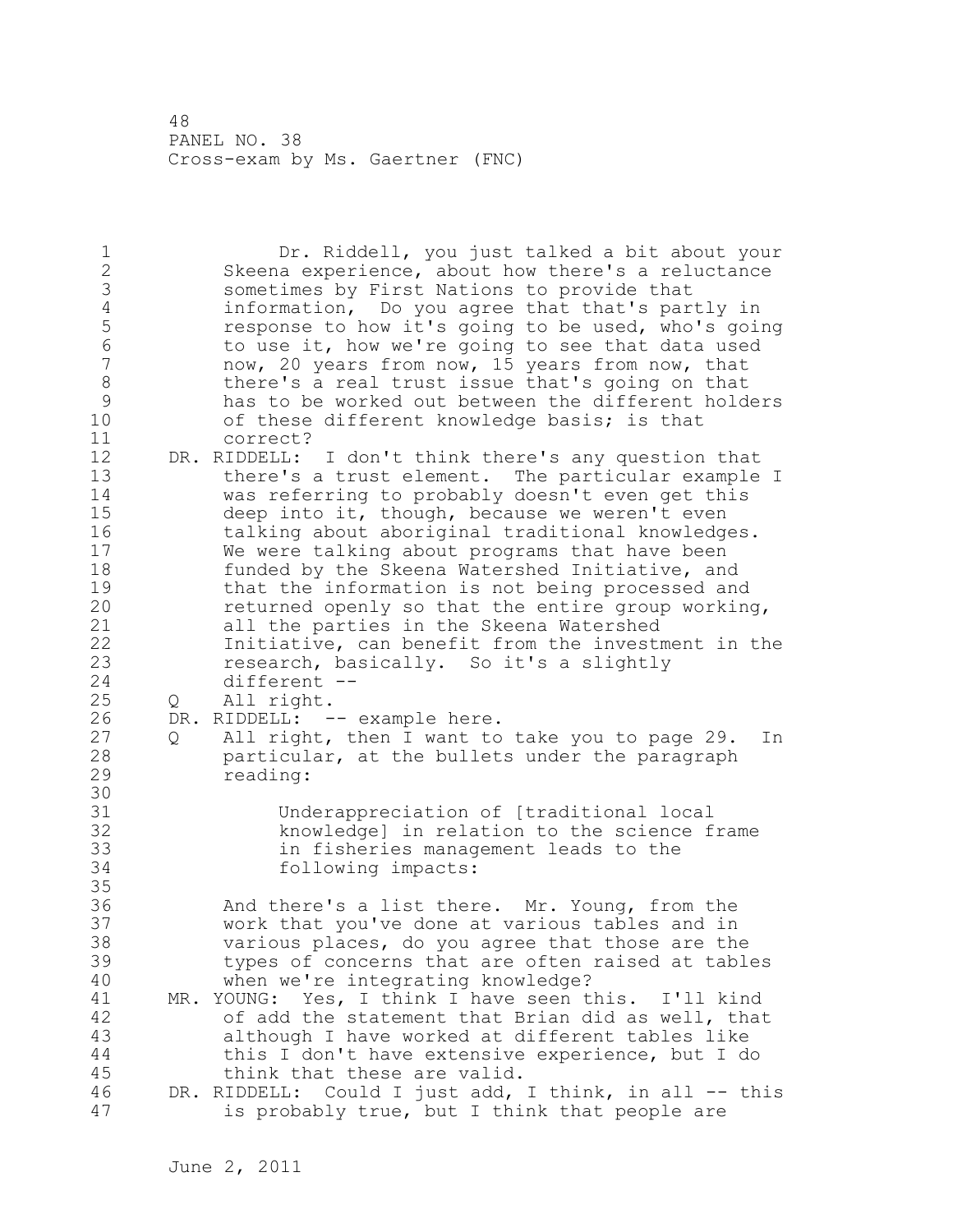1 moving past this. I think that there are examples 2 where, clearly, the traditional knowledge comes 3 from long experience living in particular areas<br>4 and living with the various animals, and I thin 4 and living with the various animals, and I think<br>5 that people are seeing -- there's more of this 5 that people are seeing -- there's more of this<br>6 (6 ) comes out, I think there is a learning process 6 comes out, I think there is a learning process on the side of the sort of western science element, 8 that there is some meaning behind these and that<br>9 they commonly do have good ecosystem-type messag 9 they commonly do have good ecosystem-type messages in them. 11 So there's a learning that goes on once this 12 comes out as well, and so you will stimulate the 13 trust going the other way as well. 14 Q Great. That's always good to hear. But I want to 15 perhaps point out her last recommendation, then, 16 is what she suggests is that you use structured 17 approaches for applying that knowledge and be very 18 clear on how those structured approaches are 19 implemented.<br>20 Would y Would you agree that that is one of the ways 21 in which we're improving the trust, we've actually 22 -- you developed the models and you develop how 23 the decision-making processes are going to work, 24 people see how that knowledge is going to be 25 applied, they understand that structure and, 26 therefore, they can, I'm going to say, trust the<br>27 structure as distinct from trusting the people, structure as distinct from trusting the people, 28 necessarily, or the interests around the table to 29 actually ensure that better decisions are going to 30 be made at the end of the day?<br>31 DR. RIDDELL: I'm trving to think o DR. RIDDELL: I'm trying to think of how it's unfolding 32 within my experience. I think what you say is 33 true, but I think that if you're waiting till the 34 last moment you're probably minimizing the 35 potential importance of getting that information 36 out, is the unfortunate part. 37 Q No, sorry, you misunderstood my question, then. 38 You wouldn't wait till the last moment; you'd 39 structure the approach from the beginning -- 40 DR. RIDDELL: Oh, okay. 41 Q -- so you know how that knowledge and how that<br>42 information will be used and how decisions wil information will be used and how decisions will be 43 made based on that, is what her suggestion is. 44 DR. RIDDELL: I don't think there's any question that 45 that's true, that we definitely have to have more 46 -- both efficient and effective ways of getting 47 this information available so we can benefit from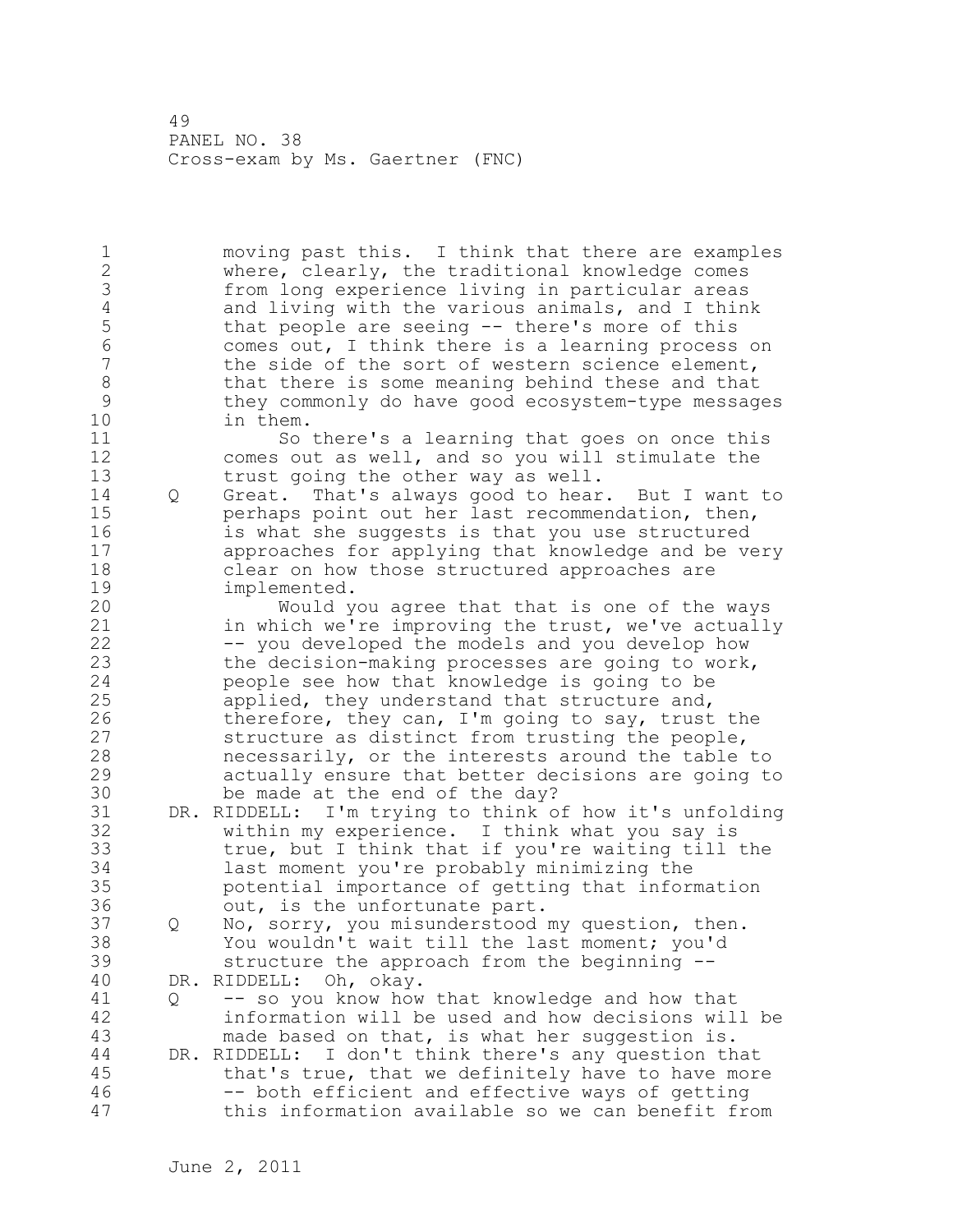1 it. 2 Q All right. So now I want to go specifically to 3 the Wild Salmon Policy. And Dr. Davis talked<br>4 about the challenges associated with getting 4 about the challenges associated with getting past 5 traditional behaviour and moving into new ways of 6 doing things. And Dr. Riddell, you were with the Department for a very long time, and now you're 8 working for an organization that, as I understood<br>9 vour evidence yesterday, is working very closely 9 your evidence yesterday, is working very closely with local groups and trying to effect real change 11 on the ground. And that's the difference between 12 the Department and local groups, is an issue my 13 clients have been challenged with for a long time. 14 How do local groups and the work that happens in 15 local ecosystems or environments actually effect 16 senior policy decision-making that will make -- 17 that drives the implementation of something like 18 the Wild Salmon Policy? 19 So I'd like to have your observations on what<br>20 we can do to improve behaviours of the Department we can do to improve behaviours of the Department 21 of Fisheries and Oceans as it relates to making 22 local work more effective in policy decisions, in 23 socioeconomic decisions, in all kinds of decisions 24 that need to happen under the Wild Salmon Policy. 25 DR. RIDDELL: Well, what you're describing is exactly 26 why we wanted to include the Strategy 4. In all<br>27 the time I was involved with the Department, you the time I was involved with the Department, you 28 always have the annual time constraint; you must 29 make decisions to manage the fisheries. And 30 frequently you were making decisions in the field 31 that you knew was ripe with conflict.<br>32 So when we were doing the policy So when we were doing the policy and re-

33 establishing that you've got to work from the 34 diversity up, so basically you're working from the 35 landscape up, we wanted to include the communities 36 that have the sort of local knowledge and local 37 understanding about what their long-term needs are 38 going to be in particular areas, and you really 39 build from the bottom up.

40 And the Strategy 4 intention is to provide 41 advice to the Department that represents what<br>42 people see in the regions about long-term people see in the regions about long-term 43 aspirations for salmon in a particular area, 44 what's the rate of logging? We were thinking, 45 really, a much more holistic environmental advice 46 to the government. Now, DFO would have to deal 47 with the salmon, and I think there was a great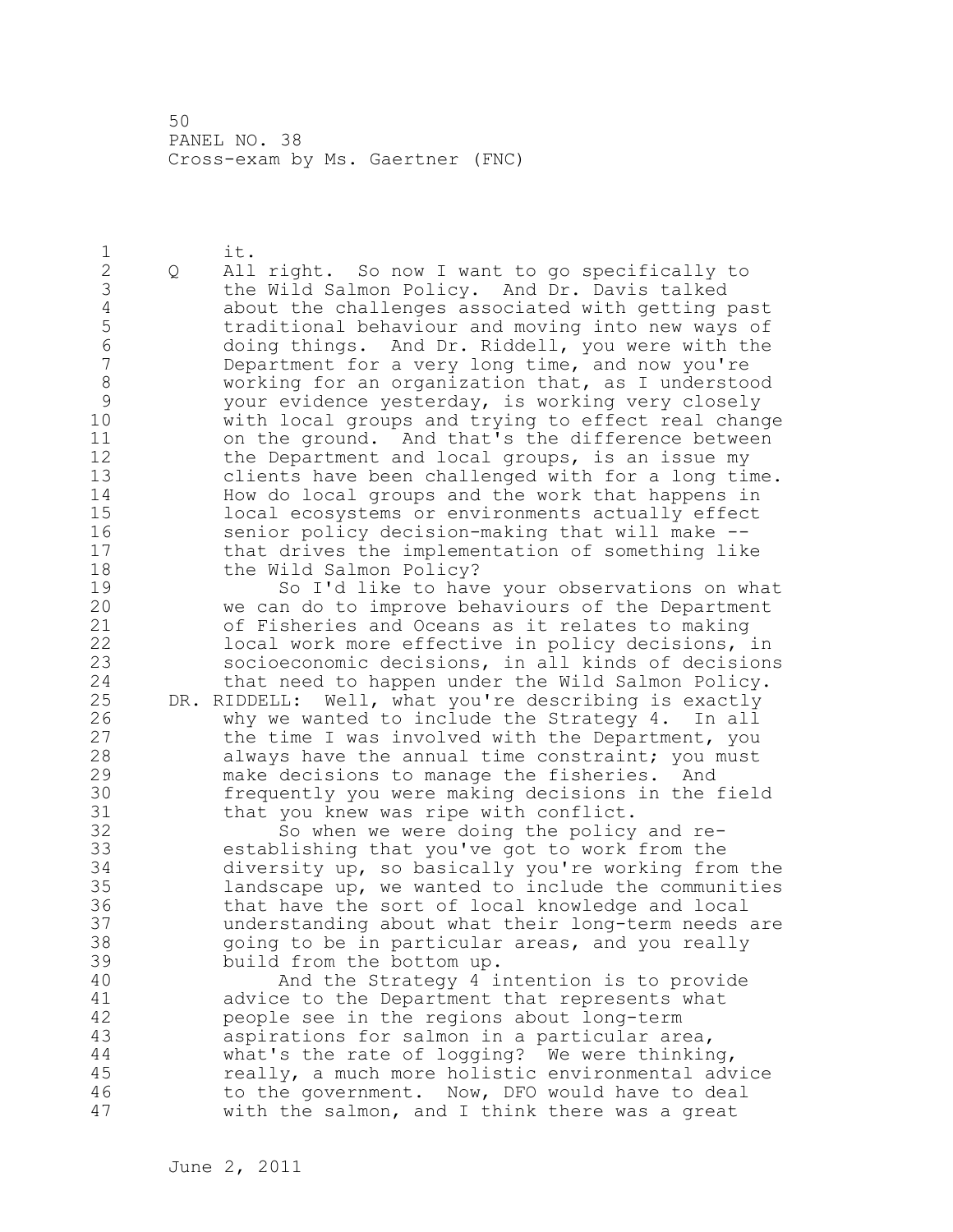1 deal of concern about whether or not the 2 Department's ever going to take that advice to 3 heart.<br>4 B 4 But what the wording was trying to present<br>5 was a message that the Department would listen 5 was a message that the Department would listen to 6 the advice coming from a consultative process on a<br>7 The regional basis and that they would take that to 7 regional basis and that they would take that to 8 heart within the bounds of, you know, you can't<br>9 limit the discretion of the minister, as they s 9 limit the discretion of the minister, as they say.<br>10 0 All right. But I want to pick that up. I mean, Q All right. But I want to pick that up. I mean, 11 you said that that was the words, that's the 12 policy, but you also just noted that there is 13 discouragement or at least an open question at the 14 local level whether this is going to make any 15 difference at all. And the Commissioner's just 16 heard two days of the Cultus example, where that 17 working group and the recovery team expressed very 18 much exactly that problem. 19 DR. RIDDELL: Yeah.<br>20 0 All right. So 20 Q All right. So we've got that problem. What do 21 you recommend, as a way of trying to ensure that 22 the work that's done at the local level, even at 23 the regional level, is going to make a difference 24 when it comes to very difficult socioeconomic 25 decisions that are going to need to be made as it 26 relates to the implementation of this policy?<br>27 DR. RIDDELL: Well, that's sort of the heart of th DR. RIDDELL: Well, that's sort of the heart of the 28 question. My experience with the Pacific 29 Fisheries Resource Conservation Council maybe is 30 an interesting model. I very much think that some independent advisory council could aid the 32 Department in making these hard decisions, in that 33 is the information that's been acquired and is the 34 advice coming through credible, does it have 35 strong technical basis, does it have the community 36 support. And I think we might actually look at a 37 -- in the past there's also been the Ministry's 38 Advisory Council for Fisheries. 39 An independent council that maybe is like the 40 Pacific Fisheries, the PFRCC, that could give 41 advice back to the Department, could go a long way<br>42 to strengthening the advice that goes forward to to strengthening the advice that goes forward to 43 Ottawa. And if it had a stronger and broader 44 consensus then it probably has a stronger 45 opportunity to succeed. 46 Q Would you also need a commitment by government to 47 actually take those recommendations to heart and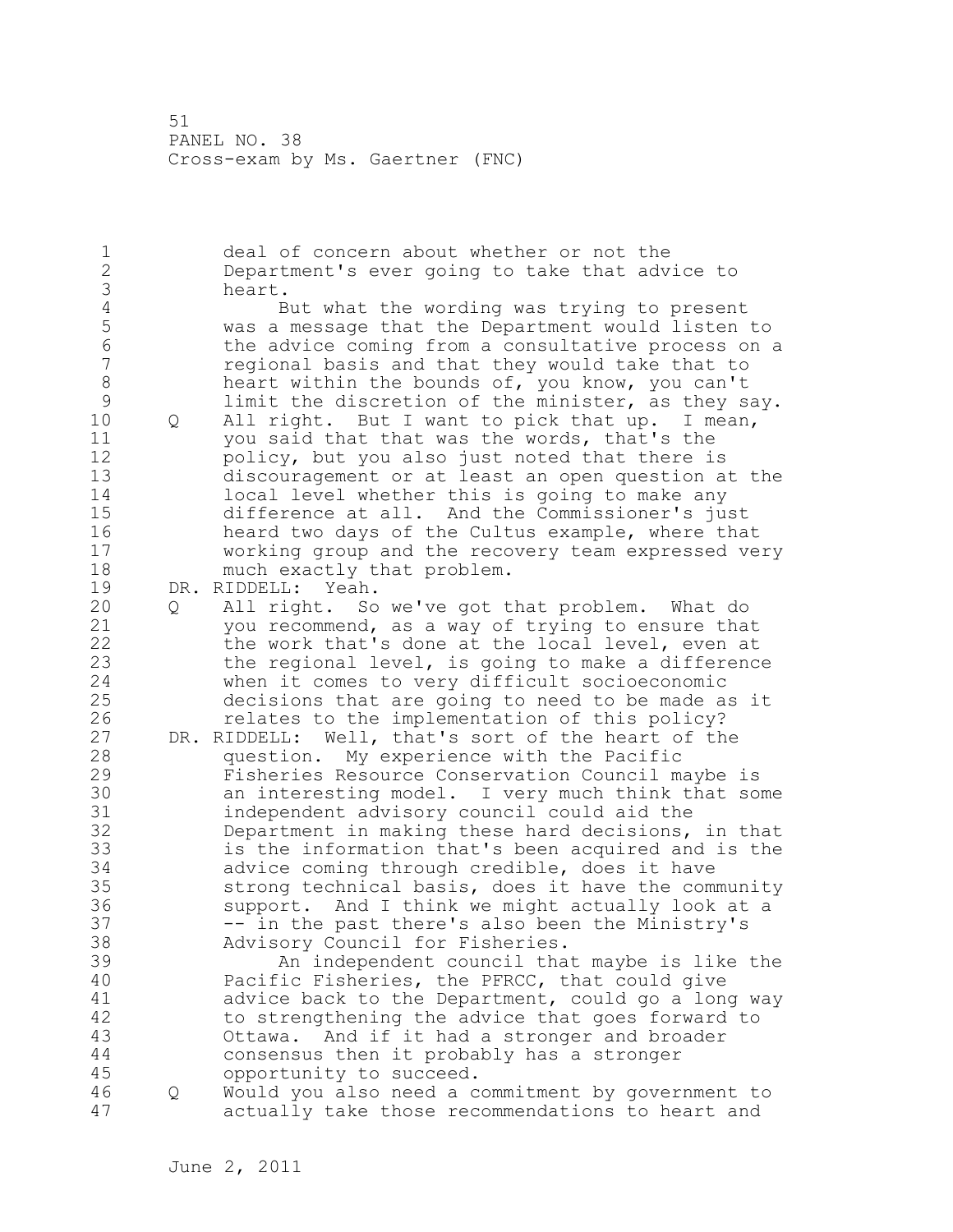1 would you suggest that that be something that 2 either be statutorily or policy firm by some 3 either policy or statutory commitment to such an 4 independent body?<br>5 DR. RIDDELL: I don't 5 DR. RIDDELL: I don't think I could go as far as to say<br>6 Statutory in the sense that we definitely ran up 6 statutory in the sense that we definitely ran up<br>7 against the issue of fettering the discretion of against the issue of fettering the discretion of 8 government, but I don't think there's any question<br>9 that there should be some obligation to consult on 9 that there should be some obligation to consult on<br>10 this and to take that advice to heart. If you this and to take that advice to heart. If you 11 don't do that, I don't think you can make these 12 independent councils work very long. They will 13 have to grapple with very difficult decisions, and 14 if they're going to put that time and effort in, 15 then there should be due consideration of that 16 advice. 17 Q And would you agree with me that given where we 18 are with the implementation of the Wild Salmon 19 Policy, that we're also going to need a commitment<br>20 from government that they're actually serious from government that they're actually serious 21 about implementing this and that they need to 22 start showing that commitment on the ground by 23 doing things? 24 DR. RIDDELL: Well, I don't think there's any question 25 that government's committed to doing it. I think, 26 as I said yesterday, a stronger commitment to<br>27 ceally bring this to fruition over the next c really bring this to fruition over the next couple 28 of years I think is really due. I'm quite 29 concerned if we continue to go along without 30 making progress and actually showing benefits to some of the discussions like we had this morning, 32 that people will lose interest and they will not 33 believe that the policy has any strength. 34 So I think there really is an issue that we 35 have to do. And there are benefits from doing it. 36 I just find this very hard to understand, talking 37 to various groups, that the fishing industry, in 38 particular, here, has worked quite hard to get the 39 sockeye certification. There were a strong set of 40 conditions, and now we're discussing the pink 41 certifications, and much of it relies on<br>42 implementing the Wild Salmon Policy and 1 implementing the Wild Salmon Policy and better 43 monitoring of the condition of the salmon 44 resource. 45 So those are very strong benefits that we 46 could get by succeeding in implementing this 47 policy.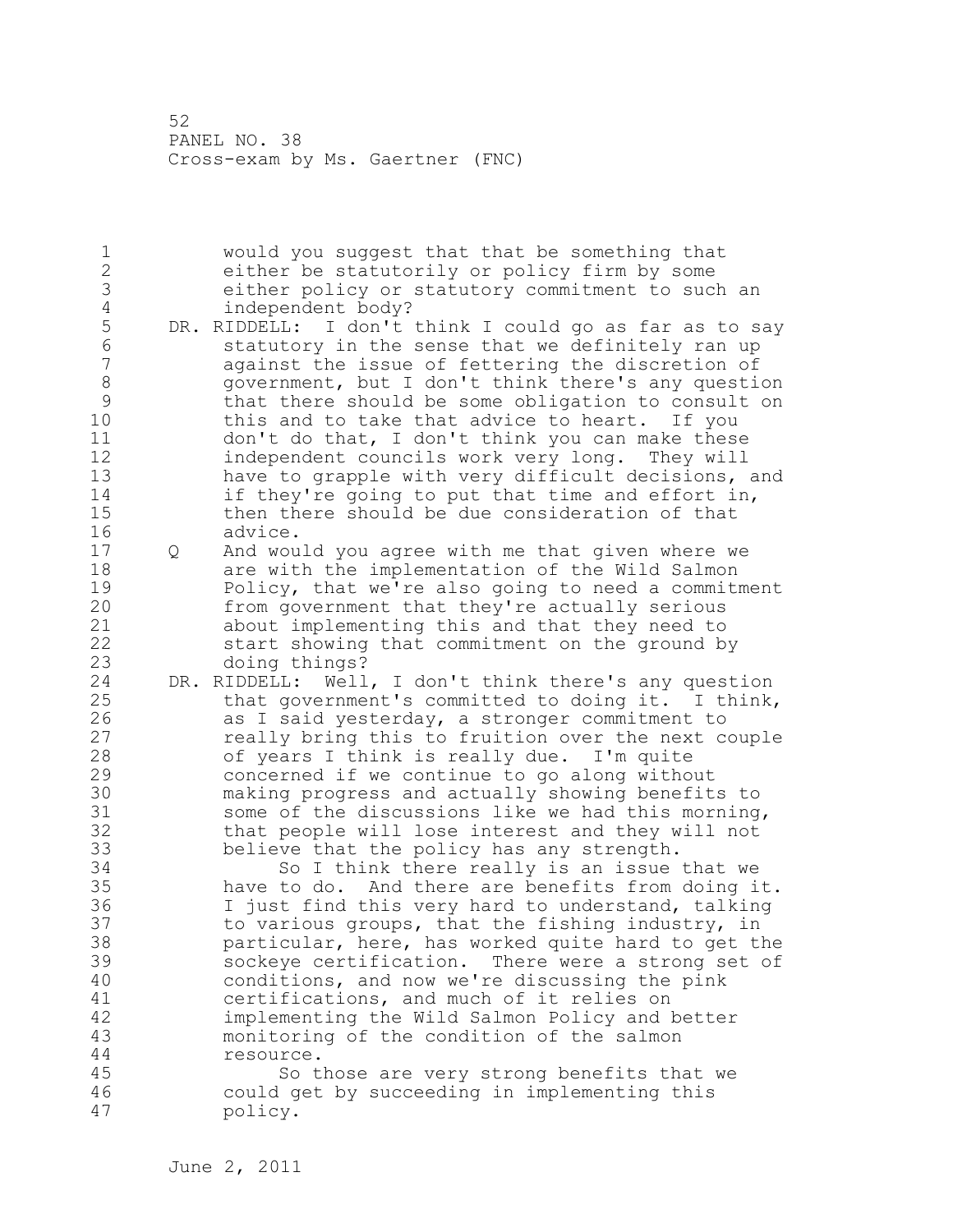1 Q And you'll agree with me that it will be critical 2 to have a strong and clear voice from aboriginal 3 people on such an independent group --<br>4 DR. RIDDELL: I would think. 4 DR. RIDDELL: I would think.<br>5 0 -- without such we won' 5 Q -- without such we won't be able to actually<br>6 implement this in a meaningful way? 6 implement this in a meaningful way?<br>7 DR. RIDDELL: Yes, I don't think there's DR. RIDDELL: Yes, I don't think there's any question 8 the way the treaties are evolving through time,<br>9 maybe not as quickly as desired, but there's no 9 maybe not as quickly as desired, but there's no<br>10 ouestion that in the future you'll have to have question that in the future you'll have to have 11 full representation through the First Nations in 12 some way. 13 Q We won't have to wait till treaty, we need that 14 now; is that correct? 15 DR. RIDDELL: Well, hopefully, yes. 16 Q Mr. Young, I didn't mean to keep you out of this 17 conversation. I know I'm going to have a little 18 bit more time with you in the next panel. Is 19 there anything you'd like to specifically respond<br>20 to, at this point in time? to, at this point in time? 21 MR. YOUNG: I generally agree with what's been said. I 22 just wanted to emphasize two key elements. One, 23 is that, yeah, the commitment and the 24 implementation of the policy is one of the key 25 elements I think we need to pursue to get this 26 done, and, yes, Strategy 4 is one of the ways we<br>27 viewed linking the local and independent viewed linking the local and independent 28 components with upper levels within DFO, and if 29 that needs to be done. 30 1n terms of the responsibilities or<br>31 6 mpowering of independent groups, wheth empowering of independent groups, whether it's 32 scientists within the department, or whether it's 33 an independent integrated planning body, at 34 minimum what we need is greater transparency of 35 what recommendations and information they're 36 providing to the Department. 37 So using the Cultus example from the last 38 couple of days, one element that I think would 39 have at least improved that situation more was the 40 opportunity for that Cultus Recovery Team to make 41 their recommendations known in public and that,<br>42 therefore, the government would have to be much therefore, the government would have to be much 43 clear about why they're making the decision they 44 are and how it is counter to the recommendations 45 of that team. 46 Q If you take that example right there, it would be 47 extremely useful if there was also a significant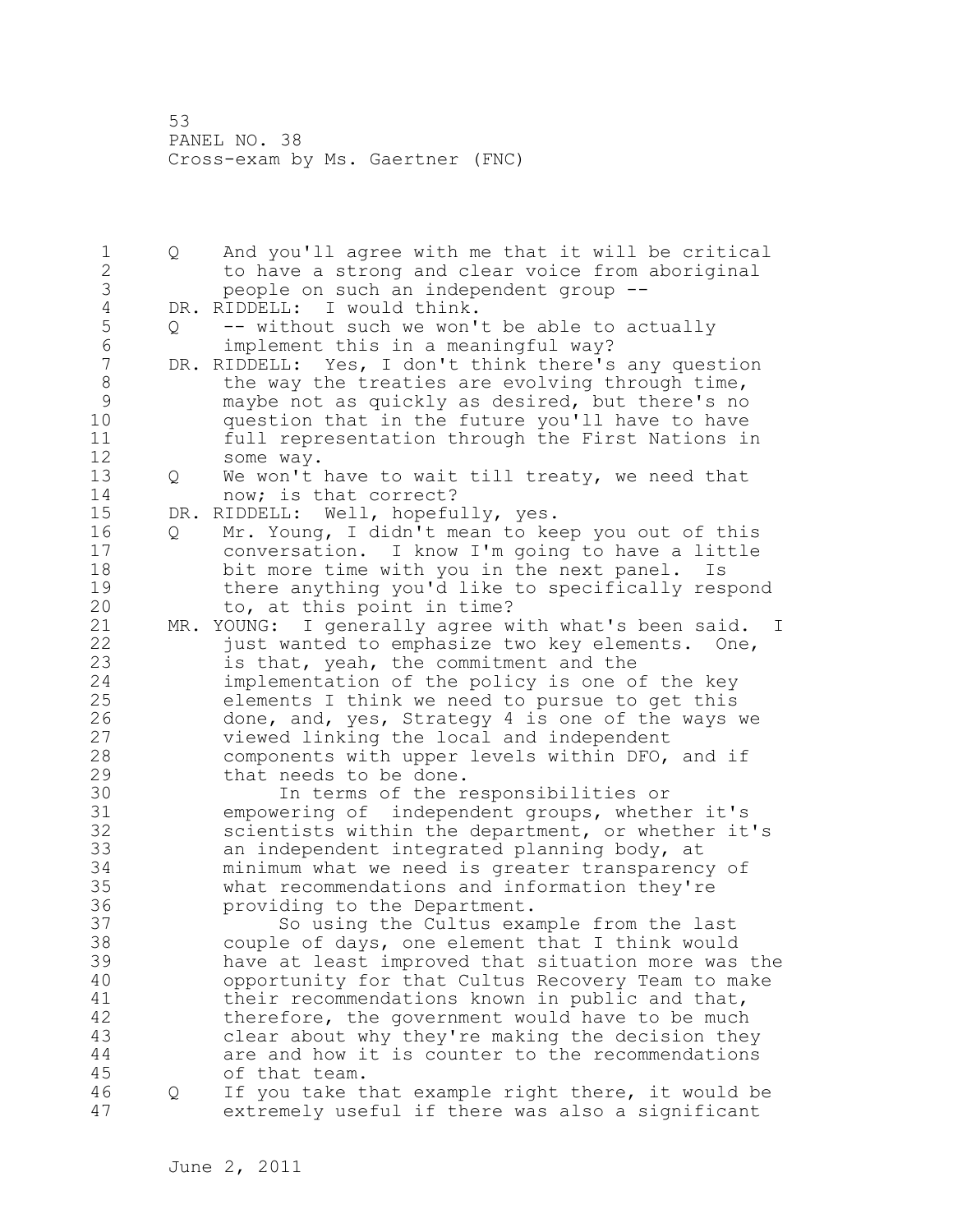1 strategic oversight committee that was aware of 2 those recommendations and had a direct line to 3 people in Ottawa who are responsible to listening 4 to them?<br>5 MR. YOUNG: Y 5 MR. YOUNG: Yes.<br>6 0 All right. 6 Q All right. I have very little time and I have quite a bit of things that I still had hoped to 8 cover with you, so I'm going to just ask some<br>9 broad questions and see if I can get done in 9 broad questions and see if I can get done in five minutes. I understand there's at least one 11 question in re-direct. 12 One of the concerns that my clients often 13 have, and I definitely get it as I'm sitting in 14 this room, is that we talk about ecosystem-based 15 management, it's a great phrase, and yet when I 16 look at the Wild Salmon Policy, what we're doing 17 is that in order to implement we're dissecting 18 everything again. We're dissecting conservation 19 units, we're dissecting benchmarks. I'm not<br>20 saying there's anything wrong with that in t saying there's anything wrong with that in terms 21 of implementation, but what I wanted to ask you 22 is: How are we going to take a multi-species 23 ecosystem approach to wild salmon management? 24 What are we going to do or what should we be 25 looking at? I mean, I get Strategy 4, but that 26 Strategy 4 isn't ecosystem-based management. I<br>27 meed to understand what your thoughts are on ho need to understand what your thoughts are on how 28 we're really, truly, going to get to a holistic 29 approach to multi-species management. 30 MR. YOUNG: I can't answer the question fully, but I<br>31 would say that it's my view, and I think it's would say that it's my view, and I think it's 32 implicit, or actually explicit, within the policy 33 that having the full range of information that the 34 Wild Salmon Policy is supposed to provide would 35 take us a long way there. So having a clear 36 identification of the conservation units, their 37 benchmarks, their status relative to the 38 benchmarks, and an understanding of the habitat 39 status around them for each of the species lined 40 up and available for these integrated planning 41 bodies to then go through and say, "Okay, we've<br>42 opt these CUs of concern, these habitat issues got these CUs of concern, these habitat issues of 43 concern," I think that's going to be a much better 44 place to be able to identify objectives for these 45 groups, for example, to come to a common 46 understanding around what priorities might be. 47 And with all that information together at least in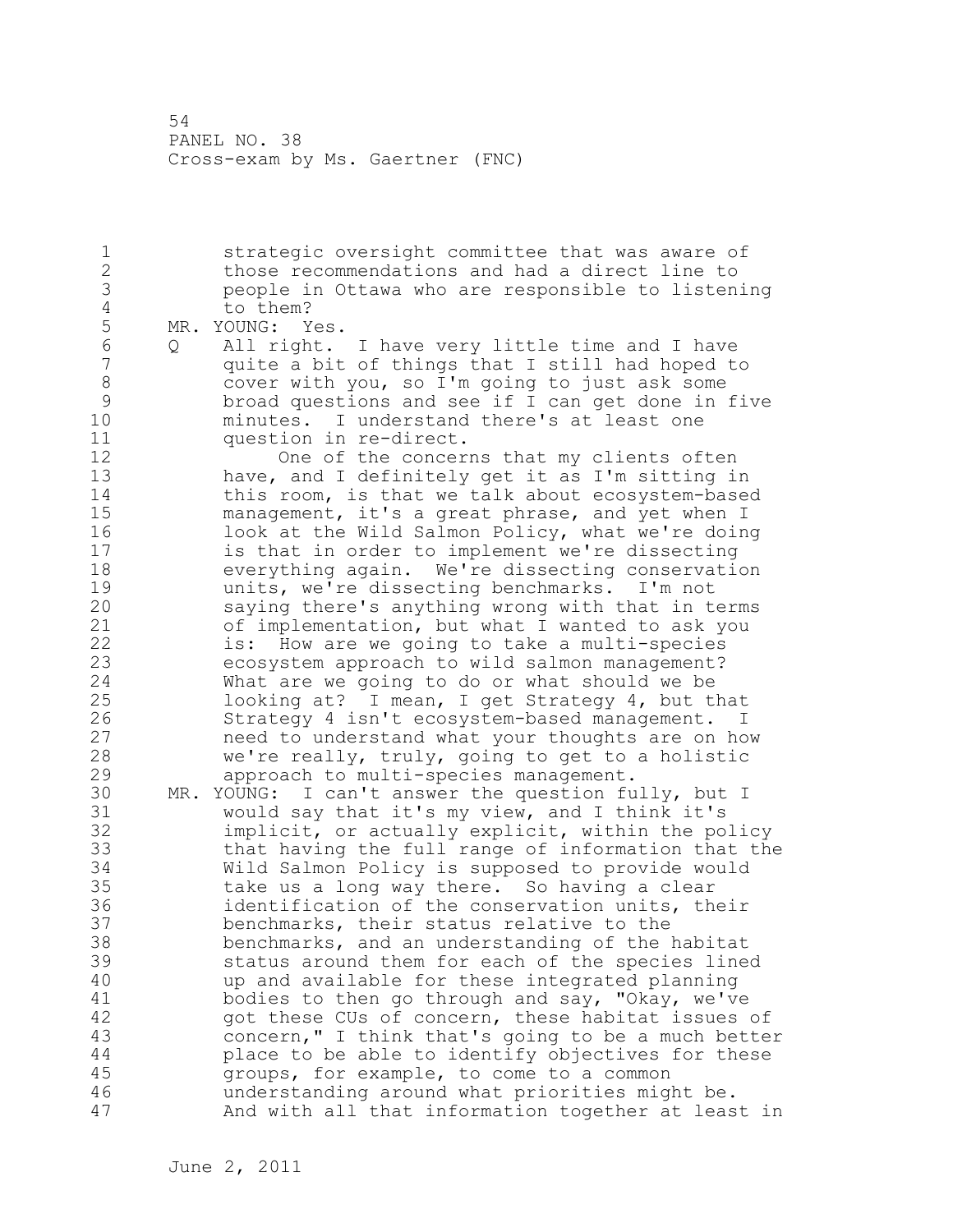1 a place where we've got a much more comprehensive 2 set of information that we're working from that's 3 at least closer to a broader kind of ecosystem 4 perspective.<br>5 Q Can I just f 5 Q Can I just follow up with you, Mr. Young, on that,<br>6 and don't forget your thought there, Dr. Riddell, 6 and don't forget your thought there, Dr. Riddell, I want to go there. Just on that habitat issue, 8 on April 4th and 5th the Commissioner heard a fair 9 bit of information about the Environmental Process<br>10 Modernization Plan. You're familiar with that, Modernization Plan. You're familiar with that, 11 Mr. Young? 12 MR. YOUNG: Yes, I am. 13 Q Do you have concerns with how that implementation 14 of that plan is going to effect the ability to do 15 habitat status reports and the collection of the 16 information that's going to be necessary for 17 habitat status reports? 18 MR. YOUNG: Well, I guess connected in my understanding 19 to the EPMP is potentially reduction in habitat<br>20 monitoring and staff, and so that would create monitoring and staff, and so that would create 21 that challenge. I think it also potentially 22 creates the challenge where there's ultimately 23 less influence and control by DFO in a way that 24 may ultimately limit the ability to use the 25 habitat status information for the WSP to 26 **proactively influence or have effect on the**<br>27 environmental assessment planning process a environmental assessment planning process as well 28 as the enforcement side of the equation. 29 Q Thank you. Dr. Riddell, back to my earlier 30 question around ecosystem management and the challenges of implementing a holistic approach 32 when we're dissecting the system? 33 DR. RIDDELL: The point I was going to make in Strategy 34 3 is I think you should think of ecosystem-based 35 management as both sort of within the conservation 36 unit and part of Strategy 4. For example, we were 37 talking about Quesnel Lake sockeye recently in the 38 cross-examination here, and there are ecosystem 39 issues there in terms of effects on rainbow trout 40 and kokanee and so on. There are provincial 41 interests that had conflict with how many sockeye<br>42 salmon were there. So that's an example where salmon were there. So that's an example where 43 there is an ecosystem-based issue you want to look 44 at within Quesnel Lake. 45 But the example that we use on the other side 46 is you need to have the sort of bigger picture 47 look of the ecosystem issues. They're not all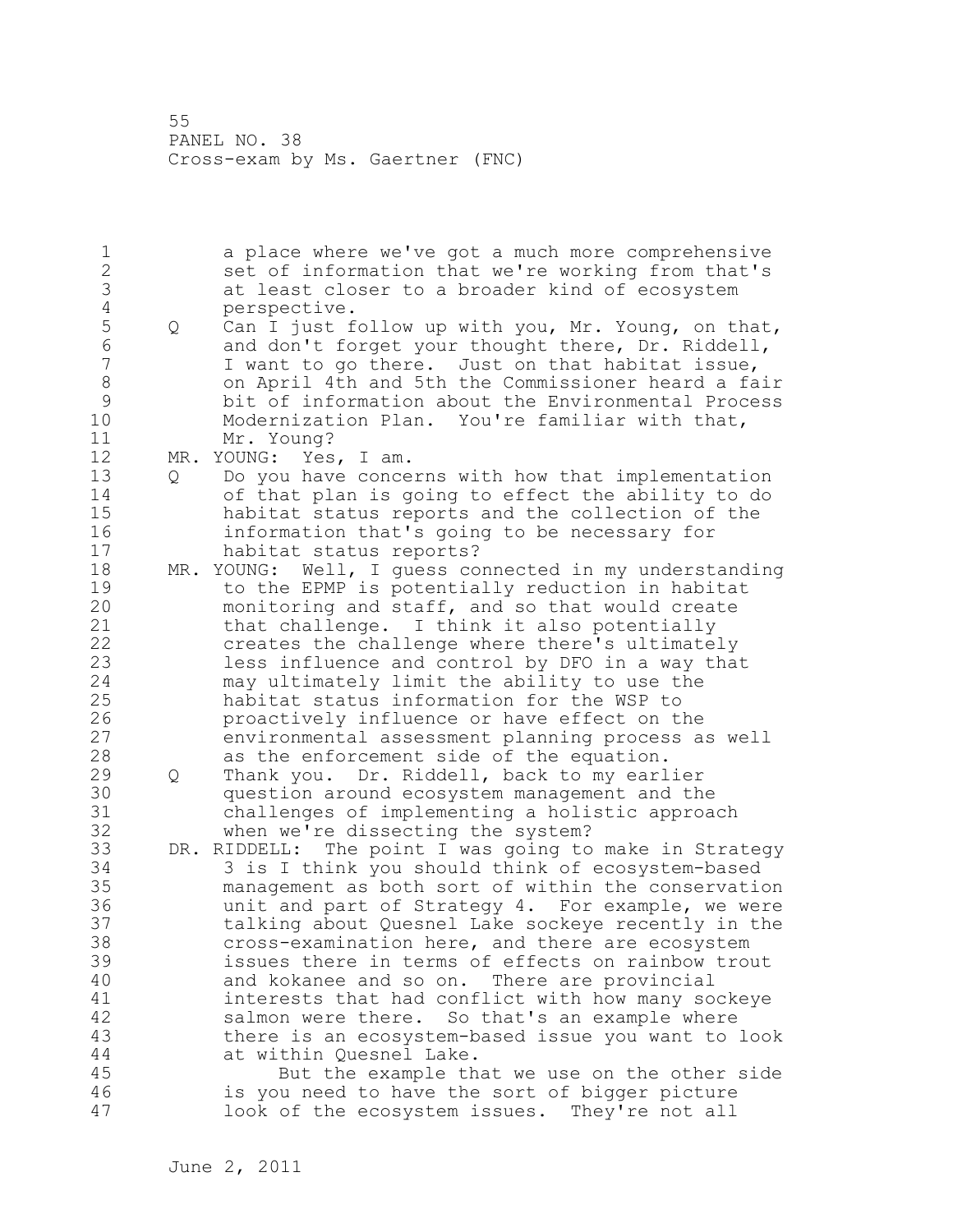1 specific to a single CU, and I would go back to 2 explaining the loss of sockeye in 2009. And the 3 reason for that is a lot of that, we think, is<br>4 likely occurring in the marine environment, ri-4 likely occurring in the marine environment, right?<br>5 So what is currently limiting production of salmon 5 So what is currently limiting production of salmon<br>6 from the Fraser in the Strait of Georgia and in 6 from the Fraser in the Strait of Georgia and in coastal ecosystems, all right? 8 There's extremely little work that has been<br>9 done at the grassroots of the Strait of Georgia 9 done at the grassroots of the Strait of Georgia<br>10 ecosystem. There's been nothing done, ecosystem. There's been nothing done, 11 essentially, on forage fish, other than herring. 12 There's been nothing done on why the marine plan 13 and algaes have changed so much in the last 20 14 years. 15 So there's an extraordinary amount of work 16 that needs to be done in the bigger ecosystem 17 issues, and that can then bolster how we can 18 proceed to manager Fraser wild salmon down the 19 future. Plus, there's the ecosystem issues of<br>20 hatchery-wild interactions. hatchery-wild interactions. 21 Q All right. So just picking up one more thing on 22 the role of habitat and how we're looking at 23 habitat to improve ecosystem management, Dr. 24 Riddell, yesterday you used the words "different 25 levels of monitoring" and "tiered monitoring" 26 approach or structure, and I didn't know what you<br>27 meant, and I don't know if the Commissioner knew meant, and I don't know if the Commissioner knew 28 what you meant, but I didn't know what you meant. 29 I wonder if you could explain that? 30 DR. RIDDELL: In Strategy 1, in the Wild Salmon Policy that you have up there, and I'm sorry, I don't 32 know the page off by hand, there was a reference 33 in there to levels of monitoring for salmon. 34 talk about indicator stocks and that we have 35 extensive indicators and intensive indicators. 36 And the reason for this is that the indicator 37 stocks are specific streams and species that are 38 monitored very, very carefully, so fences to count 39 fish in, tagging of juveniles out so you can 40 measure marine survival. You can't afford to do 41 that widely, but that's the indicator standard.<br>42 That's the sort of top of the tier. That's the sort of top of the tier. 43 Intensive sampling is a distributed number of 44 streams with a regularized annual survey that's 45 conducted as first priority of expense in that 46 area, and you use that more for things like pink 47 and chum salmon, they're more widely distributed.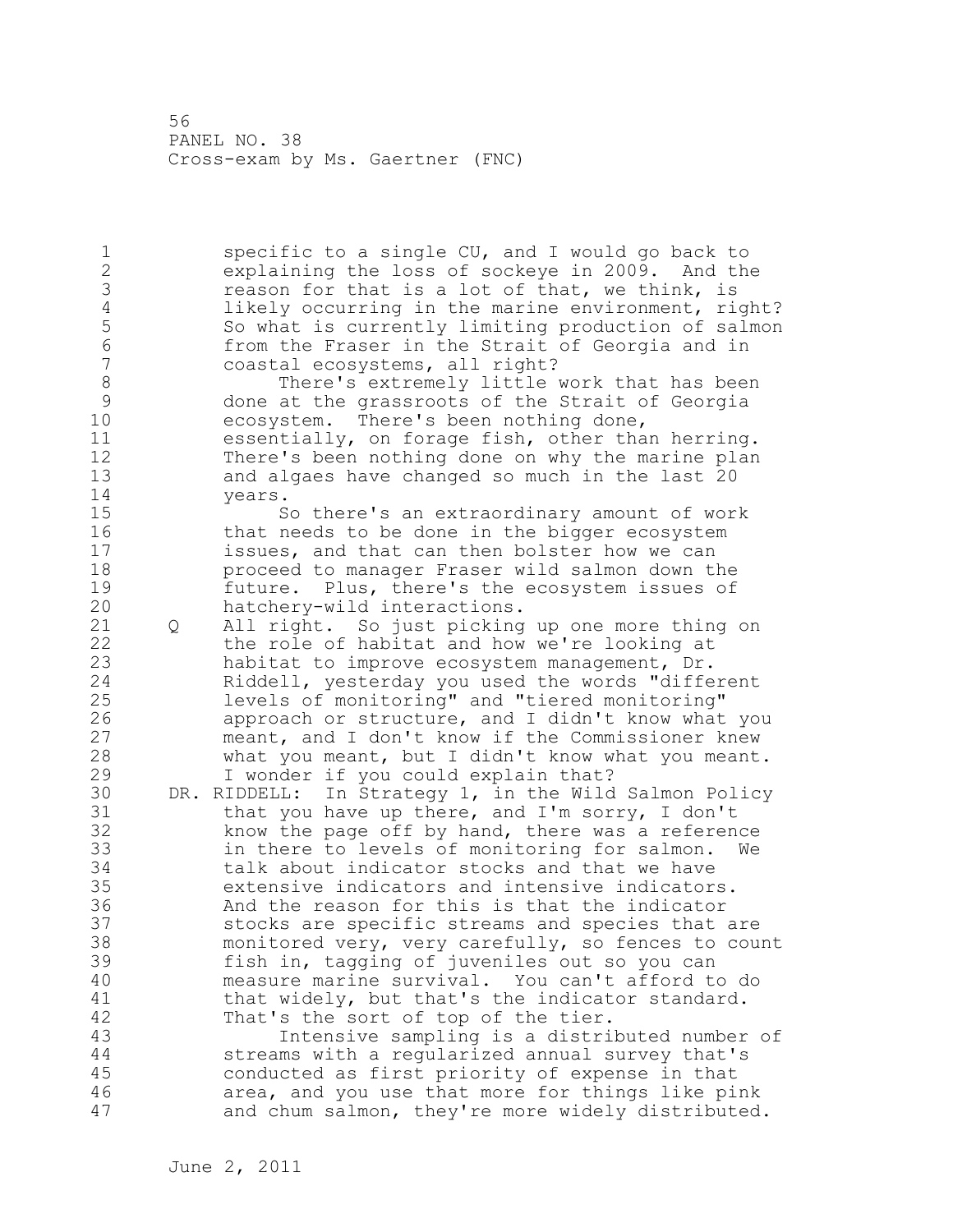1 Because there are many areas where there are 2 hundreds of these streams, you can't do that 3 intensive survey every year, all the time, and so<br>4 the extensive, then, is we'll likely cover them b 4 the extensive, then, is we'll likely cover them by<br>5 airplanes and helicopters, because what you're 5 airplanes and helicopters, because what you're<br>6 100king for is the distribution of fish through 6 looking for is the distribution of fish through the habitat, you're looking for new blockages you 8 didn't know about, you're looking for developments 9 that are maybe impeding or losing estuary habitat<br>10 that you're not aware of, right? that you're not aware of, right? 11 And so it's the levels of information you get 12 and if you have to cover huge areas, then you need 13 to focus it down and really optimize the money you 14 have to get the best data. 15 Q All right. Thank you very much. I do have two 16 more questions, Mr. Commissioner, if I may? 17 They're -- 18 MR. WALLACE: Mr. Commissioner, I have one question in 19 re-examination, so it'll run us a bit over the 20 12:30. 12:30. 21 MS. GAERTNER: 22 Q So my first of two questions is to specifically 23 look at what type of recommendations might assist 24 in implementing the Wild Salmon Policy in 25 fisheries management decisions, and specifically I 26 wonder if, Dr. Riddell, you could comment on<br>27 whether it would be useful, as a recommendat. whether it would be useful, as a recommendation 28 from this Commission that we make strong efforts 29 to move out of aggregate management at both the 30 Pacific Salmon Treaty level, at the Fraser River<br>31 Panel level, and at the IFMP level to assist in Panel level, and at the IFMP level to assist in 32 the implementation of the Wild Salmon Policy? 33 DR. RIDDELL: I'm sorry to delay, but I'm not sure I 34 understand what you're -- you're saying to move 35 away from aggregates? 36 Q Aggregate management. So we're looking at 37 aggregates of the Fraser River Panel, we're still 38 looking at aggregates as it relates to the IFMP. 39 If we're actually trying to move fisheries -- 40 DR. RIDDELL: Yeah. 41 Q -- would you agree that as a recommendation we should be moving out of those aggregates and 43 moving directly into conservation units' 44 management at that level? 45 DR. RIDDELL: You should be doing the assessments at 46 the conservation unit, but it's not practical to 47 avoid fishing on the aggregate. The fishing on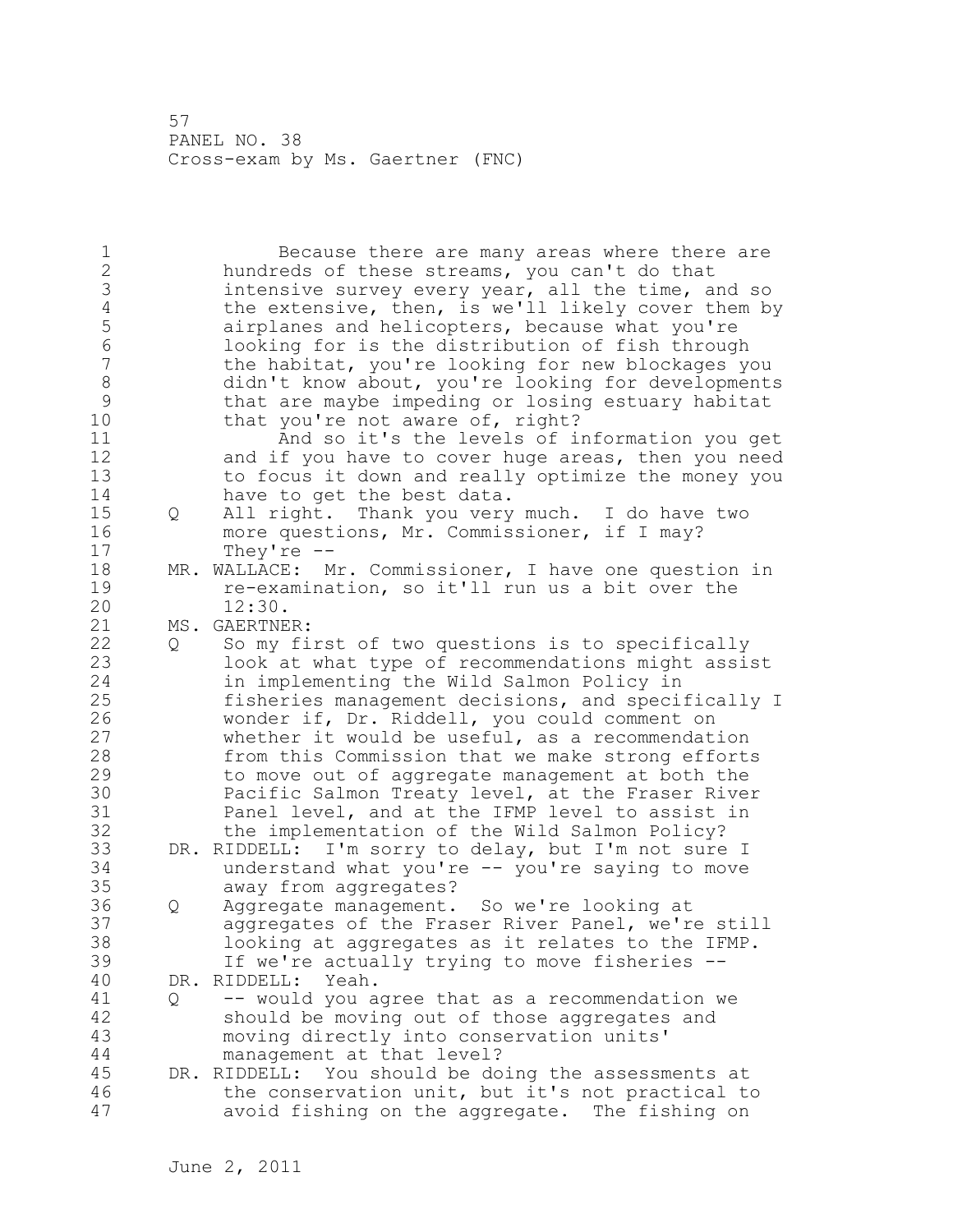1 the aggregate really is a matter of how hard you 2 fish, and so if there's a mixed stock aggregate 3 with a population that is going to limit access,<br>4 then the fisheries shouldn't be barring these 4 then the fisheries shouldn't be barring these<br>5 broader discussions about time of recovery an 5 broader discussions about time of recovery and so 6 on under Strategy 4. That's going to limit how hard you fish in the aggregate. 8 But it's really not possible, in the marine<br>9 environment, to avoid fishing on aggregates 9 environment, to avoid fishing on aggregates<br>10 totally. totally. 11 Q I'm talking about -- I won't do follow-up 12 questions, because I want -- do you have anything 13 to add on that specific topic, Mr. Young? 14 MR. YOUNG: I would say that, generally, yes, there is 15 some need to move away from aggregate management. 16 I think, though, that there is opportunities to 17 manage at aggregates, but that the Wild Salmon 18 Policy really does require us, firstly, to review 19 whether we're appropriately using aggregates, that<br>20 the component CU is in an aggregate, or adequately the component CU is in an aggregate, or adequately 21 similar so that fishing pressure at the aggregate 22 level can be said to be the same across those CUs, 23 and that if we are fishing at an aggregate level 24 or in a mixed stock area, that we're clearly 25 fishing at a level that is adequately protecting 26 the component CU. So, for example, at<br>27 exploitation rates low enough to suppo exploitation rates low enough to support the 28 recovery of a CU in the red zone. 29 Q I suppose, gentlemen, I'm going to need to ask 30 this follow-up question, and I know that's going 31 to annoy Mr. Wallace, but the issue that I have, 32 or the question that I have is: You're jumping to 33 the outcome of the management decision, i.e. What 34 fisheries are going to be opened or not. But 35 before we get that, we need the collection of 36 data, we need to understand the implications of 37 decisions, we need to consider the risks 38 associated with those decisions, we need to gather 39 that information and have all of that information 40 available to those that are making decisions. And 41 if we're still doing that at the aggregate,<br>42 they're not considering the implications at they're not considering the implications at a 43 conservation unit; you'd agree with me on that? 44 DR. RIDDELL: Well, I mean, they should not be doing 45 that at the aggregate, if that was the question. 46 That dialogue is to be conducted at the 47 conservation unit, and that is why you have to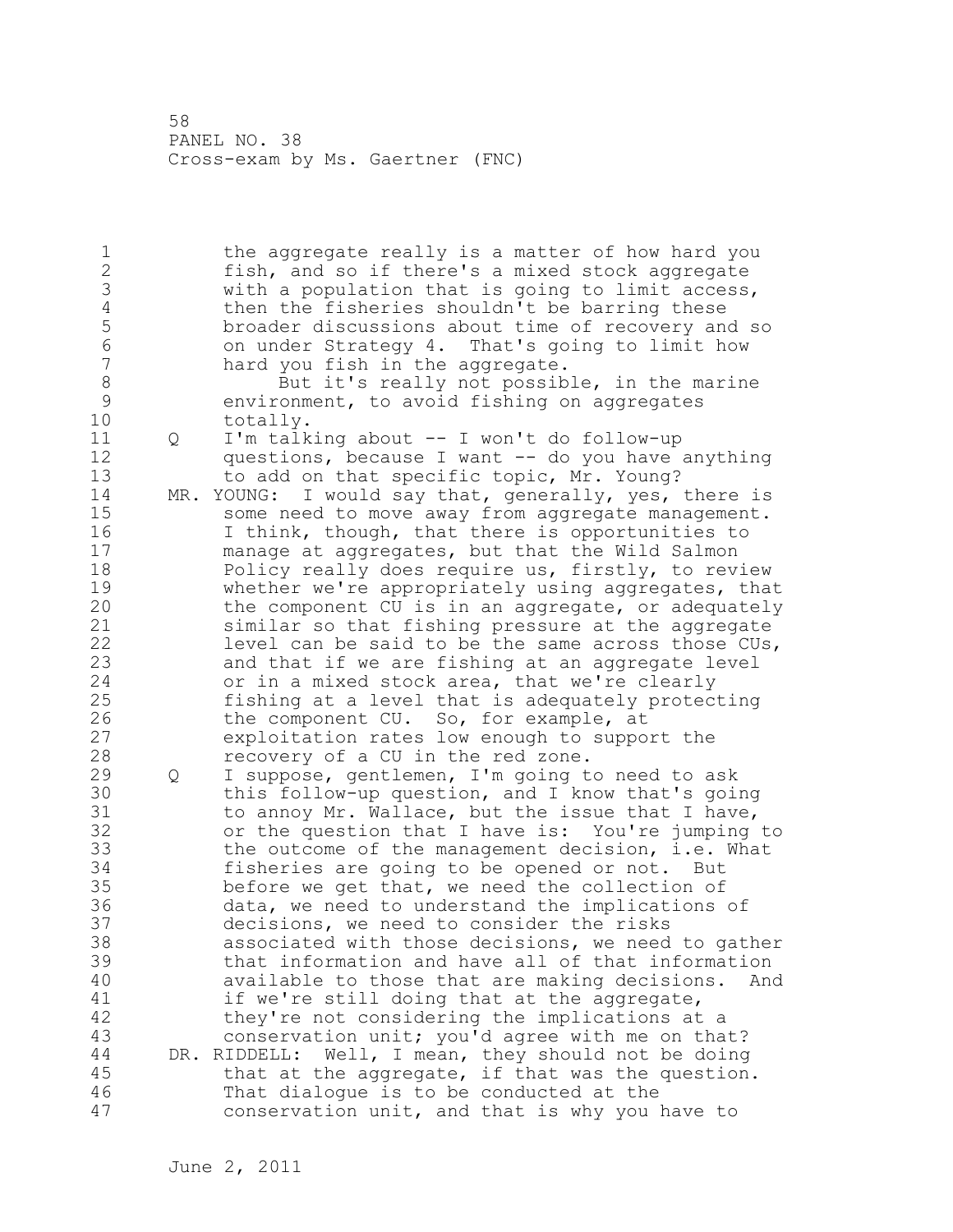1 have the dialogue of Strategy 4, and you have to 2 have the methods developed so you can look at the 3 consequences of fishing on aggregates at different 4 levels, because the component conservation units<br>5 will respond differently to different fishing 5 will respond differently to different fishing 6 pressures.<br>7 0 And that's 7 Q And that's going to be necessary at the Fraser 8 River Panel level, as well as the IFMP level; is 9 that correct?<br>10 DR. RIDDELL: Well DR. RIDDELL: Well, I mean, I think sequencing, of 11 course, is that it's going to come through the 12 IFMP within the constraints of the Pacific Salmon 13 Treaty and that it has to be, you know, the 14 opportunities within the IFMP are limited by how 15 much you have to provide to the Americans. So 16 they sort of go hand-in-hand. It's not one or the 17 other. 18 Q Thank you. My last question is a question of 19 clarification. Yesterday, in your evidence, Dr.<br>20 Riddell, you talked about 2.5 million per year f Riddell, you talked about 2.5 million per year for 21 two years as the necessary first step in funding. 22 Mr. Young, you talked about three million per year 23 for five years. And yet, in the paper that your 24 counsel took you to, today, you had five million 25 dollars for five years. 26 Two questions: Does any of these costs or<br>27 Suggestions for costs in any way consider the suggestions for costs in any way consider the 28 First Nation processes and the development of 29 capacity that will be necessary to participate in 30 this material, or are you talking about DFO costs<br>31 for DFO's work in these matters? for DFO's work in these matters? 32 DR. RIDDELL: Well, I can only speak for myself, but I 33 came up with that number because of talking to 34 other people about substantially putting together 35 a very concerted and short-term effort to 36 implement the Strategies 1, 2, 3, or at least aid 37 the department in making substantial progress, and 38 there would be involvement of First Nation peoples 39 with that. I'm thinking very much more at kind of 40 a technical level. But there are a number of 41 beople working with First Nations that provide the<br>42 sort of feedback from, if you want, the western sort of feedback from, if you want, the western 43 science down to the sort of more local involvement 44 and understanding. So that could all be covered 45 within it. 46 But it would be a few people with the 47 resources that you could get a really focused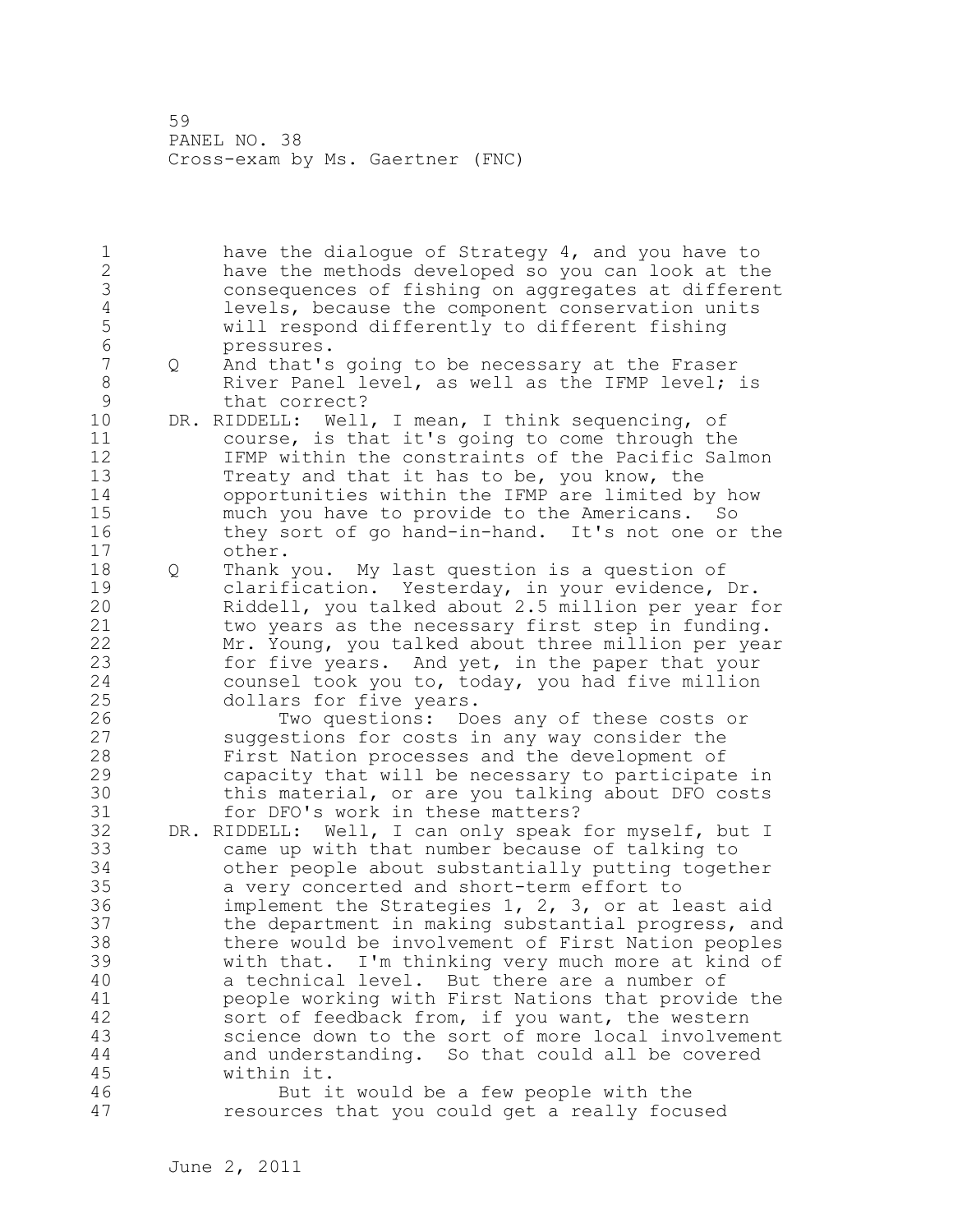1 effort to get all this together, so you can have 2 these discussions that you talked about in terms 3 of how do you manage the aggregates.<br>4 Q Mr. Young, the difference between yo 4 Q Mr. Young, the difference between your<br>5 recommendation of five million dollars 5 5 recommendation of five million dollars per year<br>6 6 for five years to three million dollars: could 6 for five years to three million dollars; could you explain that? 8 MR. YOUNG: So I think the three million dollars really 9 was close to what Brian was just describing, ensuring that the core capacity within the 11 Department was there, that some of that money was 12 also probably necessary to facilitate, for 13 example, the creation of some of these integrated 14 planning bodies, including potentially technical 15 support of those bodies and some flow through for 16 participation. 17 The difference between three and five is 18 likely kind of more of a recognition of all the 19 other pieces that are going to be necessary, so,<br>20 for example, the likely increased funding needed for example, the likely increased funding needed 21 to support stock status and habitat monitoring, 22 and potentially, ultimately, to support the full 23 range of activities that would be necessary to 24 participate in integrated planning, including by 25 First Nations. 26 MS. GAERTNER: Thank you, Mr. Commissioner, I don't<br>27 think I can take anymore time. think I can take anymore time. 28 THE COMMISSIONER: Thank you very much. 29 MR. WALLACE: Mr. Commissioner, Ms. Gaertner's last 30 question was my re-examination question, so I have no further re-exam. 32 THE COMMISSIONER: Thank you very much. We're 33 adjourned, then, until two o'clock? I'm sorry, 34 Mr. Wallace, and I'm also sorry to the reporter, I 35 didn't have my microphone on. I take it that 36 concludes the evidence of Mr. Young and Dr. 37 Riddell? 38 MR. WALLACE: It does. 39 THE COMMISSIONER: I want to thank them both, not only 40 for the last day and a half of their testimony, 41 but also for the fact that they were willing to<br>42 come here on more than just this occasion to come here on more than just this occasion to 43 provide this Commission with the benefit of their 44 knowledge and to answer the questions of counsel. 45 Thank you very much. 46 MR. WALLACE: You're not quite through with -- 47 THE COMMISSIONER: I think Mr. Young is coming back on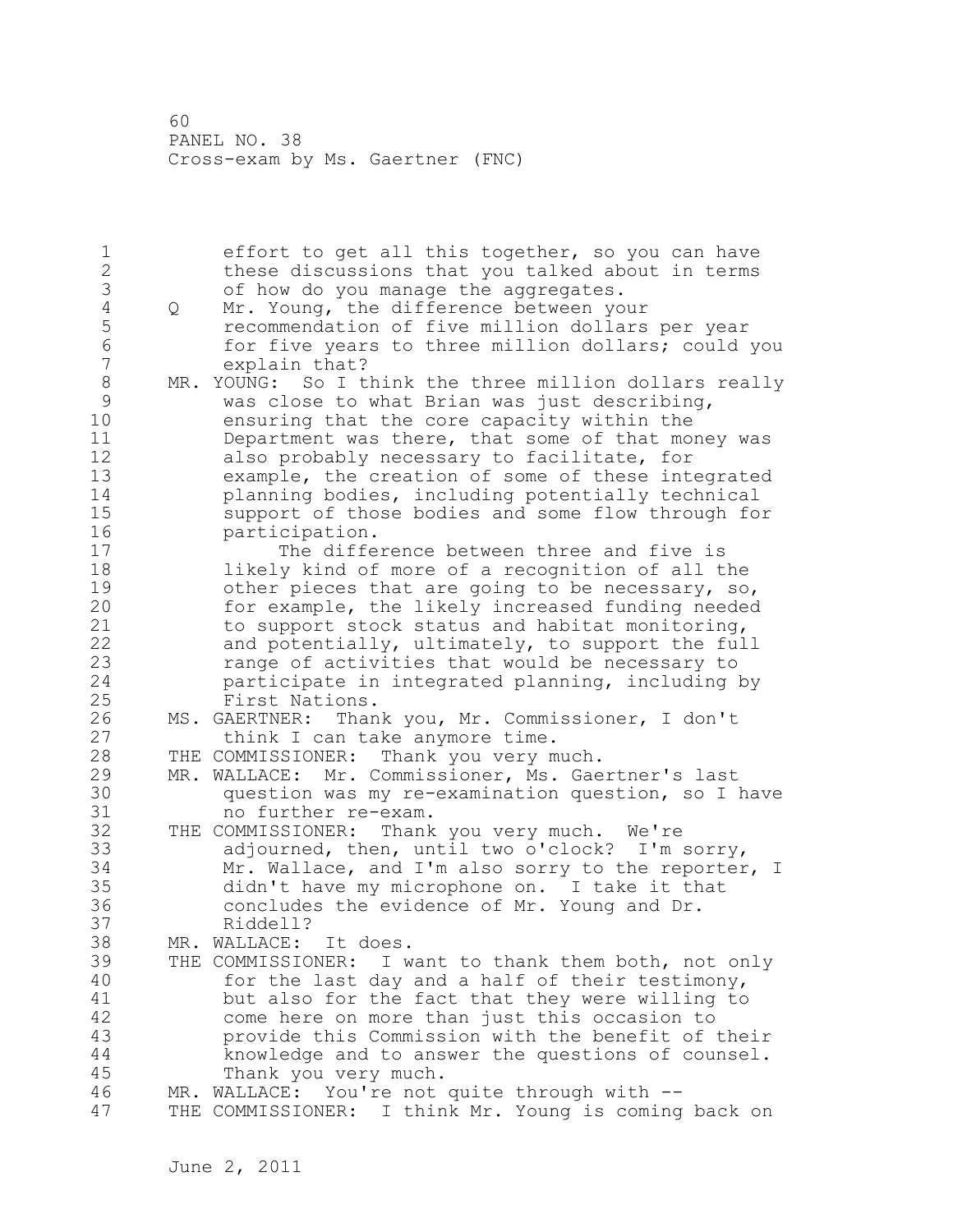1 another panel. But I'll thank him after that's 2 over, Mr. Wallace. 3 THE REGISTRAR: The hearing is now adjourned until<br>4 2:00 p.m.  $2:00$  p.m. 5 6 (PROCEEDINGS ADJOURNED FOR NOON RECESS) 7 (PROCEEDINGS RECONVENED) 8<br>9 THE REGISTRAR: The hearing is now resumed. 10 11 PAUL RYALL, recalled. 12 13 MARK SAUNDERS, recalled.  $\begin{array}{c} 14 \\ 15 \end{array}$ ROB MORLEY, recalled.  $\begin{array}{c} 16 \\ 17 \end{array}$ JEFFERY YOUNG, recalled. 18 19 MR. WALLACE: Good afternoon, Commissioner Cohen. For<br>20 the record, Brian Wallace, Commission counsel, and the record, Brian Wallace, Commission counsel, and 21 Lara Tessaro is with me. 22 Mr. Commissioner, this afternoon we start 23 with a panel on Strategy 4 under the Wild Salmon 24 Policy, Integrated Strategic Planning. We have 25 four members of the panel, all of whom have 26 testified before. But just for the record, Paul<br>27 Ryall is here, he is the Lead of the Salmon Team 27 Ryall is here, he is the Lead of the Salmon Team<br>28 at DFO. His c.v. is Exhibit 365. for the record at DFO. His *c.v.* is Exhibit 365, for the record. 29 Also from DFO we have Mark Saunders, who is the 30 Manager of SAFE, I think -- is that correct? His<br>31 C.v. is marked as Exhibit 180. Rob Morlev is 31 *c.v.* is marked as Exhibit 180. Rob Morley is here, he is Vice President of Canadian Fishing 33 Company and a member of the Fraser River Panel. 34 He wins for having had his *c.v.* around the 35 longest. His is Exhibit 7. And also back this 36 afternoon we have Jeffery Young, who we heard from 37 earlier today and yesterday, from the David Suzuki 38 Foundation, and his *c.v.* was marked as Exhibit 39 423. 40 41 EXAMINATION IN CHIEF BY MR. WALLACE: 42 43 Q I wonder, gentlemen, if I could just very briefly 44 ask you each to describe your -- 45 MR. TIMBERG: Mr. Wallace, I'm sorry to interrupt you. 46 Just for clarification on the record, I believe 47 that Paul Ryall is no longer the Lead of the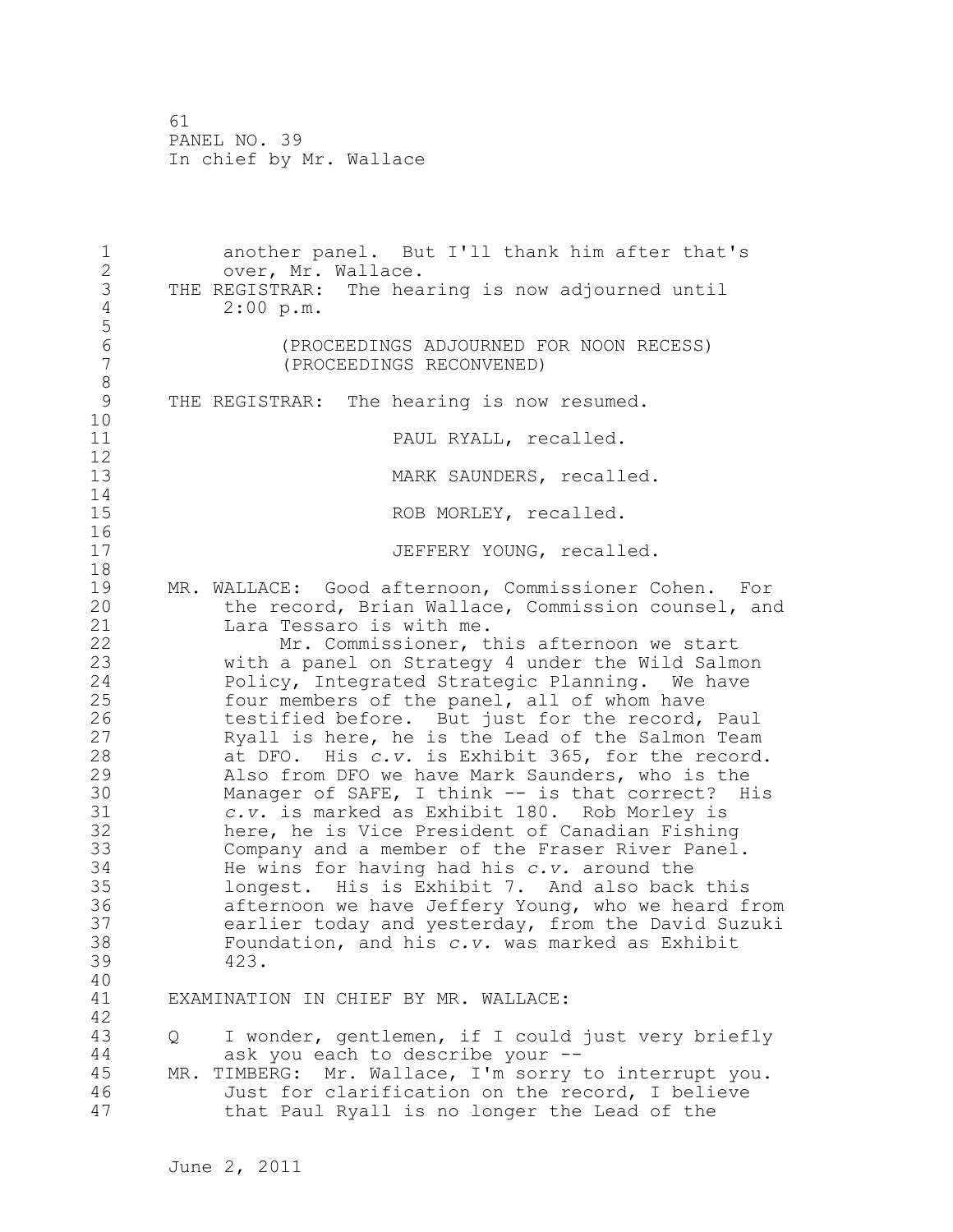1 Salmon Team. He stepped down approximately two 2 years ago, and that Jeff Grout is the present Lead 3 of the Salmon Team; is that correct?<br>4 MR. RYALL: Well, we're constantly under 4 MR. RYALL: Well, we're constantly under reorganization<br>5 in our Department, so I am back in the Lead of the 5 in our Department, so I am back in the Lead of the<br>6 Salmon Team. 6 Salmon Team.<br>7 MR. TIMBERG: You MR. TIMBERG: You can't win. 8 THE COMMISSIONER: And I'm still Commissioner, Mr. 9 Timberg.<br>10 MR. RYALL: B MR. RYALL: But the reason that Tim didn't know that is 11 because I didn't tell him, and that is really 12 relatively recently. 13 MR. WALLACE: That interjection did remind me, though, 14 that I should say also for the record that all 15 these gentlemen have been reminded that their 16 affirmations from their previous appearances are 17 still in effect. 18 Q So, perhaps starting with you, Mr. Ryall, I am 19 seeking a very brief description of your<br>20 experience with the Strategy 4 of the Wi experience with the Strategy 4 of the Wild Salmon 21 Policy. 22 MR. RYALL: My experience with the Wild Salmon Policy, 23 I guess, started back in 2004/2005 when the Policy 24 in 2004 was still being developed. I had some 25 role in its development. I wasn't playing a day-26 to-day activity in its development, but I was<br>27 working in Fish Management at that time and I working in Fish Management at that time and I was 28 Lead of the Salmon Team and was inputting. And we 29 also had a member from Fish Management that was on 30 the team, Sandy Fraser, and so there was a lot of<br>31 conversations between Sandy and I, and others on 31 conversations between Sandy and I, and others on<br>32 the team about what we were looking for in the the team about what we were looking for in the 33 Wild Salmon Policy. 34 Since that time I have been involved in 35 implementation of the Wild Salmon Policy as far as 36 Strategy 4 goes in a variety of ways. One was a 37 program known as FRSSI, Fraser River Sockeye 38 Spawning Initiative. I also was involved in the 39 Barkley Sound pilot, as well. 40 So my involvement has spanned from, I guess, 41 2004 up to about 2009.<br>42 0 Thank you, Mr. Ryall. 42 Q Thank you, Mr. Ryall. The same question for you, 43 Mr. Saunders. 44 MR. SAUNDERS: Yes, Mr. Commissioner. My involvement 45 in the Wild Salmon Policy, and in particular 46 Strategy 4, goes back to 2003, when I started with 47 an assignment with Policy Branch within Department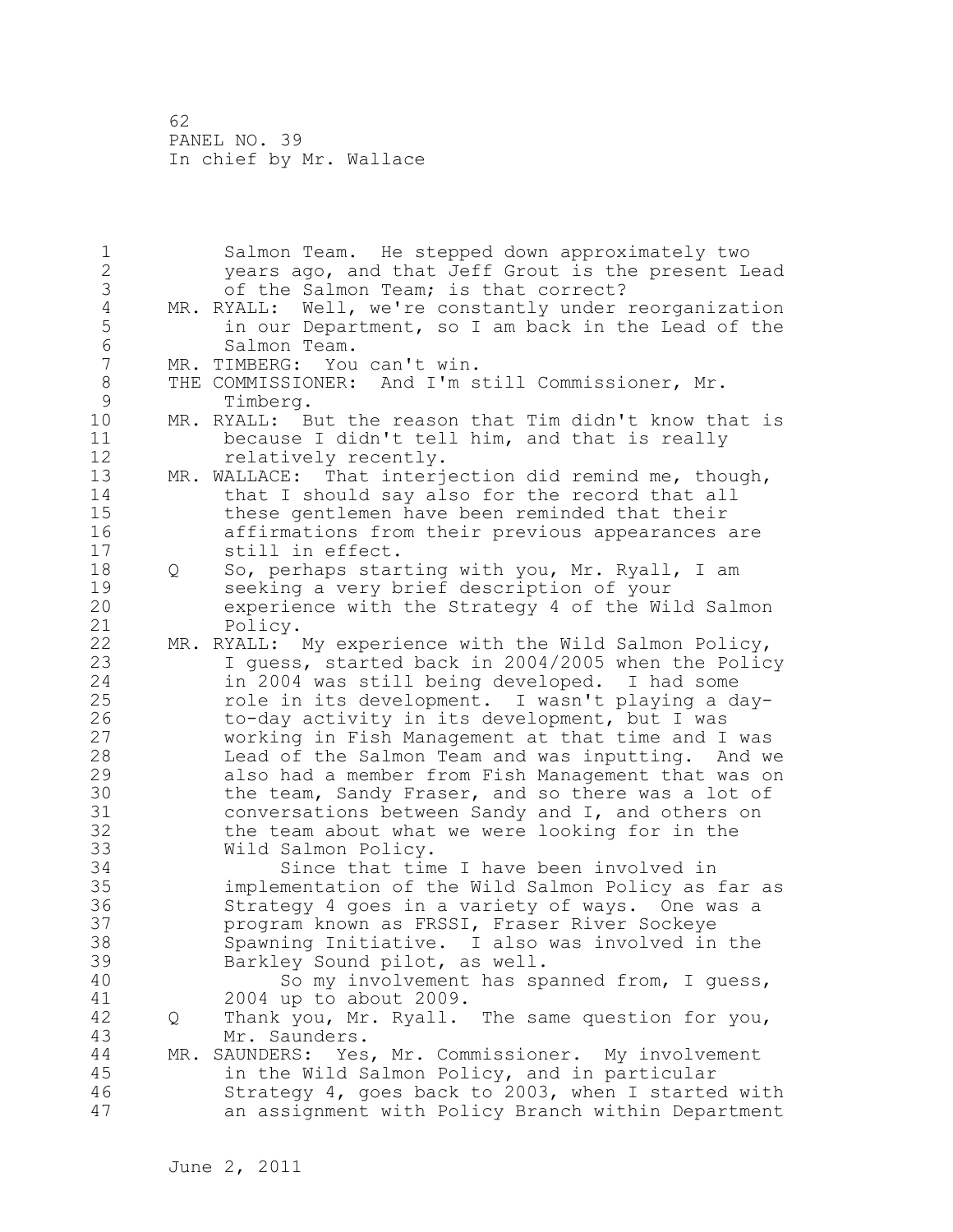1 of Fisheries and Oceans to work as a coordinator 2 on the development of the Wild Salmon Policy. So 3 it was I was part of the team that was building<br>4 the Policy. And I think the Strategy 4, the 4 the Policy. And I think the Strategy 4, the<br>5 Integrated Planning piece, was one area that 5 Integrated Planning piece, was one area that I had 6 6 a very active hand in. Sandy Fraser was a large<br>7 a bart of that, as was Jav Hartling, who is no part of that, as was Jay Hartling, who is no 8 longer with the Department, who had considerable<br>9 experience and was heading up the Consultation 9 experience and was heading up the Consultation Secretariat. So the principles and a lot of the 11 approaches that were put forward around Strategy 4 12 were a lot of her thinking, and others that had<br>13 oone before. But it was one area where I had an gone before. But it was one area where I had an 14 active role. 15 And as I move forward on the implementation, 16 despite being away for several years, it's still 17 an area that I remain very active in and committed 18 to as I see a critical part of the implementation. 19 And I have a specific interest in the<br>20 Science/Management interface, and the Science/Management interface, and the role, how 21 Science's role needs to evolve as we go into these 22 collaborative processes. So I think I have a 23 pretty active involvement in Strategy 4. 24 Q Thank you. Mr. Morley? 25 MR. MORLEY: Mr. Commissioner, I think perhaps 26 Commission counsel's reference to the length of my<br>27 c.v. being around was some crack about the fact c.v. being around was some crack about the fact 28 that I'm the oldest member of the panel. But my 29 involvement in the Wild Salmon Policy Strategy 4, 30 other than being one of the stakeholders<br>31 commenting on the development of the Pol 31 commenting on the development of the Policy, like<br>32 many others, my direct involvement has really bee: many others, my direct involvement has really been 33 through participating in what the Department has 34 referred to as the sort of pilot implementation of 35 Strategy 4 in two areas, one being as a member of 36 the Skeena Watershed Initiative since its 37 inception, and the other one being as part of the 38 FRSSI process, and my experience in dealing with 39 Strategy 4 in both those areas. 40 Q Thank you. Mr. Young? 41 MR. YOUNG: I'd say I've been involved with work<br>42 felated to the Policy since 2005, including related to the Policy since 2005, including just 43 prior to its release. Early on we identified the 44 -- our view was that the importance of Strategy 4 45 was quite high, and that we emphasized that as a 46 key element of getting implementation completed. 47 As a result, we provided a couple of reports that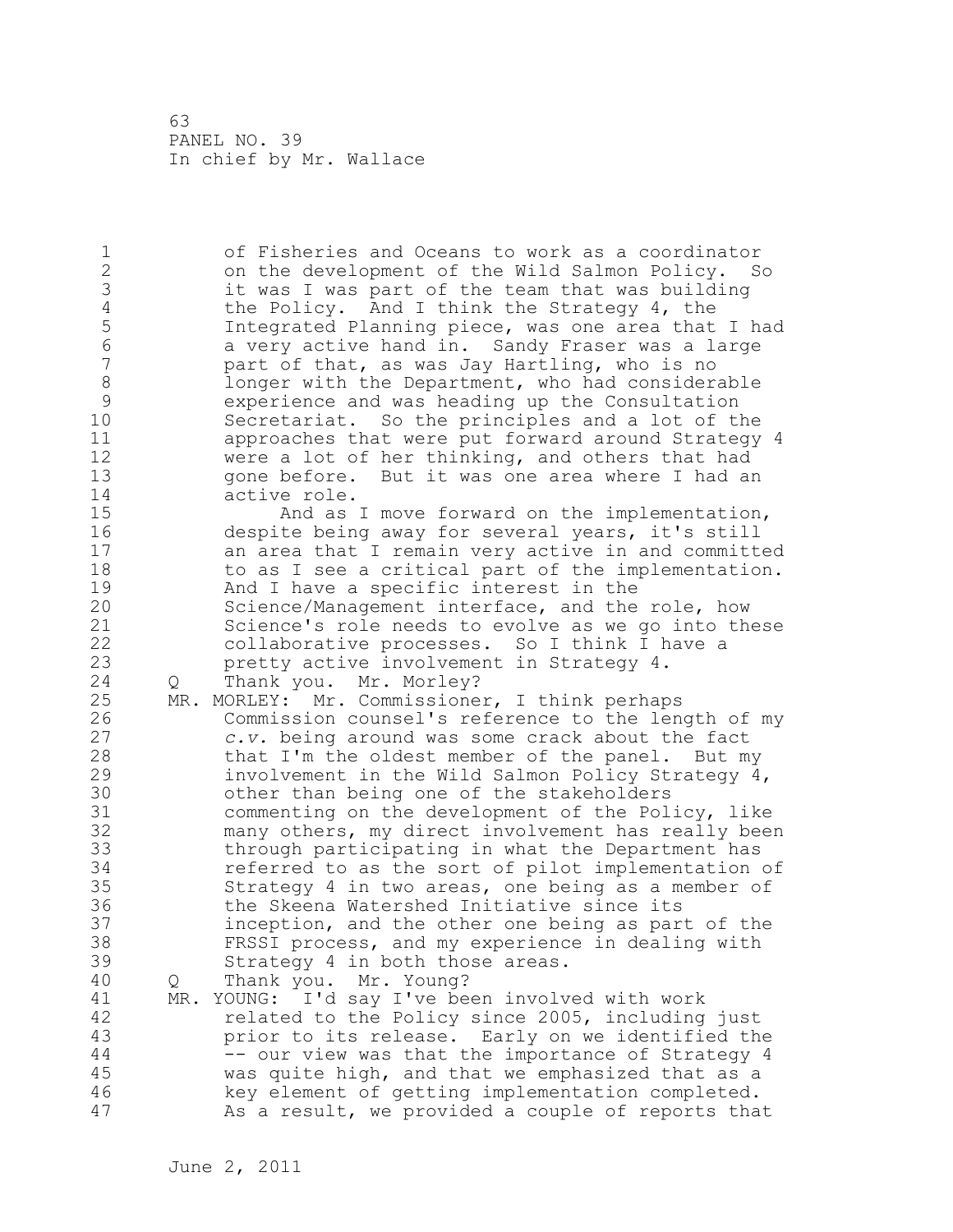1 tried to look at practical means and ways of 2 implementing Strategy 4. I've also been fairly 3 involved with a range of different consultations, 4 stakeholder discussions and meetings with DFO<br>5 around the Policy and Strategy 4. 5 around the Policy and Strategy 4.<br>6 0 Thank you. I wonder, Mr. Lunn, i 6 Q Thank you. I wonder, Mr. Lunn, if I could have Exhibit 8 on the screen, please, and particularly 8 page 24. Just a little grounding context for the 9 questions that will follow, I just want to record the Strategy 4 in the Wild Salmon Policy, and in 11 particular that it is stated in the first sentence 12 that it is to follow the life cycle of the salmon 13 throughout. And then partway down the page it, I 14 think, has a pretty succinct summary of how it 15 works. I'll just read that: 16 17 Strategies 1, 2 and 3 will provide 18 information on the --  $\frac{19}{20}$ - this is in the middle of the paragraph on the 21 screen - 22 23 -- status of the CUs, their habitat and the 24 ecosystem as inputs to the planning process. 25 However, strategic plans need to integrate 26 this information and: 27 28 • Specify long-term biological targets for 29 CUs and groups of CUs that ensure 30 conservation and sustainable use;<br>31 e Identify recommended resource man 31 • Identify recommended resource management<br>32 · Cartions to protect or restore Pacific actions to protect or restore Pacific 33 salmon, their habitats, and ecosystems 34 in order to achieve these targets; and 35 • Establish timeframes and priorities for 36 actions. 37 38 And that I take to be the nub of what Strategy 4 39 is intended to do. 40 It's divided into two steps, the first being 41 Action Step 4.1, described on page 25, being for 42 the establishment of an interim process, and 4.2, 43 development of a new integrated planning structure 44 for the long term. And it's in that context I 45 just wanted to set that out. 46 If I may go to the heading "Action Step 4.1" 47 on page 25: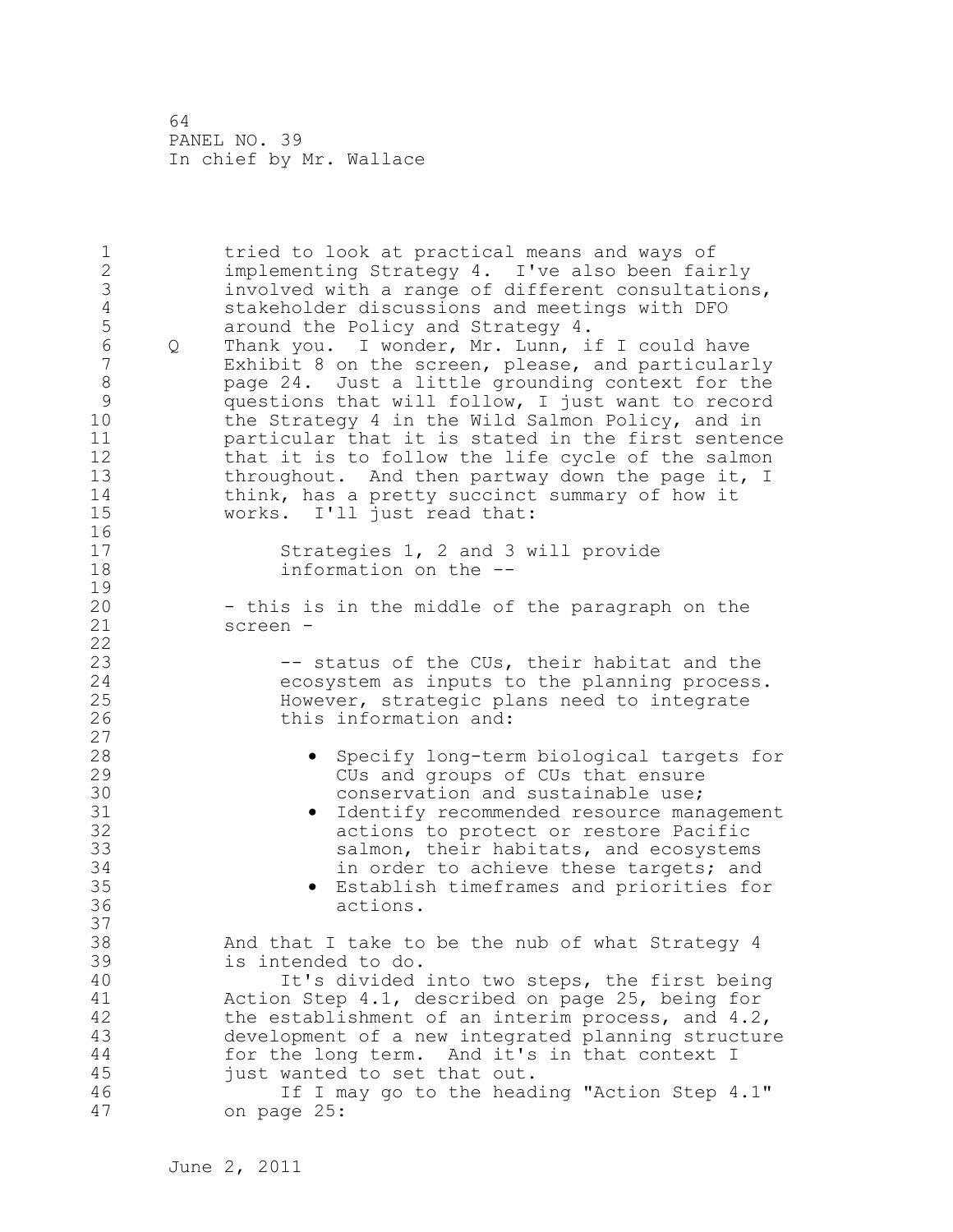1 Action Step 4.1: 2 3 Implement an interim process for management<br>4 of priority CUs. of priority CUs. 5 6 The identification of priority CUs is an issue<br>7 Which has come up, and I'd like to just refer, which has come up, and I'd like to just refer, and 8 I have a couple of questions relating to the<br>9 identification of priority CUs. And for tha 9 identification of priority CUs. And for that<br>10 murpose, I would take you, please, Mr. purpose, I would take you, please, Mr. 11 Commissioner and witnesses, to the middle of page 12 26. The paragraph starting "Interim procedures 13 will build on". So this is how the narrative that 14 relates to Strategy 4.1, as I read it: 15 16 Interim procedures will build on and expand 17 the approach now used to develop IFMP's for 18 salmon. The biological status of a CU or 19 19 group of CUs vulnerable to fisheries in an<br>20 19 area will be reviewed. CUs in the Red zone area will be reviewed. CUs in the Red zone 21 and those that could significantly limit 22 fishing and other activities will be 23 identified as management priorities. The 24 protection and restoration of these CUs will 25 be primary drivers for harvest, habitat, and 26 enhancement planning. 27 28 So my question is whether there has yet been any 29 priority CU identified. Mr. Saunders? 30 MR. SAUNDERS: Mr. Commissioner, I think the notion of<br>31 **bullisher** conservation units, is two ways to priorities, conservation units, is two ways to 32 approach this. To ask us if they have been 33 identified specifically in the context of the WSP 34 as it states, will identify priority CUs. I would 35 say that work has been done on several occasions 36 to bring forward to our Operations Committee and 37 senior managers an approach to identifying 38 priority conservation units. And I would say that 39 specific activity, as indicated in the Policy, has 40 not been done or taken through to final 41 completion.<br>42 What h What has been done, though, is the Department 43 does recognize in the development of its 44 Integrated Fisheries Management Plans and longer-45 term plans, research and otherwise, takes into 46 account stocks of concern that are identified 47 through another vehicle called the Outlook. And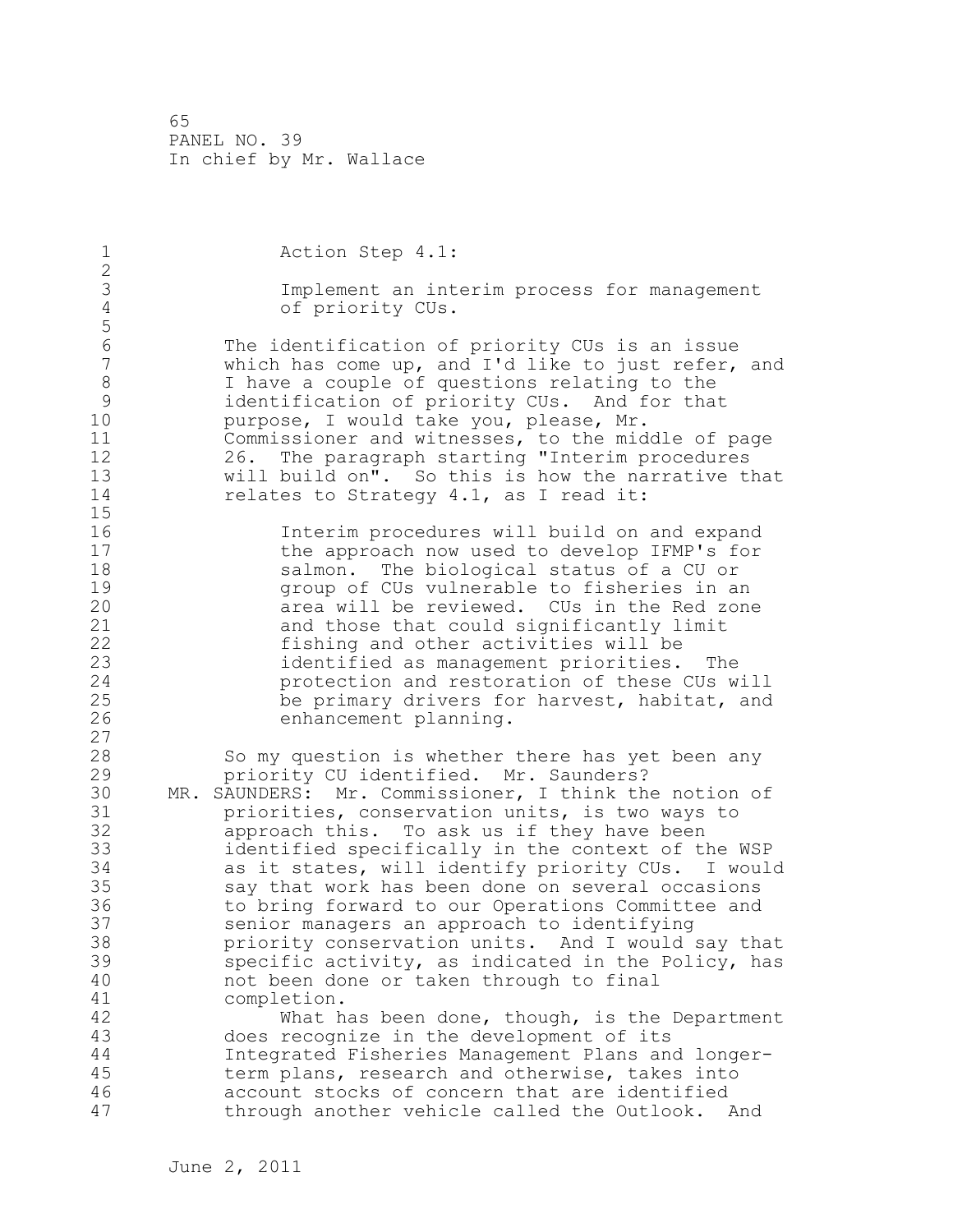1 so stocks of concern receive specific attention, 2 and detailed actions to deal with those 3 conservation issues articulated in the IFMP.<br>4 So do we prioritize work and actions re 4 So do we prioritize work and actions related<br>5 to CUs? Yes, we do. Have we specifically 5 to CUs? Yes, we do. Have we specifically<br>6 identified priority CUs as identified in t 6 identified priority CUs as identified in the Policy? No, we have not. 8 Q I take it it's your intention to do so? 9 MR. SAUNDERS: Yes, absolutely.<br>10 0 And I wonder if you could Q And I wonder if you could advise, Mr. Saunders, 11 what criteria, in your view, should be used to 12 identify or determine priority CUs? 13 MR. SAUNDERS: Yes, Mr. Commissioner. I'd also ask my 14 colleague, Mr. Ryall. He may wish to comment on 15 this, as well. But there are, and I certainly 16 don't have the exhaustive list of some of the 17 items that we've considered on priority. But 18 certainly conservation status would be one of the 19 indicators that we would be looking at driving<br>20 priority. But there would also be a wide range priority. But there would also be a wide range of 21 social and economic considerations, importance to 22 commercial, recreational and First Nations 23 fisheries, a more general importance to First 24 Nations cultural needs, and there are a number, I 25 think, probably a number of other factors that 26 escape me right now, but a lot of different<br>27 factors that would roll into determining a factors that would roll into determining a 28 priority conservation unit. 29 Q Mr. Ryall? 30 MR. RYALL: Yeah, well, I would add, as well, when we 31 were looking at some possibilities for identifying priority CUs, some of the consideration criteria 33 were also international impacts, was one of the 34 other ones that I recall. As well, also the scale 35 and the scope of the particular CU. Meaning by 36 that, how large it might be, of what importance it 37 might be to First Nations, what importance it 38 might be to commercial and recreational, were some 39 of the other criteria that we were looking at as 40 far as identifying priority CUs. 41 So, you know, you can categorize the<br>42 priorities into the biological, which wou priorities into the biological, which would be the 43 status, whether they were in the Red zone, for 44 example, and also looking at some of these other 45 impacts. So those were some of the criteria that 46 we were looking at. 47 Q Mr. Young, do you agree with those criteria?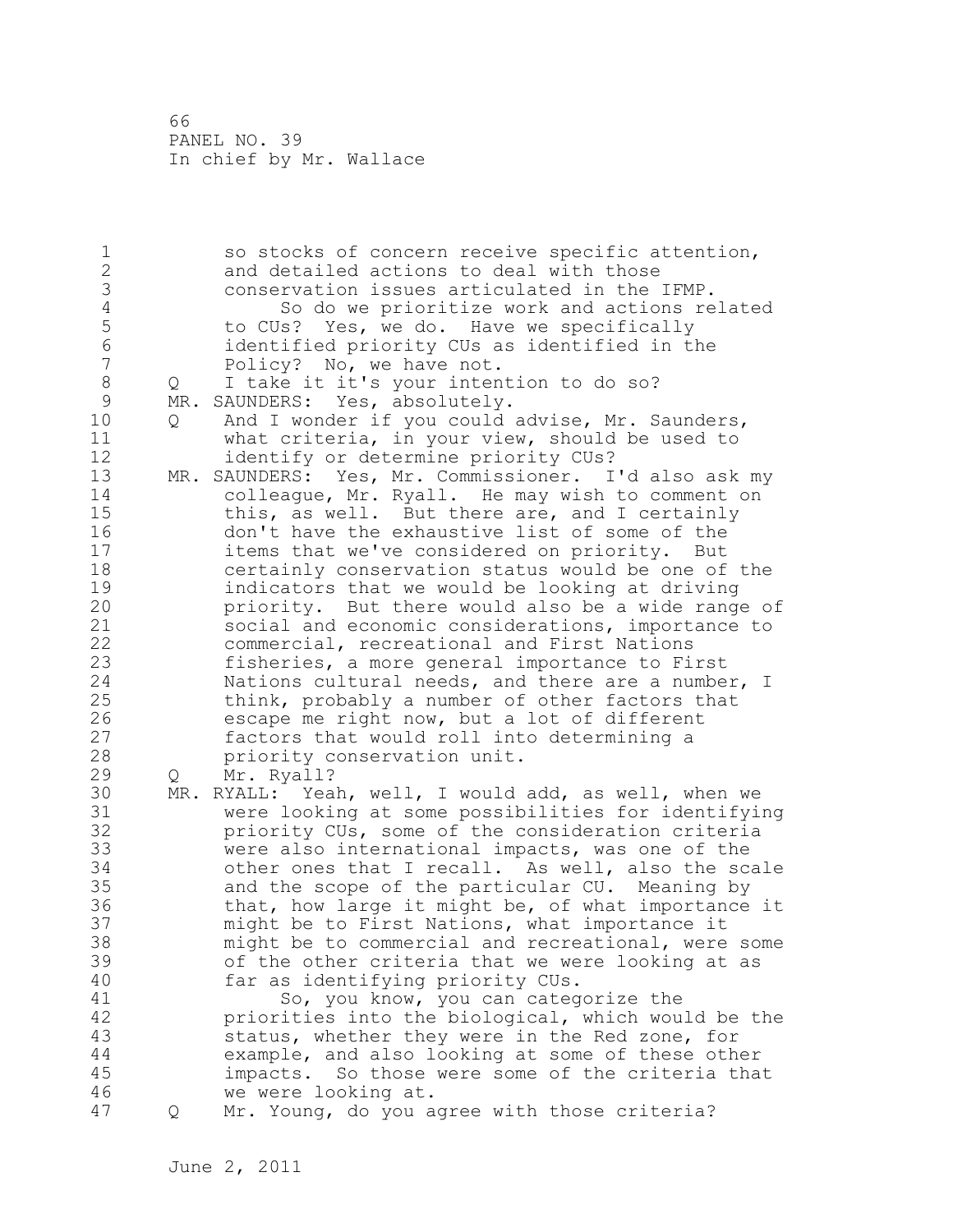1 MR. YOUNG: Partly. I think I interpret the Policy 2 and particularly the section up here to suggest 3 that any CU identified to be in the Red zone must<br>4 be a priority CU. I think there is potential for 4 be a priority CU. I think there is potential for<br>5 there to be additional CUs to be considered, base 5 there to be additional CUs to be considered, based 6 on some of those other factors, but that<br>7 all timately CUs in the Red zone, as a res ultimately CUs in the Red zone, as a result of 8 being in the Red zone automatically are priority 9 CUs.<br>10 O Than 10 Q Thank you. Mr. Morley? 11 MR. MORLEY: I don't have anything to add. 12 Q Thank you. Now, Mr. Saunders, I wonder if we 13 could go back to 2006, and if I could take you to 14 Tab 1, Mr. Lunn, of the Commission's authorities. 15 This is an email from you, and scrolling through 16 it, you appear to be here identifying a number of 17 priority CUs in 2006. I wonder if you could just 18 describe for us that exercise and what happened to 19 it. So back in 2006 it looked as though you were<br>20 beginning to describe priority CUs, and yet today beginning to describe priority CUs, and yet today 21 you can't say that they have been identified. 22 MR. SAUNDERS: Yes, Mr. Commissioner. I don't 23 recognize, or -- I remember going through several 24 exercises on priority, development of priority 25 conservation units. I don't recall this 26 particular exchange. About all I can say is that<br>27 we brought forward a number of proposals on how we we brought forward a number of proposals on how we 28 might identify priority conservation units and 29 were never able to land on a satisfactory 30 methodology that got senior management approval. Q Okay. And this was reflective of an early attempt 32 at your trying to get the process going in 2006? 33 MR. SAUNDERS: I believe that's the case, yes. 34 MR. WALLACE: Yes. Mr. Commissioner, may this 35 document, Mr. Saunders' email of June 26th, 2006 36 be marked as the next exhibit, please. 37 THE REGISTRAR: Exhibit 940. 38 39 EXHIBIT 940: Email from Mark Saunders dated 40 June 26, 2006 41<br>42 MR. WALLACE: 43 Q Now, you say that these were brought forward, but 44 not approved by management. So the question of 45 priority CUs was considered by the Operations 46 Committee in 2007; is that correct? 47 MR. SAUNDERS: I believe so, yes.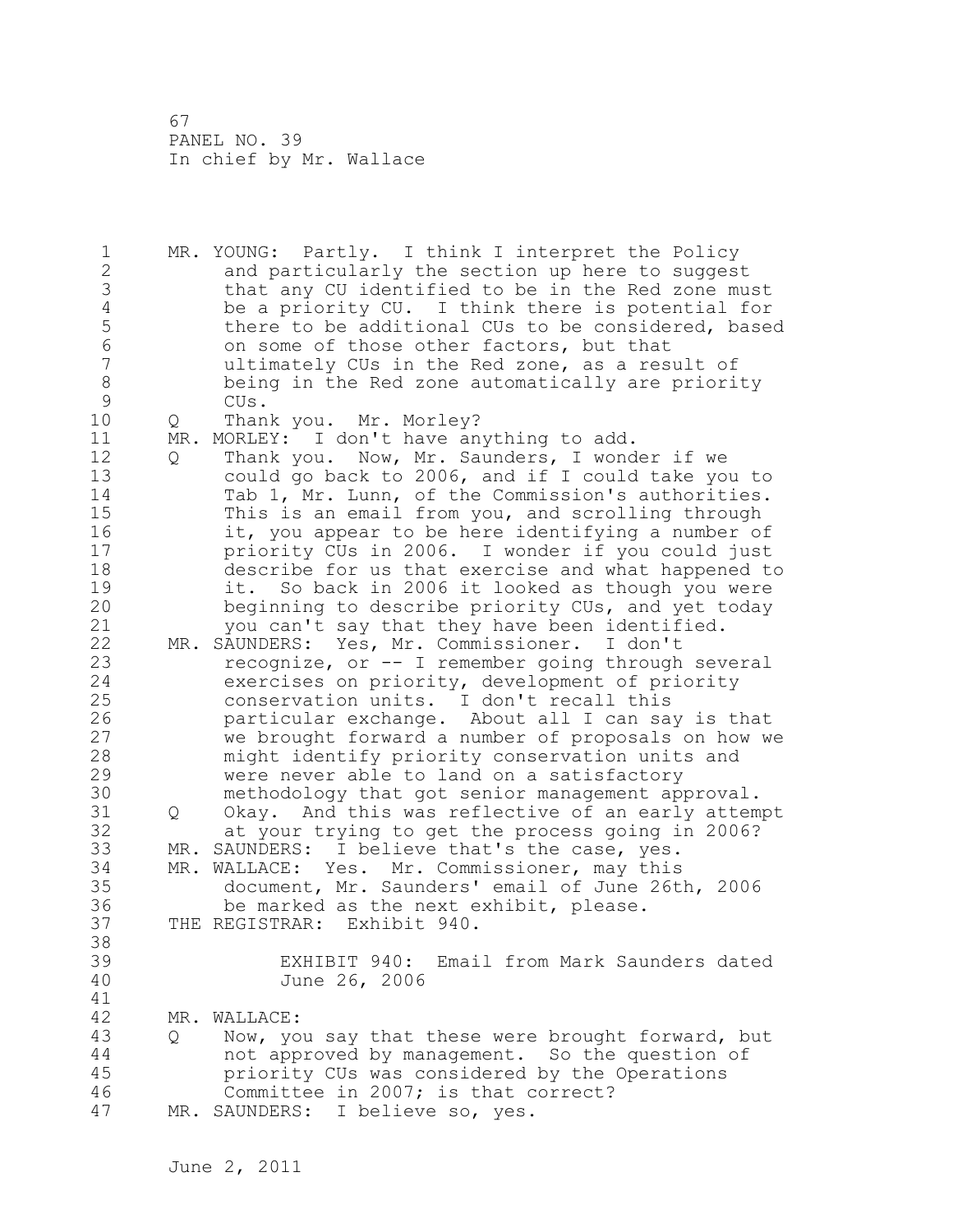1 Q And if I may take you to Tab 2 of the Commission's 2 book of documents. I think if you could just tell 3 us how the consideration of this issue developed.<br>4 MR. SAUNDERS: Can you give me a little more on what 4 MR. SAUNDERS: Can you give me a little more on what<br>5 vou mean by how it was developed? 5 you mean by how it was developed?<br>6 0 Well, Tab 2 is an email with an a 6 Q Well, Tab 2 is an email with an attachment. The email attaches the Ops Committee BN and the 8 spreadsheet used to develop the table of priority<br>9 CUs. Does that -- it says there that it went to 9 CUs. Does that -- it says there that it went to<br>10 the Ops Committee but was not referred to the the Ops Committee but was not referred to the 11 Regional Management Committee. Is that what 12 happened there? 13 MR. SAUNDERS: I'm just trying to refresh myself with 14 this. But it looks like we were working on a 15 decision note that did not -- we did not receive 16 approval, that we were looking at -- we had some 17 direction to build, to elaborate further on the 18 planning template and test it on one CU. So I 19 think we received general, you know, support for<br>20 the type of work we were doing, but weren't the type of work we were doing, but weren't 21 prepared to see a blanket implementation of it, 22 wanted more testing to go forward on it. 23 Q Okay. And that, for that Ops Committee meeting 24 consideration you prepared the briefing note 25 that's attached to that email? 26 MR. SAUNDERS: I don't recall if I was the author on<br>27 this or not. this or not. 28 MR. RYALL: So maybe I could help out, as well. 29 Q Thank you, Mr. Ryall. 30 MR. RYALL: This is going back to 2004, is it, or '06? 31 Q 2006.<br>32 MR. RYALL: MR. RYALL: It's 2006, so my recollection is, is we 33 were working on this document, a number of us. 34 And I'm referring here to the briefing note. 35 Q Yes. 36 MR. RYALL: Along with the table that's attached to it, 37 that shows what these criteria are that we 38 consider to identify priority CUs, and it was 39 presented at Ops Committee. And as Mark has 40 indicated, it was not agreed that this was quite 41 the right mix of criteria, and further work needed<br>42 to be done to undertake to identify priority CUs. to be done to undertake to identify priority CUs. 43 And coming out of that Ops Committee meeting 44 was the direction that we should embark upon a 45 pilot in Barkley Sound to gather more information 46 to better understand and to learn about how we 47 create additional criteria for generating priority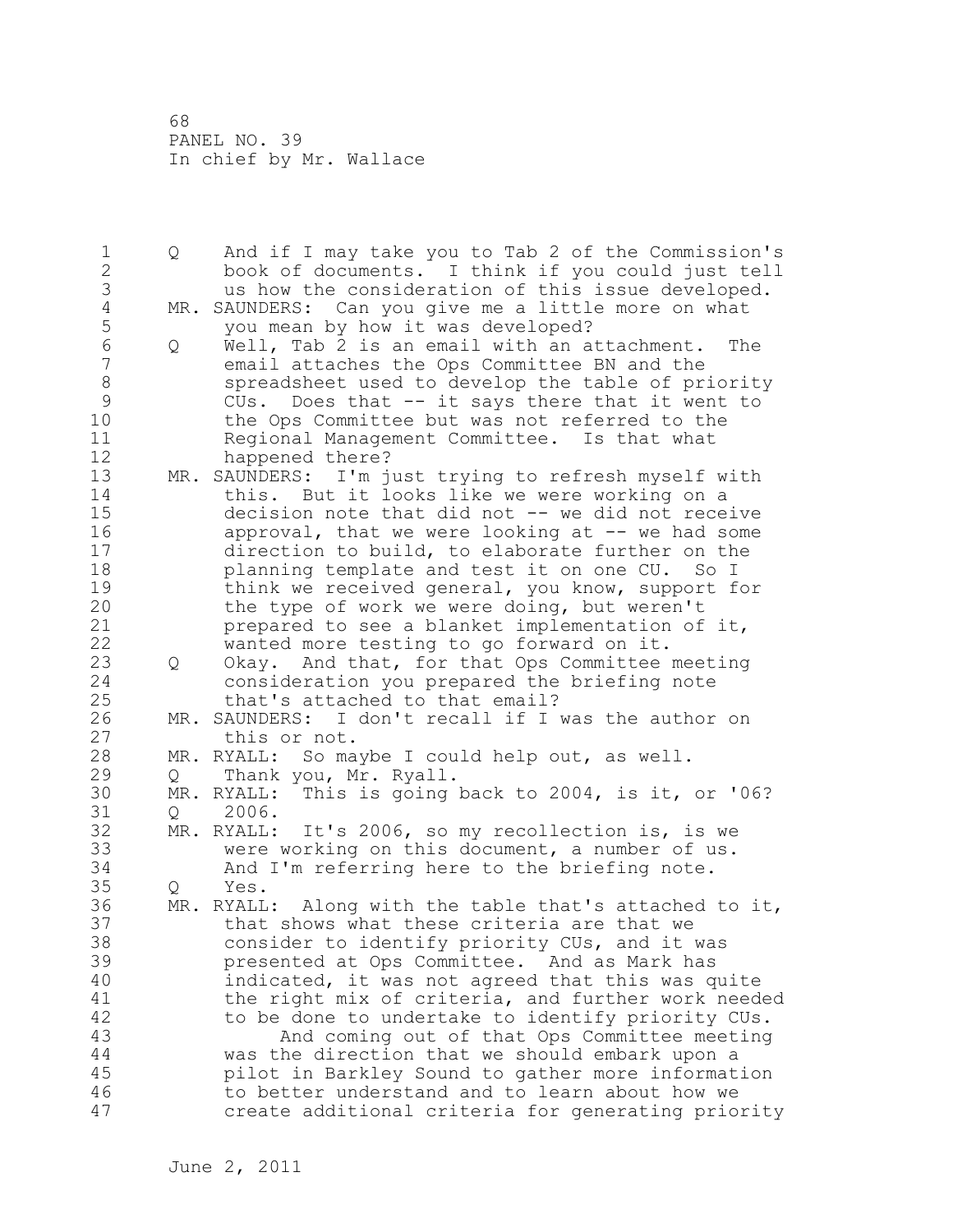1 CUs. 2 Q And do you recall the genesis of this briefing 3 note which has your name on the bottom of it?<br>4 MR. RYALL: Of the briefing note? 4 MR. RYALL: Of the briefing note?<br>5 0 Yes. 5 Q Yes.<br>6 MR.RYALL 6 MR. RYALL: Yeah, I was involved in drafting it, but as<br>7 T said, there was a number of us, as well. I said, there was a number of us, as well. 8 Q Right. And that was when it was decided to go 9 with the pilot project instead.<br>10 MR. RYALL: Yeah, that's correct. T MR. RYALL: Yeah, that's correct. There was concern 11 about, okay, this is not quite the right criteria, 12 and also what sort of scale do we want to 13 undertake on generating these kind of strategic 14 plans and let's try it, test drive it on a 15 particular area, and Barkley Sound was chosen. 16 MR. WALLACE: Mr. Commissioner, may this briefing note 17 then be marked as the next exhibit, please. 18 THE REGISTRAR: Mr. Wallace, there's three documents 19 there. Do you want them all in one, or can you<br>20 specify the one CAN number? specify the one CAN number? 21 MR. WALLACE: It's simply the briefing note. 22 THE REGISTRAR: Just the briefing note. That will be 23 the -- 24 MR. WALLACE: The briefing note includes the -- the 25 briefing note and the spreadsheet which I think is 26 part of it.<br>27 MR. LUNN: But n MR. LUNN: But not the email. 28 MR. WALLACE: Not the email. 29 THE REGISTRAR: Okay. Exhibit 941 will have reference 30 to CAN 189142 and 143. 31<br>32 EXHIBIT 941: Approval of Approach to 33 Planning for Priority Conservation Units, Ops 34 Committee note and Table 1 35 36 MR. WALLACE: Thank you. 37 Q So in the year or two following the adoption of 38 the Wild Salmon Policy - and this is for you, Mr. 39 Saunders or Mr. Ryall - did the Policy Branch ever 40 create a discussion paper on integrated strategic 41 planning for salmon conservation?<br>42 MR. RYALL: I don't know if you're ref MR. RYALL: I don't know if you're referring to a 43 particular document, but there were a couple of 44 documents that were created on Integrated 45 Strategic Planning that Sandy Fraser was the 46 author of, and I don't know if you're referring to 47 those or others.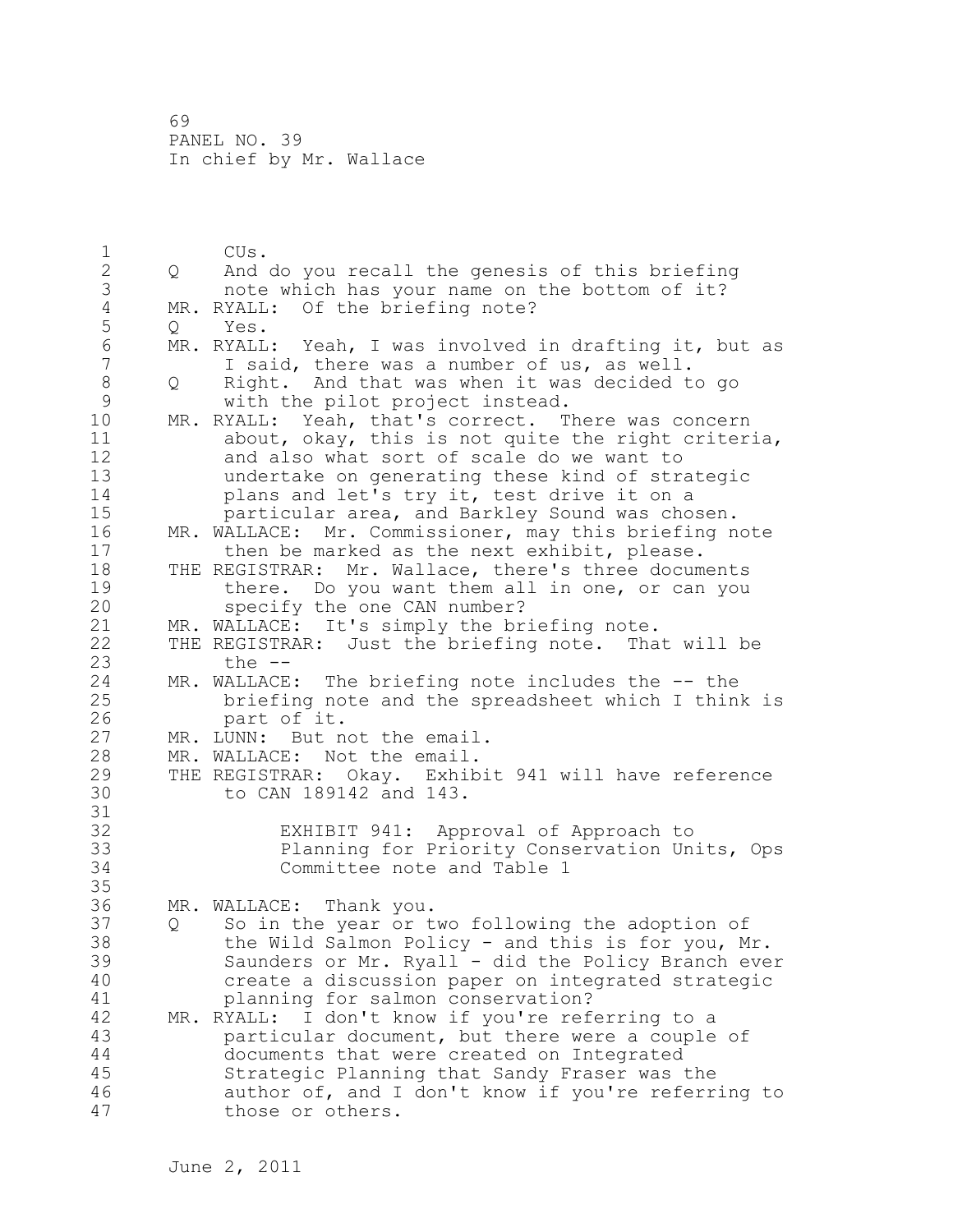| 1                | Q   | When were they prepared?                               |
|------------------|-----|--------------------------------------------------------|
| $\mathbf{2}$     |     | MR. RYALL: One was created in 2007, and then there was |
| 3                |     | another in 2009.                                       |
| $\sqrt{4}$       | Q   | We're going to come back to that.                      |
| 5                |     | Earlier this afternoon we were at page 26 of           |
| $\sqrt{6}$       |     | the Wild Salmon Policy and we were talking about       |
| $\boldsymbol{7}$ |     | the reference in the middle of that page to what       |
| $\,8\,$          |     | it is, is to determine priority CUs and it seems       |
| $\mathcal{G}$    |     | pretty clear that the status of the CU, those in       |
| 10               |     | the Red zone, are the key to that. At page 2 of        |
| 11               |     | the exhibit just marked, the issue of status does      |
| 12               |     | not seem to be mentioned at all, Mr. Ryall. Can        |
| 13               |     |                                                        |
|                  |     | you explain why?                                       |
| 14               |     | MR. RYALL: I'm sorry, in which document?               |
| 15               | Q   | At page 2 you propose three equally weighted           |
| 16               |     | criteria for determining priority CUs, habitat         |
| 17               |     | status, profile and planning capacity, as opposed      |
| 18               |     | to page 26 of the Wild Salmon Policy which talks       |
| 19               |     | about the biological status of a CU or group of        |
| 20               |     | CUs as being the key criteria. My question is, is      |
| 21               |     | that consistent with -- is your memo, in your          |
| 22               |     | view, consistent with the Wild Salmon Policy?          |
| 23               |     | MR. RYALL: I'm just taking a look at the actual table  |
| 24               |     | that's attached to this, as well.                      |
| 25               | MR. | SAUNDERS: I'm just trying to -- we're just having      |
| 26               |     | a look at the table here. But I believe that           |
| 27               |     | Outlook status was a large part of the --              |
| 28               | Q   | That's the spreadsheet?                                |
| 29               |     | MR. SAUNDERS: It says under "Analysis" it says --      |
| 30               |     | under the second line it says under "Analysis",        |
| 31               |     | "Identification of Priority CUs" it says:              |
| 32               |     |                                                        |
| 33               |     | The Stock of Concern designationin the DFO             |
| 34               |     | 2007 OUTLOOK was used as a proxy to delimit            |
| 35               |     | the RED ZONE and identify Priority CUs.                |
| 36               |     |                                                        |
| 37               |     | So I think the list that you've got there in the       |
| 38               |     | table, those are all -- lists all CUs that have        |
| 39               |     | been identified Red. As Jeffery pointed out, if        |
| 40               |     | you've got a Red designation, then we list it or       |
| 41               |     | prioritize it. Then the remainder of the table         |
| 42               |     | addresses the other items that you might use to        |
| 43               |     | prioritize work on that.                               |
| 44               | Q   | So you're now -- can you just point out where in       |
| 45               |     | the exhibit you're --                                  |
| 46               |     | MR. SAUNDERS: Sorry, I'm in the decision note that     |
| 47               |     | describes the analysis.                                |
|                  |     |                                                        |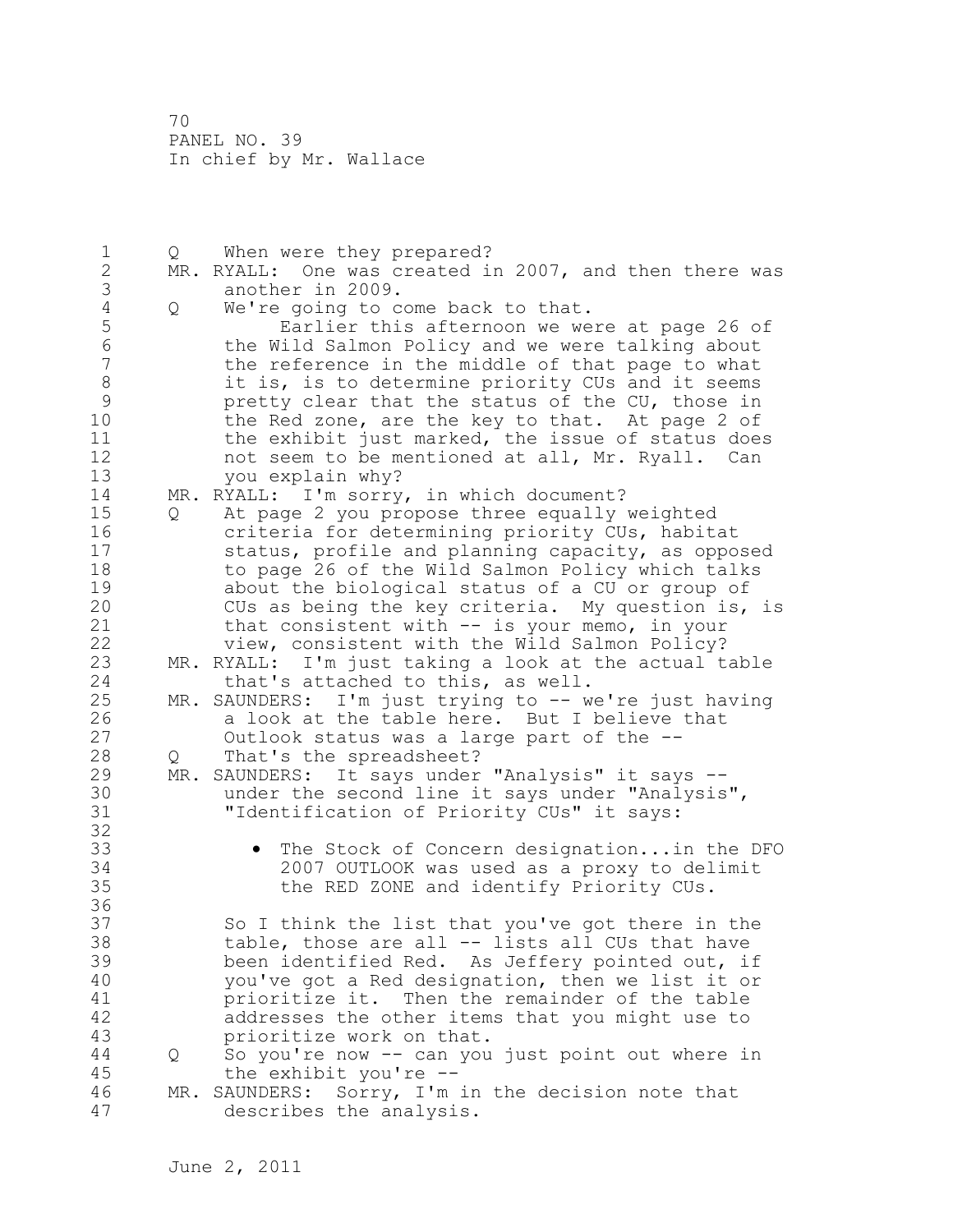1 MR. RYALL: In page 1. 2 MR. SAUNDERS: Page 1 of that. I'm also talking -- 3 yes, so if you're under "Analysis",<br>4 Tidentification of priority CUs" and 4 "Identification of priority CUs" and then the<br>5 second bullet, "The Stock of Concern designat 5 second bullet, "The Stock of Concern designation<br>6 provided" --6 provided" --<br>7 0 Yes. Q Yes. 8 MR. SAUNDERS: -- "in the DFO 2007", et cetera. That 9 1ine is indicating that we're using that as a<br>10 10 broxy, because at this point we hadn't identi proxy, because at this point we hadn't identified, 11 really fully identified the CUs, and the work on 12 the benchmarks was underway. 13 MR. RYALL: So maybe just to expand upon that, this was<br>14 a two-tier approach. a two-tier approach. 15 MR. SAUNDERS: Right. 16 MR. RYALL: First identify them, which ones are in the 17 Red zone, and then once they're identified in the 18 Red zone, they're in this table, Table 1 that's in 19 the decision note, and these other considerations<br>20 that are listed, and equal weighting was applied that are listed, and equal weighting was applied 21 to those is what that note is talking about. And 22 I do recall as we were going through this we 23 talked about different sorts of weighting to the 24 second-tier evaluation, but... 25 MR. SAUNDERS: So the last bullet there, you can go 26 back, it says -- or the second-to-last bullet: 27 28 • Appendix Table 1 attached lists the twenty 29 Stocks of Concern/Priority CUs. 30<br>31 So we had used that criteria above from the 32 Outlook to determine that these were the priority 33 CUs and then we've got some ranking within those 34 priority CUs -- 35 Q Thank you. 36 MR. SAUNDERS: -- in the table. 37 Q Now you referred to this as a decision note, but 38 in fact I have said this was a briefing note. We 39 have not seen a decision note from the Ops 40 Committee, from this, although we have requested 41 all of those. Is there -- are you aware whether<br>42 there is a decision note in fact from this there is a decision note in fact from this 43 meeting? 44 MR. RYALL: Are we -- I'm not aware that beyond this 45 note that there was anything else generated as far 46 as a decision note. And as we indicated earlier, 47 this approach was not approved.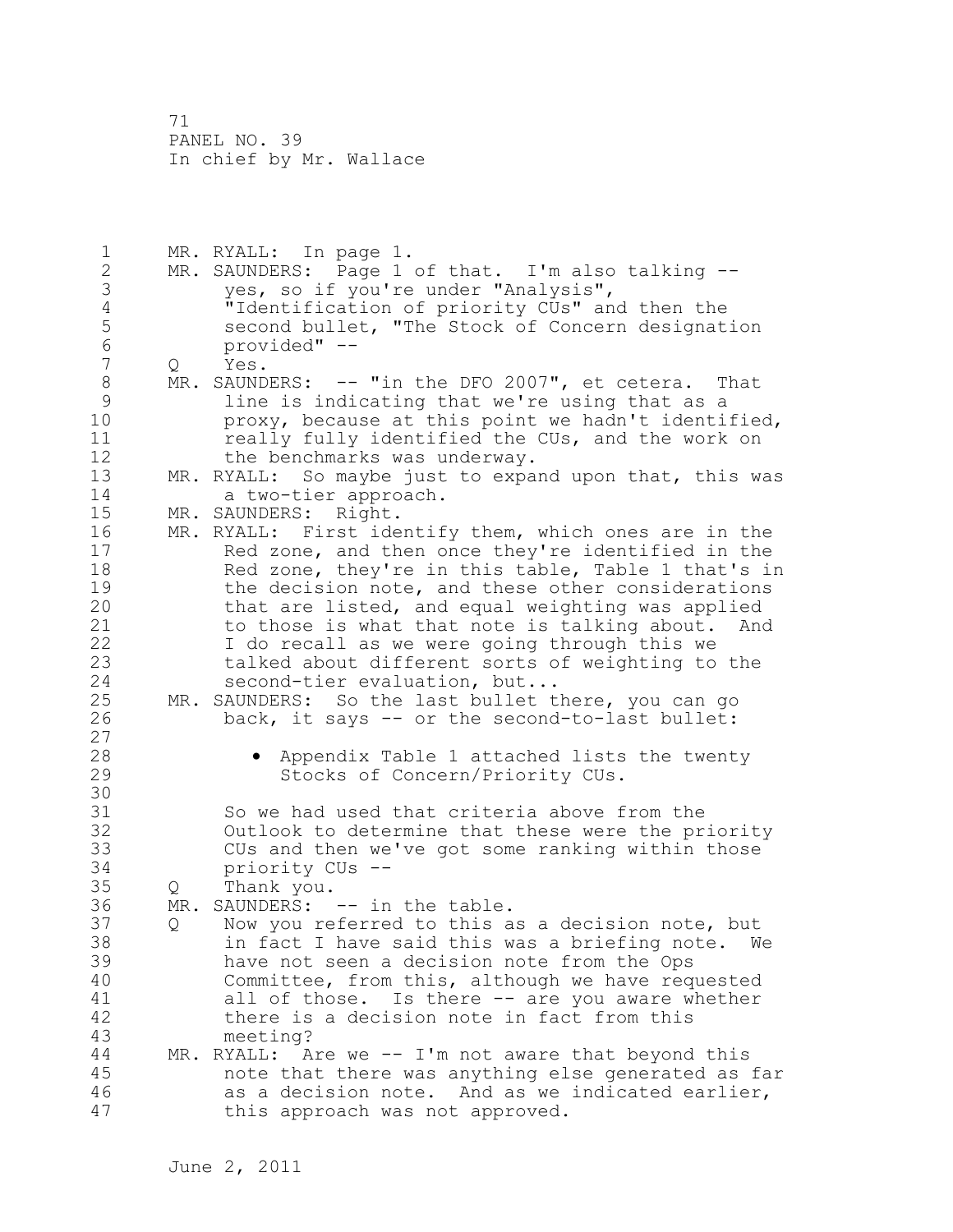1 Q Thank you. In the -- since the Wild Salmon Policy 2 has been adopted in 2005, has DFO Policy staff or 3 other DFO staff ever developed any social and 4 economic framework to be used in Integrated<br>5 Strategic Planning under WSP, Mr. Ryall? 5 Strategic Planning under WSP, Mr. Ryall?<br>6 MR. RYALL: I have seen a national policy tha 6 MR. RYALL: I have seen a national policy that was drafted, I think it was from 2008, that listed 8 three tiers of social and economic analysis. One<br>9 would be a very low level type of analysis, 9 would be a very low level type of analysis, basically an evaluation of economic status within 11 a fishery, and that's what's been incorporated 12 currently within the IFMP in various stages across 13 the region. Another level would be a more 14 comprehensive and undertaken economic analysis, 15 and the most comprehensive social and economic 16 impact would look at various options. And the 17 intent of that Policy was in that final stage 18 could be used for more comprehensive problems, and 19 it could be for dealing with things that -- stocks<br>20 of concern or potentially **SARA**-listed, I think was of concern or potentially **SARA-listed**, I think was 21 one of the intents. But that was the last I saw 22 was the 2008 draft Policy. 23 Q And that was a draft? 24 MR. RYALL: Yes. 25 Q But there's been no Policy adopted, to your 26 knowledge, for this framework?<br>27 MR. RYALL: Not to my knowledge. MR. RYALL: Not to my knowledge. 28 Q I understand that DFO has an internal working 29 group developing a draft governance framework for 30 Strategy 4, back in 2008. Am I correct on that?<br>31 MR. RYALL: I was not involved in that. MR. RYALL: I was not involved in that. 32 Q Exhibit 192, Mr. Lunn. Tab 19. This was referred 33 to in 2008. I guess the question really is what 34 has happened to that framework. Was it ever 35 finalized and put in effect? 36 MR. SAUNDERS: Mr. Commissioner, I was -- I didn't 37 return to the Department, I had been away until 38 late January, February, really, starting my 39 position back in DFO in 2009. So I'm not sure 40 what you're referring to as the framework. 41 Q Page 20 of 41 in that deck.<br>42 MR. SAUNDERS: Slide 20? MR. SAUNDERS: Slide 20? 43 Q Yes. Page 20, slide 7 and 8. It's a slide. The 44 centre box on the "Strategy 4 - Integrated 45 Strategic Planning": 46 47 • Internal Working group developing draft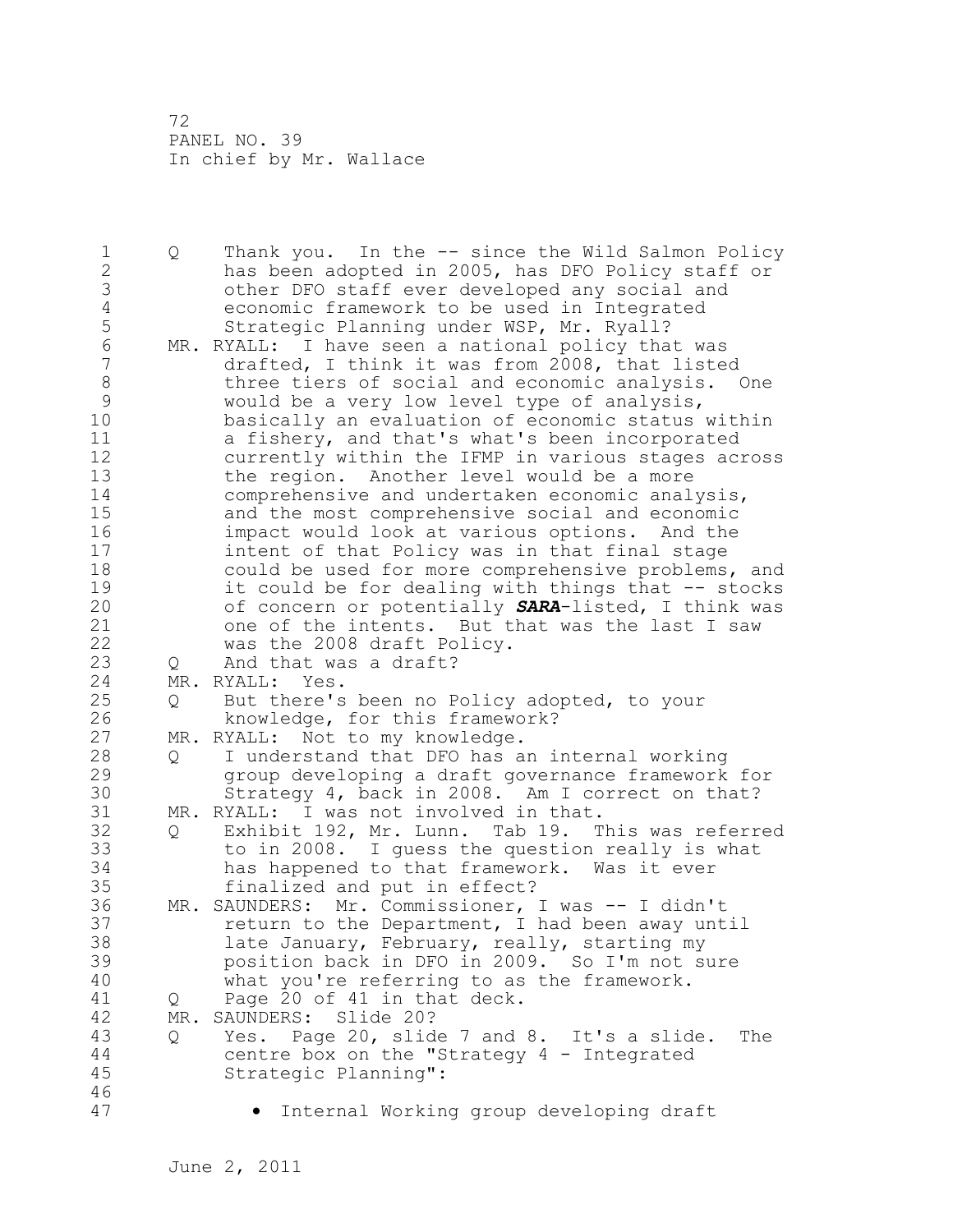1 governance framework 2 3 And do either of you know whether or not anything<br>4 ever transpired out of that work? 4 ever transpired out of that work?<br>5 MR. SAUNDERS: I'm not aware of anythi 5 MR. SAUNDERS: I'm not aware of anything in that<br>6 megard. 6 regard. Q Mr. Ryall? 8 MR. RYALL: No, I'm not.<br>9 0 Have any response t 9 Q Have any response teams been brought together<br>10 ander Strategy 4 as contemplated in the Actio under Strategy 4 as contemplated in the Action 11 Step 4.1? 12 MR. RYALL: Well, that's been one of our ongoing 13 challenges, I would say, within the implementation 14 of the Wild Salmon Policy, and so in various forms 15 the answer, to me, would be yes. And so going 16 back to the Fraser River Sockeye Spawning 17 Initiative, the intent of that was to develop a 18 team, so that was undertaken. And also with the 19 Barkley Sound pilot there has been a team that has<br>20 been put together, and that started back in 2008, been put together, and that started back in 2008, 21 I think it was. And more recently there's more 22 work underway within the Barkley Sound pilot, as 23 well. 24 Q Mr. Young, are you aware of whether or not there 25 have been any response teams, and what would be 26 your response to the reference to FRSSI?<br>27 MR. YOUNG: My interpretation of a response t MR. YOUNG: My interpretation of a response team from 28 Strategy 4 in the Policy is to deal specifically 29 with CUs of concern, if I understood it correctly, 30 and therefore I don't -- I don't really see FRSSI<br>31 or the Barkley Sound pilot groups that were or the Barkley Sound pilot groups that were 32 formed, or the Skeena Watershed Initiative groups 33 being kind of consistent with the definition of a 34 response team. I think the closest thing to that 35 would be some of the elements that came together 36 around Cultus, although that wasn't really a Wild 37 Salmon Policy-based initiative, and it also 38 doesn't really fully meet the definition of 39 response team. 40 Q Mr. Morley did you have any involvement with 41 **response teams in the Skeena initiative?**<br>42 MR. MORLEY: I would totally agree with Jeffe MR. MORLEY: I would totally agree with Jeffery's 43 characterization of the response teams, and I 44 wouldn't call the Skeena Watershed process or 45 FRSSI a, quote, response team. I think Cultus 46 could be looked at that way, but again nothing 47 formal with respect to the Strategy 4 of the Wild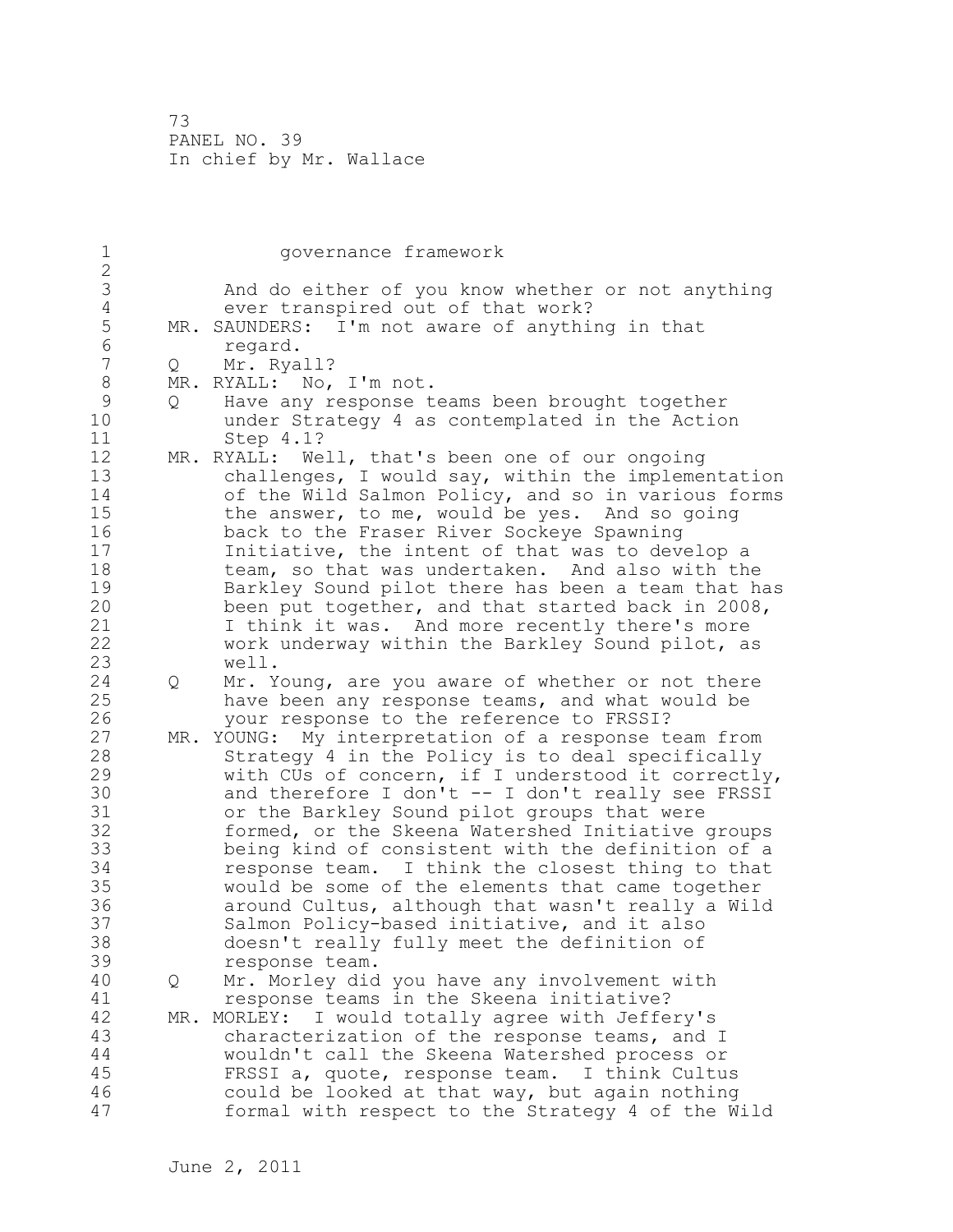1 Salmon Policy, for sure. 2 A Thank you. 3 MR. RYALL: Could I just add to that?<br>4 0 Sure. 4 Q Sure.<br>5 MR. RYALL: 5 MR. RYALL: So, I mean, there's different formulations 6 of a response team. There's 420 conservation units within  $--$  salmon within B.C. roughly, give 8 or take. And I would argue that a number of those<br>9 would be identified as priority CUs. And we 9 would be identified as priority CUs. And we talked earlier about a list of them that was not 11 approved. But, you know, if we went back and took 12 a look within the IFMP, there's a chapter that 13 identifies stocks of concern. Some of those are 14 groups of CUs and some of them are CUs by their 15 own rank. 16 So I think whatever our challenge is within 17 implementing a Strategy 4, is on what sort of 18 scale are you going to develop these response 19 teams. And I have a hard time envisioning that<br>20 we're going to develop response teams for each we're going to develop response teams for each 21 individual CUs, given what resources are available 22 both internally and externally, but to me that's 23 only one aspect of consideration, resources. The 24 important one is these stocks do not migrate 25 individually. They migrate at the same time, 26 across the same geography for a good part of them.<br>27 and so, to me, when you're going to develop a And so, to me, when you're going to develop a 28 response team, you're going to need to consider a 29 number of factors to take into account how you're 30 going to develop these response teams, and one of<br>31 the papers that's in our binders is what sort of the papers that's in our binders is what sort of 32 scale would you develop and develop integrated 33 strategic plans around?. And that scale, while I 34 would say that it's not finalized, was presented 35 at Ops Committee back in 2009, and was, I would 36 say, tentatively approved. It wasn't outright 37 endorsement, but it took that scale of 38 conservation units from 420 down to a range of 20 39 to 25. 40 And the thinking was rather than formally 41 saying that's the right number, the thinking was<br>42 that you're on the right track by taking into that you're on the right track by taking into 43 account biological impacts, which is the status, 44 but also is where do these fish migrate and who's 45 impacted, as well, meaning people. And when I say 46 people, I mean First Nations that are harvesting 47 these, recreational and commercial, and also the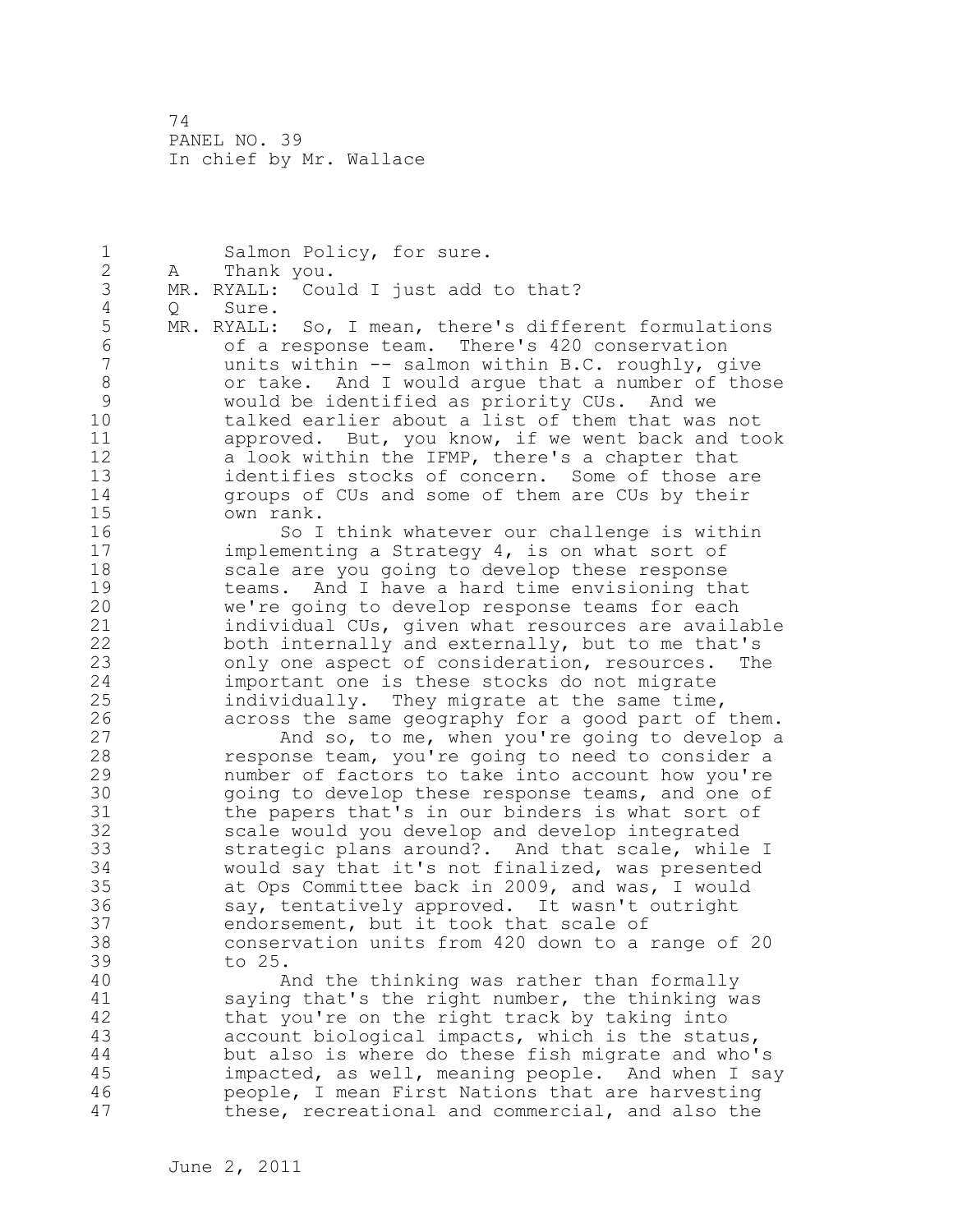1 ecosystem. 2 And so it's a bit of a longwinded answer. 3 But I think one of the critical pieces here is<br>4 ceally around what sort of scale are we going 4 really around what sort of scale are we going to<br>5 develop response teams around. 5 develop response teams around.<br>6 6 50, I think, was the FRSS 6 So, I think, was the FRSSI process a response team on one particular CU? No, it wasn't. It was 8 -- to me it was dealing with a particular aspect 9 around harvest management, which is only one part<br>10 of the strategic plan. And it did deal with of the strategic plan. And it did deal with 11 Fraser sockeye, which are 36 conservation units. 12 And I would argue that's a much better way to 13 develop response teams than to develop individual 14 response teams for each CU. Because each one of 15 these things are not isolated. They impact across 16 the board, whether biologically or impacts upon 17 people, and part of the WSP is social and economic 18 impacts, as well, which is highlighted. 19 And so that's why my answer was the FRSSI was<br>20 a response team. Was it perfect? Probably not. a response team. Was it perfect? Probably not. 21 I think personally that it was a pretty good 22 start. 23 My other part of the answer around Barkley 24 Sound sockeye was going back to why our priority 25 tables were not endorsed, was that we needed to 26 learn some more and let's do it in a pilot. And I<br>27 how when we first started on the Barkley one, my know when we first started on the Barkley one, my 28 actual thinking was that the Barkley might not 29 even be the right scale either, and probably 30 should be larger. Because there's CUs that cut<br>31 across the borders of the Barkley Sound. And I across the borders of the Barkley Sound. And I 32 think if I had to rethink that, going back now, I 33 probably would make it broader than Barkley Sound 34 and probably make it the West Coast. 35 But at least within that one, it was all 36 salmon species, and because there's not just one 37 thing happening here. And what was interesting to 38 me within Barkley is that it's not just wild 39 salmon, there's a significant hatchery within 40 Barkley Sound on chinook. And that was another 41 piece of information that we needed to factor into<br>42 our thinking around implementation of strategic our thinking around implementation of strategic 43 plans. 44 Q Mr. Young, do you have a response to that? 45 MR. YOUNG: I agree generally with the point that we 46 should find efficiencies where possible, so I 47 think that that's ideal and necessary. And I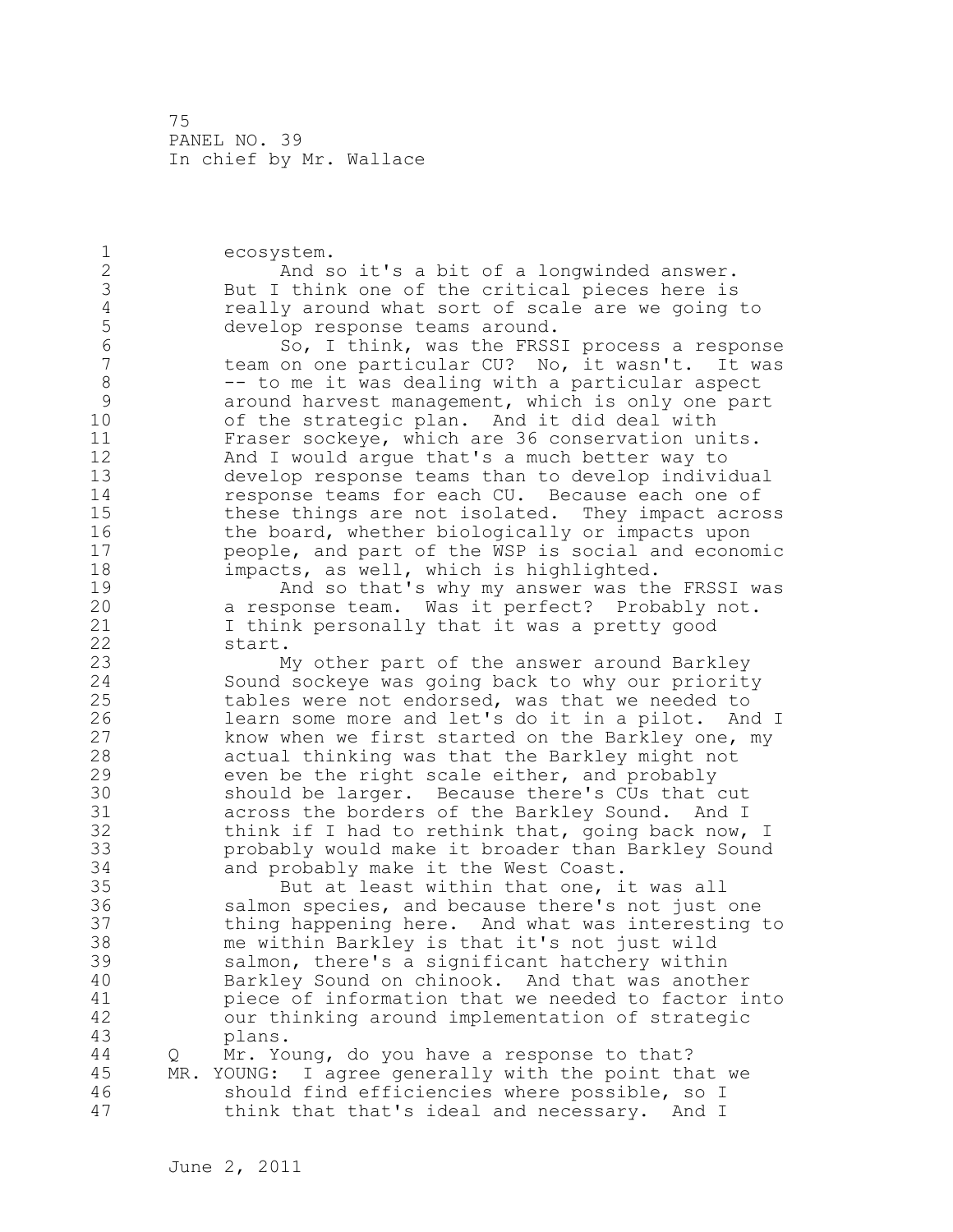1 think, though, that that -- those types of efforts 2 should in no way diminish what the point of 3 identifying a priority CU is, and the critical<br>4 issue that's being -- coming out of identifyin 4 issue that's being -- coming out of identifying a 5 CU in the Red zone.<br>6 For example, I 6 For example, I think to be able to properly characterize anything as a response team, it would 8 at least have to put first and foremost it's<br>9 priority being the recovery of a CU of conce. 9 9 priority being the recovery of a CU of concern, or<br>10 a CU below the Red zone. I don't think FRSSI was a CU below the Red zone. I don't think FRSSI was 11 about that, and it definitely did not involve the 12 full range of people that would be affected in 13 particular by a CU in the red zone. 14 So I think there's a number of issues there, 15 but not to lose the point that efficiency's 16 important, but I think it's really critical to 17 emphasize that the whole point of priority CUs and 18 the Red zone ranking shouldn't be lost in terms of 19 identifying an appropriate, efficient response.<br>20 0 Mr. Morley, or Mr. Saunders, do you have anythi 20 Q Mr. Morley, or Mr. Saunders, do you have anything 21 to add? 22 MR. SAUNDERS: Yes, Mr. Commissioner, I agree in part 23 with both Jeff and Paul, and I don't think there's 24 a single right answer around this question of 25 whether or not FRSSI and processes like it 26 constitute a response process. I think it's,<br>27 veah, there's absolutely, you know, key point yeah, there's absolutely, you know, key point is 28 that there are, if we look at some of the 29 processes, answering this question of scale is 30 really critical, and I think that's what the<br>31 senior management was questioning when they senior management was questioning when they asked 32 us to go back with this notion of priority CUs, 33 and what a planning template looked like, and 34 asked us to conduct work to help them understand 35 exactly what the size of this piece, what it would 36 entail. 37 So I think a lot of this work went into what 38 we call pilots. So it went into Somass, and as 39 Paul says, then when you start to work on the 40 ground, you come to these issues of where do the 41 -- where are the boundaries of the CUs, where are<br>42 the qeopolitical boundaries that the human the geopolitical boundaries that the human 43 influences on these various conservation units, 44 where do they reside, and how do you get people 45 around the table. 46 And I think that to get to the outcome that 47 you ultimately want to get to, that if you don't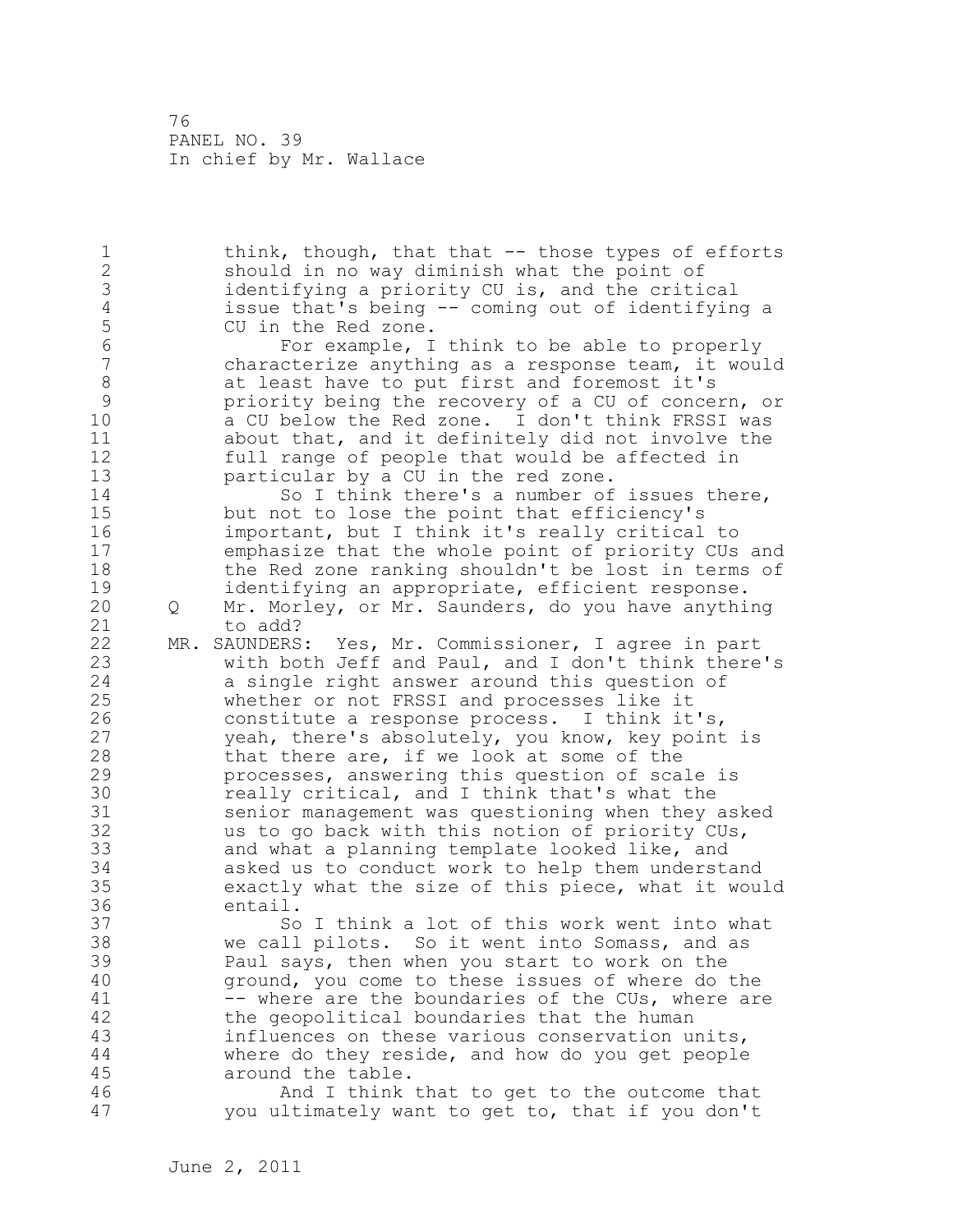1 arrive at the right scale, I think it limits the 2 options that you might have. For instance, if 3 you're looking at the Fraser, if you focus on<br>4 Cultus in general, there's a context of a fis 4 Cultus in general, there's a context of a fishery<br>5 that's right across the Canadian and into U.S. 5 that's right across the Canadian and into U.S.<br>6 Waters that are fisheries issues that are 6 waters that are fisheries issues that are impacted, as much as there are local issues. So 8 if the process -- and as well there are impacts on<br>9 other species and other fisheries. 9 other species and other fisheries.<br>10 So if you were trying to arri So if you were trying to arrive at options 11 and approaches to move forward around Cultus, a 12 more effective planning table might -- or recovery 13 response team might include looking at all of the 14 species. If I was looking at social and economic 15 objectives related to the commercial and 16 recreational and First Nations, I would be wanting 17 to think about the Fraser in its every -- the 18 entire breadbasket, or, you know, that's at play 19 in terms of the economic engine and looking at<br>20 options that would cross, go beyond just the options that would cross, go beyond just the 21 impact of perceived actions that we could take for 22 Cultus. 23 So I think this question is a complicated 24 one, but a real key piece of trying to design and 25 get so that we don't lose our accountability, as 26 Jeffery's pointing to, for each of the<br>27 conservation units, but looking for so conservation units, but looking for solutions that 28 we've got an appropriate scale to give you the 29 right context to find solutions that are optimal. 30 And I think one of my key interests in this,<br>31 understanding the subtleties that may not be well understanding the subtleties that may not be well-32 articulated in the Wild Salmon Policy is that this 33 is about sustainable development. This is looking 34 for options that meet social, economic and 35 conservation objectives concurrently. 36 Q Mr. Ryall, Mr. Saunders, has DFO ever created a 37 template for a strategic plan for Strategy 4? 38 MR. RYALL: Within some of the work that I had 39 contracted Sandy Fraser to undertake, he did put 40 together a template that's included in the 2009 41 report that Sandy did.<br>42 0 And these reports then 42 Q And these reports then for the record, these are 43 found at Tab 4, 5 and 6 of the Commission binder. 44 if I could look at the -- to see which one, the 45 March of 2009 or October, "Identifying Planning 46 Units and Prioritizing Integrated Strategic 47 Planning Initiatives Under the Wild Salmon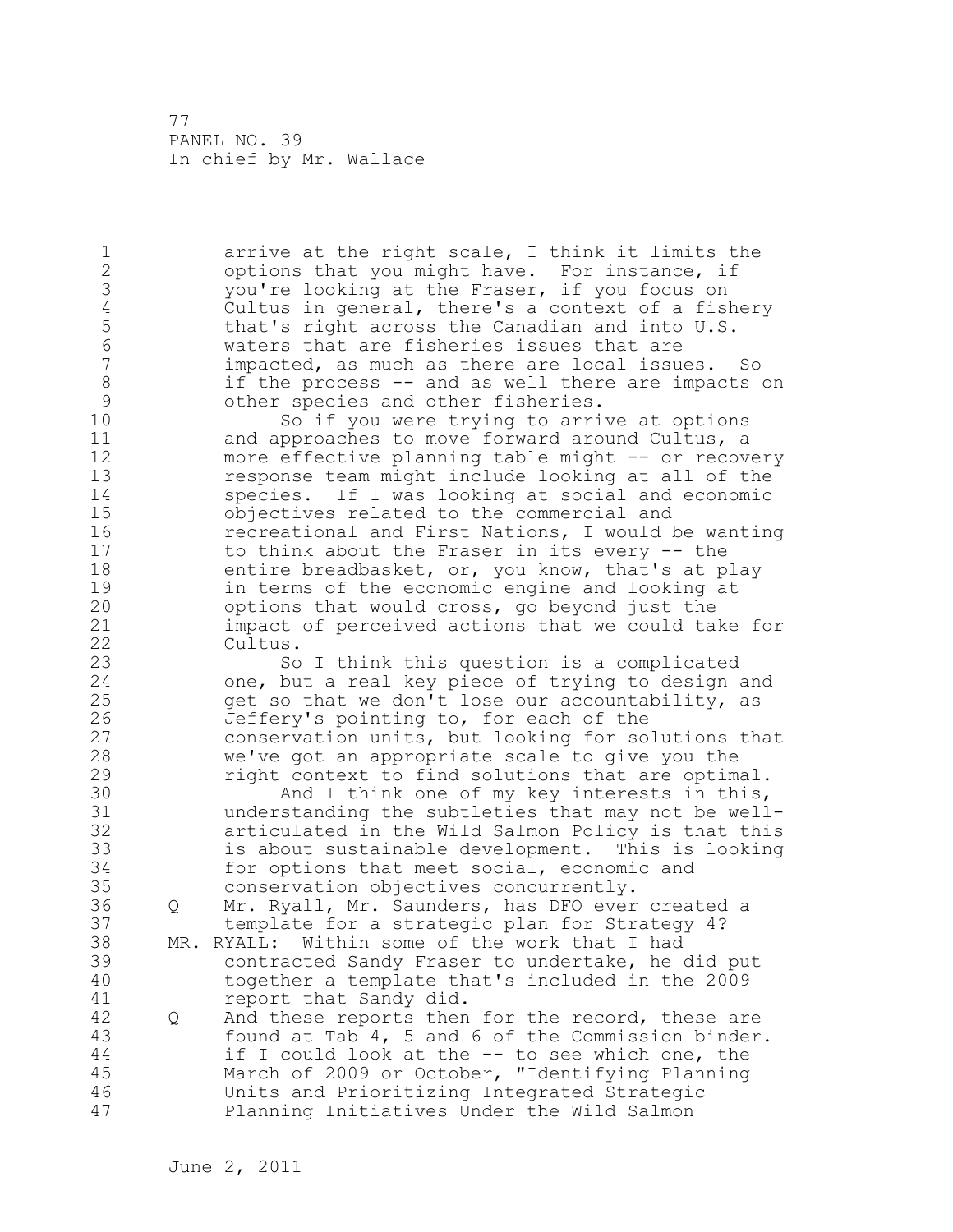1 Policy"? 2 THE COMMISSIONER: Mr. Wallace, when you don't speak 3 into the mike, we can't hear what you're saying.<br>4 MR. WALLACE: I'm sorry. Thank you, Mr. Commissioner 4 MR. WALLACE: I'm sorry. Thank you, Mr. Commissioner.<br>5 0 Is it Tab 6? 5 Q Is it Tab 6?<br>6 MR. RYALL: The o 6 MR. RYALL: The one I'm referring to is under Tab 4.<br>7 0 That's a December 2007 -- $Q$  That's a December 2007 --8 MR. RYALL: That's correct.<br>9 0 -- Discussion Paper. 9 Q -- Discussion Paper.<br>10 MR. RYALL: And in partic MR. RYALL: And in particular in that, starting on page 11 18, "Documenting the Plan" section 6.0, it 12 outlines a template that could be used. 13 Q This was advice to DFO from a consultant, correct?<br>14 MR. RYALL: Well, it was a contract undertaken by MR. RYALL: Well, it was a contract undertaken by 15 direction of myself that had contracted Sandy 16 Fraser. 17 Q And has it found its way into a plan adopted by 18 DFO for strategic planning? 19 MR. RYALL: At this point, no. The Barkley Sound<br>20 document that's also included in here was and document that's also included in here was another 21 way -- another template that could be used, as 22 well. I think, to me, what the work that Mr. 23 Fraser undertook in 2007 of documenting the plan 24 was a good start of a template. Other work that's 25 underway within the Department right now actually 26 is another Policy document around a rebuilding<br>27 blan. That is another piece of Policy work the plan. That is another piece of Policy work that's 28 being undertaken nationally that's not yet 29 complete, but I expect within 2011 it will be 30 complete. So I think there's a couple of<br>31 templates that are available that one cou templates that are available that one could use 32 for developing integrated strategic plan. 33 But, you know, if I had to -- to me, to boil 34 it down to the simplest thing is that what we're 35 looking for is a plan that's going to set long-36 term direction, and it's going to have certain 37 sections in it that will set long-term direction 38 on harvest management, habitat and enhancement. 39 And it will lay out those objectives and goals 40 that one will want to undertake in each one of 41 those pieces. And I would expect that there would<br>42 be a status report included in that template, be a status report included in that template, 43 but -- 44 Q Yes. Sorry, Mr. Ryall, sorry to cut you off. 45 MR. RYALL: Sure. 46 Q But we have -- we have very limited time. I 47 wanted to identify the fact that this reflects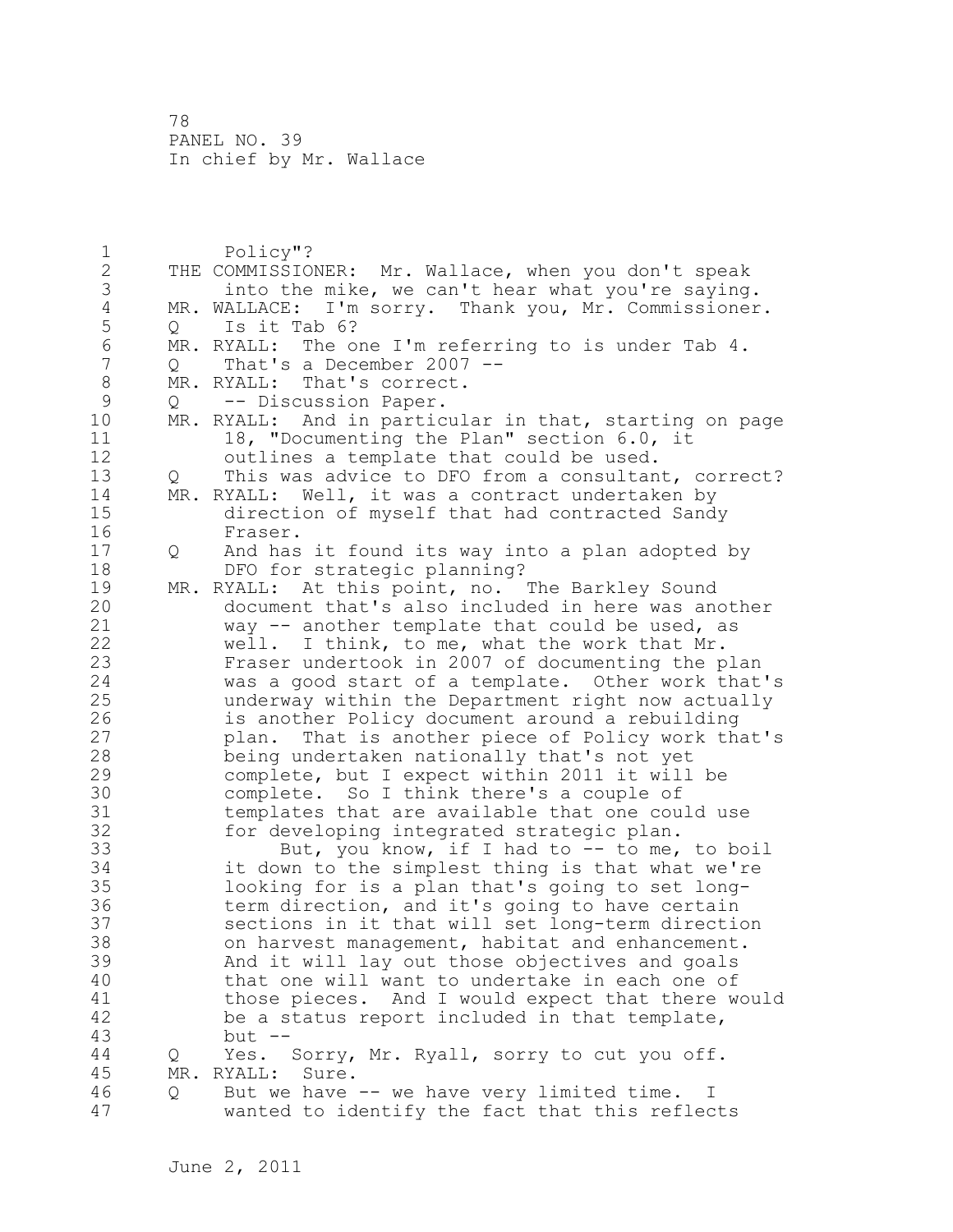1 advice received by DFO but it has not yet found 2 its way into any plan that's been accepted or a 3 template that's been adopted for Strategy 4 by 4 DFO; is that correct?<br>5 MR. RYALL: I would agree 5 MR. RYALL: I would agree that this has not worked its<br>6 way into a --6 way into a --<br>7 0 And the other 0 And the other documents that you -- the other 8 templates that are available, likewise have not<br>9 been adopted by DFO. 9 been adopted by DFO.<br>10 MR. RYALL: Yes, I would MR. RYALL: Yes, I would agree with that. The other 11 one is a work in progress. 12 MR. WALLACE: Thank you. Mr. Commissioner, I wonder if 13 the 2007 paper of Mr. Fraser could be marked as 14 the next exhibit, please. 15 MR. TIMBERG: Mr. Wallace, I'm wondering if Mr. Ryall 16 could be permitted to answer the question that he 17 started to answer. 18 MR. WALLACE: Did you have an opportunity to complete 19 your answer, Mr. Ryall?<br>20 MR. RYALL: Well, the only o MR. RYALL: Well, the only other point I would add -21 and thanks very much - is that we've worked on a 22 variety of templates. I would say that some of 23 the pieces have worked in, and various formats. 24 And what I was thinking as far as moving forward, 25 really was where I was going, is what are we 26 100king for into an integrated strategic plan?<br>27 10 And to me it's setting the long-term goals and And to me it's setting the long-term goals and 28 objectives that are going to work themselves into 29 the Integrated Fishery Management Plans which are 30 currently on an annual basis, but as I think I<br>31 might have testified earlier, is that we're might have testified earlier, is that we're 32 looking at making those multi-year, to make them 33 broader in scope, as well. 34 MR. WALLACE: I don't think we managed to get the 2007 35 document from Mr. Fraser marked. 36 THE REGISTRAR: We did not, it's Exhibit 942. 37 MR. WALLACE: Thank you. 38 39 EXHIBIT 942: Discussion Paper, Interim 40 Guidance for the Development of Strategic 41 Plans under Canada's Policy for the<br>42 Conservation of Wild Pacific Salmon Conservation of Wild Pacific Salmon, 2007, 43 Fraser 44 45 THE COMMISSIONER: Mr. Wallace, I don't mean to 46 interrupt. I know you are on a tight timetable, 47 and I know that Commission counsel have allocated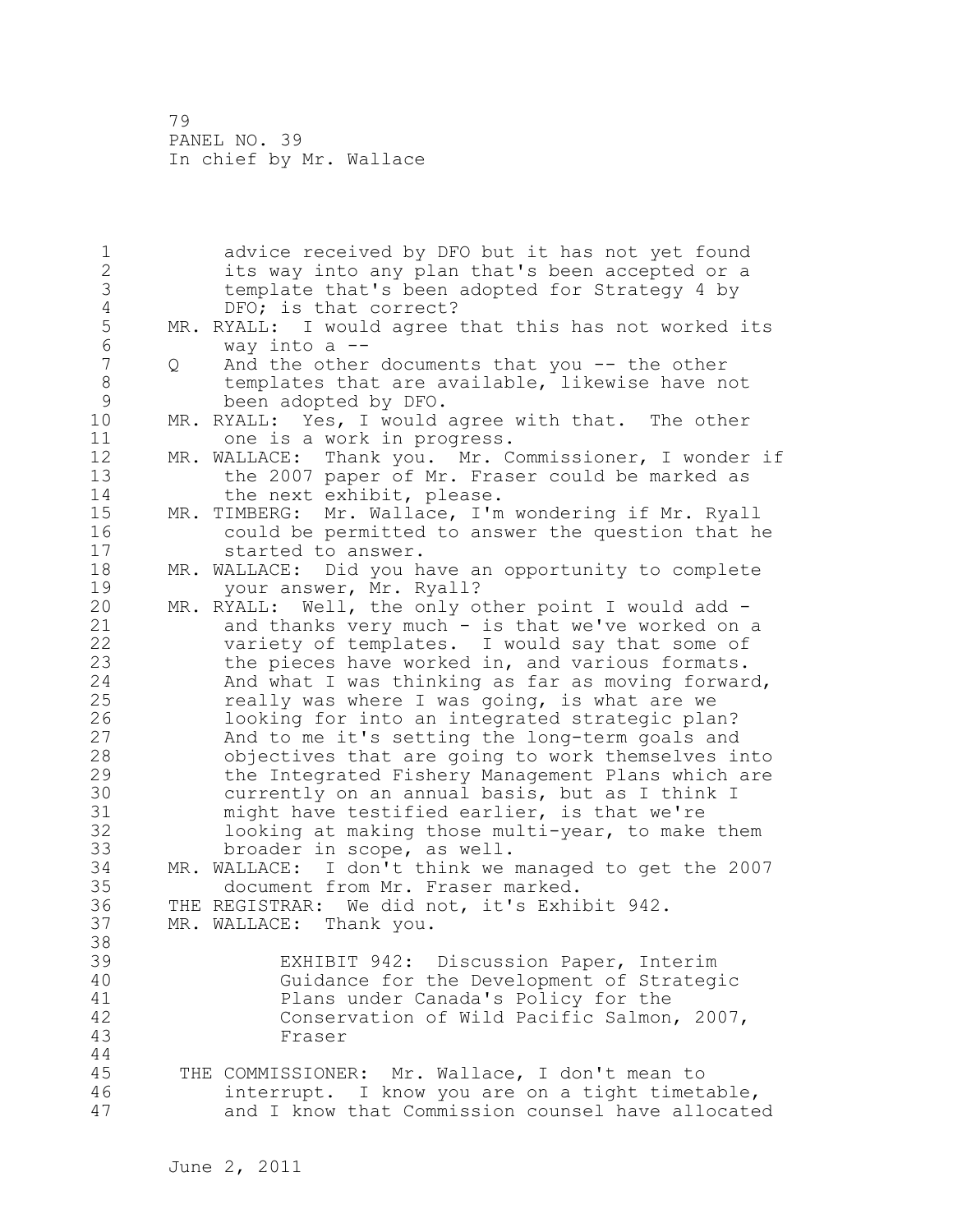1 to themselves an amount of time. Has that time 2 now expired, or is it still running? 3 MR. WALLACE: Yes. But my hope is that if I may have a<br>4 few minutes more, Mr. Commissioner, I may have cut 4 few minutes more, Mr. Commissioner, I may have cut<br>5 down on work that Mr. Timberg will undoubtedly 5 down on work that Mr. Timberg will undoubtedly<br>6 wish to do. 6 wish to do.<br>7 THE COMMISSIONER THE COMMISSIONER: Well, I'm sorry, I didn't hear your 8 last comment, but I just wanted you to keep<br>9 vour... 9 your...<br>10 MR. WALLACE: MR. WALLACE: Thank you. 11 THE COMMISSIONER: Be mindful of your friends' time 12 allocations. 13 MR. WALLACE: I am cognizant of those. 14 THE COMMISSIONER: All right, thank you. 15 MR. WALLACE: 16 Q I have one question following up on this, Mr. 17 Commissioner, for Mr. Morley. Have you seen any 18 such -- any template for strategic planning from 19 DFO, under Strategy 4?<br>20 MR. MORLEY: Mr. Commission MR. MORLEY: Mr. Commissioner, actually, to me, the 21 best template for strategic planning is attached 22 in the Wild Salmon Policy under Appendix 2, "A 23 Structured Five-Step Planning Procedure", and I 24 think it actually is fairly straightforward, it's 25 succinct, and that is really what, where I think 26 they should be going in this area, and so that, to<br>27 me, is the best template I've seen. me, is the best template I've seen. 28 MR. WALLACE: Thank you. Would this be a convenient 29 time to take the break? I'm in your hands, Mr. 30 Commissioner. I do have more that I wish to<br>31 cover. I have been unsuccessful in getting cover. I have been unsuccessful in getting this 32 done as efficiently as I would have liked. But 33 with a break, I think it would give us an 34 opportunity to make us as efficient as possible 35 and not leave out something fundamental. 36 THE COMMISSIONER: If it will help, Mr. Wallace, I'm 37 prepared to do that. Thank you. 38 MR. WALLACE: Thank you. 39 THE COMMISSIONER: We'll take a ten-minute break, then. 40 MR. WALLACE: Thank you. 41<br>42 42 (PROCEEDINGS ADJOURNED FOR AFTERNOON RECESS) 43 (PROCEEDINGS RECONVENED) 44 45 THE REGISTRAR: Order. The hearing is now resumed. 46 MR. WALLACE: Mr. Commissioner, I've been granted some 47 dispensation from some of my friends in the room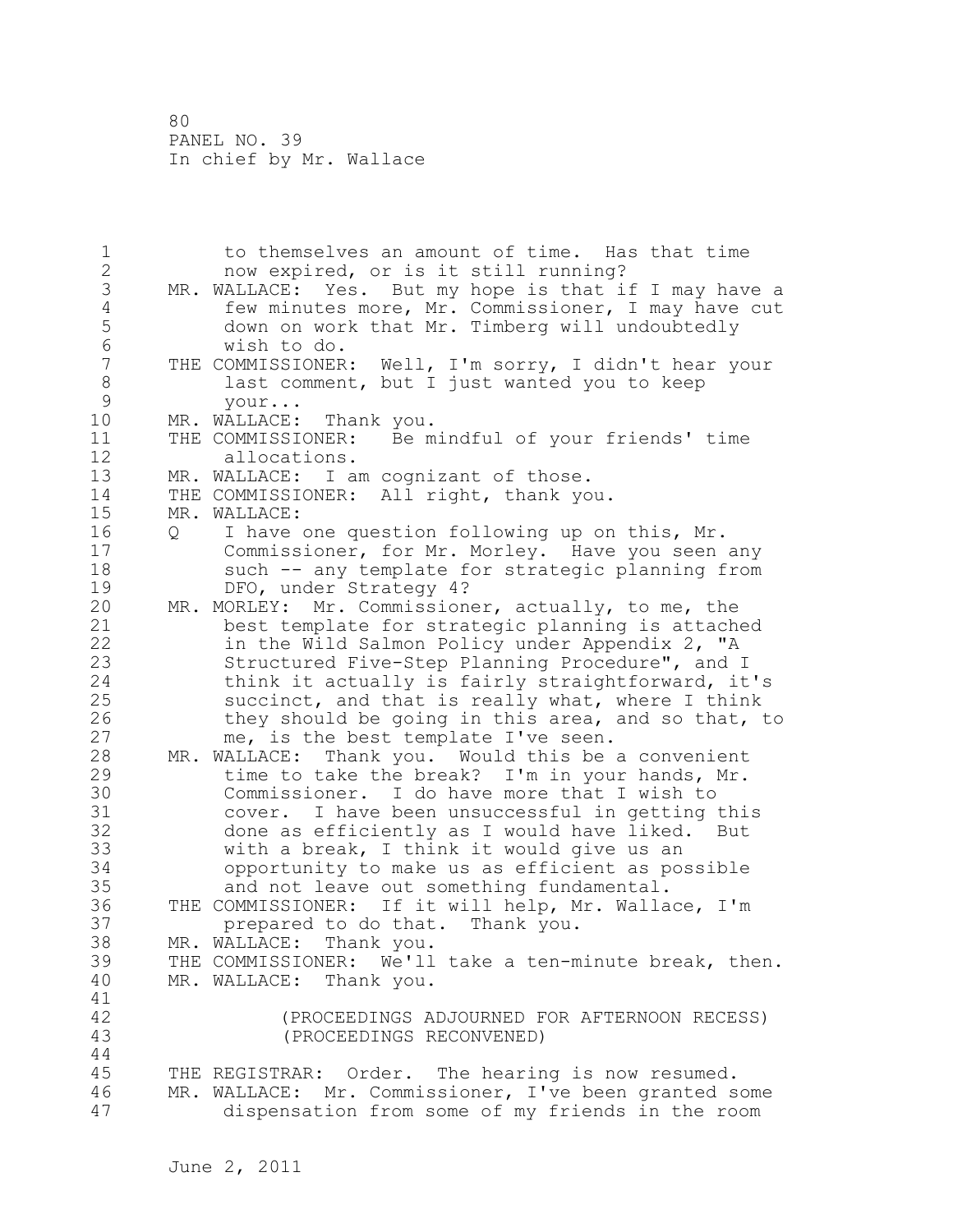1 so I think I can do this without encroaching on 2 anyone who hasn't voluntarily offered their time. 3 I have six points I'd like to just quickly go to,<br>4 if I may. And I'd start with Tab 3, please, whic 4 if I may. And I'd start with Tab 3, please, which<br>5 is a deck which was prepared for the operations 5 is a deck which was prepared for the operations 6 committee on WSP Strategy 4 Integrated Planning June 25th, 2009. 8<br>9 EXAMINATION IN CHIEF BY MR. WALLACE, continuing: 10 11 Q Mr. Ryall, were you involved in that meeting? 12 MR. RYALL: Yes, I was. 13 MR. WALLACE: May this be marked, please, as the next 14 exhibit? 15 THE REGISTRAR: Exhibit 943. 16 17 EXHIBIT 943: Operations Committee - WSP 18 Strategy 4 Update: Integrated Planning June 19 25, 2009 20 21 MR. WALLACE: 22 Q Mr. Ryall, can you tell us, please, what was 23 decided at that meeting on Strategy 4? 24 MR. RYALL: Well, just looking through the deck here, 25 there was three pieces in it. One was the 26 identification of planning units in what was the<br>27 appropriate scale. And my recollection was that appropriate scale. And my recollection was that 28 this approach was generally endorsed but it wasn't 29 going to be a hard-and-fast rule. And I think in 30 our document there is a listing of the outcome of<br>31 this meeting. I saw it somewhere earlier. And this meeting. I saw it somewhere earlier. And 32 then the second was a proposal for establishing 33 priority planning conservation units, the rapid 34 screening process. 35 I think that at that time that this process 36 similarly had some support but needed more work is 37 my recollection of it. And the third piece was a 38 work plan update on different aspects that were 39 being undertaken around the region. I think as 40 far as the rapid screening process, and Mark might 41 want to add some more on this as well, is that I<br>42 think since that time we've moved on to coming u think since that time we've moved on to coming up 43 with an approach to undertake this type of work. 44 There was a workshop that was undertaken - I think 45 it was in the fall of 2009, I think it was 46 internal, but anyhow, regardless, I think it was 47 what sort of screening process could be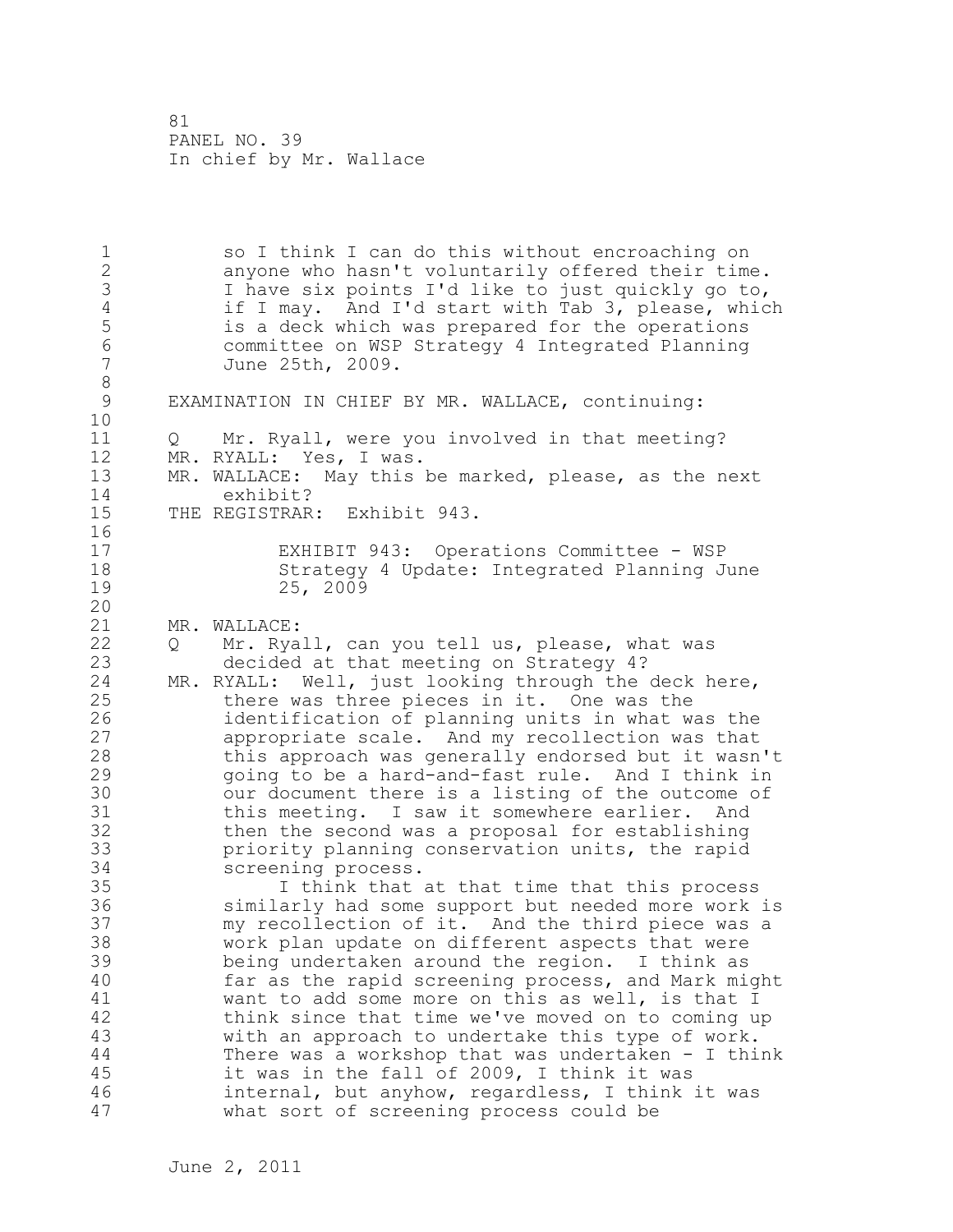1 undertaken. And Mr. Holtby presented an idea of 2 how a rapid screening process could be undertaken. 3 And since that time, there's been some more work<br>4 that, Mark, you might want to add some as well. 4 that, Mark, you might want to add some as well.<br>5 0 Is the decision record that you're referring to 5 Q Is the decision record that you're referring to,<br>6 Mr. Rvall, at Tab 21? 6 Mr. Ryall, at Tab 21? MR. WALLACE: That's Exhibit 240, for the record. 8 MR. RYALL: Yes, that's what I was referring to.<br>9 0 Thank you. Mr. Saunders or Mr. Ryall, if o 9 Q Thank you. Mr. Saunders or Mr. Ryall, if one of<br>10 vou could answer the question. There's a you could answer the question. There's a 11 reference on page 26 of the Wild Salmon Policy 12 that once priority CUs are identified, DFO is to 13 consult with First Nations. Can you describe what 14 consultation DFO has had with First Nations with 15 respect to priority CUs or steps to establish a 16 process for identifying them? 17 MR. RYALL: Well, there's two parts to your question. 18 Q Yes. 19 MR. RYALL: So if we could address the second one,<br>20 which is steps of identifying priority CUs an which is steps of identifying priority CUs and 21 that was the piece that Mark was going to fill in 22 and I can come back to talk about some 23 consultation, if that's okay? 24 Q Okay. Mr. Saunders? 25 MR. SAUNDERS: Regarding the identification of a rapid 26 screening approach, I'm not sure that it answers<br>27 entirely your question. But yes, we have a entirely your question. But yes, we have a 28 process to develop a tool to rapidly assess the 29 conservation status, which is not entirely a match 30 with the benchmarks proposed under the Wild Salmon 31 Policy but certainly anything under the rapid<br>32 screening that we determine to be at risk wou screening that we determine to be at risk would 33 logically be in the red zone. So Dr. Holtby's 34 been working on an approach to analyzing available 35 data for which we don't have a complete dataset 36 for all 400 conservation units, probably roughly 37 two-thirds to three-quarters. But the method that 38 he is proposing will be reviewed at our peer 39 review process, CSAS, during this month. And the 40 final document, presuming it receives approval 41 through the peer review process, would be<br>42 available in or would be finalized in the available in or would be finalized in the fall. 43 So that's a piece around the synoptic assessment. 44 And that would be part of forming the priority. 45 Q Mr. Ryall, you had something to add? 46 MR. RYALL: You were asking about what sort of 47 consultations had occurred with First Nations?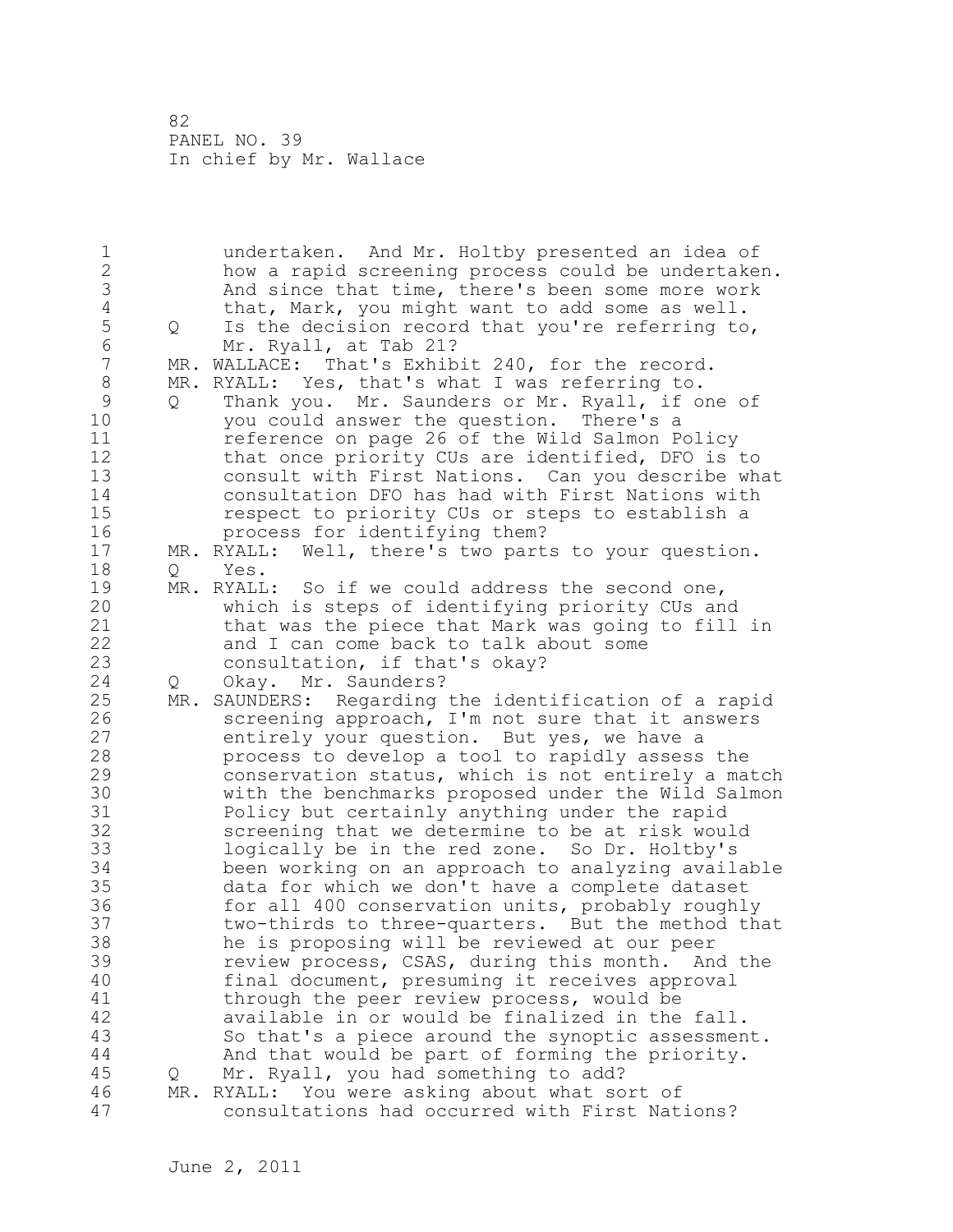1 Q Yes. 2 MR. RYALL: Specifically? 3 Q Yes.<br>4 MR.RYALL 4 MR. RYALL: Or just generally?<br>5 0 No, with respect to ident. 5 Q No, with respect to identifying priority CUs or 6 the process for identifying, what consultation with respect to Strategy 4 has gone on with First 8 Nations? 9 MR. RYALL: Well, I think what I would refer to is<br>10 within the IFMP process, there is a chapter. within the IFMP process, there is a chapter. It 11 has moved around in different headings. But 12 regardless, the intent is that conservation stocks 13 of concern are identified in that chapter and 14 there's been quite a discussion around those 15 stocks that are included in there and what the 16 objectives are. There is also, within discussions 17 between Department and First Nations, a variety of 18 forms where this occurs. One of the places is a 19 committee that's known as the Conservation and<br>20 Harvest Planning Committee where there's Harvest Planning Committee where there's 21 discussion around stocks of concern between 22 Department and First Nations. I could also add as 23 well that this is not directly on a bilateral but 24 through a tier three process through the IHPC that 25 there's discussions with First Nations as well. 26 They're involved. But you had asked specifically<br>27 between DFO and First Nations. between DFO and First Nations. 28 Q Yes, I did. 29 MR. WALLACE: Mr. Commissioner, I think I failed to 30 mark the deck, which is Tab 3 in the Commission's book of documents for the June 25th, 2009, Ops 32 Committee meeting and I would ask that be marked. 33 THE REGISTRAR: Yes, you did. That was 943. 34 MR. WALLACE: Thank you. 35 Q Mr. Young, you've had some questions on the 36 subject of your recommendations arising from the 37 Suzuki Foundation's report returning salmon and 38 integrated planning and Wild Salmon Policy. Do 39 you have any other recommendations specifically 40 related to Strategy 4? 41 MR. YOUNG: Well, firstly, I'll support Rob Morley's<br>42 earlier comment that there is a good framework earlier comment that there is a good framework or 43 template, I guess, provided within the Wild Salmon 44 Policy and I think there's also really clear 45 guidance about the role of that planning in terms 46 of the objectives it may have. So I think there's 47 a lot of guidance there and I guess one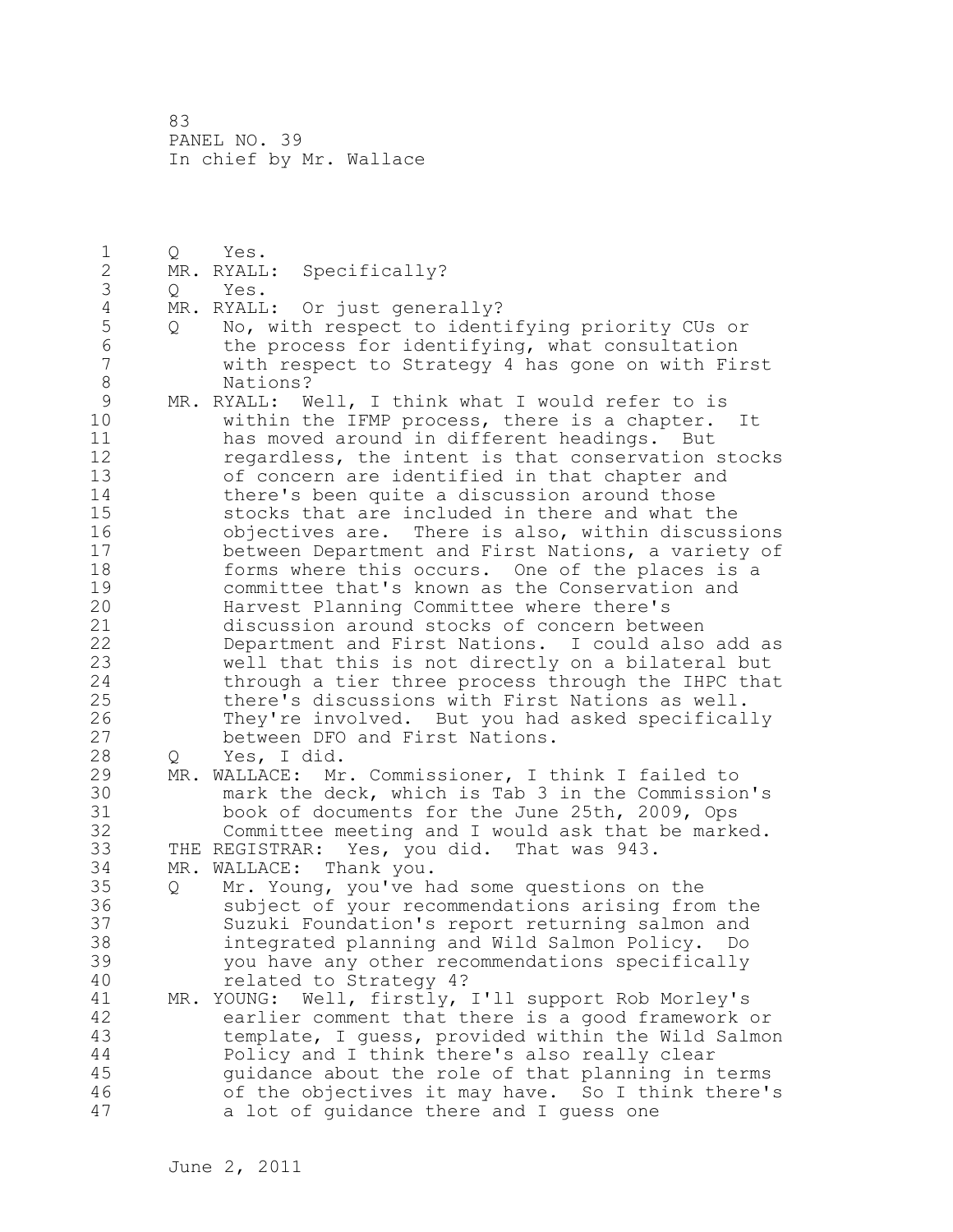1 recommendation would be to revisit those elements 2 and ensure that efforts being undertaken are 3 consistent with them. But I do think the<br>4 commendations in that report, as well a 4 recommendations in that report, as well as the one<br>5 we published with Watershed Watch are ones I still 5 we published with Watershed Watch are ones I still 6 support and are fairly comprehensive. 7 Q Thank you, Mr. Young. Mr. Morley, from your 8 experience in the Skeena watershed initiative,<br>9 what challenges and lessons do vou see for 9 what challenges and lessons do you see for implementing the Strategy 4? 11 MR. MORLEY: Mr. Commissioner, I actually have several 12 issues and concerns and recommendations coming out 13 of that. And if I may, they relate to the number 14 of planning units that DFO was intending to try to 15 operate here under the policy. And I've seen it 16 change from the initial draft to the -- or the 17 published policy talks about 40 to 60 planning 18 units and I heard earlier this afternoon from the 19 testimony that they're now reducing that down to<br>20 20 to 25. But I would suggest that the capacity 20 20 to 25. But I would suggest that the capacity 21 the Department again was in some of those notes is 22 that under the current way they are going about 23 integrate a strategic planning, I don't believe 24 that that is at all possible in the next 20 or 25 25 years for them to accomplish that. 26 I think the way that they have gone about<br>27 this is doomed to failure and to take much more this is doomed to failure and to take much more 28 time and many more resources than anybody has 29 available. And I'll go into the detail in terms 30 of my experience at the Skeena watershed. And<br>31 oart of that, and this is going to go against 31 part of that, and this is going to go against a<br>32 fair amount of sort of collective wisdom that fair amount of sort of collective wisdom that 33 seems to be coming from many participants around 34 here where we're hearing from a lot of people 35 saying that they want to participate at every step 36 of the process in some kind of multi-stakeholder 37 forum. 38 And my experience in the ones I've been in is 39 that whenever you try to establish a multi-40 stakeholder forum that believes that in some way 41 they are going to influence a long-term strategic<br>42 blan that it takes years to get it off the ground plan that it takes years to get it off the ground 43 to simply go through the process of deciding on 44 the shape of the table, deciding on 45 representation, deciding on who the members should 46 be, is the group going to be decision-making or 47 advisory only. Should we only have local people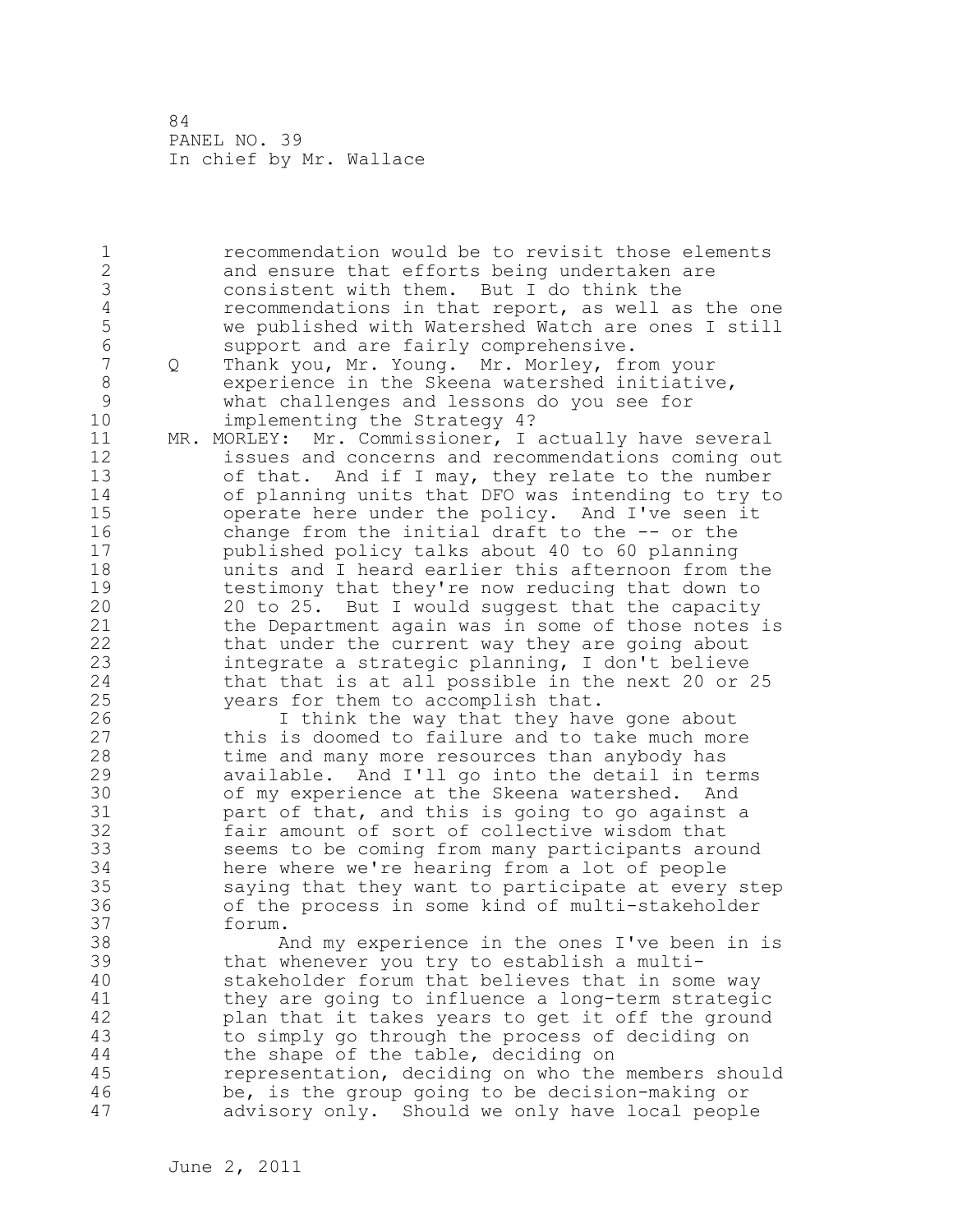1 or should we actually allow outsiders into this 2 group? And trying to develop some kind of agenda 3 for going forward takes a very, very long. And<br>4 even after you've gone through all that, you end 4 even after you've gone through all that, you end<br>5 by the qroups disappearing and new ones arriving 5 up with groups disappearing and new ones arriving 6 and it just becomes a very difficult process. And to think that you're going to have those kinds of 8 groups involved in even 20 to 25 plans going on in<br>9 a short period of time, I don't think that there's 9 a short period of time, I don't think that there's<br>10 enough people around with the knowledge and enough people around with the knowledge and 11 expertise and the interest in this to accomplish 12 that both within and outside the Department. I 13 think we need to re-think that approach. 14 And in fact, you are seeing that what happens 15 when you get these groups together because many of 16 the people are the same people that sit down every 17 year or two, discuss and argue about annual 18 fishing plans, that you find it very difficult to 19 separate those discussions and people want to get<br>20 into the fray of what's actually going to happen into the fray of what's actually going to happen 21 this year rather than focusing on what's a long-22 term strategic plan for either this conservation 23 unit or this group of conservation units. 24 So you know, if you really want to look at 25 the kind of in-depth sort of planning that's 26 involved, I think the closest example is one<br>27 that's there that, if you have a conservatio that's there that, if you have a conservation unit 28 and you really want to look at all of the 29 potential threats to it and all of the potential 30 issues that need to be addressed and if we look at how many people were involved and how long it took 32 through various iterations of committees on Cultus 33 and we never actually go to step 4 of the Wild 34 Salmon Policy in Cultus. So I just think that 35 we're going at this all wrong. 36 And to a certain extent, my view is that if 37 we want to move forward in this integrated 38 strategic plan that we need to, in fact, have very 39 focused, largely technical-based teams that would 40 do all of the grunt work in developing the five-41 step planning process in Appendix 2 and would only<br>42 seek input from outside people, as necessary, and seek input from outside people, as necessary, and 43 you wouldn't bring together this group to look at 44 alternatives and consequences until you were well 45 down the process. And at that point, they would 46 have some meat to discuss and I think it would be 47 far more efficient and enable us to actually get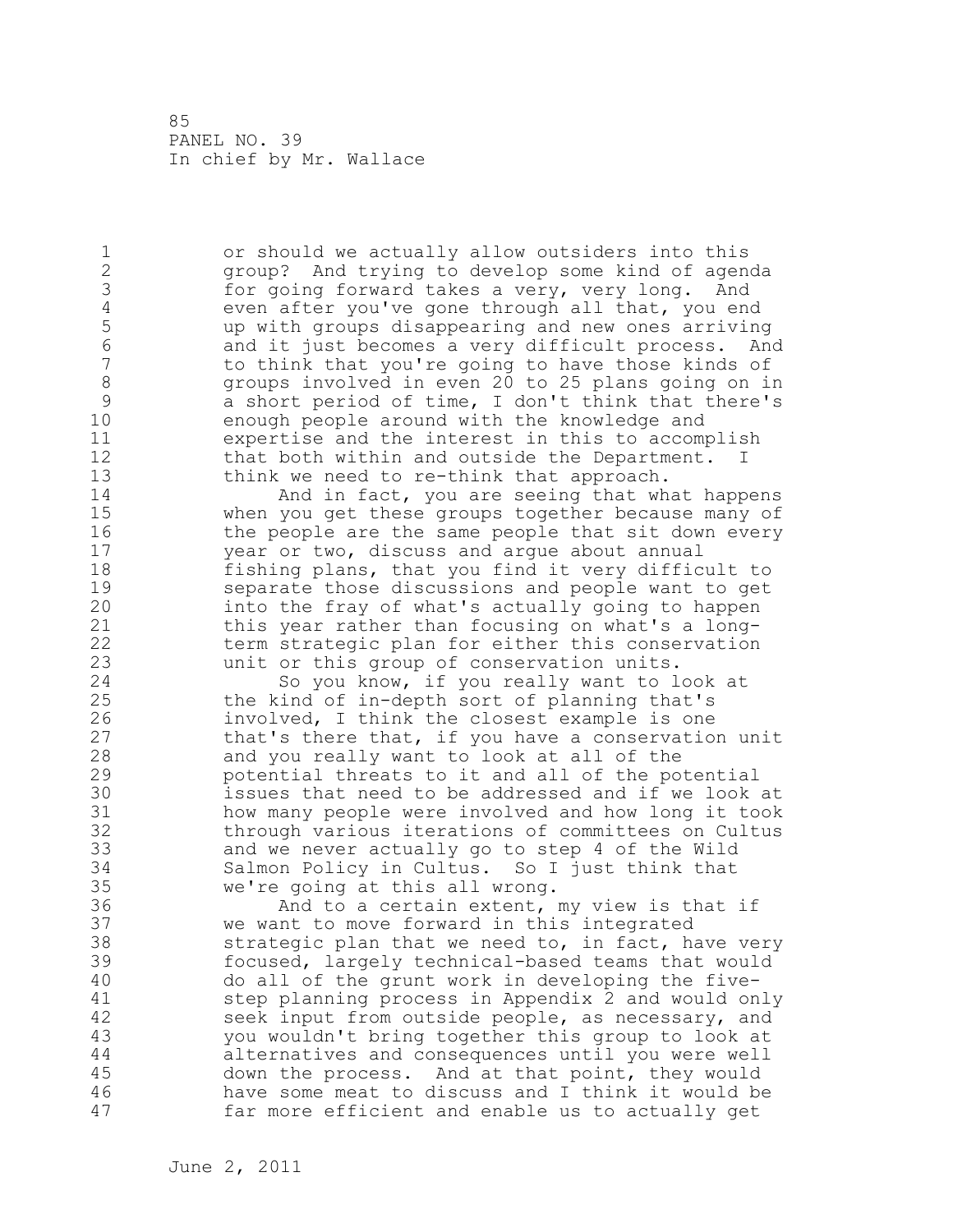1 to dealing with some plans in a quicker fashion. 2 And so those are really -- the groups, when you 3 get them together too early, they stumble over<br>4 steps one, two and three. And when the technic 4 steps one, two and three. And when the technical<br>5 information isn't in front of them, they get 5 information isn't in front of them, they get<br>6 frustrated. 6 frustrated.<br>7 We are We are now in a situation where the Skeena 8 watershed initiative is, in fact, about to fall<br>9 apart because several groups have withdrawn the 9 apart because several groups have withdrawn their participation due to the frustrations of some of 11 the issues I talked about and First Nations, some 12 being at the table, some not being there, whether 13 or not you've got First Nations technical people 14 or political people involved. And it's just the 15 multi-stakeholder process is very difficult and I 16 think you need to pick and choose when that kind 17 of group is involved in this process. And, 18 frankly, the way DFO is going about it right now, 19 I don't think we'll ever get there.<br>20 Q Thank you. Mr. Morley, if I could 20 Q Thank you. Mr. Morley, if I could just direct you 21 to Tab 10. This is my last question. 22 MR. WALLACE: And in particular, just to go to the 23 cover, if I may, Mr. Lunn, first? 24 Q Are you familiar with this report, a report of the 25 Skeena Independent Science Review Panel by 26 Walters, Lichatowich, Peterman, Reynolds?<br>27 MR. MORLEY: Yes, Mr. Commissioner, I am. MR. MORLEY: Yes, Mr. Commissioner, I am. 28 Q And I wonder if I could take you to page 90, 29 ringtail number 92, 91 of the document, to the 30 first recommendation of this report? 31<br>32 There is a need to confront the major 33 tradeoff decisions that are implied by the 34 Wild Salmon Policy and the impacts of mixed 35 stock ocean fisheries on Skeena stocks. 36 There should be an explicit public decision 37 about the loss of biodiversity (number of 38 weak stocks allowed to remain overfished or 39 at risk of extinction) that is deemed 40 acceptable and changes required to fisheries 41 in order to achieve particular harvest<br>42 objectives. Such a decision should be objectives. Such a decision should be based 43 on tradeoff relationships that can now be 44 estimated from historical data, escapement 45 trends and exploitation rates, as shown by 46 the examples provided in this report. 47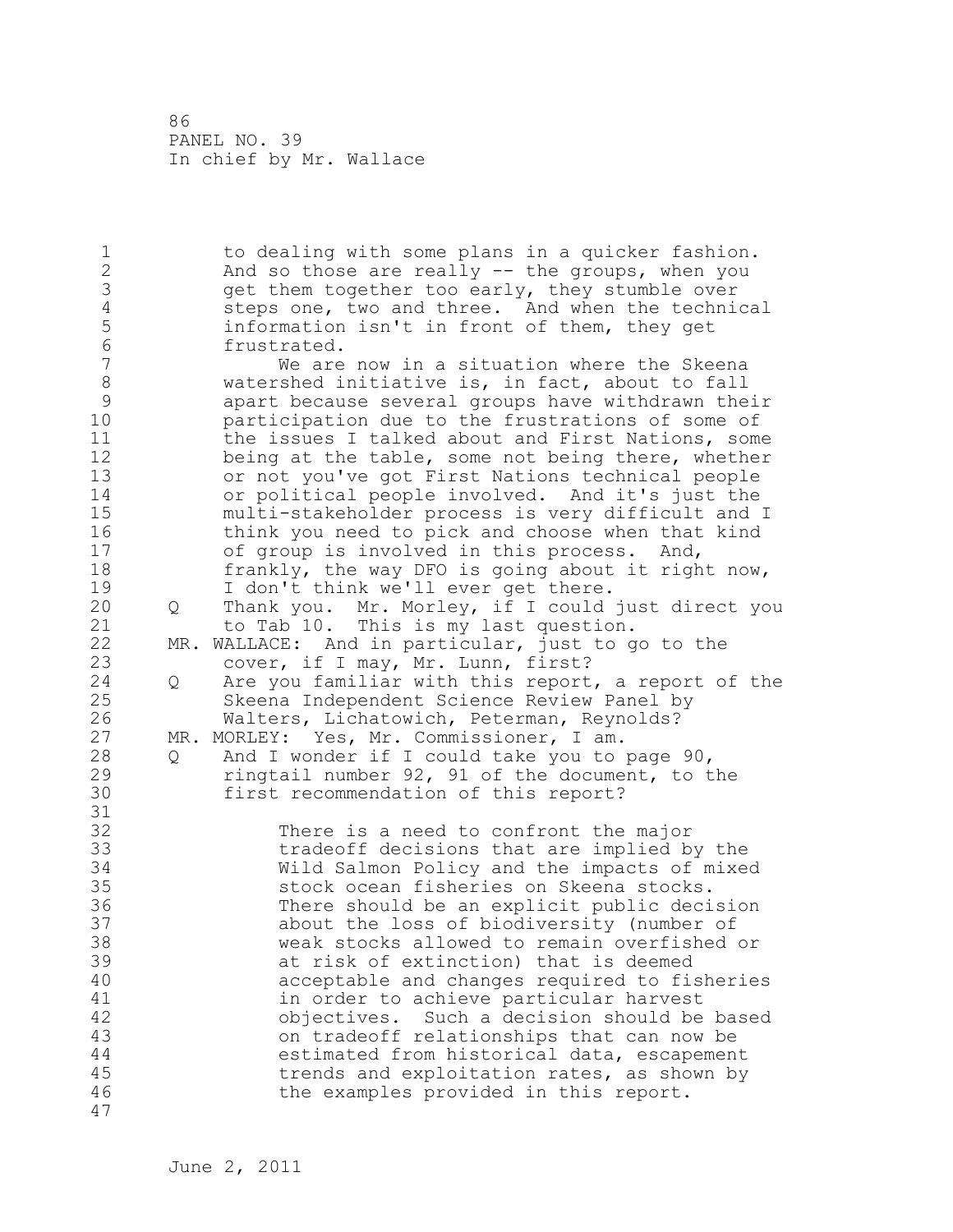1 Do you agree with that recommendation? 2 MR. MORLEY: Yes, I certainly do. 3 Q Mr. Young?<br>4 MR. YOUNG: I p 4 MR. YOUNG: I partly do. I think that there's a couple<br>5 of key elements here. One is understanding what 5 of key elements here. One is understanding what 6 it means to make a public decision and who that would involve. I think that that would extend 8 well beyond, say, the participants in the Skeena 9 watershed initiative or the members of this group,<br>10 or the people that were involved in it. I think or the people that were involved in it. I think 11 also that we have to be a bit careful about 12 identifying what a trade-off means in the Wild 13 Salmon Policy. 14 **I think that the Wild Salmon Policy** 15 explicitly identifies conservation units, not only 16 for the benefits of salmon but also essentially to 17 define the minimum unit of diversity that needs to 18 be protected, not just for their ongoing existence 19 but also to support sustainable use and benefits<br>20 from them. And therefore, I think the from them. And therefore, I think the 21 conservation unit actually represents, to some 22 extent, a trade-off where clearly we could manage 23 to a lower level of diversity that would ensure we 24 had salmon in every stream and there could very 25 well be benefits to that. But the conservation 26 unit is at a higher level, which I think implies<br>27 some of those trade-offs and that it is intended some of those trade-offs and that it is intended 28 to be the minimum irreplaceable unit of diversity 29 necessary to maintain the long term sustainability 30 and productivity of salmon. But in general, yes,<br>31 I agree with the recommendation. I agree with the recommendation. 32 MR. WALLACE: Thank you. Mr. Commissioner, those are 33 my questions. Could we mark Tab 10, please, the 34 Lichatowich...? 35 THE REGISTRAR: Exhibit 944. 36 MR. WALLACE: Thank you. 37 38 EXHIBIT 944: Report of the Skeena 39 Independent Science Review Panel submitted 40 May 15, 2008 41<br>42 THE COMMISSIONER: Just one quick question, Mr. Ryall. 43 Mr. Ryall, who is the operations committee and 44 does it still exist? 45 MR. RYALL: The operations committee, yes, still does 46 exist. 47 THE COMMISSIONER: And as with your earlier testimony,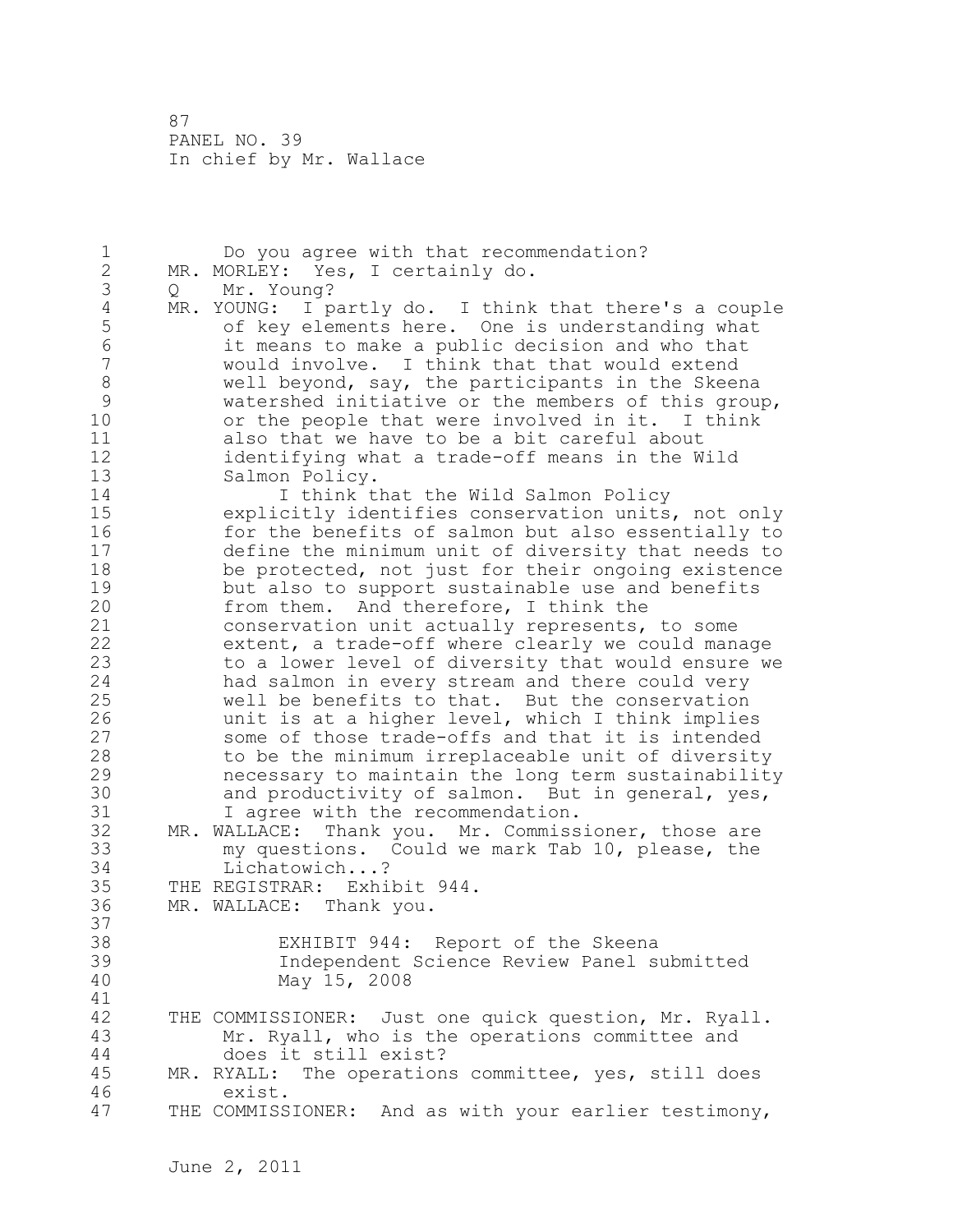88 PANEL NO. 39 In chief by Mr. Wallace Cross-exam by Mr. Timberg (CAN)

1 is it changing personalities all the time or is it 2 the same people throughout? 3 MR. RYALL: Well, it's the same positions all the time.<br>4 It's chaired by the RDG and regional directors are 4 It's chaired by the RDG and regional directors are<br>5 members of the operations committee. But it's the 5 members of the operations committee. But it's the 6 same membership as far as those positions go. THE COMMISSIONER: And do I understand correctly it's 8 all DFO personnel? 9 MR. RYALL: It is a DFO committee.<br>10 THE COMMISSIONER: Thank you very THE COMMISSIONER: Thank you very much. 11 MR. WALLACE: Mr. Timberg? 12 MR. TIMBERG: Yes, Mr. Commissioner, Tim Timberg and my 13 colleague, Geneva Grande-McNeill, for Canada. We 14 have one hour and 15 minutes and I note it's 3:30. 15 Oh, Mr. Lunn, is it possible to get from Canada's 16 list of documents Tab 30 up? 17 MR. LUNN: Yes, I have an entire folder dedicated to 18 that so if you know specifically which --19 MR. TIMBERG: 38-1. 20 21 CROSS-EXAMINATION BY MR. TIMBERG: 22 23 Q And Mr. Ryall, while we wait for the document to 24 come up, can you describe for the benefit of the 25 Commissioner the work that you commissioned 26 Gottfried Pestal to do with respect to compiling<br>27 information on Wild Salmon Policy implementation information on Wild Salmon Policy implementation 28 meetings? 29 MR. RYALL: Yes. This goes back a few months now. 30 had become aware from previous discussions through<br>31 the Cohen Inguiry that there was questions about the Cohen Inquiry that there was questions about 32 how much consultation had occurred around Wild 33 Salmon Policy in various forms. And while I had 34 some in my possession, I knew that quite a number 35 of other people in the Department had their own 36 files and I thought the best way to figure out 37 just how much consultation had been undertaken 38 around the Wild Salmon Policy was to let a 39 contract to someone to pull all that information 40 together. And it wasn't just to answer this as a 41 one-time question. My thinking was that we should<br>42 feally be doing this on an ongoing basis. So who really be doing this on an ongoing basis. So who 43 did we meet with? What was discussed? And what 44 material was supplied at those meetings? 45 Q All right. And this document before us, this sets 46 out the description of this project that you 47 retained Gottfried Pestal to do?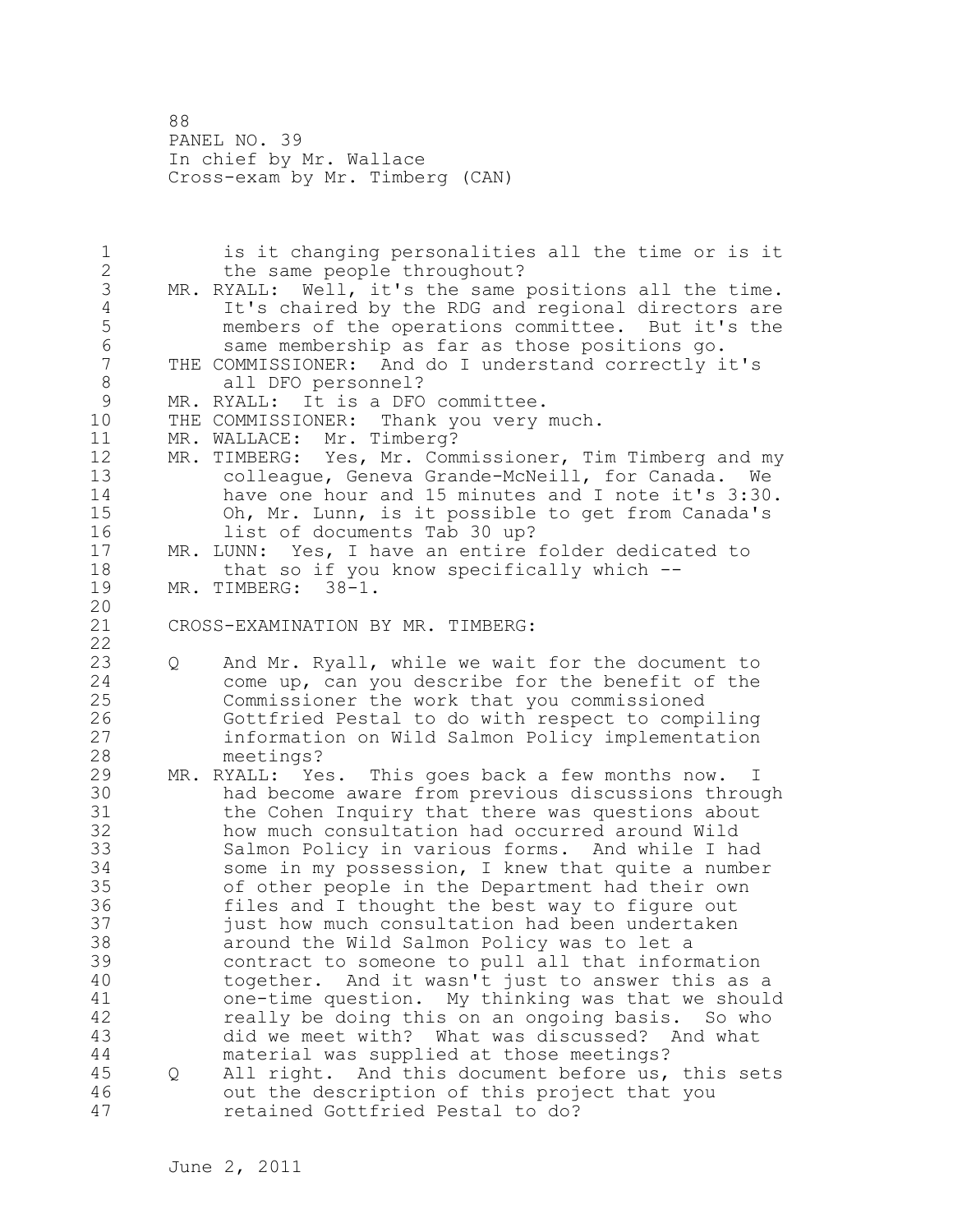1 MR. RYALL: Yes, that's right. And as noted on here, 2 Amy Mar was part of that and also in discussion in 3 setting this up between Amy, myself and Deborah 4 Phelan, we put together this project.<br>5 Q And Deborah Phelan is a consultation 5 Q And Deborah Phelan is a consultation secretariat?<br>6 MR. RYALL: That's right. 6 MR. RYALL: That's right.<br>7 0 And Amv Mar is Polic Q And Amy Mar is Policy? 8 MR. RYALL: Amy works in Policy Branch, yes. 9 MR. TIMBERG: Thank you. And I'll ask that this be<br>10 marked as the next exhibit and the following marked as the next exhibit and the following 11 documents under Tab 30 be marked consecutively. 12 There's Tab 31 through dash Tab 30. So it's 30- 13 30. Is that possible? 14 MR. LUNN: I'm just going to bring up what I have in 15 front of me, which is a little unusual. I know I 16 don't have any of these sub-numberings that you 17 are referring to. I have all of these sub-18 folders. 19 MR. TIMBERG: Oh, okay. So for the clarity of the<br>20 fecord then perhaps what we have prepared, Mr record then perhaps what we have prepared, Mr. 21 Commissioner, is one document which is an Excel 22 spreadsheet that lists all of this information. 23 And we'll just let that one document with the 24 Excel spreadsheets be marked as one exhibit and I 25 think that will be sufficient. 26 THE REGISTRAR: That will be Exhibit 945.  $\begin{array}{c} 27 \\ 28 \end{array}$ EXHIBIT 945: Excel spreadsheet - Inventory 29 of Meetings Related to Fraser Sockeye 30 Planning and WSP implementation 31<br>32 MR. TIMBERG: 33 Q And so, Mr. Ryall, if you could just turn to the 34 tab in front of you. 35 MR. TIMBERG: And Mr. Commissioner, to Tab 30-2. 36 That's Volume 2 of the green binder of Canada's. 37 And this is a summary page. And Mr. Lunn, you are 38 unable to bring this up then? 39 MR. LUNN: I just don't know what document you're 40 referring to. I'm sorry. 41 MR. TIMBERG: Okay.<br>42 MR. LUNN: If you h MR. LUNN: If you have a description, I might be able 43 to find it. 44 MR. TIMBERG: It's the second Excel sheet. And so it's 45 Volume 2 of Canada's binders. Oh, yeah, there we 46 go. 47 Q And so Mr. Ryall, can you --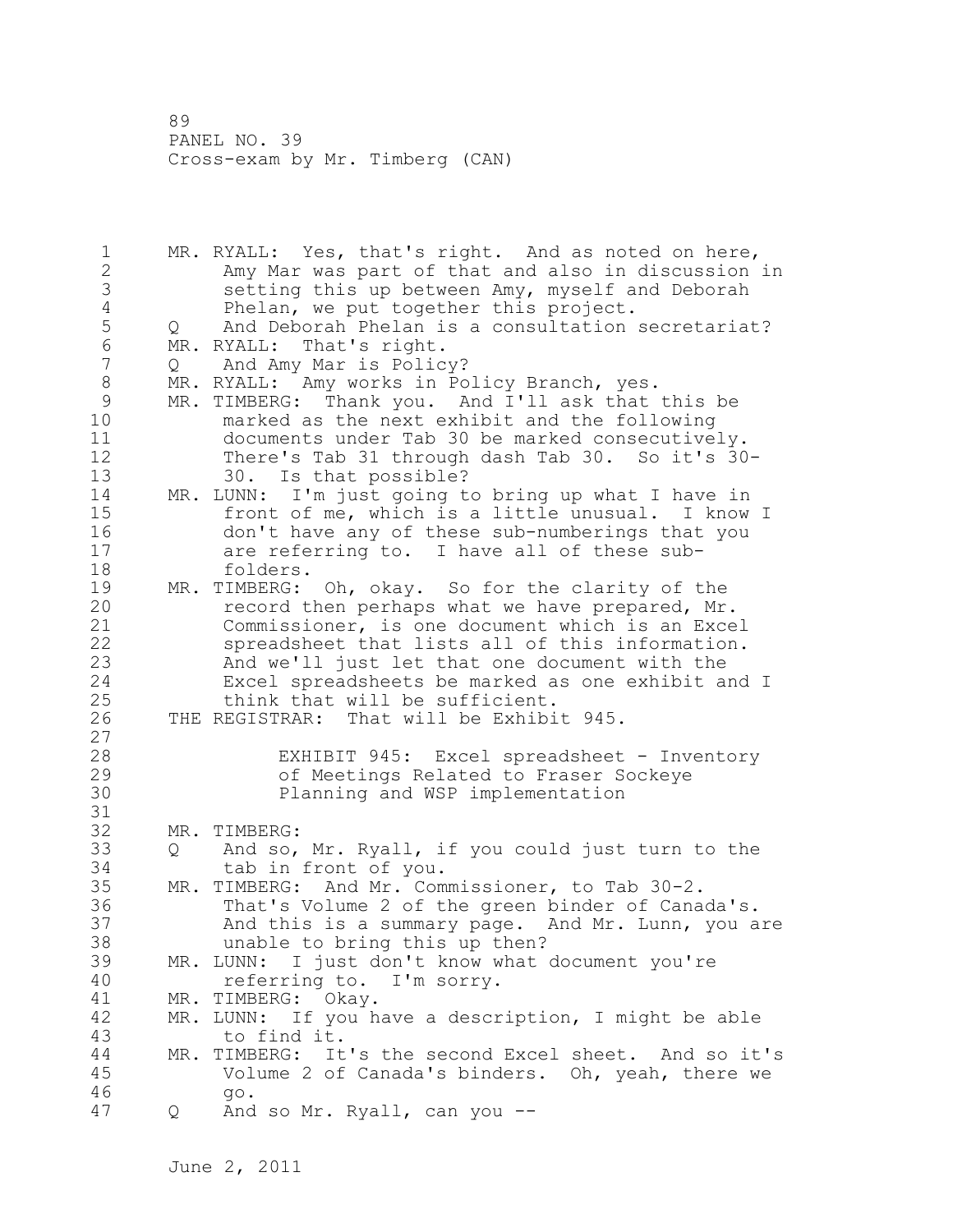1 MR. TIMBERG: Oh, that's going the wrong direction. 2 MR. LUNN: Let me try that again. 3 MR. TIMBERG: If we can scroll down? Let's go to the 4 bottom number first.<br>5 Q And what does the "m 5 Q And what does the "meeting days and inventory 516"<br>6 corresent? 6 represent?<br>7 MR. RYALL: Wel MR. RYALL: Well, Gottfried had collected this 8 information from all sorts of sources within the 9 Department of Fisheries and Oceans at our office in Vancouver and our area offices, Kamloops, lower 11 Fraser, the Island and the Secretariat and et 12 cetera. And the point was to see what sort of 13 discussions had happened around WSP. And I'm not 14 saying that all these meetings that are 15 incorporated within this inventory were solely 16 focused on WSP but some part thereof was on WSP in 17 consultation. And this represents how many 18 meeting days occurred from what Gottfried pulled 19 together over the timeframe we had the contract in<br>20 **blace**. place. 21 Q And that was the last five? It was from...? 22 MR. RYALL: 2005 until present. And my view of this is 23 that it's an incomplete number meaning that 24 there's more meetings that were captured in this 25 database. And the database doesn't reflect the 26 amount of time that was, you know, put in my staff<br>27 into developing and in preparation for these into developing and in preparation for these 28 meetings so that's not captured. 29 Q But these are actual meetings with stakeholders or 30 First Nations where one of the topics was WSP implementation? 32 MR. RYALL: That's correct. 33 Q And just for the assistance of the participants in 34 the room and the Commissioner, if we could just 35 scroll up, could you just describe what these 36 categories are so people can understand this 37 report a bit and then I'll move? 38 MR. RYALL: Sure. So under WSP implementation, we had 39 a variety of WSP workshops that occurred in 40 various locations in the province. And the DFO 41 contact is listed there. In this case it was Amy<br>42 Mar. The next is the Fraser River sockeve Mar. The next is the Fraser River sockeye 43 initiative and the contact, myself. And so that 44 covers the period from, in that case, 2005 to 45 2009. Multi-interest advisory process, captured 46 Integrated Harvest Planning Committee. We did not 47 capture, in this case, for example, area harvest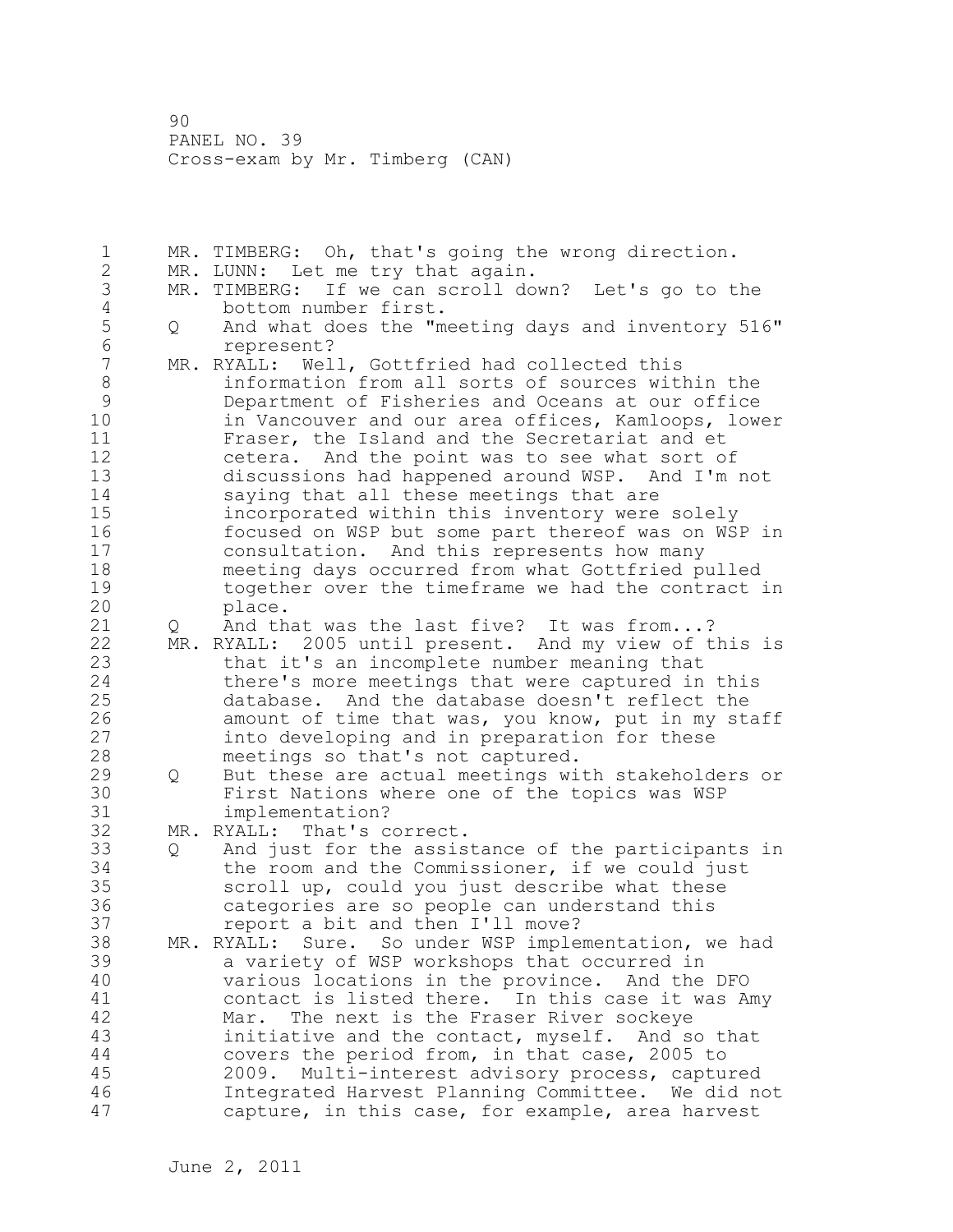1 committees where I know that there have been 2 meetings that occurred but I don't see those 3 reflected here.<br>4 There's se 4 There's sector-specific engagement, Fraser<br>5 River Aboriginal Fisheries Secretariat, First 5 River Aboriginal Fisheries Secretariat, First 6 Nations Fishery Council, the Upper Fraser Fishery Conservation Alliance, other individual First 8 Nation meetings, the Commercial Salmon Advisory<br>9 Board, Central Coast Advisory Board, Sport Fish 9 Board, Central Coast Advisory Board, Sport Fishery<br>10 Advisory Board, meetings with the Marine Advisory Board, meetings with the Marine 11 Conservation Caucus, which is captured under the 12 Environmental NGOs and also at Salmon Enhancement 13 and Habitat Advisory Boards. 14 **And then also, there's area meetings that** 15 occurred as well. So area staff had undertaken 16 these and bilaterals. You'll note in this case 17 there's only one identified in this particular 18 section. But I know from myself that more than 19 that occurred just from talking to staff and just<br>20 because of the duration of the contract that those because of the duration of the contract that those 21 are not all incorporated in here. 22 Q Because Gottfried could only summarize the ones 23 that he could find minutes of? 24 MR. RYALL: Well, given the timeframe that we provided 25 for Gottfried and this was over a period of time 26 when we were developing IFMPs and staff were.<br>27 That was a higher priority is to get that don That was a higher priority is to get that done 28 than to develop this database. 29 MR. TIMBERG: Okay. Thank you. So for the assistance 30 of the participants, that's a hyperlink document.<br>31 They can click on there and then they can find al They can click on there and then they can find all 32 of the minute meetings. So we've got a complete 33 record of the minutes in the hyperlink. 34 Q So I'll move on then to a question for you, Mr. 35 Saunders. During testimony of the Predation Panel 36 on May the 5th, 2011, the Commissioner asked a 37 question of Dr. Ford with respect to a question of 38 science planning. And I'll read out the question 39 and I'll ask you can perhaps provide an answer to 40 that. 41<br>42 I'm trying to get a sense of if this is a 43 scrambled situation in our world of research 44 or is there actually some game plan here now 45 in 2011 and going forward that takes 46 advantage of all this work that's been done 47 and tries to get a sense for the politicians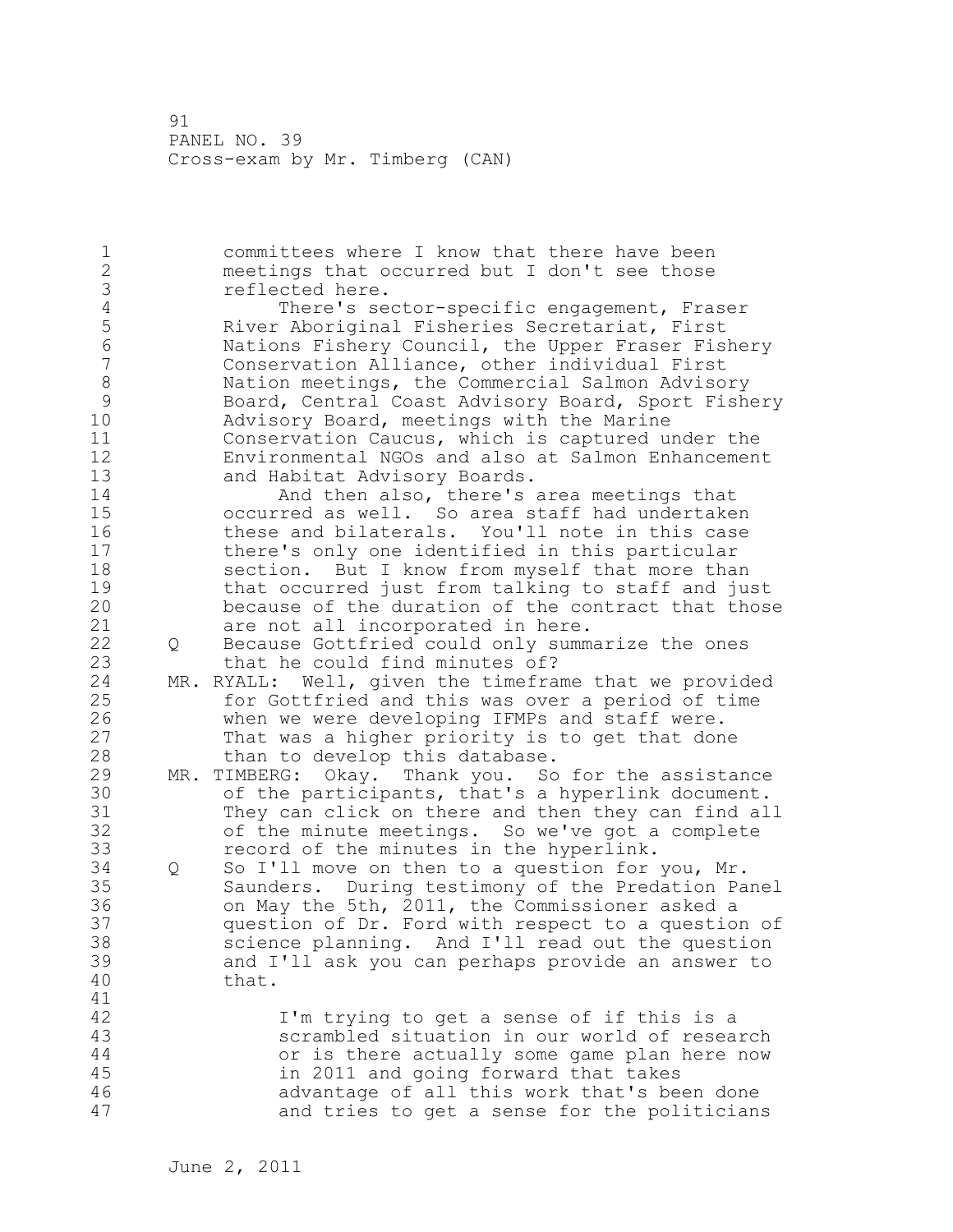1 and bureaucrats and managers? Where should 2 they be going forward? Where should they be 3 assigning the resources to go forward?  $\frac{4}{5}$ 5 So I'm wondering if you could provide the<br>6 Commissioner with an answer to that quest 6 Commissioner with an answer to that question? MR. SAUNDERS: Yes, Mr. Commissioner. I think the 8 question can be answered on a couple of different 9 levels around the game plan for Science. If we look specifically at the questions that are in 11 front of the Commission and the decline in Fraser 12 sockeye, I think I can explain an overall Science 13 process that we've been using within Science to 14 address the question. With the Department of 15 Fisheries and Oceans starting in 2009, we 16 undertook a process to try to understand what had 17 taken place. 18 Q And when you say "what has taken place", you're 19 referring to...?<br>20 MR. SAUNDERS: In ter MR. SAUNDERS: In terms of the decline in Fraser 21 sockeye. 22 Q Thank you. 23 MR. SAUNDERS: So as an issue coming in front of the 24 Science community, an approach was taken to arrive 25 to try to understand the scientific underpinnings 26 of what had taken place. And I think it's fair to<br>27 say that through the Department we engaged about say that through the Department we engaged about 28 45 of our staff scientists with expertise ranging 29 from understanding ocean processes, disease and 30 stock dynamics, freshwater processes, et cetera,<br>31 met in September of 2009 and established a numbe met in September of 2009 and established a number 32 of hypothesis that we felt may have been 33 contributing and have worked since that point to 34 coming back together again. We've conducted 35 research, reassigned priorities of staff and 36 worked with outside organizations to continue a 37 Science process to understand what has gone on. 38 I think in terms of our most recent meeting 39 was in middle of May where we again came together 40 to look at the outcome of various projects that 41 we're pulling together. So I think there's an 42 internal approach to allocation of resources but 43 we also work very closely with the Pacific Salmon 44 Commission in the design of the workshop that was 45 held in June of 2010, which was a major point 46 where we coalesced and devised an approach to try 47 and assign a weight of scientific evidence to go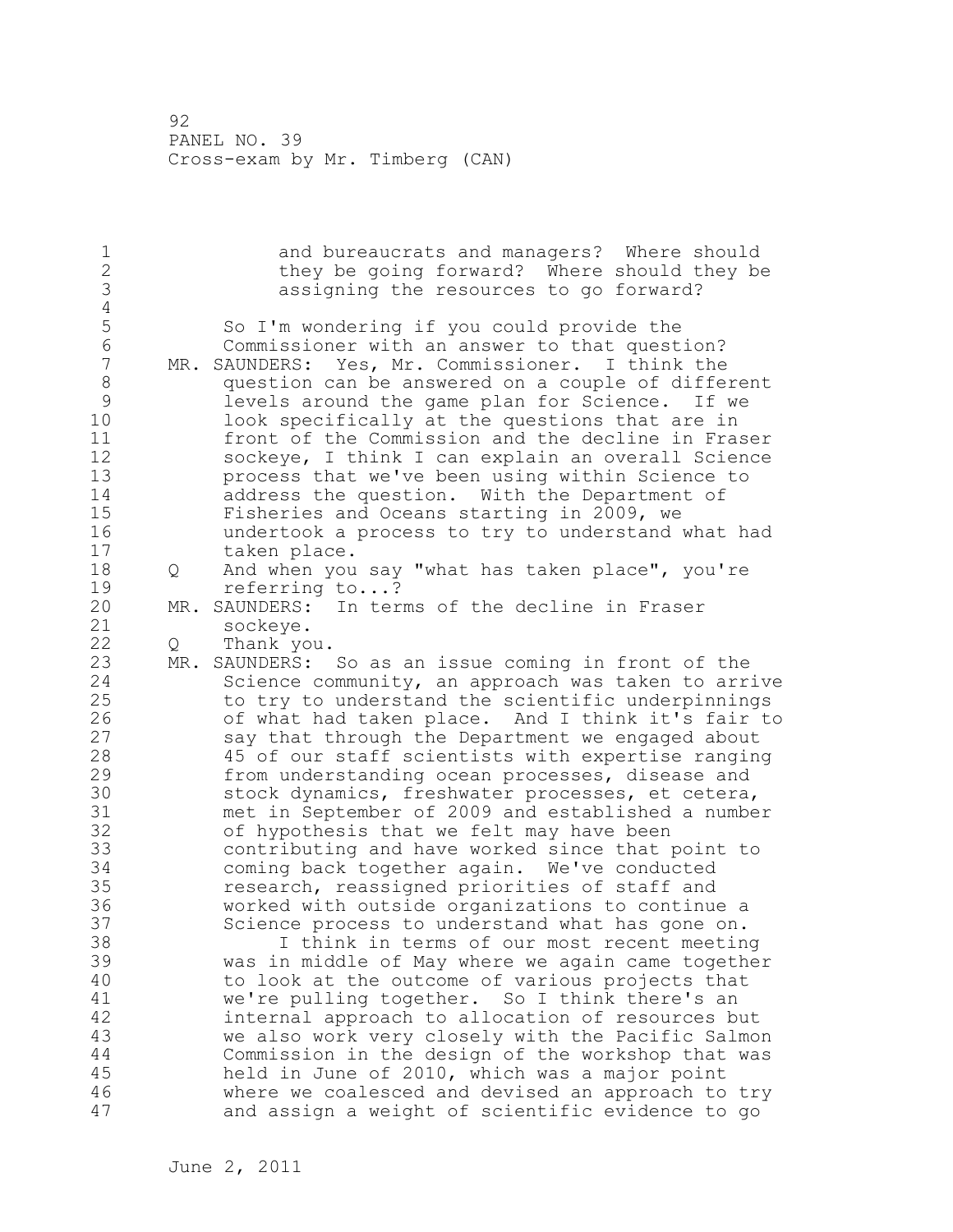1 along with that. At the same time, we've also 2 been looking at the priorities that we've got 3 within Science and in these areas where there are<br>4 still questions, start trying to understand what 4 still questions, start trying to understand what<br>5 we could be doing, what other research we could 1 5 we could be doing, what other research we could be<br>6 6 doing and going in each of the areas of potential 6 doing and going in each of the areas of potential influence on Fraser sockeye starting to move 8 ahead.<br>9 I

9 1 I think that would be a specific process that<br>10 we've been using over the last two years within we've been using over the last two years within 11 Science. I think in terms of a question about 12 whether there's an overarching assignment of a 13 group or an individual to analyze everything that 14 we're seeing out there, I think a broader 15 scientific process is out there to identify issues 16 as they arise and then the organization, I should 17 say actually organizations, Science organizations 18 then react. I can give you examples of that. For 19 instance, you would be familiar with the various<br>20 papers that are produced like the Grant paper th papers that are produced like the Grant paper that 21 are doing assessments of the status of stocks and 22 forecasts. All of those come forward through 23 Canadian scientific advice secretariat and are in 24 a peer-reviewed process which the salmon 25 subcommittee includes our senior scientists. So 26 anything of interest and concern coming out would<br>27 be vetted against our scientists who would say, be vetted against our scientists who would say, 28 you know, that may be something we need to explore 29 further.

30 There's an underlying issue here that needs examination. That would come forward through our 32 various processes to influence how decision-makers 33 like myself and the other members of the Science 34 executive provide resources back to the scientific 35 work that gets done. The Pacific Salmon 36 Commission were engaged in that and I sit, as does 37 Dr. Laura Richards, on a committee for scientific 38 cooperation that makes sure that Science is taking 39 action in the case of issues that are developing 40 in front of as we manage the salmon resource.

41 We also produce annually a document called<br>42 TState of the Ocean" where researchers from bot "State of the Ocean" where researchers from both 43 the ocean sciences, as well as fisheries-related 44 researchers come together with observations about 45 what's been seen in a particular year. And a lot 46 of synergies and understanding of long-term trends 47 get vetted through that and provide the basis for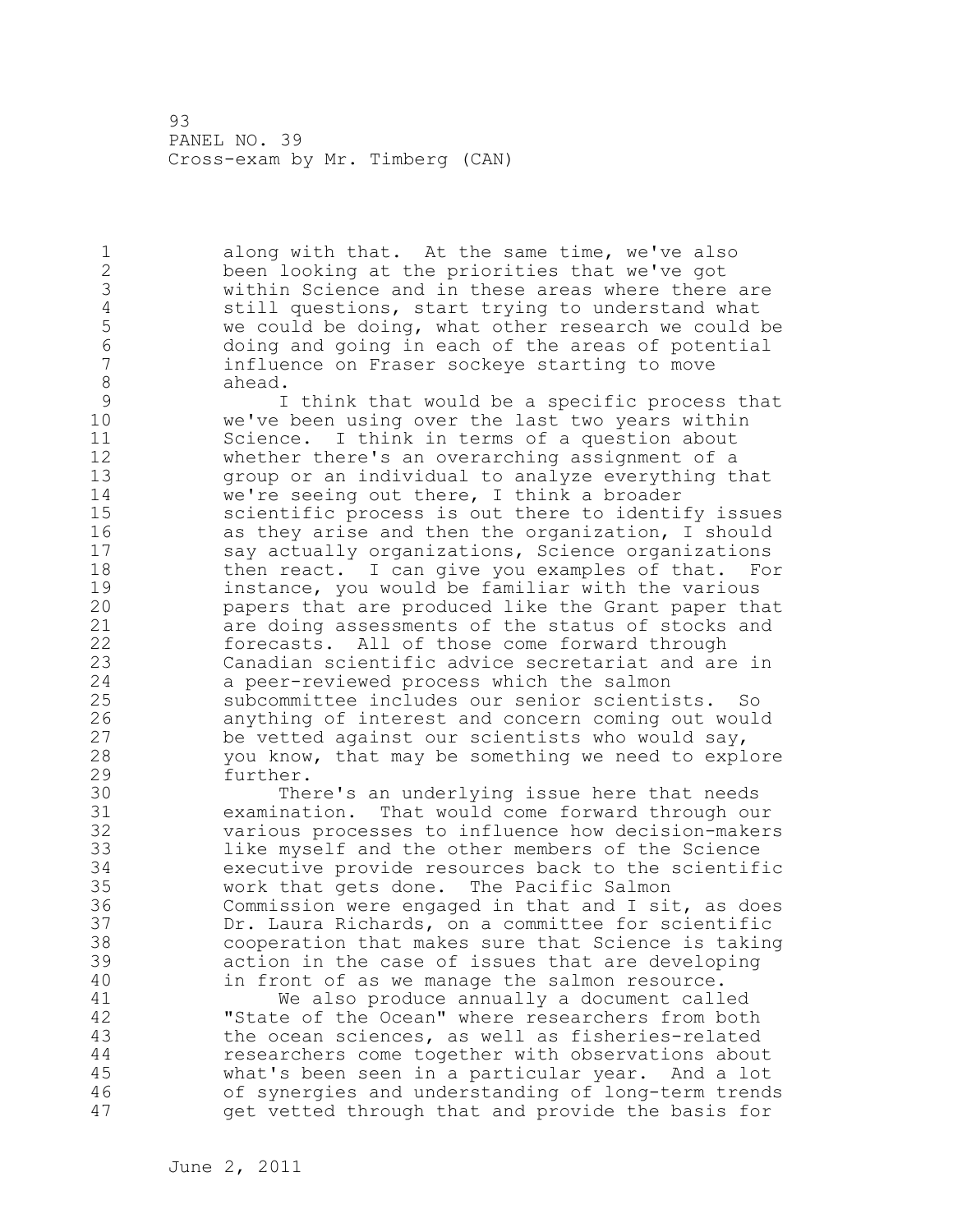1 providing priorities going forward. Also, a 2 series of workshops and conferences that will take 3 place within the Science community raise these<br>4 issues both domestically and internationally. 4 issues both domestically and internationally. So<br>5 while some of that may sound fairly organic in 5 while some of that may sound fairly organic in 6 terms of the way issues come forward, it's fairly<br>7 effective at bringing forward the kev issues. effective at bringing forward the key issues. 8 We have people, the senior scientists that I<br>9 September 19 and to earlier typically, Kim Hyatt, who's 9 referred to earlier typically, Kim Hyatt, who's<br>10 been in front of this organization, would be of been in front of this organization, would be of 11 the calibre that would take these overarching 12 observations and start to develop synthesis papers 13 that would go across, start to understand these 14 broader processes that are taking place. We also 15 are working in the context of moving forward on 16 this, the development of new methods that are out 17 there for bringing these very complex issues that 18 are multidisciplinary in nature such as models 19 that are based on what are called Bayesian belief<br>20 hetworks that are trying to bring together the networks that are trying to bring together the 21 complexity and allow researchers, as well as 22 laypersons to understand how these broader 23 processes are working. So I think, is there a 24 broad plan in terms of one that I can put on the 25 table? No, but there is an approach that's robust 26 enough to bring forward and help understand these<br>27 complex issues and make sure that the Science complex issues and make sure that the Science 28 organization responds appropriately to them. 29 MR. WALLACE: Mr. Commissioner, I may be wrong but it 30 appears to me that Mr. Saunders is reading from<br>31 hotes and it might be easier just to file the notes and it might be easier just to file the 32 notes or perhaps quicker if he simply answered 33 questions from his knowledge. 34 MR. TIMBERG: Perhaps I could address that over the 35 break and get back to you tomorrow morning on 36 that, Mr. Commissioner. Mr. Lunn, could we have 37 Exhibit 795, please? 38 Q And Mr. Saunders, is this the document you're 39 referring to, the DFO Synthesis Workshop on the 40 Decline of Fraser River Sockeye that you just 41 referred to?<br>42 MR. SAUNDERS: Th MR. SAUNDERS: That's correct. 43 Q Thank you. And before we move off this topic, who 44 are the senior scientists that lead Science in the 45 Pacific region so the Commissioner understands the 46 flow? 47 MR. SAUNDERS: Senior scientists, well, there are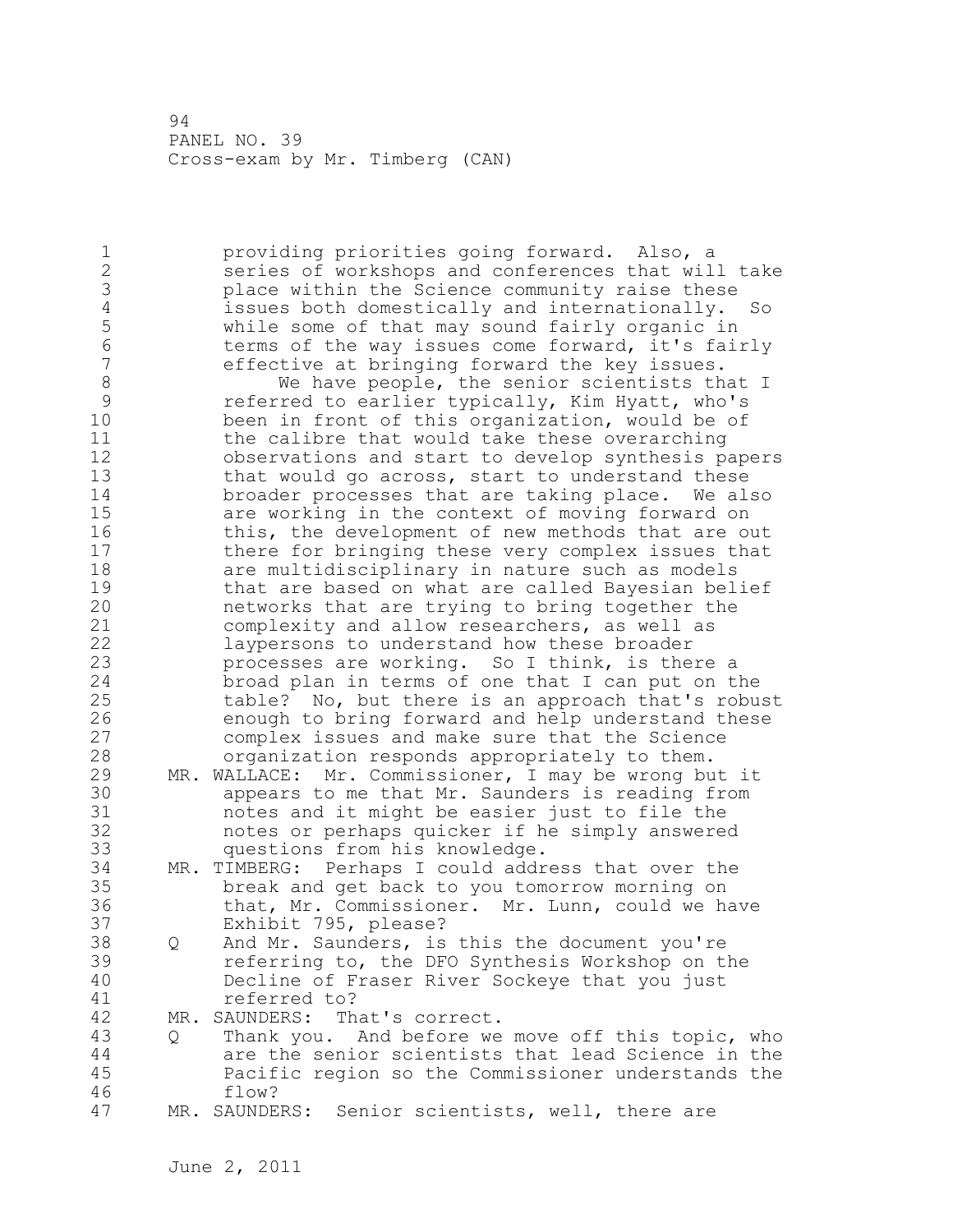1 managers, myself, Denis D'Amours who's listed 2 there as one of the meeting chair. He's the 3 manager for hydrography. Also, Robin Brown heads<br>4 approcean Sciences and Dr. Laura Brown is the head 4 up Ocean Sciences and Dr. Laura Brown is the head<br>5 6 of Marine Ecosystems and Aquaculture Division. 5 of Marine Ecosystems and Aquaculture Division. 6 Ourselves. Those four division managers report to the regional director of Science, Dr. Laura 8 Richards. And we would have the responsibility<br>9 and ultimately for designing the ongoing plan and 9 11 ultimately for designing the ongoing plan and<br>10 10 direction in the DFO Science organization. B direction in the DFO Science organization. But 11 there are also, and as you scroll down you'll see 12 that there are a number of scientists some of 13 which would have an actual designation as a senior 14 scientist like Dr. Dick Beamish who's been in 15 front of this Commission, but others that would 16 be, you know, like Dr. Mike Bradford, Dr. Terry 17 Beacham, et cetera, that are senior within the 18 Science ranks of the Department. 19 MR. TIMBERG: Okay. Thank you. Mr. Commissioner, do you have any questions of Mr. Saunders with 21 respect to Science direction? 22 THE COMMISSIONER: Well, not at the moment, no. 23 MR. TIMBERG: Okay. Thank you. 24 Q Mr. Ryall, turning to some questions for yourself, 25 I've got a series of fairly broad questions 26 **19 regarding implementation of the Wild Salmon**<br>27 **19 Rolicy.** How will the IFMP work under the W Policy. How will the IFMP work under the Wild 28 Salmon Policy when it's fully implemented? 29 MR. RYALL: How will the IFMP work under the Wild 30 Salmon Policy?<br>31 0 Yeah. Q Yeah. 32 MR. RYALL: Well, I think it will work much like it is 33 currently meaning that within the IFMP we'll 34 identify stocks of concern. And as I mentioned 35 earlier, some of those are conservation units, not 36 all. Many are groups of stocks of concern and it 37 will implement Harvest management decision rules 38 that will provide protection for those stocks of 39 concern. 40 Q And how would it work then, for example, with the 41 Cultus Lake Conservation Unit?<br>42 MR. RYALL: Well, in particular, wi MR. RYALL: Well, in particular, with the Cultus Lake 43 Conservation Unit, it's identified within that 44 chapter that I'm referring to and outlines a limit 45 that would be allowed for exploitation around 46 Cultus Lake sockeye and where some of those 47 management actions would be implemented within the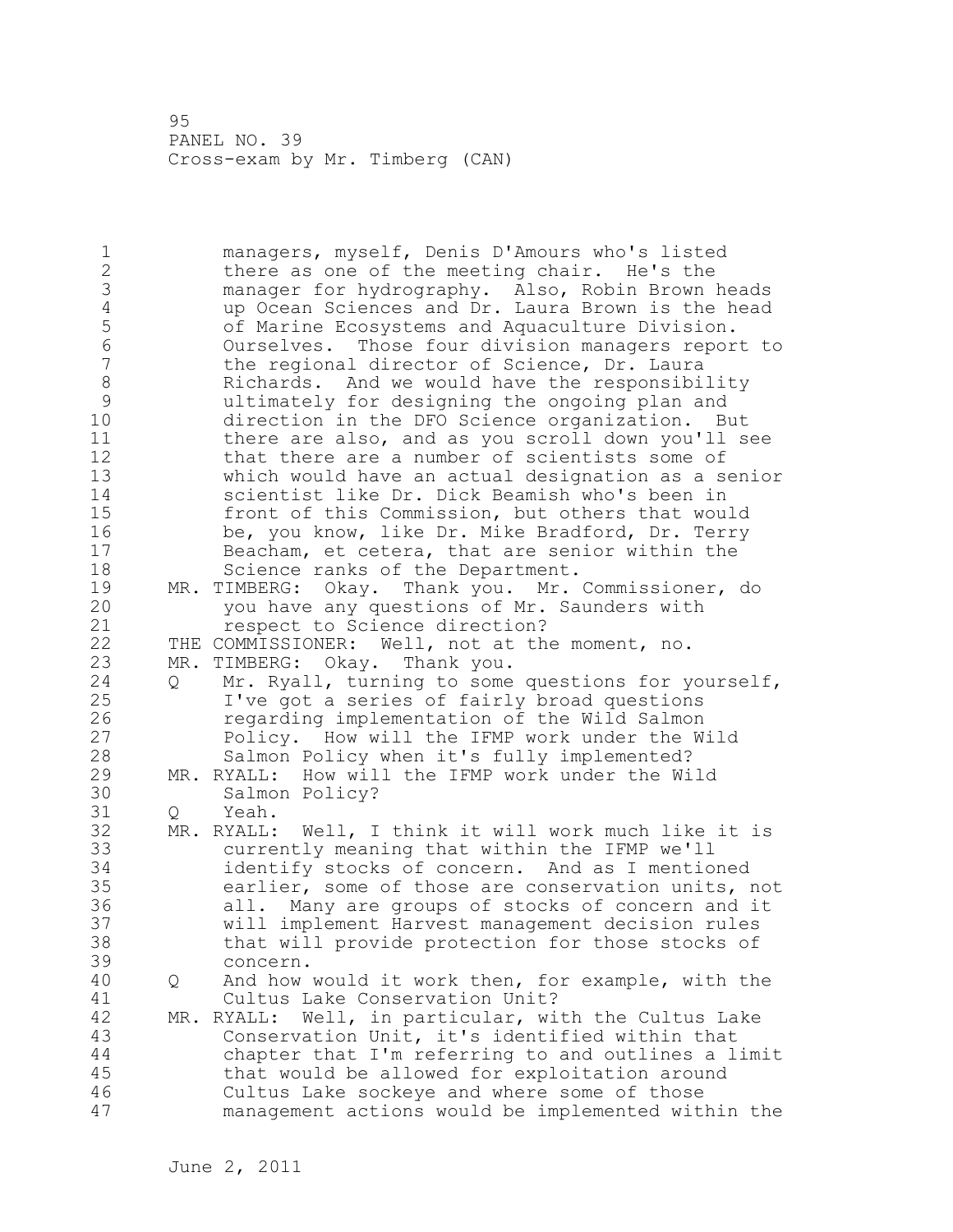1 IFMP. That's been in place now since probably 2 2004 IFMP. It's not been consistent over the 3 years as far as what the management actions are. 4 They have varied across the years but the intent<br>5 is to provide protection to Cultus Lake. is to provide protection to Cultus Lake. 6 MR. TIMBERG: All right. And perhaps then we should turn, Mr. Lunn, to Tab 28 of Canada's documents. 8 And this is the 2011/2012 IFMP. I don't believe 9 this has been marked as an exhibit yet, so this<br>10 should be marked, I think. should be marked, I think. 11 THE REGISTRAR: Exhibit 946. 12 13 EXHIBIT 946: Pacific Region Integrated 14 Fisheries Management Plan Salmon Southern 15 B.C. June 1, 2011 to May 31, 2012 16 17 MR. TIMBERG: And if we could turn to page 48 of this 18 document? 19 Q And so Mr. Ryall, can you explain then how the<br>20 IFMP treats the Cultus Lake Late-Run sockeve? IFMP treats the Cultus Lake Late-Run sockeye? 21 MR. RYALL: Yes, certainly. I should point out, too, 22 that this IFMP, the normal process is that this is 23 for 2011/2012, that this has not been formally 24 adopted yet by the Department and the Minister 25 would approve this and so there could be changes 26 to this document. So in this section, Cultus Lake<br>27 and Late-Run sockeye, it lays out what the and Late-Run sockeye, it lays out what the 28 decision rule is to provide protection to Cultus 29 Lake sockeye and that would be managed within a 30 constraint of the exploitation rate identified for<br>31 the Late-Run aggregate. As I said, this has not the Late-Run aggregate. As I said, this has not 32 always been consistent language across the years. 33 As we learn more, the language has changed across 34 the years but there's always been a section that 35 included in the annual IFMP to provide direction 36 and protection for Cultus Lake sockeye as far as 37 harvest impacts. 38 Q So here, the exploitation rate is proposed at 20 39 percent? 40 MR. RYALL: Well, it's proposed that: 41<br>42 a) the exploitation rate floor identified for 43 Late Run Sockeye (currently set at 20%), or 44 45 b) the exploitation rate that is consistent 46 with recovery objectives based on in-season 47 information on returns and potential numbers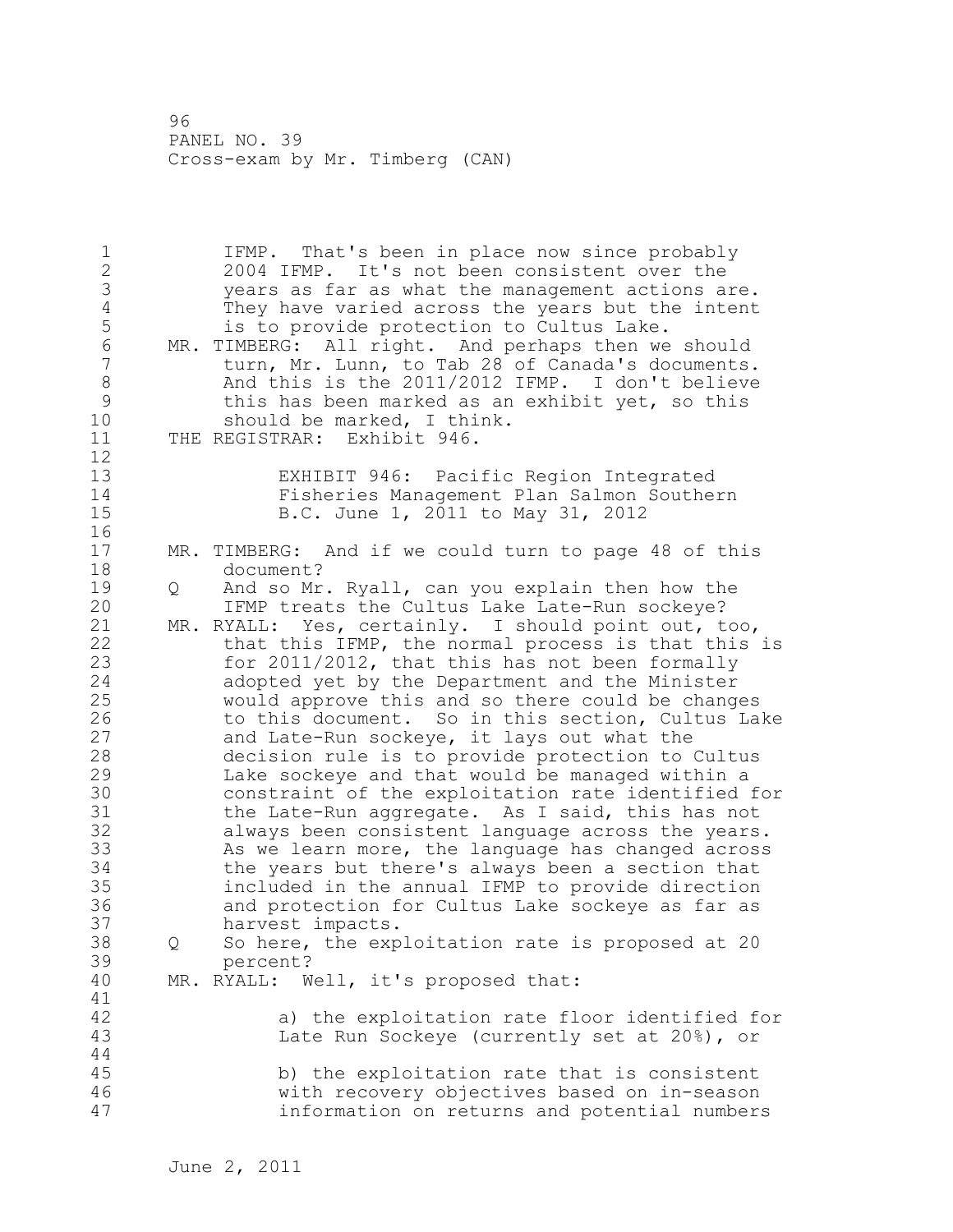1 of effective spawners. 2 3 So one of the big pieces of information around<br>4 Cultus is the pre-spawn mortality. And you go 4 Cultus is the pre-spawn mortality. And you go 5 into the season and you make some assumptions 6 about what that level is to decide what sort of exploitation rates. 8 Q So that's if this summer's run is low then you 9 would obviously follow the in-season approach?<br>10 MR. RYALL: Well, the part b) provides some flexibi MR. RYALL: Well, the part b) provides some flexibility 11 for some in-season decision-making the way this is 12 worded. So if you have some improved information 13 in-season you might be able to adjust the 14 exploitation rate. But it needs to be consistent 15 with the recovery objectives that are included 16 within the plan. And I think further down in this 17 page, if I'm not mistaken, that those recovery 18 objectives are identified. It might be the next 19 page actually. 20 21 The recovery objectives as outlined in the 22 National Conservation Strategy for Cultus 23 Lake Sockeye Salmon are as follows... 24 25 And I won't read them all but that's what part b) 26 is referring to, that if you're going to make<br>27 changes in-season they need to be consistent changes in-season they need to be consistent with 28 these objectives. 29 Q All right. Thank you. 30 MR. RYALL: And this is what the Cultus Sockeye 31 Recovery Team drafted and this is what we are 32 using as far as, you know, here's what we need to 33 do to protect Cultus and these are the objectives 34 we're going to use. 35 Q And what are the complexities involved in 36 operating the IFMP and the Wild Salmon Policy? 37 MR. RYALL: Well, I think we've touched on a number of 38 them today and the testimony of the panel. We're 39 talked about the complexities of salmon in general 40 and it's biology. To me, the complexity is that 41 these fish migrate over great distances and<br>42 there's a number of fisheries along the way there's a number of fisheries along the way. And 43 all the status of those are not equal all the time 44 meaning that some could be in the Cultus, for 45 example, in a red zone and need to recover but 46 it's co-migrating with other stocks. And so one 47 of the challenges is what sort of protection are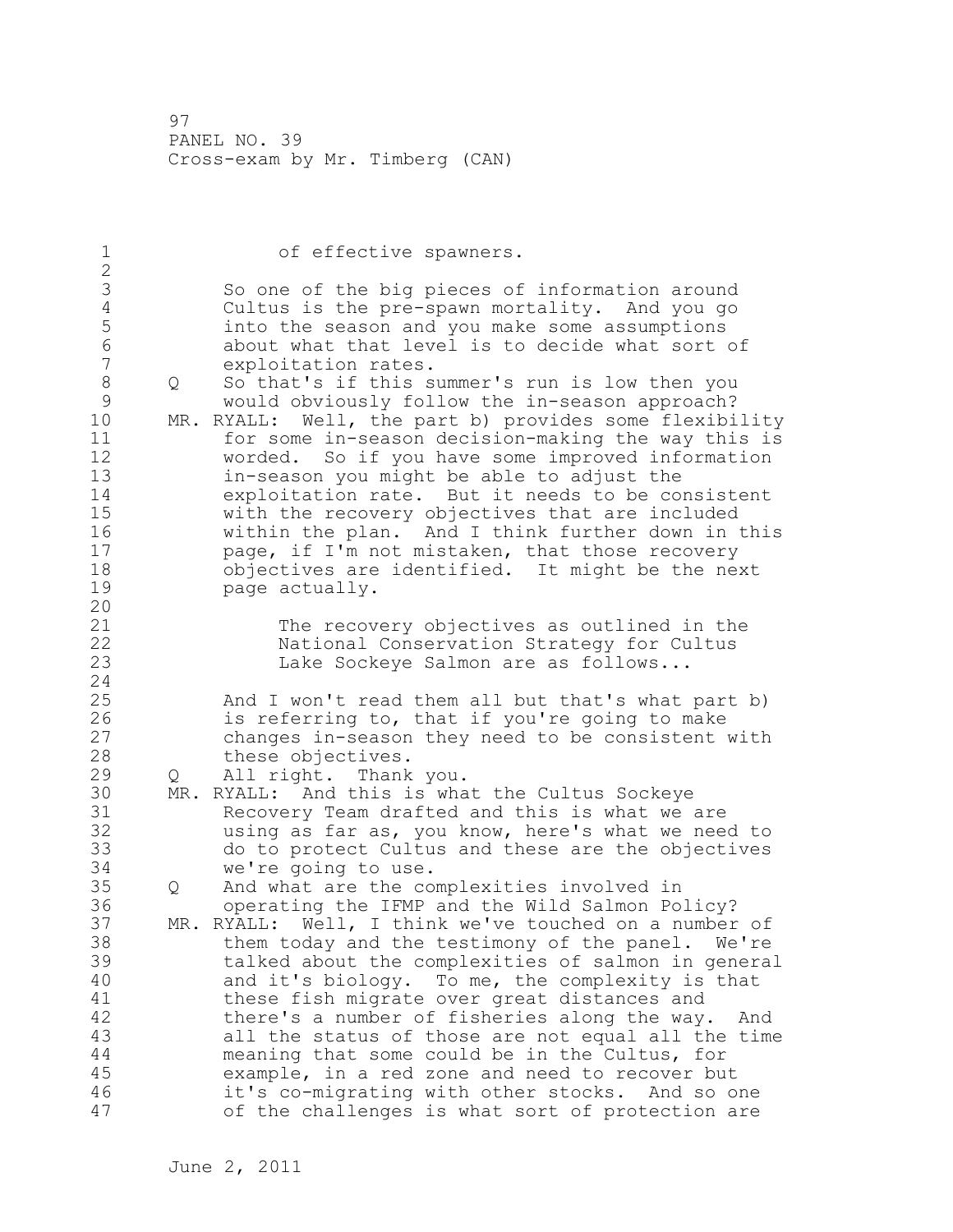1 you going to provide to recover that stock, 2 rebuild it and over what timeframe and what are 3 the implications of undertaking those recovery<br>4 objectives? 4 objectives?<br>5 Genera 5 Generally, that means if there's other stocks<br>6 Co-migrating you'll be foregoing that harvest 6 co-migrating you'll be foregoing that harvest where those mixed stock fisheries occur. And 8 that's been what's happened in recent years where 9 the harvest rate has generally decreased from<br>10 historic levels, if we go back a decade or so historic levels, if we go back a decade or so 11 where it was 70 to 80 percent. In more recent 12 years, it's ranged anywhere from 20 to 35 percent. 13 And I'm meaning overall. If you parse that down 14 into some of the management groups, you're going 15 to get even lower amounts. 16 Q So that that change has been happening? 17 MR. RYALL: That change has been happening and those 18 types of changes have impacts on people. And they 19 have impacts obviously on the fish as well,<br>20 meaning that we're trying to recover these meaning that we're trying to recover these stocks. 21 But they also have impacts on First Nations that 22 want to harvest for FSC and also people that are 23 recreational and commercial. 24 Q So as WSP is implemented, how will DFO deal with 25 weak stocks or priority CUs in mixed stock 26 fisheries?<br>27 MR. RYALL: Wel MR. RYALL: Well, I think we've been doing that over 28 time and there's a number of ways of doing that. 29 We have reduced harvest rates and, for the most 30 part, those harvest rate reductions have occurred<br>31 https://waters.but.thev've.also.occurred.in.the in rain waters but they've also occurred in the 32 lower Fraser as well. These stocks are still 33 mixed stock for the most part until they start to 34 migrate further up the Fraser River. And so we've 35 reduced harvest rates. We have set, I think clear 36 decision rules within the annual IFMP what those 37 decision rules will be. 38 We have negotiated treaties with the U.S. to 39 minimize their impact and that's an ongoing 40 challenge. They have a slightly different view 41 than Canada as far as what a Wild Salmon Policy<br>42 would look like. I don't think they necessaril would look like. I don't think they necessarily 43 totally agree with our view of what the 44 conservation units are. But setting that aside, I 45 think that that's another sort of complexity that 46 one has to deal with. Another country is 47 impacting upon these stocks as well.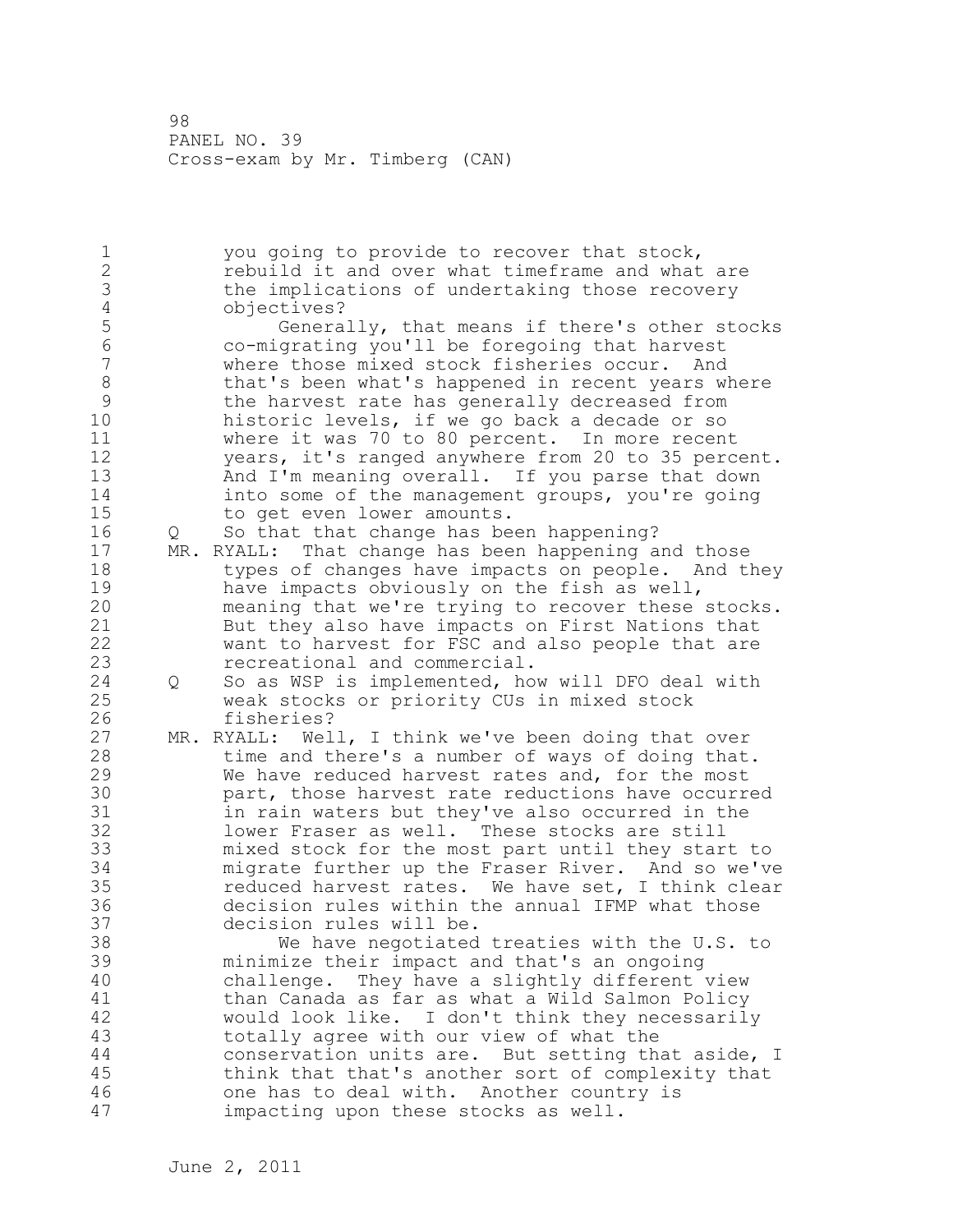1 Q Okay. And how will the WSP impact, if at all, 2 activities of the Fraser panel and the Pacific 3 Salmon Treaty?<br>4 MR. RYALL: Some of 4 MR. RYALL: Some of that's a little hard to judge since<br>5 this is still a work-in-progress. But it's 5 this is still a work-in-progress. But it's 6 Canada's responsibilities to provide what the conservation objectives are to the Fraser panel. 8 And the bilateral Fraser panel then implements 9 that and develops an in-season management plan to stay within those. So it's really Canada's 11 obligation to set those conservation objectives, 12 transmit those to the Fraser panel and it's up to 13 the Fraser panel to stay within that. Within the 14 annex that guides the Fraser panel, it's Annex 4, 15 Chapter 4. There's objectives that are laid out. 16 The first one is conservation. And after 17 that is international and then domestic is the way 18 it's worded, to my recollection. And so as it's 19 Canada's obligation to set the conservation<br>20 objectives, that's the first priority for the objectives, that's the first priority for that 21 panel to meet. Now, that means that we need to 22 work with the U.S. to accomplish that and my view 23 over the years of when I was on the panel and 24 chairing that panel is I think we have a good 25 working relationship with the U.S. but we don't 26 always see eye-to-eye on the objectives. But I<br>27 think that we do have a good working relationsh think that we do have a good working relationship 28 and the fisheries have been managed appropriately. 29 Q Generally, how will you deal with the uncertainty 30 associated with a given return each year? There's an uncertainty as to how many fish will come back. 32 MR. RYALL: Well, we still do make pre-season forecasts 33 and within the 2011/2012 IFMP there are forecasts 34 and there are two tables actually in the 2011 35 IFMP. One is to base a forecast on recent 36 activity and there's a second table that creates a 37 forecast over the long term. And within those 38 forecasts there's probabilities for both those 39 tables. But that's only the pre-season portion of 40 it. And really it's around what you do in-season. 41 And we collect a lot of information in-season to<br>42 bupdate those run sizes and manage the fisheries update those run sizes and manage the fisheries 43 accordingly. 44 And we manage them according to meeting the 45 conservation objectives and First Nations FSC 46 requirements and the allocation policy that Canada 47 has in place currently. Now, typically what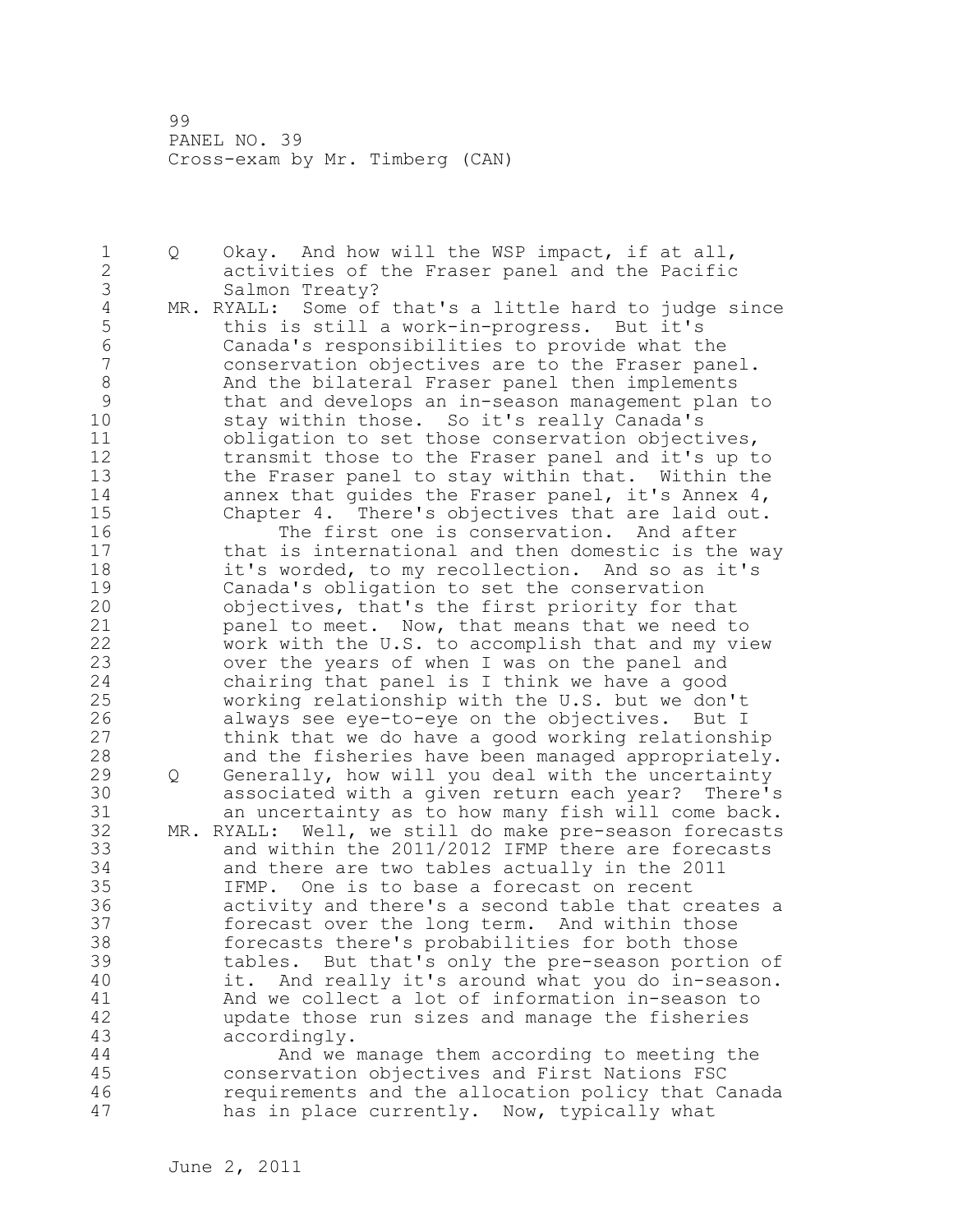1 happens in-season, we also, I would say, start 2 fisheries that have low impact. High-risk fish 3 but have generally low impact. So once we're<br>4 assured that we're going to meet our conserva 4 assured that we're going to meet our conservation<br>5 biectives and put enough fish into the river to 5 objectives and put enough fish into the river to 6 meet First Nations requirements, there will be decisions made about the recreational and the 8 commercial fishery and the commercial fishery on 9 sockeye has the priority over the recreational.<br>10 But we will commence with some lower impact But we will commence with some lower impact 11 fisheries and this has generally been the openings 12 for troll fisheries and gillnets. And we're still 13 collecting information. 14 And after that, other fisheries *per se* will 15 start to have a higher impact. When I say that, 16 other things that we've been doing in recent years 17 is having demonstration fisheries. So the history 18 has been a competitive fishery where you open for 19 a duration of time, identify some days or hours<br>20 that the fishery will open in a particular area that the fishery will open in a particular area. 21 You have some idea of how much will be caught and 22 how many boats will show up and catch that. But 23 that's not an exact science. And one of the 24 things that we've been working on is the 25 demonstration fisheries that have had ITQs, 26 individual transferrable quotas. And you can set<br>27 a quota for the week and go out and harvest that a quota for the week and go out and harvest that 28 amount that would help to reduce that uncertainty 29 as well. It's another tool that could be used. 30 MR. TIMBERG: All right. We've run out of time today, 31 Mr. Ryall. We'll continue tomorrow morning with<br>32 taking you to the IFMP and those descriptions taking you to the IFMP and those descriptions 33 there on the various options. 34 THE COMMISSIONER: Thank you. 35 THE REGISTRAR: The hearing is now adjourned for the 36 day and will resume at ten o'clock tomorrow

37 morning.

38

39 (PROCEEDINGS ADJOURNED TO JUNE 3, 2011, AT 40 10:00 A.M.)

June 2, 2011